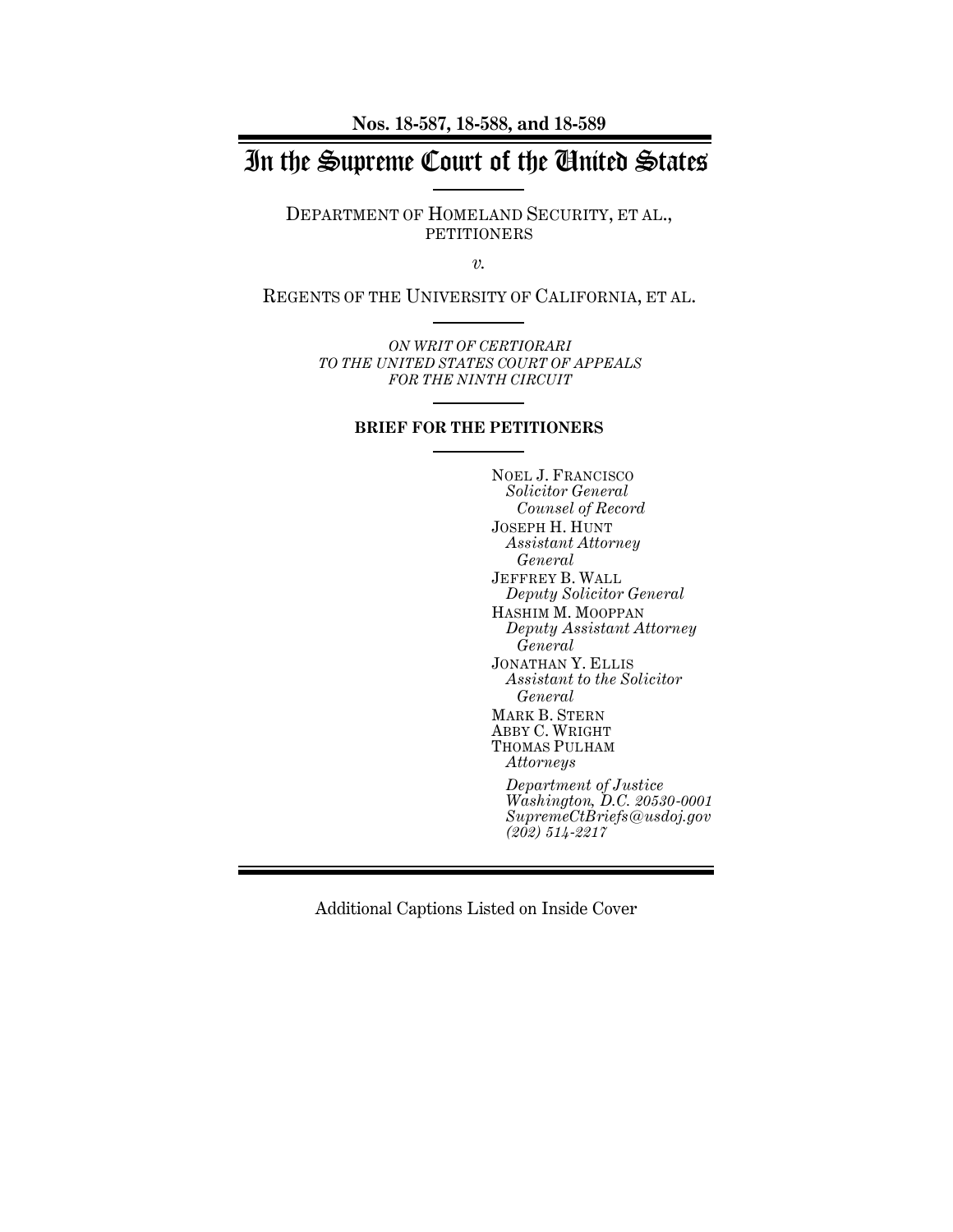# DONALD J. TRUMP, PRESIDENT OF THE UNITED STATES, ET AL., PETITIONERS

*v.*

## NATIONAL ASSOCIATION FOR THE ADVANCEMENT OF COLORED PEOPLE, ET AL.

*ON WRIT OF CERTIORARI BEFORE JUDGMENT TO THE UNITED STATES COURT OF APPEALS FOR THE DISTRICT OF COLUMBIA CIRCUIT*

KEVIN K. MCALEENAN, ACTING SECRETARY OF HOMELAND SECURITY, ET AL., PETITIONERS

*v.*

MARTIN JONATHAN BATALLA VIDAL, ET AL.

*ON WRIT OF CERTIORARI BEFORE JUDGMENT TO THE UNITED STATES COURT OF APPEALS FOR THE SECOND CIRCUIT*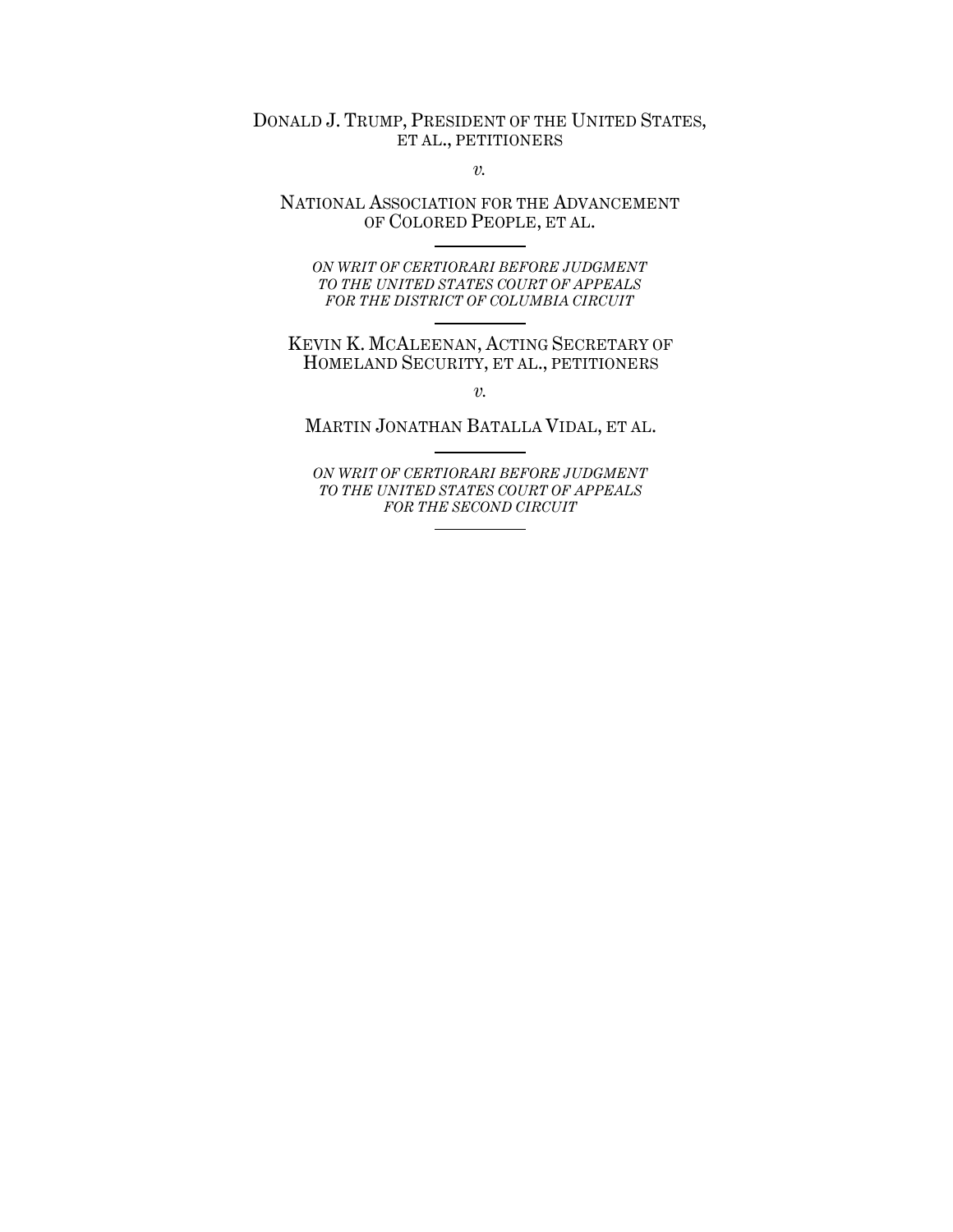#### **QUESTIONS PRESENTED**

This dispute concerns the policy of immigration enforcement discretion known as Deferred Action for Childhood Arrivals (DACA). In 2016, this Court affirmed, by an equally divided vote, a decision of the Fifth Circuit holding that two related Department of Homeland Security (DHS) discretionary enforcement policies, including an expansion of the DACA policy, were likely unlawful and should be enjoined. See *United States* v. *Texas*, 136 S. Ct. 2271 (per curiam). In September 2017, DHS determined that the original DACA policy was unlawful and would likely be struck down by the courts on the same grounds as the related policies. DHS thus instituted an orderly wind-down of the DACA policy. The questions presented are as follows:

1. Whether DHS's decision to wind down the DACA policy is judicially reviewable.

2. Whether DHS's decision to wind down the DACA policy is lawful.

(I)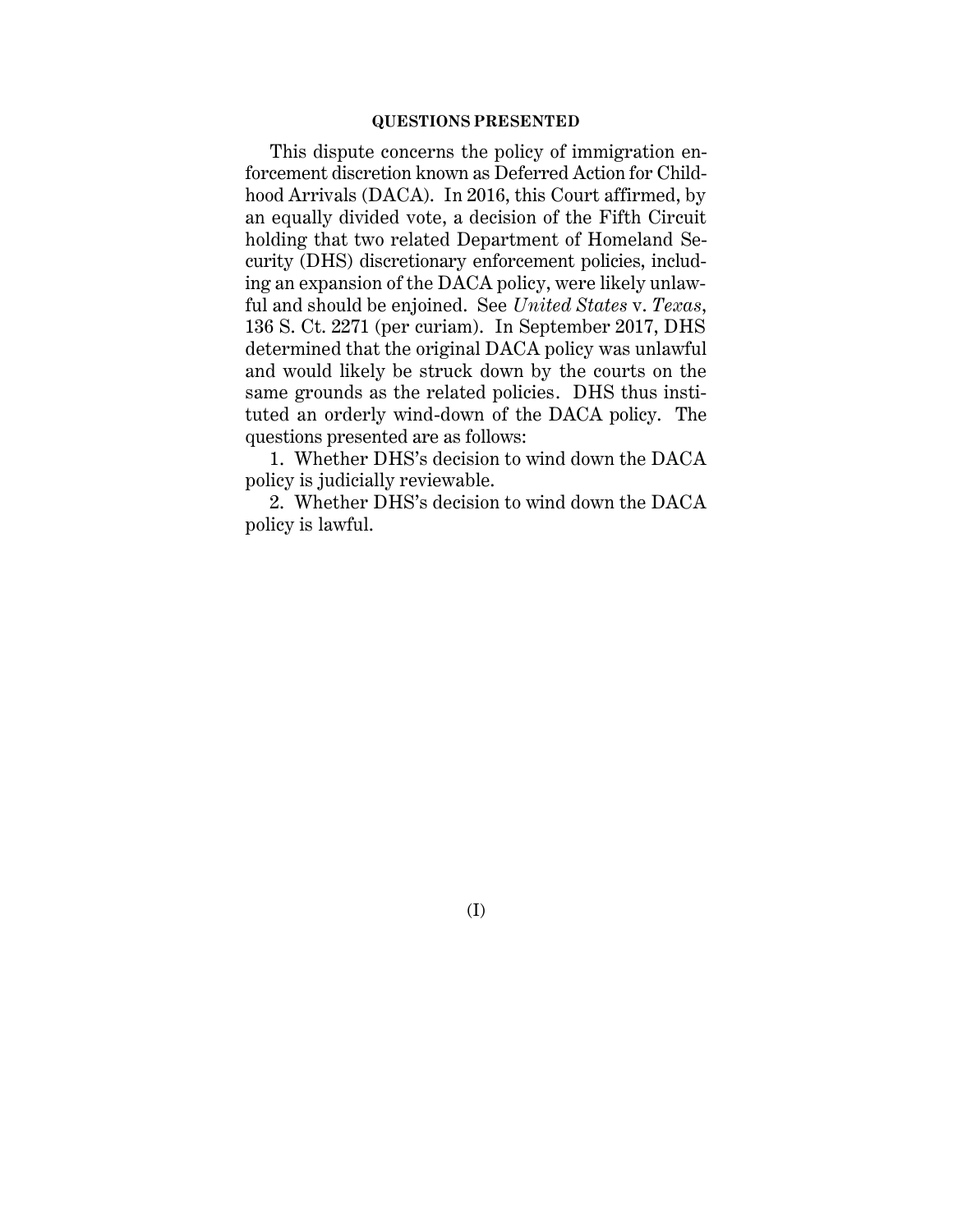# **TABLE OF CONTENTS**

|            | Constitutional and statutory provisions involved 3 |
|------------|----------------------------------------------------|
| Statement: |                                                    |
| A.         |                                                    |
| В.         |                                                    |
| C.         |                                                    |
|            | District courts enjoin or vacate the<br>1.         |
|            |                                                    |
|            | Secretary Nielsen further explains the<br>2.       |
|            |                                                    |
|            | The D.C. district court declines to<br>3.          |
|            | reconsider its decision in light of the            |
|            | Nielsen Memorandum  12                             |
|            | The Ninth Circuit affirms the nationwide<br>4.     |
|            |                                                    |
|            |                                                    |
|            |                                                    |
| I.         | DACA's rescission is not judicially reviewable     |
|            |                                                    |
| A.         | DHS's decision to rescind a policy of              |
|            | enforcement discretion is committed to             |
|            |                                                    |
| B.         | The lower courts' rationales for reviewing         |
|            |                                                    |
| II.        |                                                    |
| A.         | The rescission is reasonable in light of DHS's     |
|            | serious doubts about DACA's lawfulness 33          |
| <b>B.</b>  | The rescission is reasonable in light of DHS's     |
|            |                                                    |
|            | The Secretary reasonably concluded that<br>1.      |
|            | DHS should not decline on this scale to            |
|            | enforce the law adopted by Congress  38            |

(III)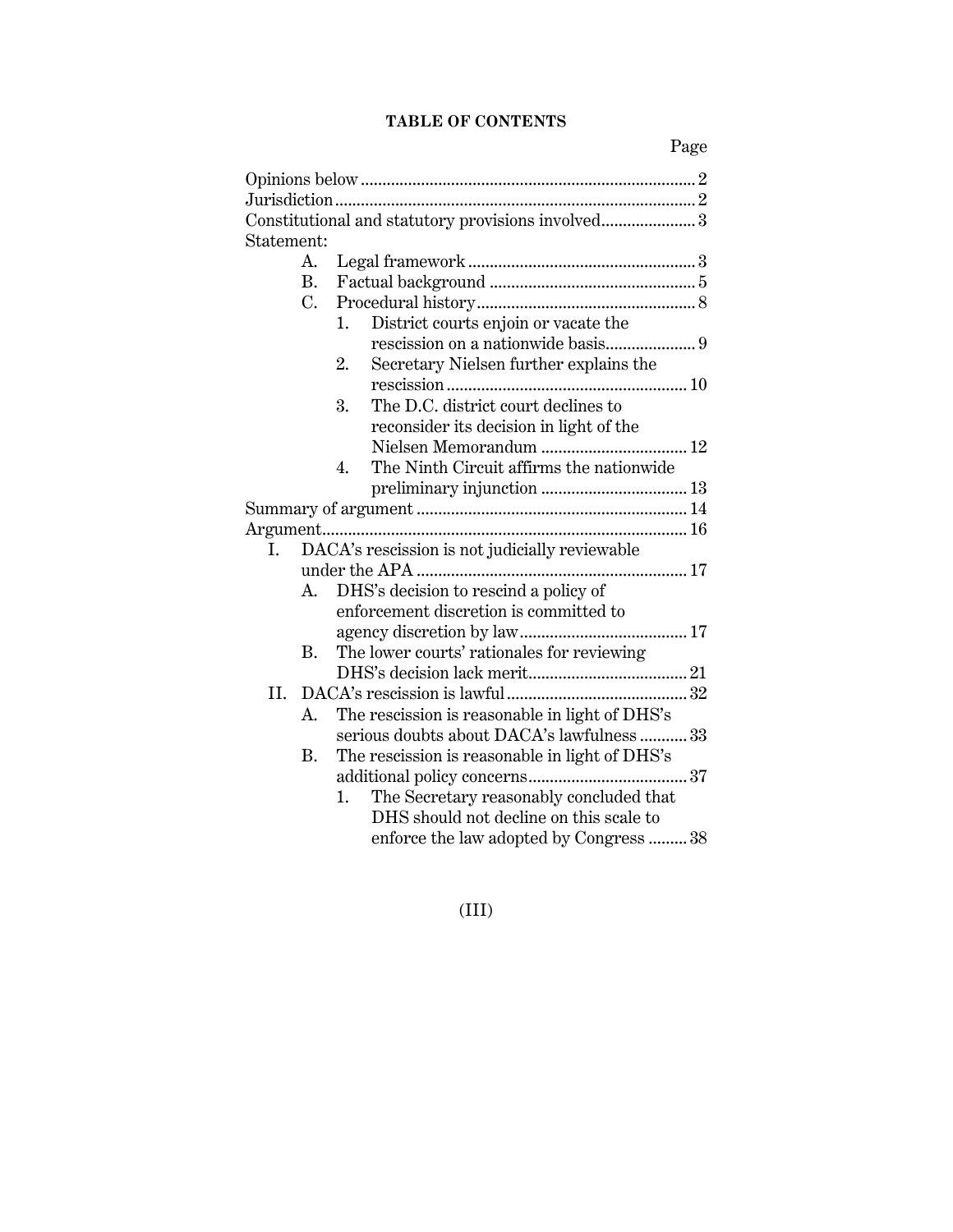|    |    | Table of Contents—Continued:                                                                              | Page |
|----|----|-----------------------------------------------------------------------------------------------------------|------|
|    | 2. | The Secretary reasonably concluded that                                                                   |      |
|    |    | DHS should exercise its prosecutorial                                                                     |      |
|    |    | discretion not to enforce on a case-by-                                                                   |      |
|    |    |                                                                                                           |      |
|    | 3. | The Secretary reasonably concluded                                                                        |      |
|    |    | that DHS should discourage illegal                                                                        |      |
|    |    | immigration by projecting a message                                                                       |      |
|    |    |                                                                                                           |      |
|    | 4. | The Secretary adequately considered                                                                       |      |
|    |    |                                                                                                           |      |
| C. |    | The rescission is reasonable in light of DHS's                                                            |      |
|    |    |                                                                                                           |      |
|    | 1. | DHS correctly concluded that DACA                                                                         |      |
|    |    |                                                                                                           |      |
|    | 2. | DHS's legal conclusion provides ample                                                                     |      |
|    |    |                                                                                                           |      |
|    |    |                                                                                                           |      |
| D. |    | The rescission does not violate equal                                                                     |      |
|    |    | $\label{eq:protection} \text{protection}.\text{}.\text{}.\text{}.\text{}.\text{}.\text{}.\text{}.\text{}$ |      |
|    |    |                                                                                                           |      |
|    |    | Appendix — Constitutional and statutory provisions  1a                                                    |      |

# **TABLE OF AUTHORITIES**

# Cases:

| Arizona v. United States, 567 U.S. 387 (2012)  4, 20, 45 |  |
|----------------------------------------------------------|--|
| Bowman Transp., Inc. v. Arkansas-Best Freight            |  |
|                                                          |  |
| Casa de Maryland v. DHS, 924 F.3d 684                    |  |
| (4th Cir. 2019), petition for cert. pending,             |  |
| No. 18-1469 (filed May 24, 2019)  19, 22, 24             |  |
| Department of Commerce v. New York,                      |  |
|                                                          |  |
|                                                          |  |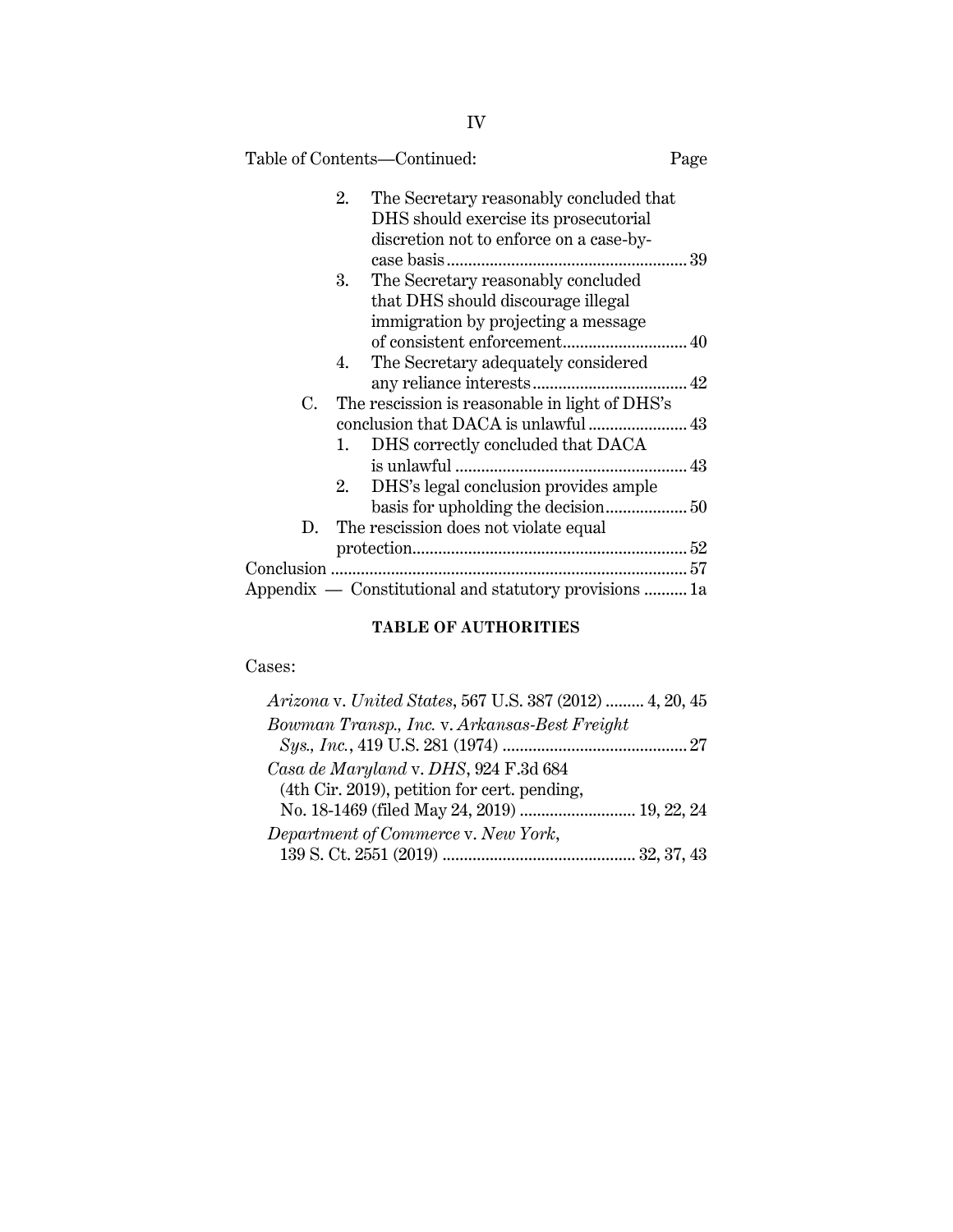| Cases-Continued:<br>Page                                |
|---------------------------------------------------------|
| Encino Motorcars, LLC v. Navarro, 136 S. Ct. 2117       |
| FDA v. Brown & Williamson Tobacco Corp.,                |
|                                                         |
| ICC v. Brotherhood of Locomotive Eng'rs,                |
|                                                         |
|                                                         |
| International Union v. Brock, 783 F.2d 237              |
|                                                         |
| Jennings v. Rodriguez, 138 S. Ct. 830 (2018)  21        |
|                                                         |
|                                                         |
| Morgan Stanley Capital Grp. Inc. v. Public Util.        |
|                                                         |
| Motor Vehicle Mfrs. Ass'n v. State Farm Mut. Auto.      |
|                                                         |
| Reno v. American-Arab Anti-Discrimination               |
|                                                         |
|                                                         |
| Texas v. United States:                                 |
| 86 F. Supp. 3d 591 (S.D. Tex.), aff'd, 809 F.3d 134     |
|                                                         |
| 809 F.3d 134 (5th Cir. 2015), aff'd, 136 S. Ct. 2271    |
|                                                         |
|                                                         |
| Texas v. United States, 328 F. Supp. 3d 662             |
|                                                         |
|                                                         |
| United States v. Armstrong, 517 U.S. 456 (1996)  19, 30 |
|                                                         |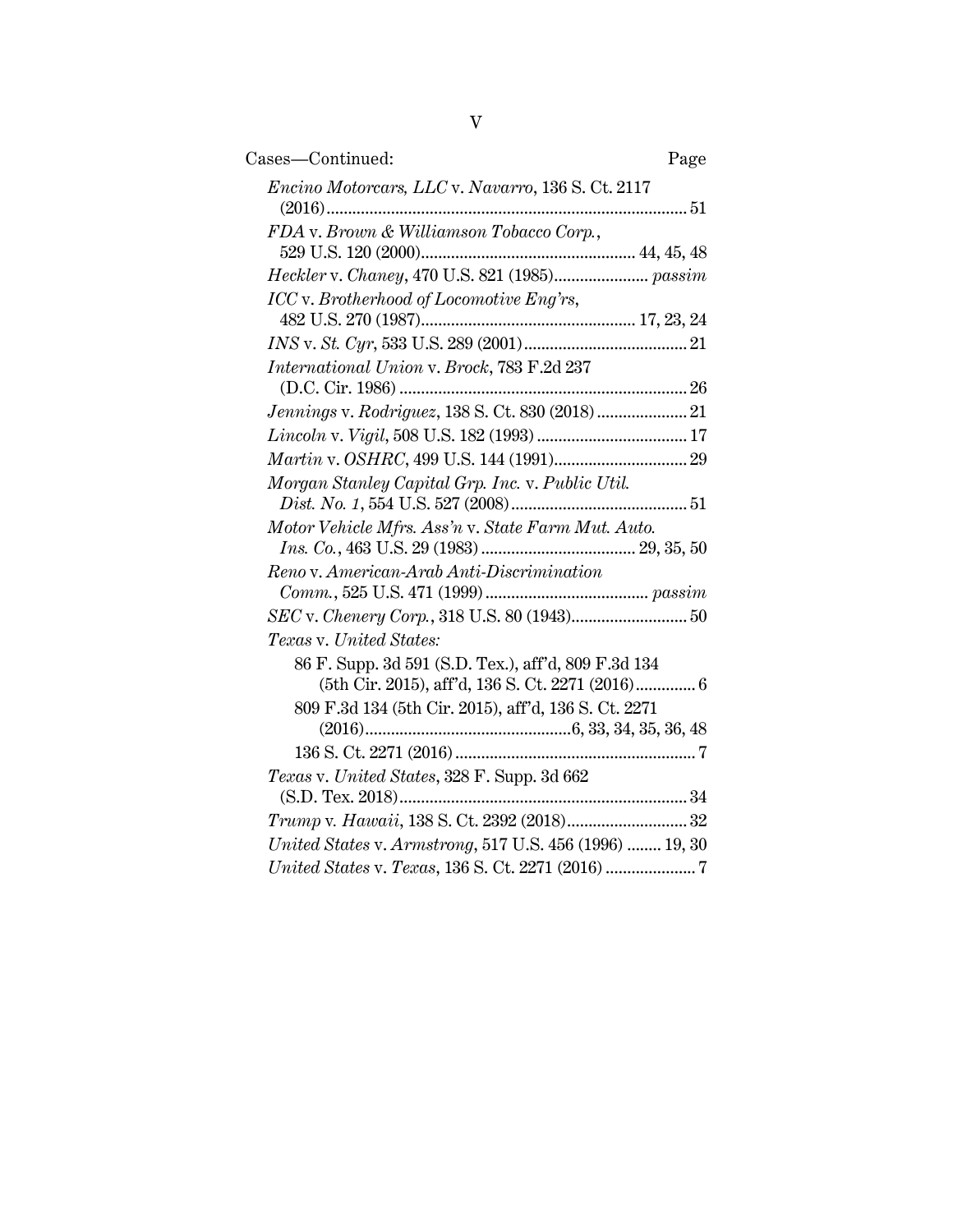| Cases-Continued:<br>Page                            |
|-----------------------------------------------------|
| Utility Air Regulatory Grp. v. EPA, 573 U.S. 302    |
| Village of Arlington Heights v. Metropolitan Hous.  |
| Wayte v. United States, 470 U.S. 598 (1985)  22     |
|                                                     |
| Constitution, statutes, and regulation:             |
|                                                     |
| Administrative Procedure Act, 5 U.S.C. 701 et seq 6 |
|                                                     |
|                                                     |
|                                                     |
| Federal Food, Drug, and Cosmetic Act,               |
| Immigration and Nationality Act,                    |
|                                                     |
|                                                     |
|                                                     |
|                                                     |
|                                                     |
|                                                     |
| 8 U.S.C. 1182(a) (2012 & Supp. V 2017)  4           |
|                                                     |
|                                                     |
|                                                     |
|                                                     |
|                                                     |
|                                                     |
|                                                     |
| 8 U.S.C. 1252(b) (1988 & Supp. II 1990)  49         |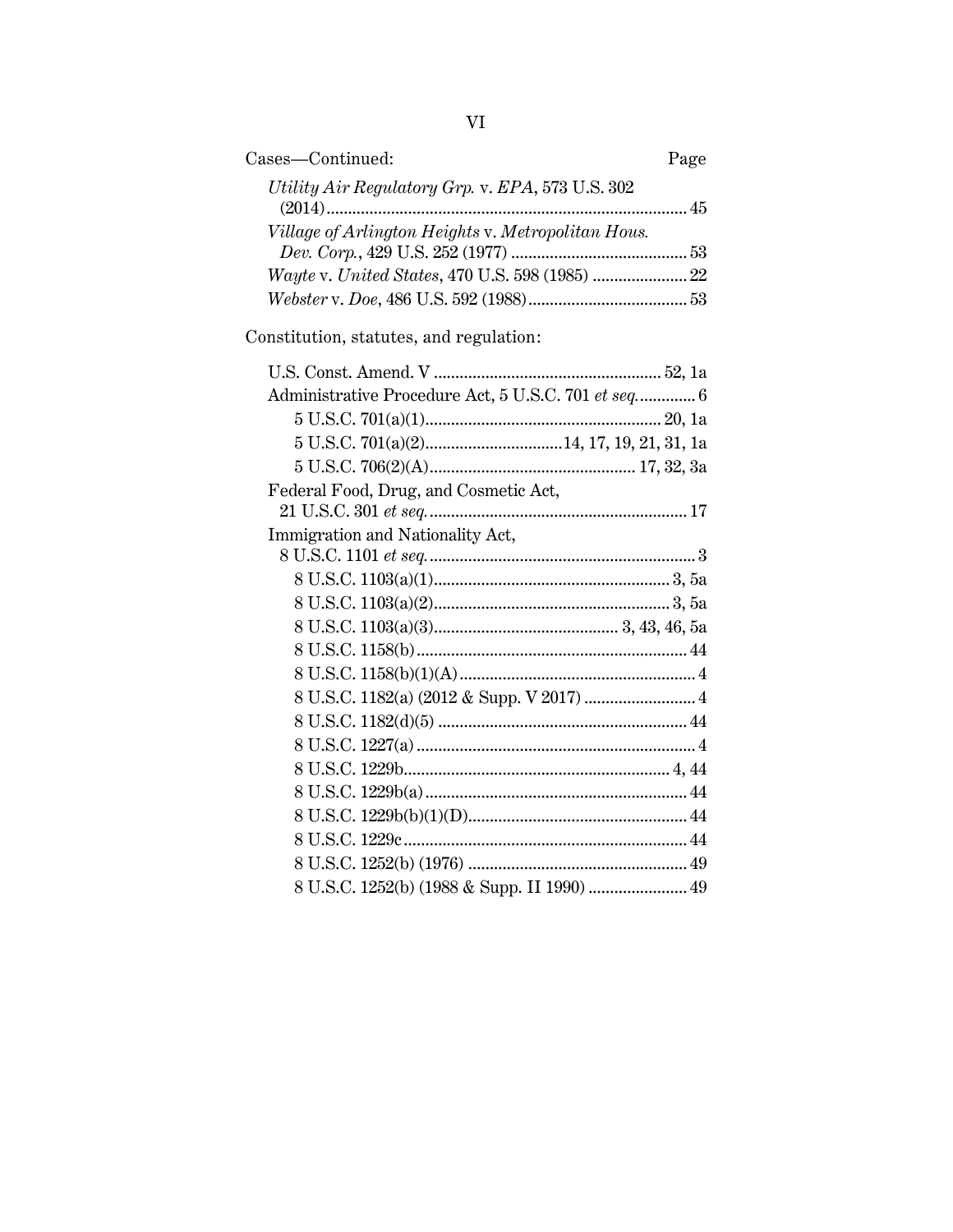| ×, |
|----|
|    |

| Statutes and regulation—Continued:                                                                 | Page |
|----------------------------------------------------------------------------------------------------|------|
|                                                                                                    |      |
|                                                                                                    |      |
|                                                                                                    |      |
|                                                                                                    |      |
| Immigration Reform and Control Act of 1986,                                                        |      |
|                                                                                                    |      |
| 6 U.S.C. 202(5)                                                                                    |      |
| (2012 & Supp. V 2017) 4, 29, 37, 43, 45, 46, 4a                                                    |      |
|                                                                                                    |      |
|                                                                                                    |      |
| Miscellaneous:                                                                                     |      |
| Dean DeChairo, Immigration Framework                                                               |      |
| Coming Next Week, Senators Say, RollCall.com                                                       |      |
| (Jan. 4, 2018), http://www.rollcall.com/news/                                                      |      |
| immigration-framework-coming-next-week-                                                            |      |
|                                                                                                    |      |
|                                                                                                    |      |
| David Hancock, Few Immigrants Use Family Aid                                                       |      |
| Program, Miami Herald, 1990 WLNR 2016525                                                           |      |
|                                                                                                    |      |
| Memorandum from Stuart Anderson, Exec. Assoc.                                                      |      |
| Comm'r, INS, to Johnny N. Williams, Exec. Assoc.                                                   |      |
| Comm'r, INS, Deferred Action for Aliens with                                                       |      |
| Bona Fide Applications for T Nonimmigrant                                                          |      |
|                                                                                                    |      |
| Memorandum from Gene McNary, Comm'r, INS,                                                          |      |
| to Reg'l Comm'rs, et. al., INS, Family Fairness:                                                   |      |
| Guidelines for Voluntary Departure under 8 CFR<br>242.5 for the Ineligible Spouses and Children of |      |
|                                                                                                    |      |
|                                                                                                    |      |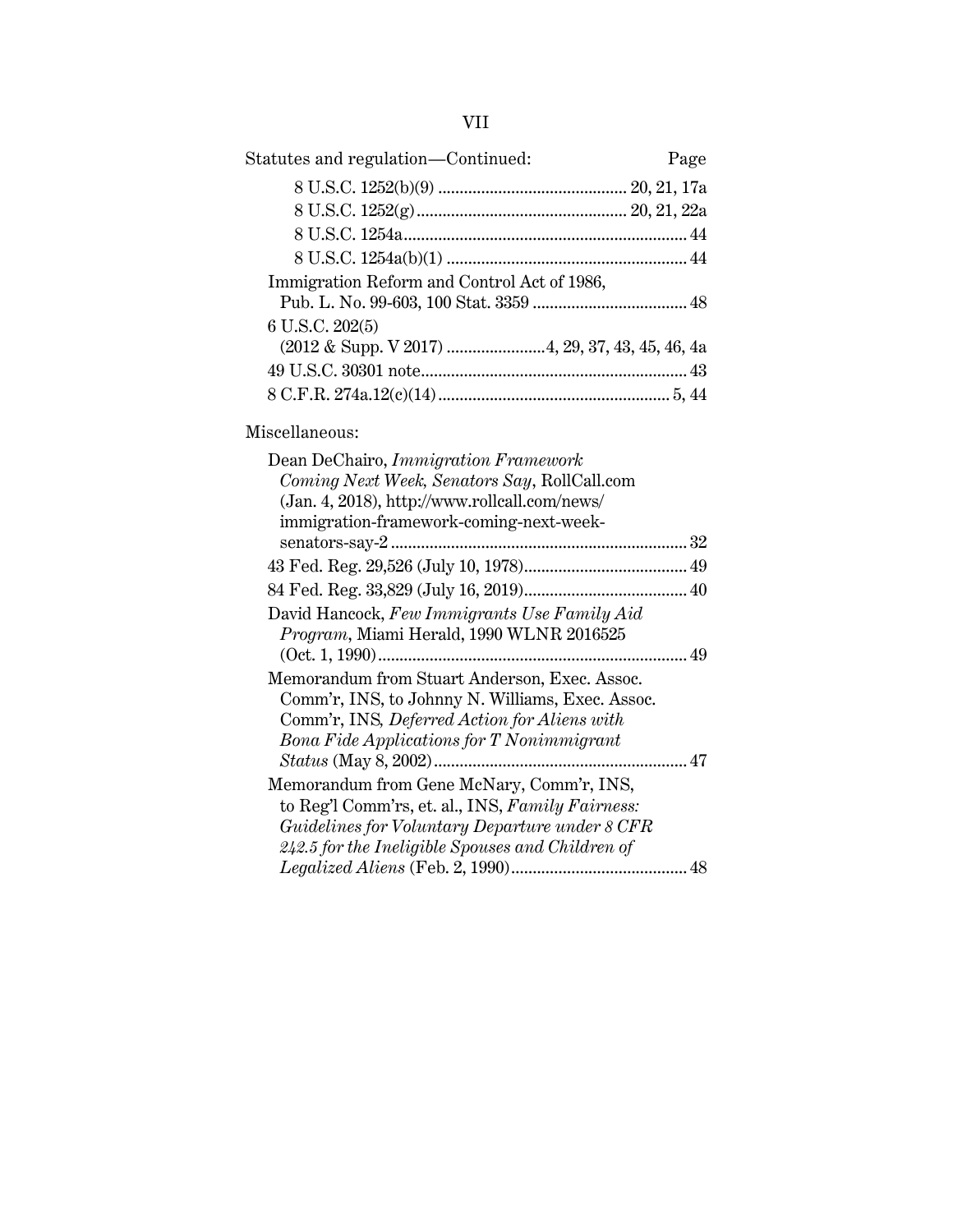|--|

| Miscellaneous—Continued:                                                                                                                                                                          | Page |
|---------------------------------------------------------------------------------------------------------------------------------------------------------------------------------------------------|------|
| Memorandum from Donald Neufeld, Acting Assoc.<br>Dir., Office of Domestic Operations, USCIS,<br>to Field Leadership, USCIS, Guidance Regarding<br>Surviving Spouses of Deceased U.S. Citizens and |      |
| Memorandum from Paul W. Virtue, Acting Exec.<br>Assoc. Comm'r, INS., to Reg'l Dirs. et al., INS,<br>Supplemental Guidance on Battered Alien Self-<br>Petitioning Process and Related Issues       |      |
| Pia Orrenius & Madeline Zavodny, What Are the                                                                                                                                                     |      |
| Consequences of an Amnesty for Undocumented                                                                                                                                                       |      |
| <i>Immigrants?</i> , 9 Geo. Pub. Pol'y Rev. 21 (2004) 41                                                                                                                                          |      |
| Jeffrey S. Passel & Mark Hugo Lopez,                                                                                                                                                              |      |
| Pew Research Center, Up to 1.7 Million                                                                                                                                                            |      |
| Unauthorized Immigrant Youth May Benefit                                                                                                                                                          |      |
| from New Deportation Rules (Aug. 14, 2012),                                                                                                                                                       |      |
| https://assets.pewresearch.org/wp-content/                                                                                                                                                        |      |
| uploads/sites/7/2012/12/unauthorized                                                                                                                                                              |      |
|                                                                                                                                                                                                   |      |
| Press Release, USCIS Announces Interim Relief<br>for Foreign Students Adversely Impacted by                                                                                                       |      |
|                                                                                                                                                                                                   |      |
| Recent Developments, 64 No. 41 Interpreter                                                                                                                                                        |      |
|                                                                                                                                                                                                   |      |
| Recent Developments, 67 No. 6 Interpreter                                                                                                                                                         |      |
|                                                                                                                                                                                                   |      |
| Recent Developments, 67 No. 8 Interpreter                                                                                                                                                         |      |
|                                                                                                                                                                                                   |      |
|                                                                                                                                                                                                   |      |
|                                                                                                                                                                                                   |      |
|                                                                                                                                                                                                   |      |
|                                                                                                                                                                                                   |      |
|                                                                                                                                                                                                   |      |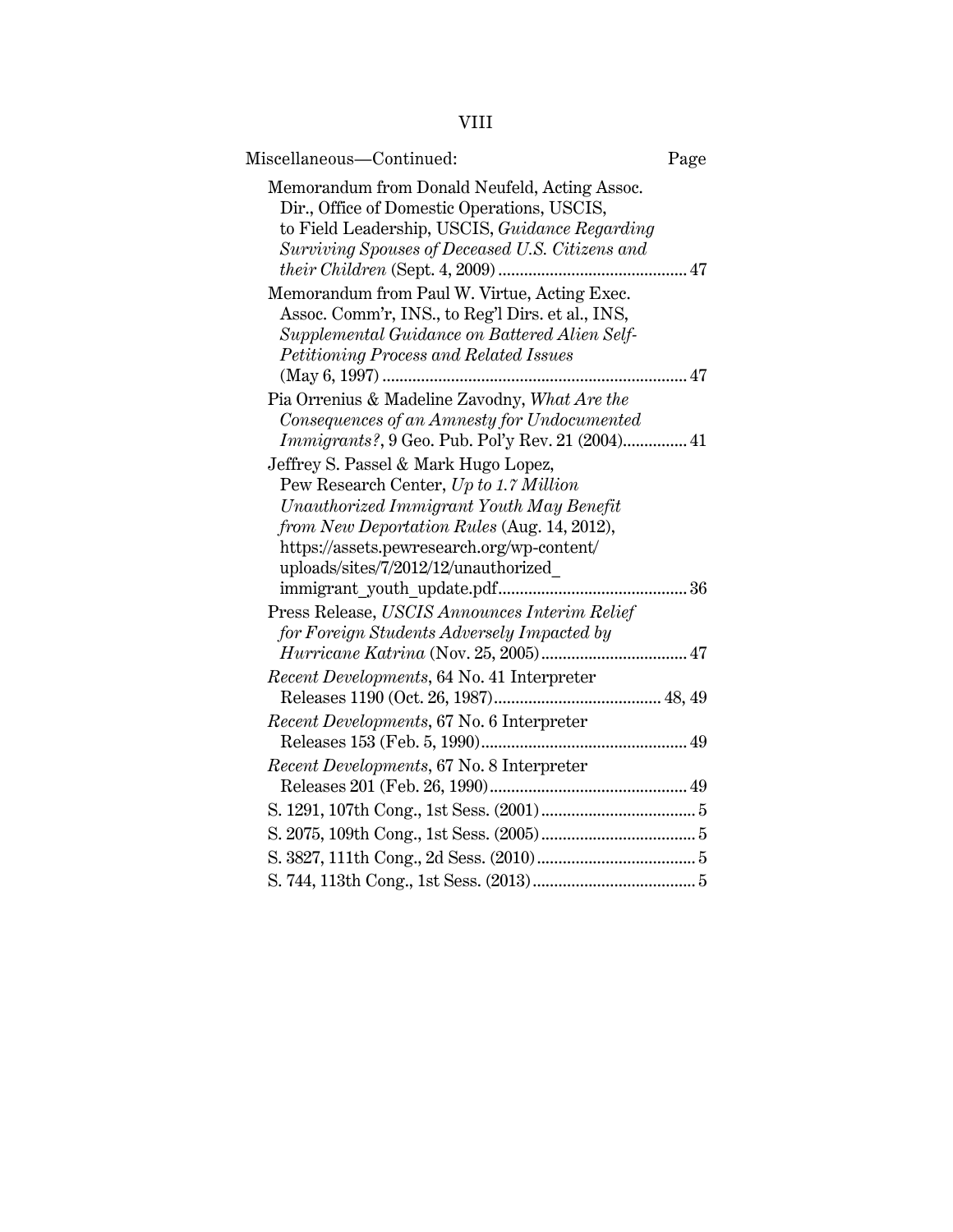| Miscellaneous—Continued:                          | Page |
|---------------------------------------------------|------|
|                                                   |      |
| The White House:                                  |      |
| Remarks by President Trump in Press               |      |
| Conference (Feb. 16, 2017),                       |      |
|                                                   |      |
| Remarks by the President on Immigration           |      |
| (June 15, 2012), https://go.usa.gov/xnZFY 38, 42  |      |
| USCIS, Number of Form I-821D, Consideration of    |      |
| Deferred Action for Childhood Arrivals, by Fiscal |      |
| Year, Quarter, Intake and Case Status, Fiscal     |      |
| Year 2012-2019 (Apr. 30, 2019),                   |      |
|                                                   |      |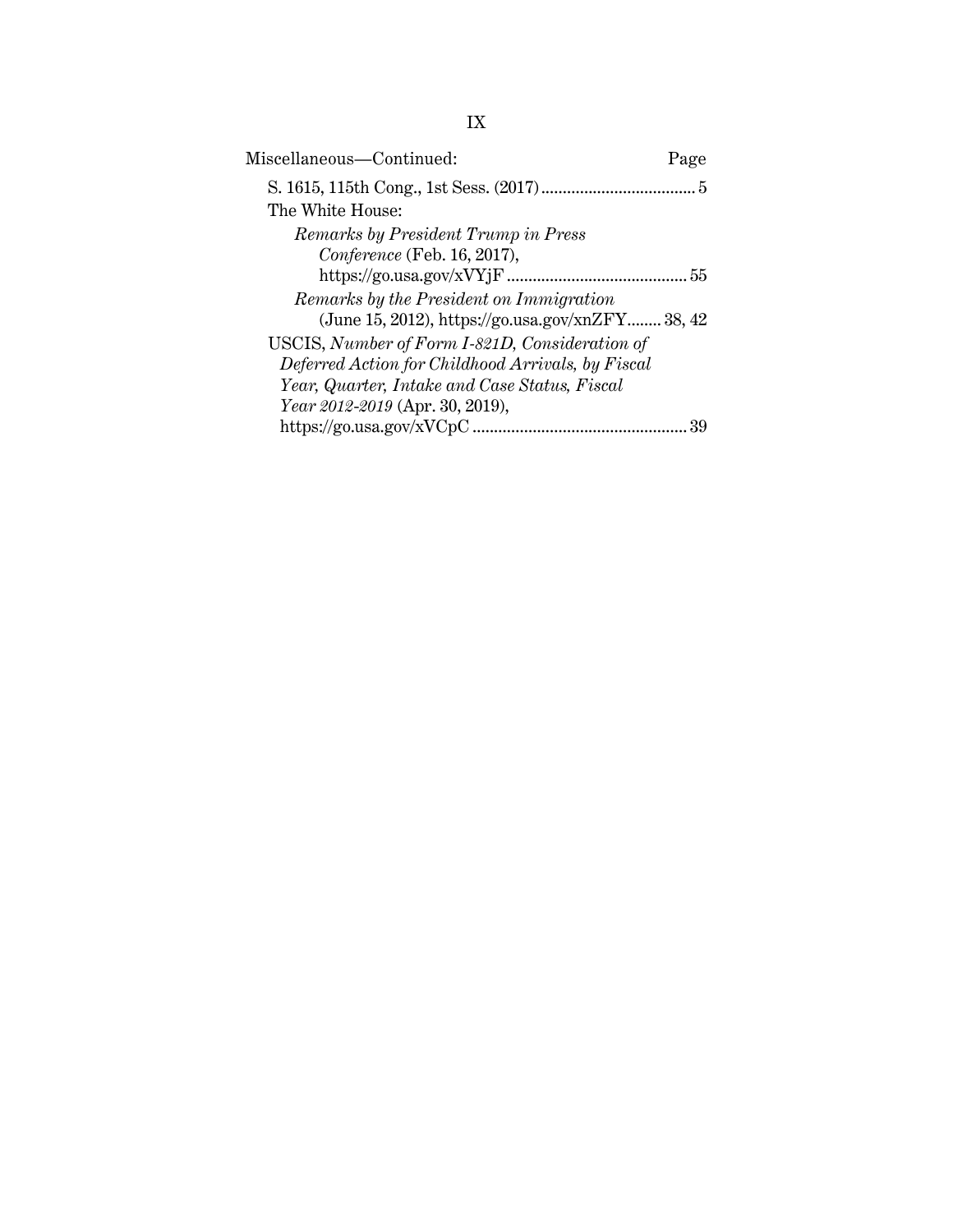# In the Supreme Court of the United States

No. 18-587

DEPARTMENT OF HOMELAND SECURITY, ET AL., **PETITIONERS** 

*v.*

REGENTS OF THE UNIVERSITY OF CALIFORNIA, ET AL.

*ON WRIT OF CERTIORARI TO THE UNITED STATES COURT OF APPEALS FOR THE NINTH CIRCUIT*

No. 18-588

DONALD J. TRUMP, PRESIDENT OF THE UNITED STATES, ET AL., PETITIONERS

*v.*

NATIONAL ASSOCIATION FOR THE ADVANCEMENT OF COLORED PEOPLE, ET AL.

*ON WRIT OF CERTIORARI BEFORE JUDGMENT TO THE UNITED STATES COURT OF APPEALS FOR THE DISTRICT OF COLUMBIA CIRCUIT*

No. 18-589

KEVIN K. MCALEENAN, ACTING SECRETARY OF HOMELAND SECURITY, ET AL., PETITIONERS

*v.*

MARTIN JONATHAN BATALLA VIDAL, ET AL.

*ON WRIT OF CERTIORARI BEFORE JUDGMENT TO THE UNITED STATES COURT OF APPEALS FOR THE SECOND CIRCUIT*

**BRIEF FOR THE PETITIONERS**

(1)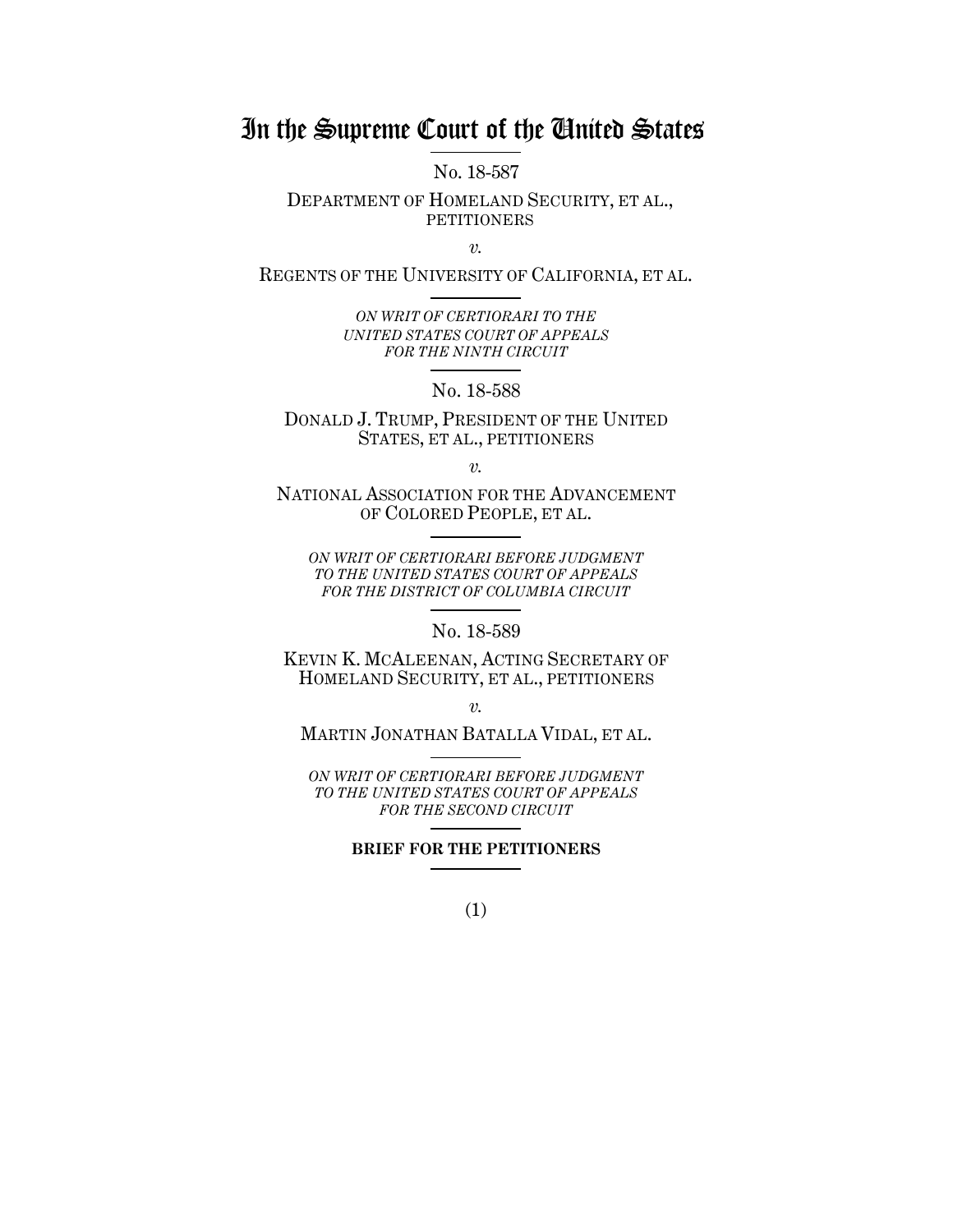#### **OPINIONS BELOW**

In *Department of Homeland Security* v. *Regents of the University of California*, No. 18-587 (*Regents*), the opinion of the court of appeals (*Regents* Supp. Br. App. 1a-87a) is reported at 908 F.3d 476, and the orders of the district court granting respondents' motion for a preliminary injunction and granting in part and denying in part the government's motion to dismiss (*Regents*  Pet. App. 1a-70a, 71a-90a) are reported at 279 F. Supp. 3d 1011 and 298 F. Supp. 3d 1304. In *Trump* v. *NAACP*, No. 18-588 (*NAACP*), the order of the district court granting respondents summary judgment (*NAACP* Pet. App. 1a-74a) is reported at 298 F. Supp. 3d 209, and the order of the district court declining to reconsider its prior order (*NAACP* Pet. App. 80a-109a) is reported at 315 F. Supp. 3d 457. In *McAleenan* v. *Batalla Vidal*, No. 18-589 (*Batalla Vidal*), the order of the district court granting respondents' motion for a preliminary injunction (*Batalla Vidal* Pet. App. 62a-129a) is reported at 279 F. Supp. 3d 401, and the orders of the district court granting in part and denying in part the government's motion to dismiss (*Batalla Vidal* Pet. App. 1a-58a, 133a-171a) are reported at 295 F. Supp. 3d 127 and 291 F. Supp. 3d 260.

#### **JURISDICTION**

In *Regents*, the judgment of the court of appeals was entered on November 8, 2018. In *NAACP*, the judgment of the district court was entered on August 3, 2018 (*NAACP* Pet. App. 110a-111a); the notices of appeal were filed on August 6, 2018 (*id.* at 112a-115a); and the appeal was docketed in the court of appeals on August 10, 2018. The court of appeals' jurisdiction rests on 28 U.S.C. 1291. In *Batalla Vidal*, the district court certified its orders granting in part and denying in part the government's motion to dismiss on January 8, 2018, and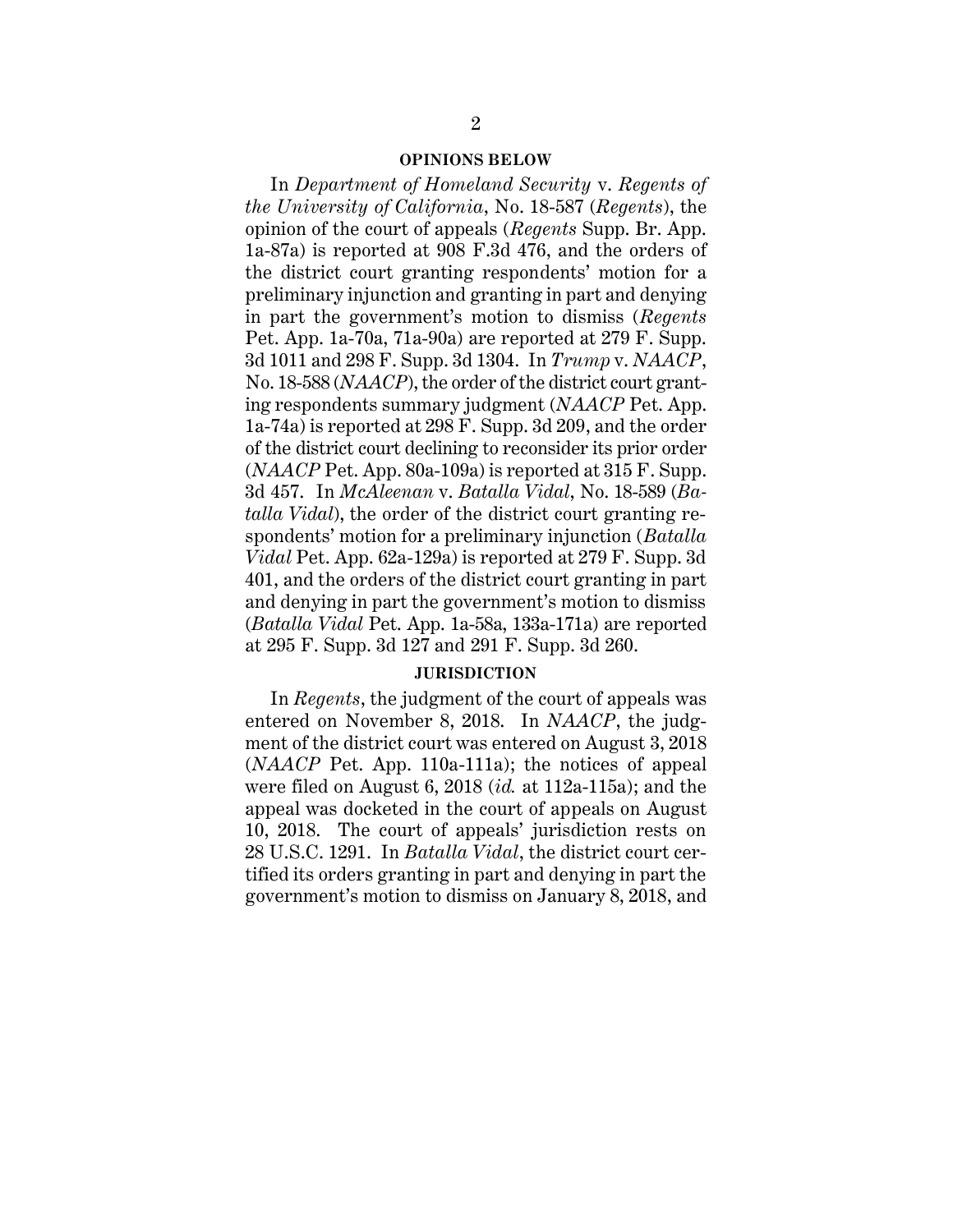April 30, 2018; the notices of appeal were filed, respectively, on January 8, 2018 (*Batalla Vidal* Pet. App. 59a-61a), and May 21, 2018 (*id.* at 172a-174a); and the appeals of those orders were docketed on July 5, 2018. The district court entered its preliminary injunction on February 13, 2018 (*id.* at 62a-129a); the notice of appeal was filed on February 20, 2018 (*id.* at 130a-132a); and the appeal was docketed on the same day. The court of appeals' jurisdiction over the appeals of the certified orders in *Batalla Vidal* rests on 28 U.S.C. 1292(b). The court of appeals' jurisdiction over the appeal of the preliminary injunction rests on 28 U.S.C. 1292(a)(1). The petitions for writs of certiorari in all three cases were filed on November 5, 2018, and were granted on June 28, 2019. The jurisdiction of this Court rests on 28 U.S.C. 1254(1) and 2101(e).

#### **CONSTITUTIONAL AND STATUTORY PROVISIONS INVOLVED**

Relevant constitutional and statutory provisions are reproduced in an appendix to this brief. App., *infra*, 1a-22a.

#### **STATEMENT**

#### **A. Legal Framework**

The Immigration and Nationality Act (INA), 8 U.S.C. 1101 *et seq.*, charges the Secretary of Homeland Security "with the administration and enforcement" of the immigration laws.  $8 \text{ U.S.C. } 1103(a)(1)$ . The Secretary is vested with the authority to "establish such regulations; \* \* \* issue such instructions; and perform such other acts as he deems necessary for carrying out his authority" under the Act, and is given "control, direction, and supervision" of all Department of Homeland Security (DHS) employees. 8 U.S.C. 1103(a)(2) and (3).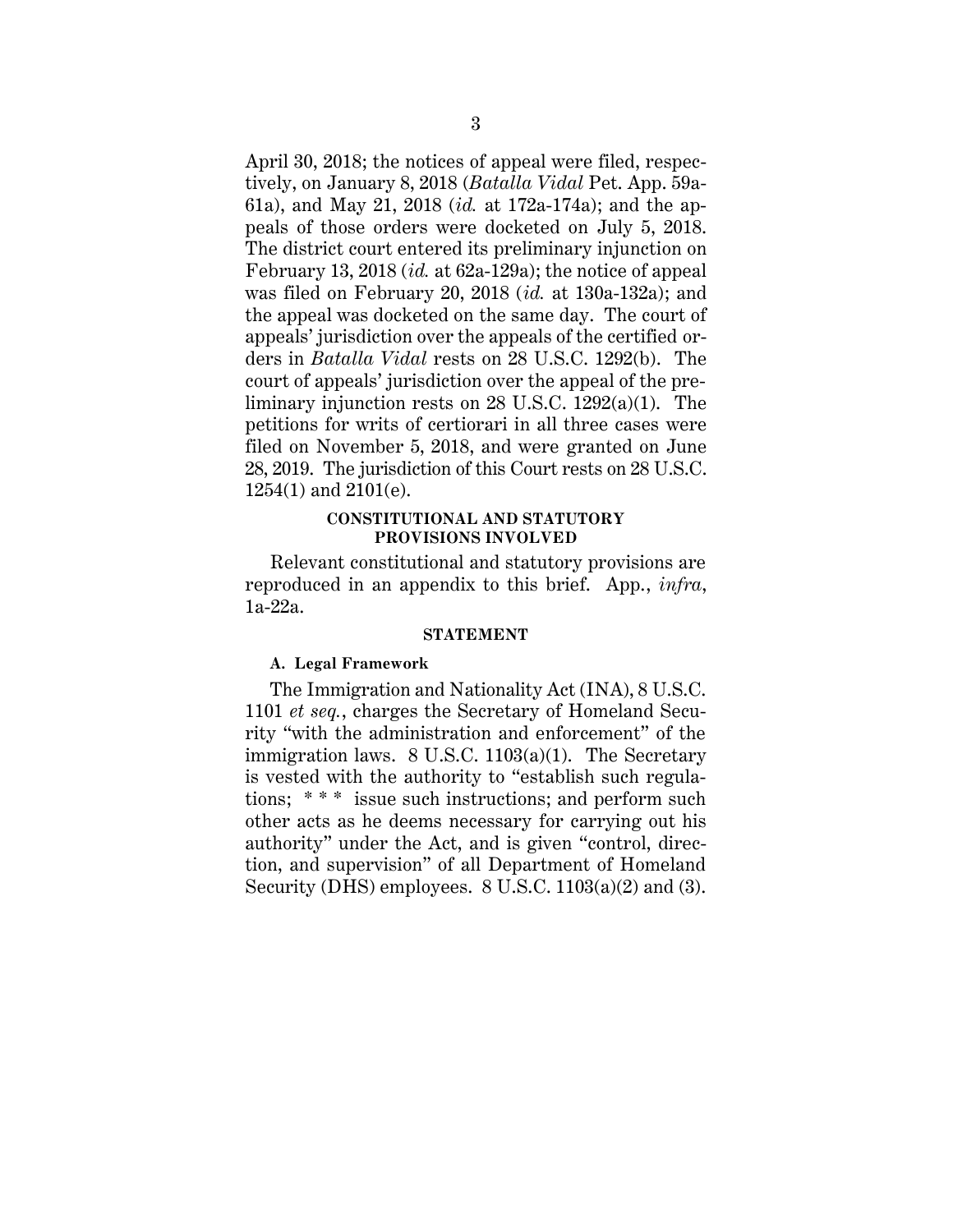Individual aliens are subject to removal if, *inter alia*, "they were inadmissible at the time of entry, have been convicted of certain crimes, or meet other criteria set by federal law." *Arizona* v. *United States*, 567 U.S. 387, 396 (2012); see 8 U.S.C. 1182(a) (2012 & Supp. V 2017), 8 U.S.C. 1227(a). As a practical matter, however, the Executive Branch lacks the resources to remove every removable alien, and a "principal feature of the removal system is the broad discretion exercised by immigration officials." *Arizona*, 567 U.S. at 396. For any alien subject to removal, DHS officials must first "decide whether it makes sense to pursue removal at all." *Ibid.* After removal proceedings begin, government officials may decide to grant discretionary relief, such as asylum or cancellation of removal. See  $8$  U.S.C.  $1158(b)(1)(A)$ ,  $1229b$ . And, "[a]t each stage" of the process, "the Executive has discretion to abandon the endeavor." *Reno* v. *American-Arab Anti-Discrimination Comm.*, 525 U.S. 471, 483 (1999) (*AADC*).

In making these decisions, like other agencies exercising enforcement discretion, DHS must engage in "a complicated balancing of a number of factors which are peculiarly within its expertise." *Heckler* v. *Chaney*, 470 U.S. 821, 831 (1985). Recognizing the need for such balancing, Congress has provided that the "Secretary [of Homeland Security] shall be responsible for  $***$ [e]stablishing national immigration enforcement policies and priorities."  $6$  U.S.C.  $202(5)$ .<sup>1</sup>

Deferred action is a practice in which the Secretary exercises enforcement discretion to notify an alien of the agency's decision to forbear from seeking the alien's removal for a designated period. *AADC*, 525 U.S. at

 $\overline{a}$ 

<sup>&</sup>lt;sup>1</sup> All references to Section 202(5) are to 6 U.S.C. 202(5) (2012  $\&$ Supp. V 2017).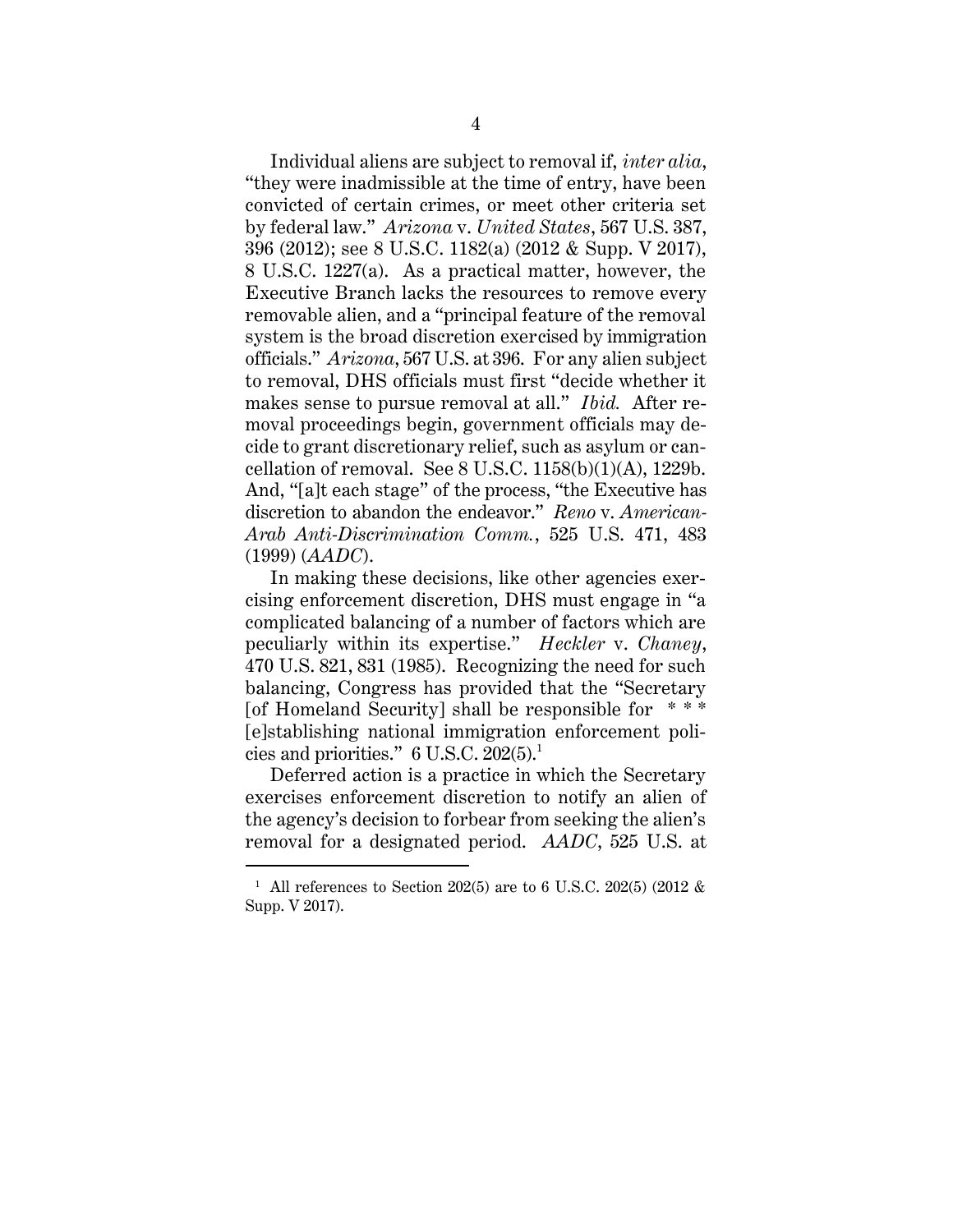484. Under DHS regulations, aliens granted deferred action may receive certain benefits, including work authorization for the same period if they establish economic necessity,  $8 \text{ C.F.R. } 274a.12(c)(14)$ . A grant of deferred action does not confer lawful immigration status or provide any defense to removal. DHS retains discretion to revoke deferred action unilaterally, and the alien remains removable at any time. *Regents* Pet. App. 101a.

#### **B. Factual Background**

 $\overline{a}$ 

1. a. In 2012, DHS announced the nonenforcement policy known as Deferred Action for Childhood Arrivals (DACA). *Regents* Pet. App. 97a-101a. DACA provided deferred action to "certain young people who were brought to this country as children." *Id.* at 97a. The INA does not provide any exemptions or special relief from removal for such individuals. And dating back to at least 2001, bipartisan efforts to provide such relief legislatively had failed (and have continued to fail).<sup>2</sup> Under the DACA policy, following successful completion of a background check and other review, an alien would receive deferred action for a period of two years, subject to renewal. *Id.* at 99a-100a. The policy specified, however, that it "confer[red] no substantive right, immigration status or pathway to citizenship," because "[o]nly the Congress, acting through its legislative authority, can confer these rights." *Id.* at 101a.

In 2014, DHS announced an expansion of the DACA policy and a new, related policy of nonenforcement known as Deferred Action for Parents of Americans and Lawful Permanent Residents (DAPA). *Regents* Pet.

<sup>2</sup> See, *e.g.*, S. 1291, 107th Cong., 1st Sess. (2001); S. 2075, 109th Cong., 1st Sess. (2005); S. 3827, 111th Cong., 2d Sess. (2010); S. 744, 113th Cong., 1st Sess. (2013); S. 1615, 115th Cong., 1st Sess. (2017).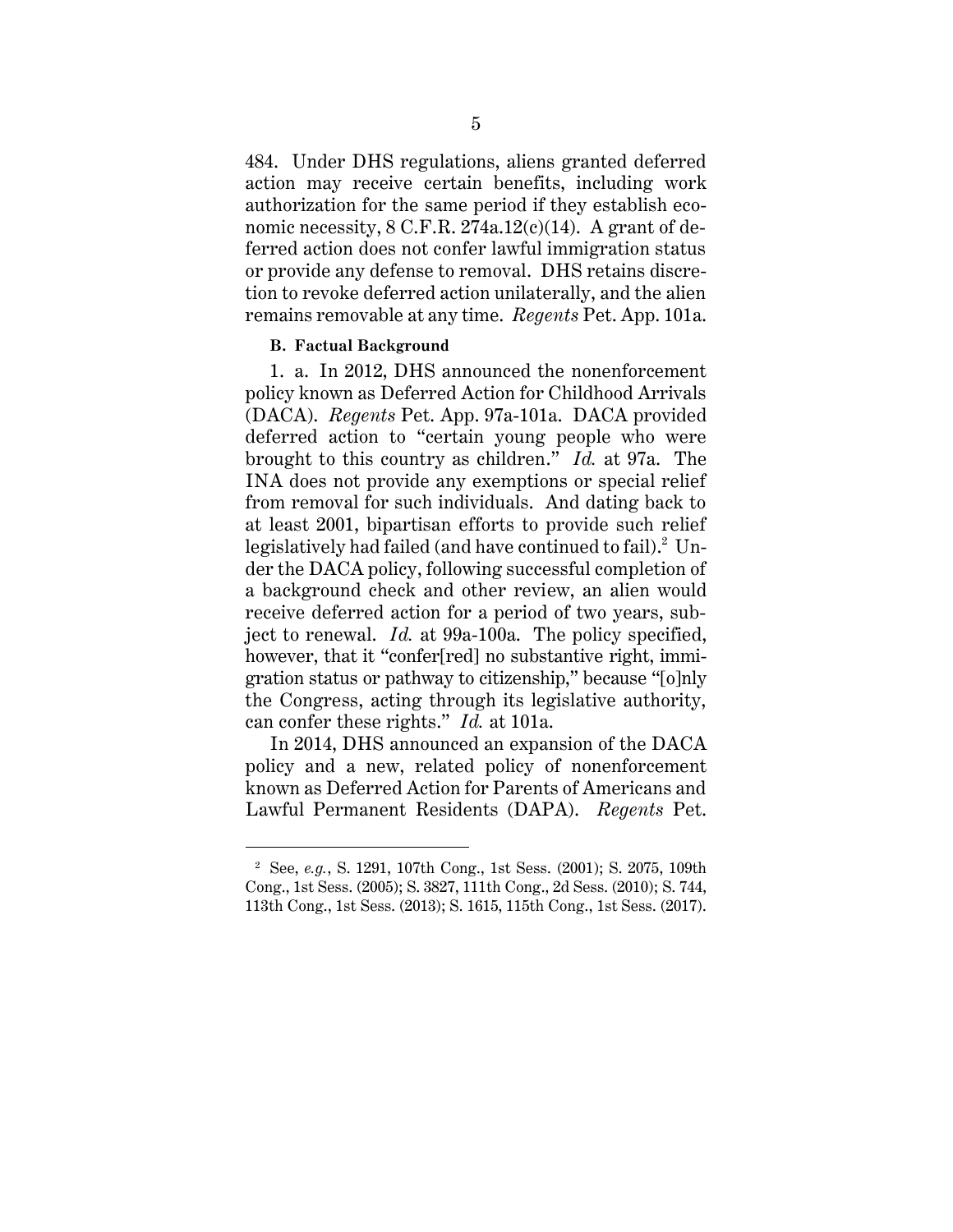App. 102a-110a. The expansion of DACA would have loosened the age and residency criteria and extended the deferred-action period to three years. *Id.* at 106a-107a. DAPA would have provided deferred action to certain parents whose children were U.S. citizens or lawful permanent residents through a process designed to be "similar to DACA." *Id.* at 107a.

b. Texas and 25 other States promptly brought suit in the Southern District of Texas to enjoin DAPA and the expansion of DACA. The district court issued a nationwide preliminary injunction, finding a likelihood of success on the claim that the DAPA and expanded DACA memorandum violated the notice-and-comment requirement of the Administrative Procedure Act (APA), 5 U.S.C. 701 *et seq. Texas* v. *United States*, 86 F. Supp. 3d 591 (S.D. Tex. 2015).

The Fifth Circuit affirmed the preliminary injunction, holding that DAPA and expanded DACA likely violated both the APA and INA. *Texas* v. *United States*, 809 F.3d 134, 146, 170-186 (2015). The court agreed that the DAPA and expanded DACA memorandum likely required notice-and-comment rulemaking. *Id.* at 178. It also concluded that the policies were likely substantively contrary to the INA. *Ibid*. The court reasoned that the INA contains an "intricate system of immigration classifications and employment eligibility," and "does not grant the Secretary discretion to grant deferred action and lawful presence on a class-wide basis to 4.3 million otherwise removable aliens." *Id.* at 184, 186 n.202.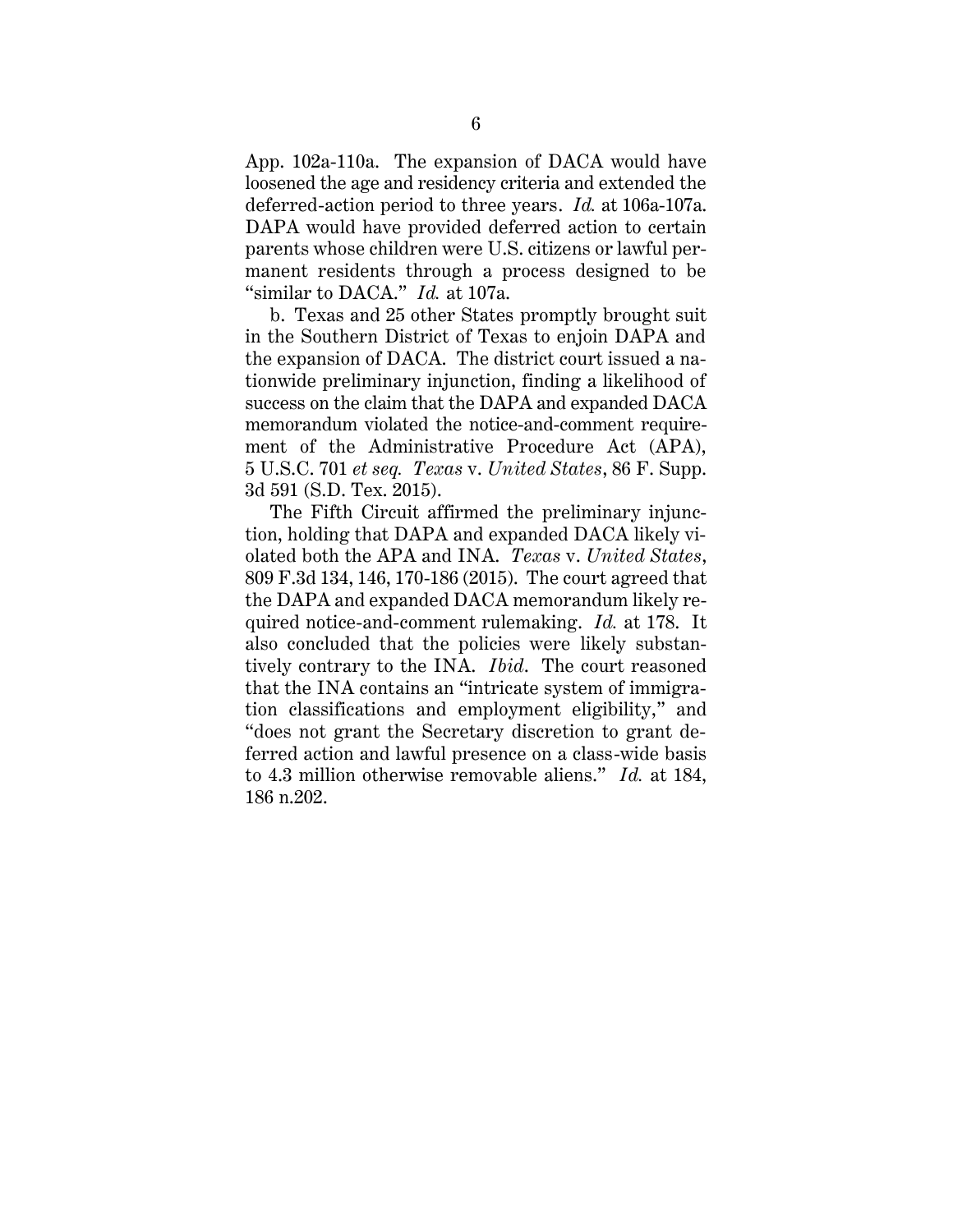This Court affirmed the Fifth Circuit's judgment by an equally divided vote. *United States* v. *Texas*, 136 S. Ct. 2271, 2272 (2016) (per curiam). $^3$ 

c. Following this Court's decision, two relevant events occurred concerning the original DACA policy. First, Texas and other States in the *Texas* case announced their intention to amend their complaint to challenge DACA. J.A. 872-876. They asserted that "[f]or the[] same reasons that DAPA and Expanded DACA's unilateral Executive Branch conferral of eligibility for lawful presence and work authorization was unlawful, the original June 15, 2012 DACA memorandum is also unlawful." J.A. 873. Second, in a letter to then-Acting Secretary of Homeland Security Elaine C. Duke, then-Attorney General Jefferson B. Sessions III concluded that, like the DAPA policy, the DACA policy was effectuated "without proper statutory authority," and thus "it [wa]s likely that [the] potentially imminent litigation would yield similar results" to the *Texas* litigation. J.A. 877-878.

2. On September 5, 2017, DHS decided to wind down DACA in an orderly fashion. *Regents* Pet. App. 111a-119a (Duke Memorandum). Acting Secretary Duke explained that, "[t]aking into consideration the Supreme Court's and the Fifth Circuit's rulings in the ongoing litigation," as well as the Attorney General's view that the DACA policy was unlawful and that the "potentially imminent" challenge to DACA would "likely \* \* \* yield similar results" as the *Texas* litigation, "it is clear that the June 15, 2012 DACA program should be termi-

 $\overline{a}$ 

<sup>3</sup> After consulting with the Attorney General, then-Secretary of Homeland Security John Kelly rescinded the memorandum announcing DAPA and expanded DACA. J.A. 868-871.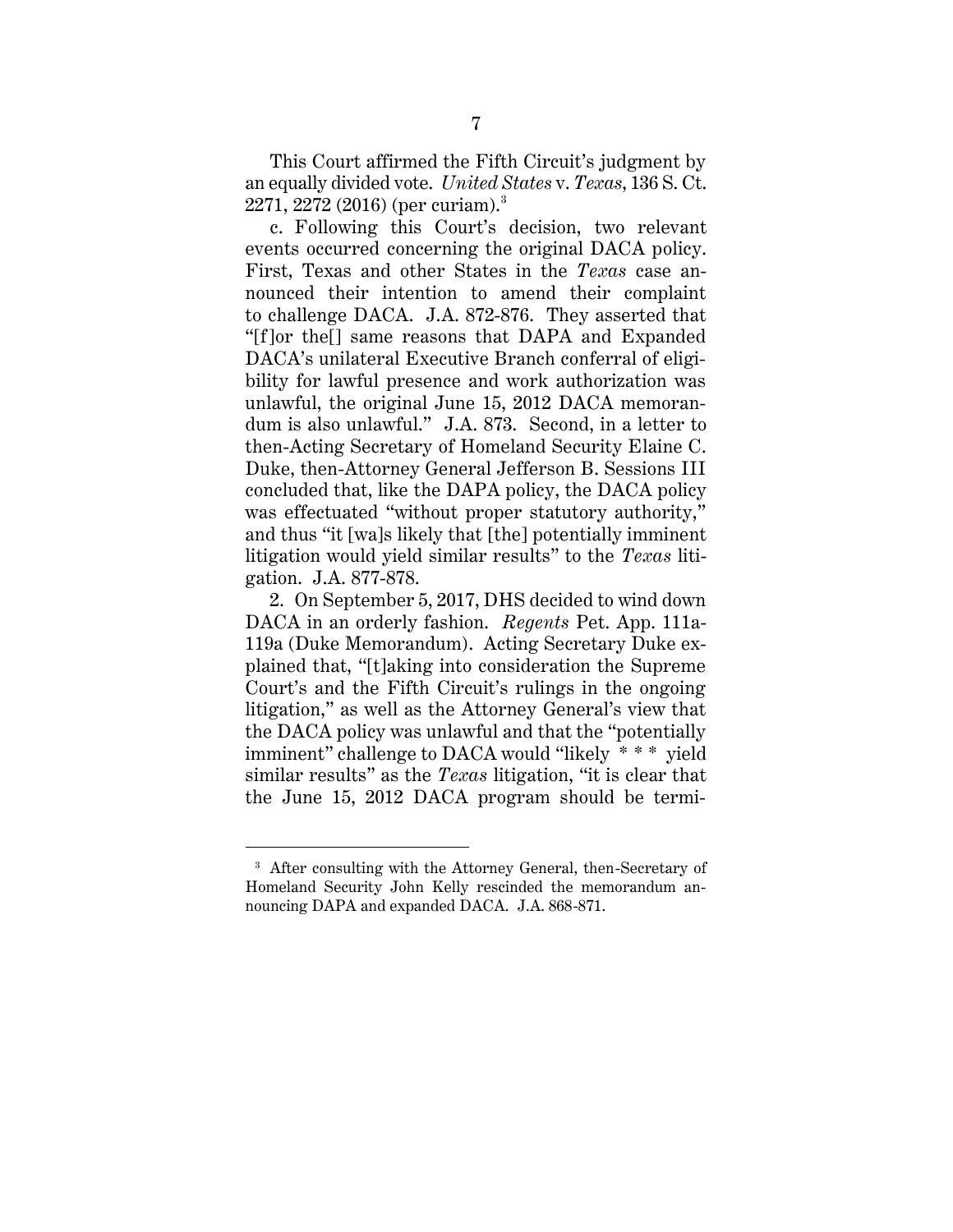nated." *Id.* at 116a-117a. The Acting Secretary accordingly announced that, "[i]n the exercise of [her] authority in establishing national immigration policies and priorities," the original DACA policy was "rescind[ed]." *Id.* at 117a.

The Duke Memorandum stated, however, that the government would "not terminate the grants of previously issued deferred action \* \* \* solely based on the directives in this memorandum." *Regents* Pet. App. 118a. It also explained that DHS would "provide a limited window" in which it would "adjudicate—on an individual, case by case basis—properly filed pending DACA renewal requests \* \* \* from current beneficiaries that have been accepted by the Department as of the date of this memorandum, and from current beneficiaries whose benefits will expire between the date of this memorandum and March 5, 2018 that have been accepted by the Department as of October 5, 2017." *Id.* at 117a-118a.

### **C. Procedural History**

 $\overline{a}$ 

These challenges to DACA's rescission were filed in the Northern District of California, the District of Columbia, and the Eastern District of New York. See J.A. 376-796. 4 Collectively, respondents allege that the rescission of DACA is arbitrary and capricious under the APA; violates the APA's requirement for notice-and-

<sup>4</sup> The government's petition for a writ of certiorari to review the Fourth Circuit's judgment in another challenge to the rescission is pending before this Court. See *DHS* v. *Casa de Maryland*, No. 18-1469 (filed May 24, 2019). After the Court granted review in these cases, the government asked the Court to hold the petition in *Casa de Maryland* pending the Court's decision here.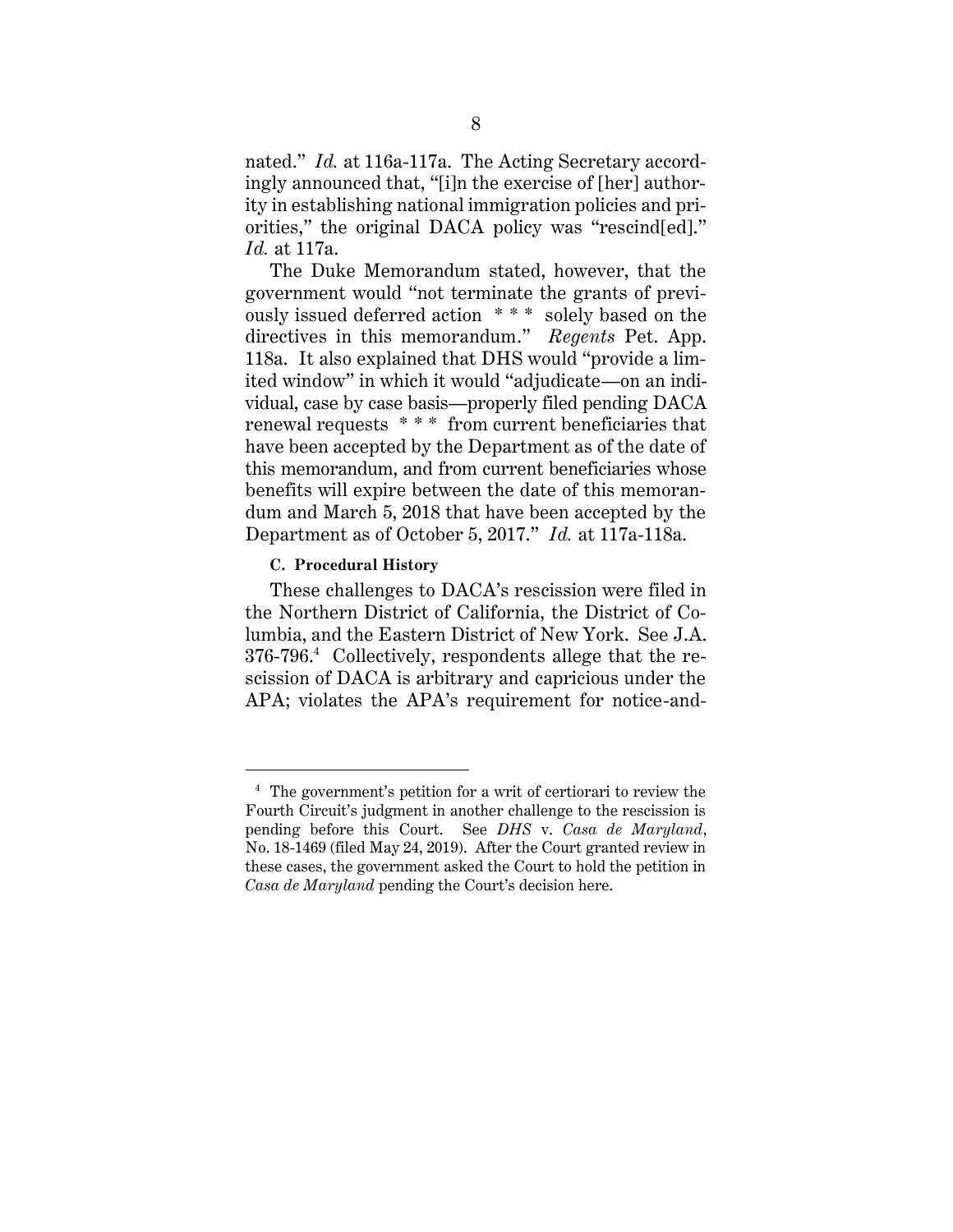comment rulemaking; and denies equal protection and due process to DACA recipients. 5

# *1. District courts enjoin or vacate the rescission on a nationwide basis*

In all three of the cases before the Court, district courts either enjoined or vacated DHS's decision on a nationwide basis.

a. In *Regents* and *Batalla Vidal*, the district courts granted in part and denied in part the government's motions to dismiss, and entered identical preliminary injunctions. *Regents* Pet. App. 1a-90a; *Batalla Vidal* Pet. App. 1a-58a, 62a-129a, 133a-171a. Those courts determined that, although agency enforcement decisions "are generally not reviewable," the rescission of DACA was different because it terminated a general policy of nonenforcement, and the "main" rationale was the "supposed illegality" of the prior policy. *Regents* Pet. App. 27a-28a, 30a (citation omitted); see *Batalla Vidal* Pet. App. 29a-30a. They further concluded that the rescission was likely arbitrary and capricious, primarily because, in their view, DACA was lawful. *Regents* Pet. App. 42a; *Batalla Vidal* Pet. App. 91a. Each court ordered the government to maintain DACA "on the same terms and conditions as were in effect before the rescission," with certain exceptions, principally that "new applications from applicants who have never before received deferred action need not be processed." *Regents*  Pet. App. 66a-67a. The courts also both declined to dismiss the equal protection claim, finding that respond-

 $\overline{a}$ 

<sup>&</sup>lt;sup>5</sup> The notice-and-comment claim and due process challenge to the rescission have been uniformly rejected by the lower courts and are not at issue before this Court.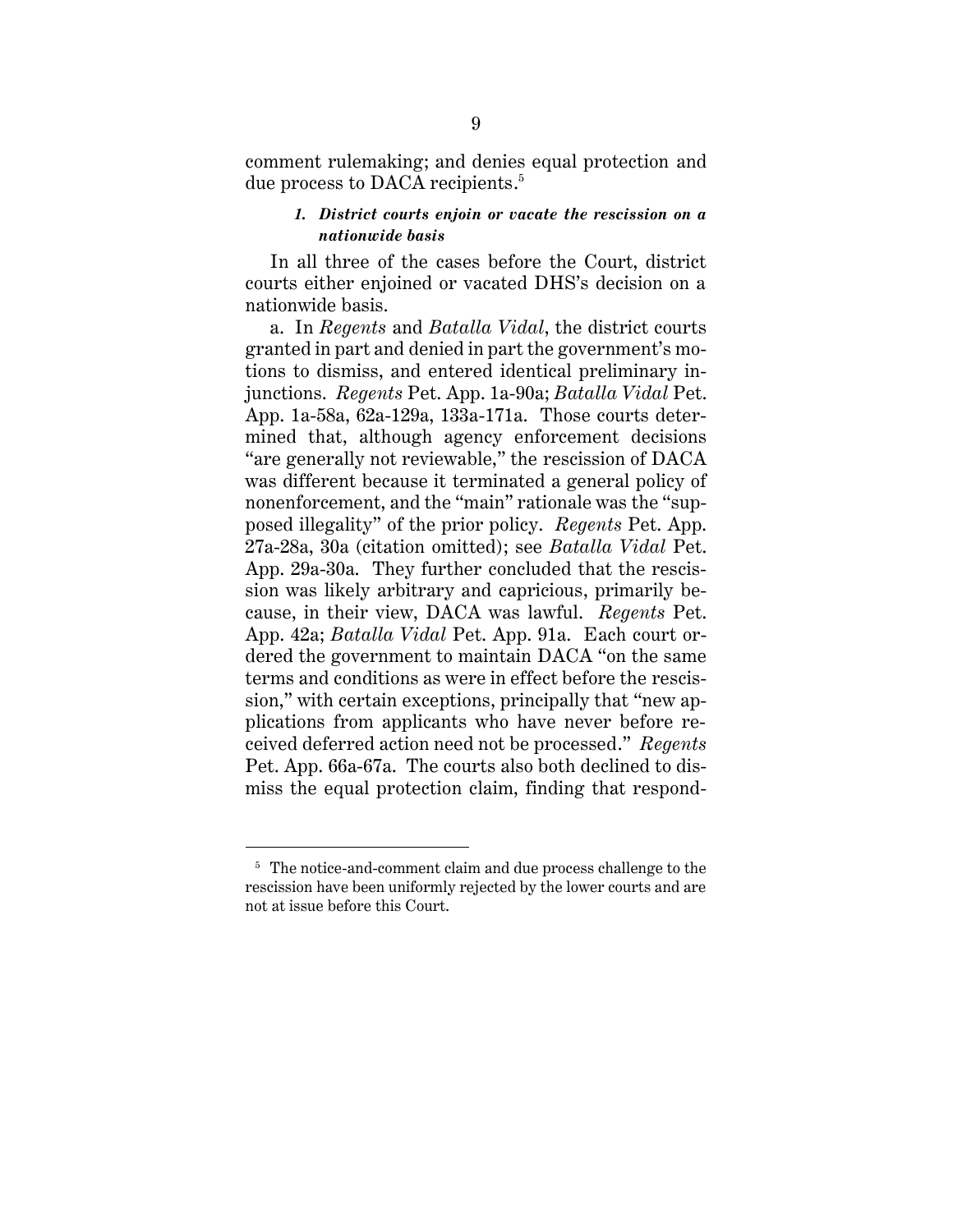ents' allegations "raise[d] a plausible inference that racial animus towards Mexicans and Latinos was a motivating factor in the decision to end DACA." *Id.* at 87a; see *id.* at 83a-87a; *Batalla Vidal* Pet. App. 152a-153.

b. In *NAACP*, the district court granted summary judgment to respondents and vacated the rescission of DACA in its entirety. *NAACP* Pet. App. 1a-74a. Like the other district courts, the D.C. district court determined that the rescission was reviewable because it was "a general enforcement policy predicated on [a] legal determination that the program was invalid." *Id.* at 43a. Unlike the other courts, the D.C. district court did not address whether DHS's legal conclusion was correct *i.e.*, whether DACA was lawful. *Id.* at 50a. Instead, the court concluded that the Duke Memorandum's "legal reasoning was insufficient" to satisfy arbitrary-andcapricious review. *Id.* at 51a. In light of that ruling, the court deferred addressing respondents' equal protection claim. *Id.* at 66a-67a. And it stayed its order for 90 days to permit DHS to "reissue a memorandum rescinding DACA, this time providing a fuller explanation." *Id.* at 66a.

#### *2. Secretary Nielsen further explains the rescission*

On June 22, 2018, then-Secretary of Homeland Security Kirstjen M. Nielsen issued a memorandum responding to the D.C. district court's invitation to provide further explanation of DHS's decision to rescind DACA. *Regents* Pet. App. 120a-126a (Nielsen Memorandum). Secretary Nielsen explained that "the DACA policy properly was—and should be—rescinded, for several separate and independently sufficient reasons." *Id.* at 122a.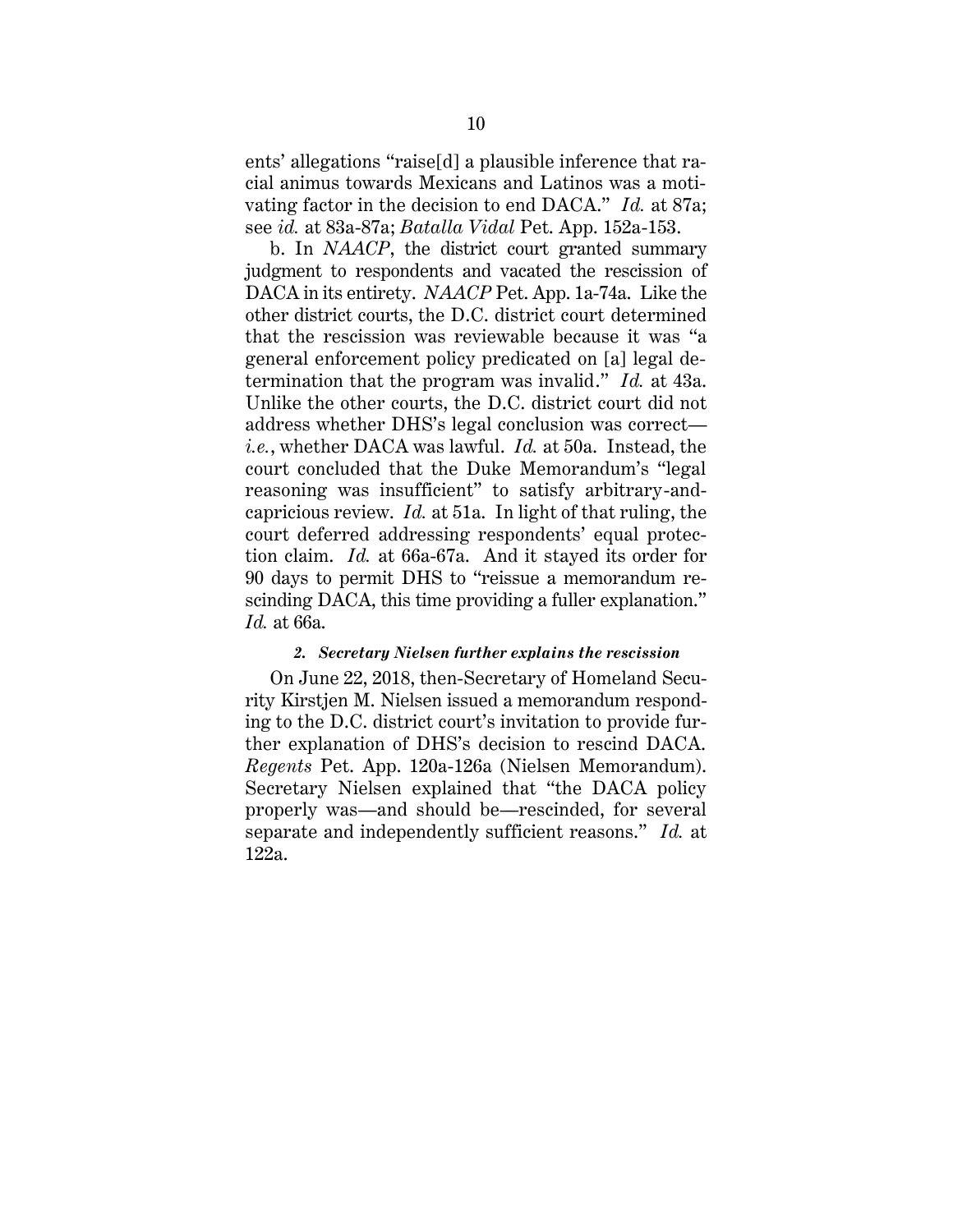First, the Secretary agreed that "the DACA policy was contrary to law." *Regents* Pet. App. 122a. The Secretary endorsed the Fifth Circuit's conclusion that "'the INA d[id] not grant [her] discretion to grant deferred action and lawful presence on a class-wide basis'" at the scale of the DAPA policy, and she explained that "[a]ny arguable distinctions between the DAPA and DACA policies" were "not sufficiently material" to alter that conclusion. *Ibid.* (citation omitted); see *id.* at 122a-123a.

Second, the Secretary reasoned that, "[l]ike Acting Secretary Duke, [she] lack[ed] sufficient confidence in the DACA policy's legality to continue this non-enforcement policy, whether the courts would ultimately uphold it or not." *Regents* Pet. App. 123a. She noted "sound reasons for a law enforcement agency to avoid discretionary policies that are legally questionable," including the risk of "undermin[ing] public confidence" in the agency and "the threat of burdensome litigation that distracts from the agency's work." *Ibid.*

Third, the Secretary offered several "reasons of enforcement policy to rescind the DACA policy," regardless of whether the policy is "illegal or legally questionable." *Regents* Pet. App. 123a. She reasoned that, in her view, "public policies of non-enforcement \* \* \* for broad classes and categories of aliens" should be "enacted legislatively," not "under the guise of prosecutorial discretion." *Id.* at 123a-124a. She reasoned that DHS should exercise its prosecutorial discretion only "on a truly individualized, case-by-case basis." *Id.* at 124a. And she reasoned that, given the unacceptably high numbers of illegal border crossings, it was "critically important for DHS to project a message that leaves no doubt regarding the clear, consistent, and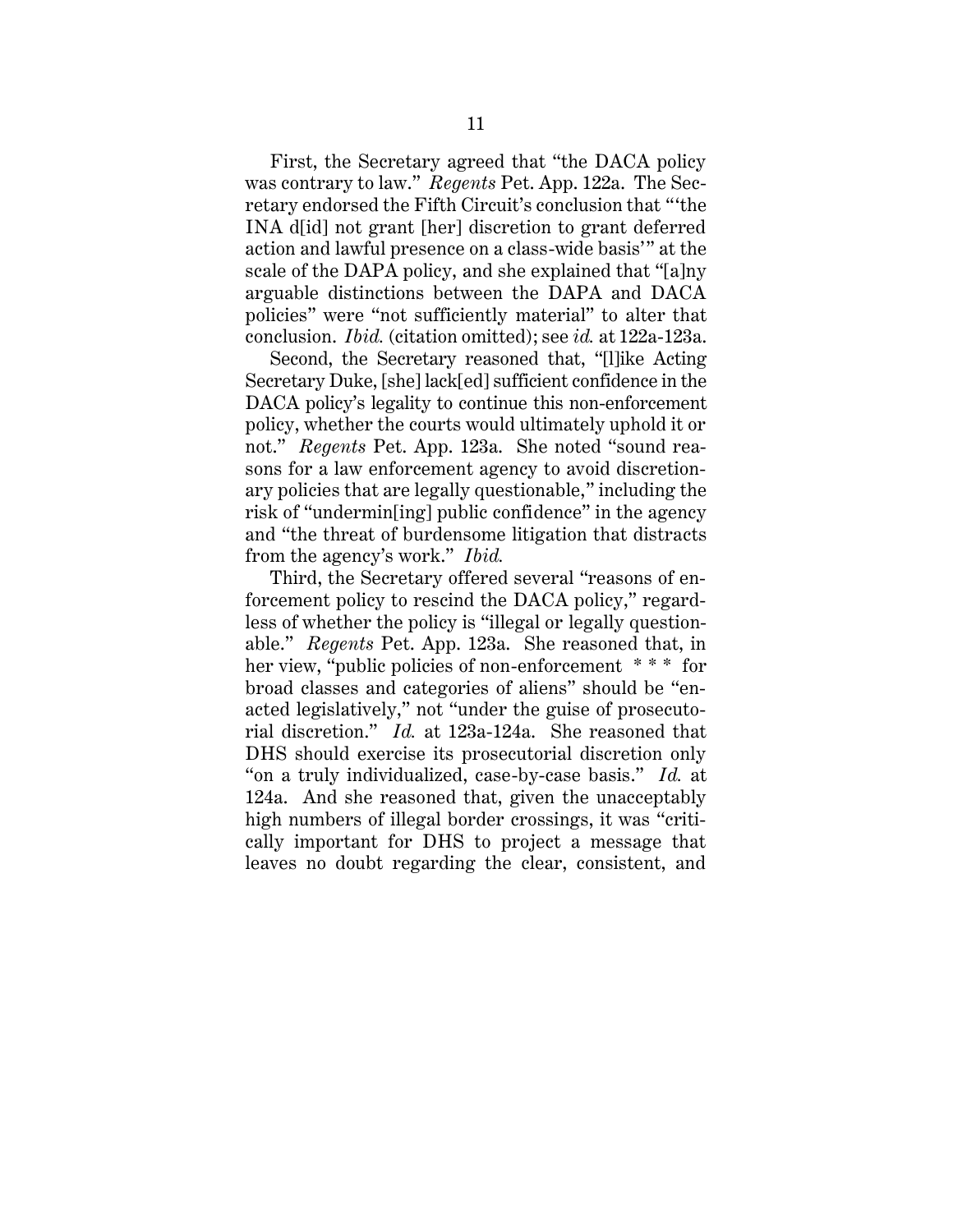transparent enforcement of the immigration laws against all classes and categories of aliens." *Ibid.*

Finally, the Secretary explained that, although she "d[id] not come to these conclusions lightly," "neither any individual's reliance on the expected continuation of the DACA policy nor the sympathetic circumstances of DACA recipients as a class" outweigh the reasons to end the policy. *Regents* Pet. App. 125a. And she noted that the rescission of the policy would not "preclude the exercise[] of deferred action in individual cases if circumstances warrant." *Ibid.*

## *3. The D.C. district court declines to reconsider its decision in light of the Nielsen Memorandum*

Following Secretary Nielsen's memorandum, the D.C. district court denied the government's motion to reconsider its prior order. *NAACP* Pet. App. 80a-109a. The court refused to reconsider whether DHS's decision was reviewable, reasoning that the Nielsen Memorandum, like the Duke Memorandum, was based "first and foremost" on the view that "'the DACA policy was contrary to law.'" *Id.* at 97a (citation omitted). And the court concluded that the independent, non-legal policy reasons offered by Secretary Nielsen were simply "attempt[s] to disguise an objection to DACA's legality as a policy justification for its rescission." *Id.* at 100a. On the merits, the court reaffirmed its conclusion that DHS had not provided a sufficient "legal assessment." *Id.* at 105a. The court further asserted that the Secretary's memorandum "fail[ed] to engage meaningfully with the reliance interests and other countervailing factors that weigh against ending the program." *Ibid.* The court therefore reaffirmed its conclusion that the rescission "must be set aside" in its entirety, *id.* at 109a; see *id.* at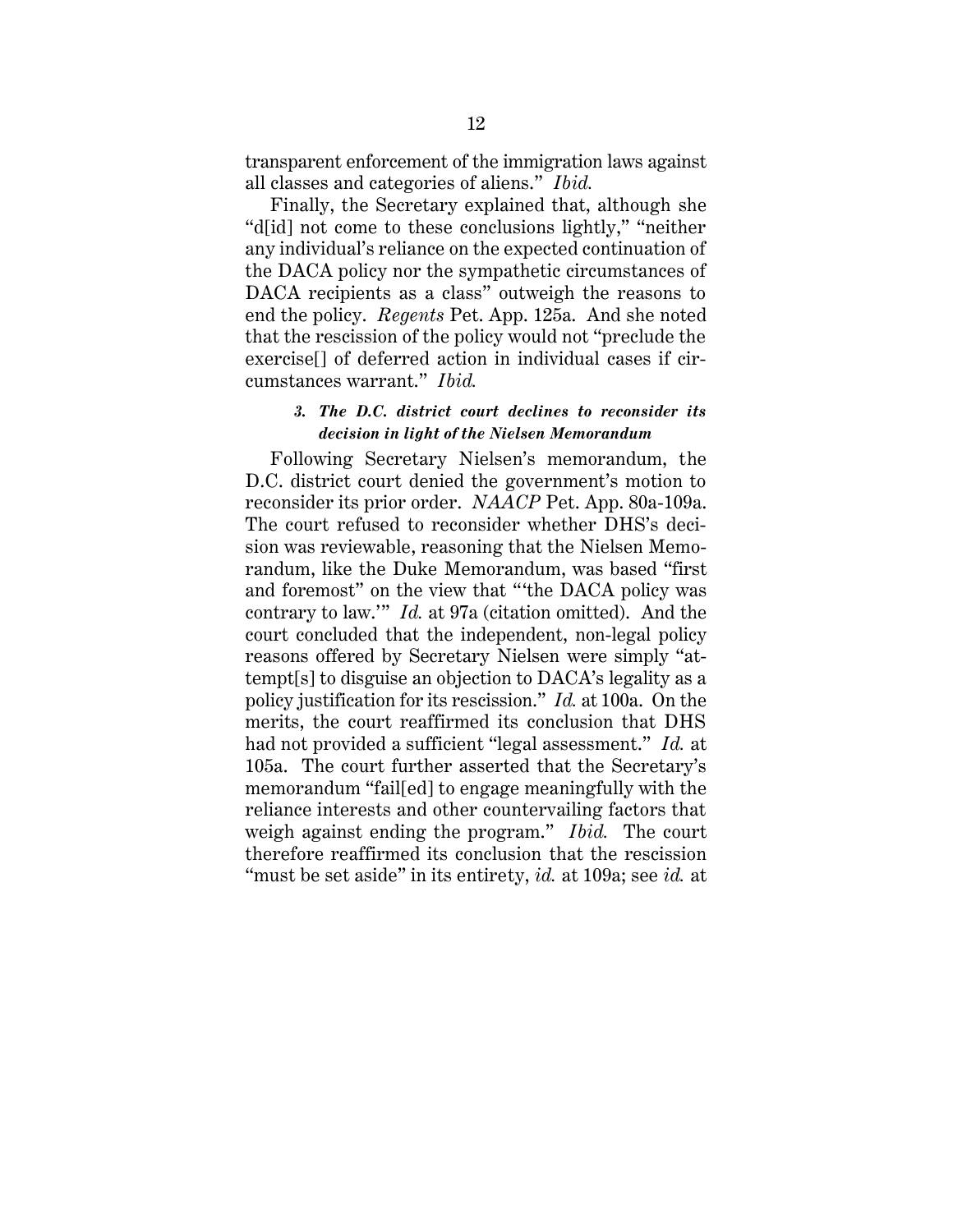109a n.13, though it ultimately stayed its order with respect to aspects of the rescission exempted from the injunctions issued in California and New York, 17-cv-1907 D. Ct. Doc. 31 (Aug. 17, 2018). See p. 19, *supra*.

### *4. The Ninth Circuit affirms the nationwide preliminary injunction*

Several months later, the Ninth Circuit in *Regents* affirmed the preliminary injunction and the orders resolving the government's motion to dismiss. *Regents* Supp. Br. App. 1a-87a.

a. The panel majority acknowledged that an agency's nonenforcement decision is "generally committed to an agency's absolute discretion." *Regents* Supp. Br. App. 25a (citation omitted). But it reasoned that such a decision is nevertheless reviewable if it is "based solely on a belief that the agency lacked the lawful authority to do otherwise." *Id.* at 29a. The panel majority determined that DACA's rescission, as reflected in the initial Duke Memorandum, rested exclusively on "a belief that DACA was unlawful," not on concerns about maintaining the policy in the face of the then-ongoing litigation or any other exercise of the agency's discretion. *Id.* at 35a; see *id.* at 35a-42a. And it refused to consider the Nielsen Memorandum, suggesting that it was an impermissible "posthoc rationalization[]" and was not part of the record. *Id.* at 57a-58a n.24 (citation omitted). On the merits, the panel majority agreed that respondents were likely to succeed on their APA claim because DHS's decision was based entirely on an erroneous legal conclusion that DACA was unlawful. *Id.* at 45a-60a.

The panel also affirmed the denial of the government's motion to dismiss respondents' equal protection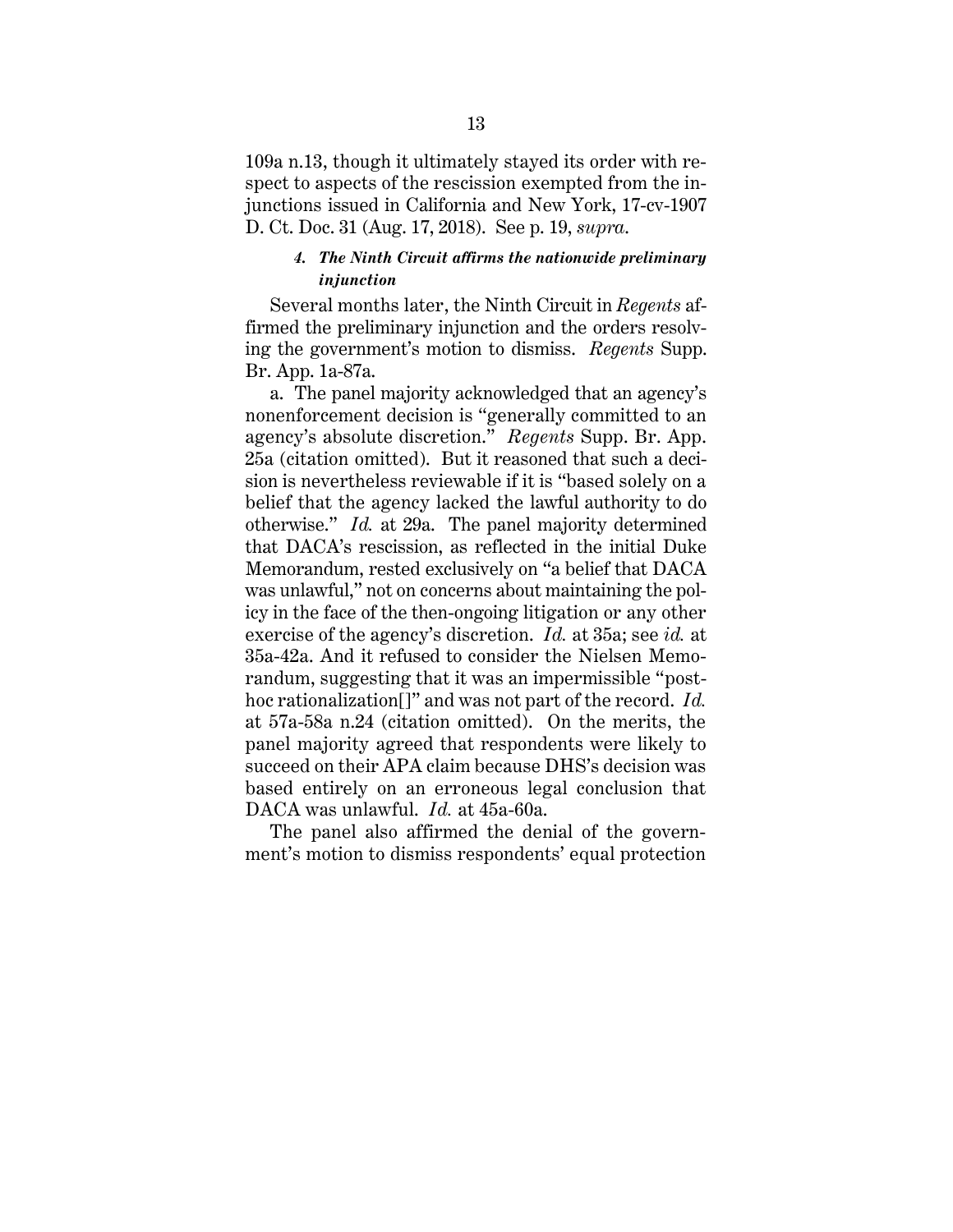claim, concluding that respondents had plausibly alleged that the rescission was racially motivated. *Regents* Supp. Br. App. 73a-77a.

b. Judge Owens concurred. *Regents* Supp. Br. App. 79a-87a. He disagreed that the rescission was reviewable "for compliance with the APA." *Id.* at 79a. He explained that *"*when determining the scope of permissible judicial review, courts consider only the *type* of agency action at issue, not the agency's *reasons* for acting," and that DHS's decision to "rescind a non-enforcement policy in the immigration context is th[e] type of administrative action" that this Court has recognized is " 'committed to agency discretion by law.'" *Id.* at 79a-80a, 83a (citation omitted). Nevertheless, Judge Owens explained that he would affirm the preliminary injunction and remand for the district court to consider whether respondents' equal protection claim provided an alternative ground for enjoining the rescission. *Id.* at 84a-85a.

#### **SUMMARY OF ARGUMENT**

I. The orders and judgments under review hold that DACA's rescission either is or likely is arbitrary and capricious under the APA. But the rescission is not reviewable under that standard. Section  $701(a)(2)$  exempts agency action from arbitrary-and-capricious review to the extent the action is "committed to agency discretion by law." A decision to rescind a policy of nonenforcement is a quintessential action committed to an agency's absolute discretion, absent a statutory directive limiting that discretion. And no one contends that the INA itself limits DHS's authority to resume enforcing the law as written.

The lower courts held that Section 701(a)(2) does not apply to DACA's rescission principally on the ground that DHS based its decision solely on a determination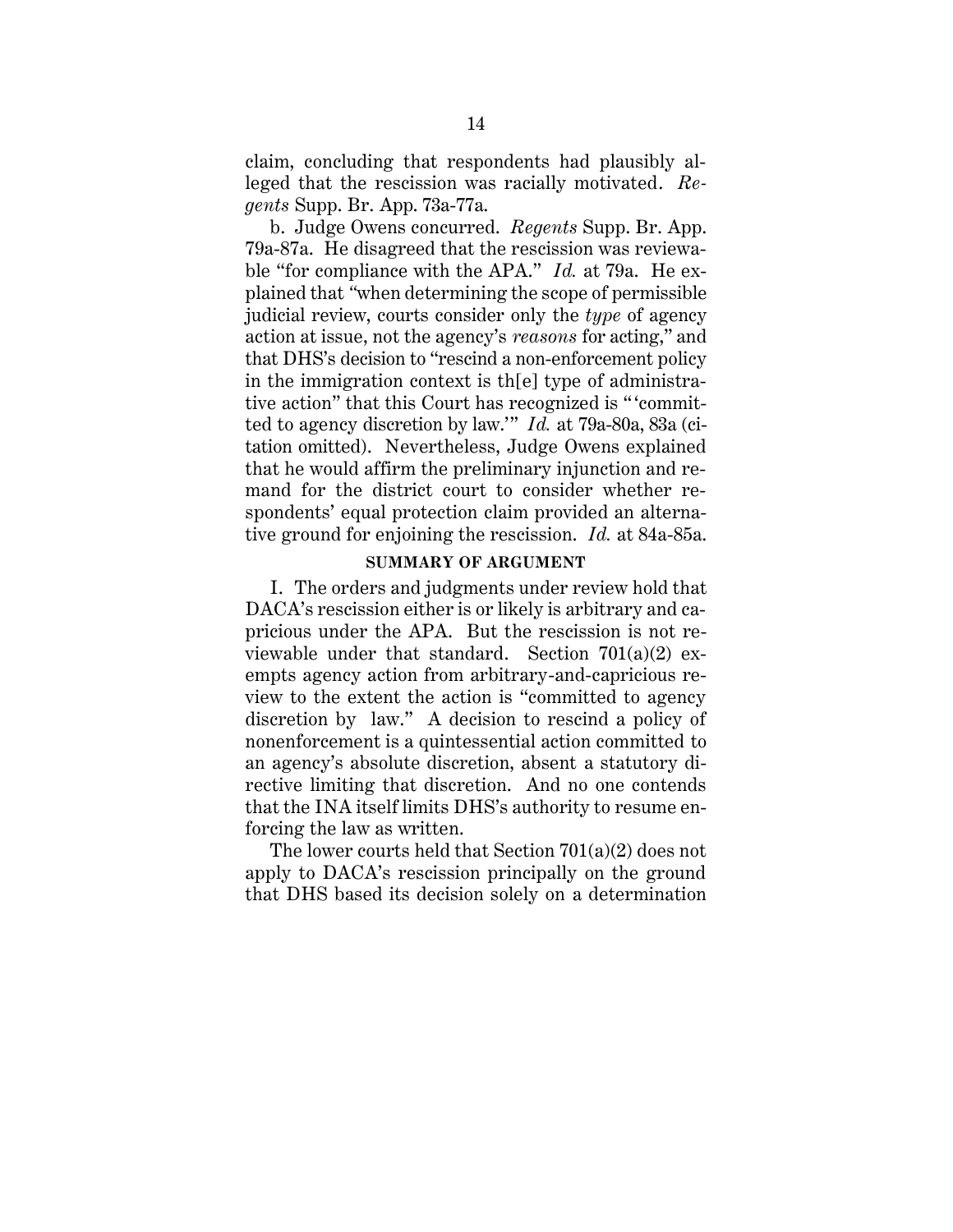that DACA was unlawful. Even if the rescission were based solely on DHS's legal judgment, however, this Court has squarely held that an otherwise unreviewable agency action does not become reviewable due to the reasons that an agency provides. In any event, the rescission did not rest solely on a legal rationale. The Duke and Nielsen Memoranda make clear that DHS's decision also rests on policy grounds. The lower courts' reasons for disregarding those policy rationales are unpersuasive. Thus, even under the lower courts' theory, arbitrary-and-capricious review is unavailable.

II. Even assuming the rescission were reviewable, DHS provided multiple, independently sufficient grounds for withdrawing DACA. First, as a practical matter, DHS was reasonably concerned about maintaining a nonenforcement policy that is similar to, if not materially indistinguishable from, two related policies that the Fifth Circuit had held unlawful, in a decision affirmed by an equally divided vote of this Court. Second, as a matter of policy, DHS wanted to terminate a legally questionable nonenforcement policy and leave the creation of policies as significant as DACA to Congress. Third, as a matter of law, DHS correctly, and at a minimum reasonably, concluded that DACA is unlawful. None of those three grounds is remotely arbitrary or capricious, let alone all three. Finally, respondents' equal protection claim fails as a matter of law and provides no basis for affirming the orders and judgments below.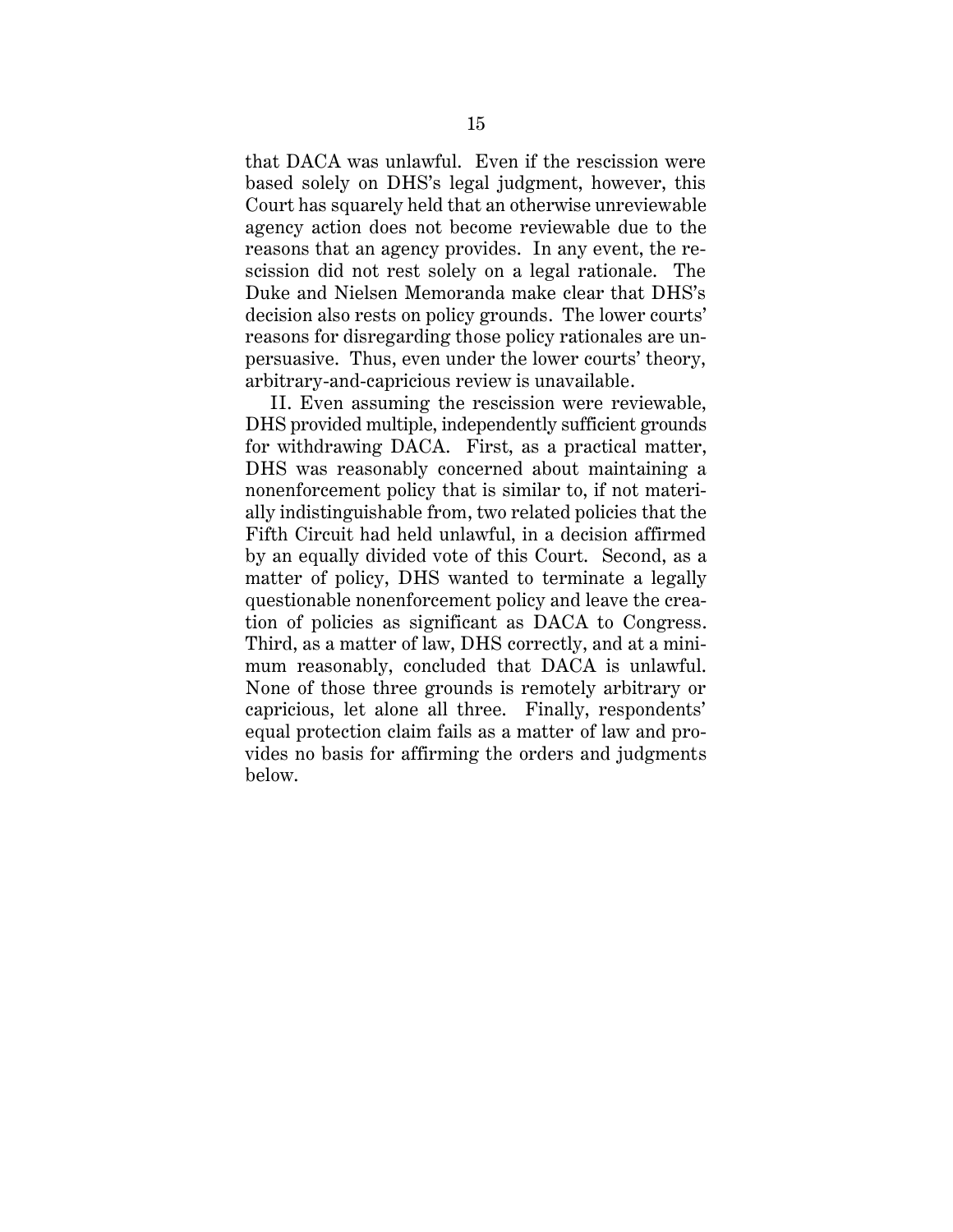#### **ARGUMENT**

These cases concern the Executive Branch's authority to revoke a discretionary policy of nonenforcement that is sanctioning an ongoing violation of federal immigration law by nearly 700,000 aliens. At best, DACA is legally questionable; at worst, it is illegal. Either way, DACA is similar to, if not materially indistinguishable from, the policies—including an expansion of DACA itself—that the Fifth Circuit previously held were contrary to federal immigration law in a decision that this Court affirmed by an equally divided vote. In the face of those decisions, DHS reasonably determined—based on both legal concerns and enforcement priorities—that it no longer wished to retain DACA. Yet two nationwide preliminary injunctions have forced DHS to maintain this entirely discretionary policy for nearly two years.

Contrary to the decisions below, the APA does not require DHS to retain a discretionary policy that the INA at most barely permits and likely forbids. Decisions about how the government will exercise enforcement discretion within the bounds of the law are uniquely entrusted to the Executive Branch. The APA's judicialreview provision thus does not apply. But even if DHS's decision were reviewable, DHS's legal and policy justifications for discontinuing DACA were not remotely arbitrary or capricious. DACA was created as a temporary, stopgap measure in 2012, after legislative efforts to provide permanent immigration relief for a similar class of aliens repeatedly failed. DHS has offered a number of reasons why it now wishes to withdraw that policy and instead enforce the INA as written, and the lower courts' criticisms of those rationales do not withstand scrutiny.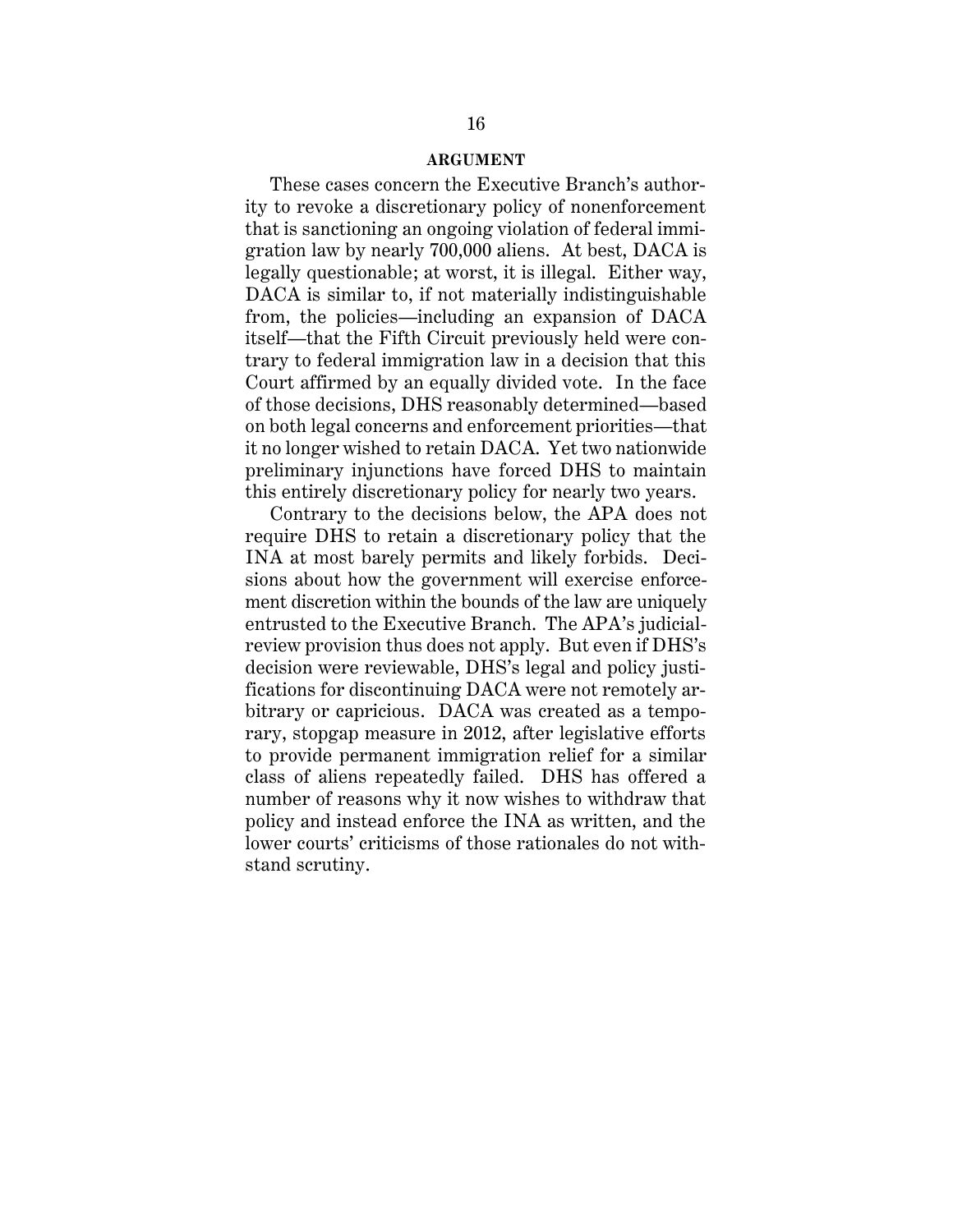# **I. DACA'S RESCISSION IS NOT JUDICIALLY REVIEWA-BLE UNDER THE APA**

The courts below each found that the rescission of DACA either is or likely is arbitrary and capricious under the APA,  $5$  U.S.C. 706(2)(A). But Section 706(2)(A) does not apply to agency actions to the extent those actions are "committed to agency discretion by law." 5 U.S.C. 701(a)(2). And DACA's rescission is a quintessential exercise of enforcement discretion to which arbitrary-and-capricious review does not apply.

# **A. DHS's Decision To Rescind A Policy Of Enforcement Discretion Is Committed To Agency Discretion By Law**

"Over the years," this Court has interpreted Section  $701(a)(2)$  to apply to various types of agency decisions that "traditionally" have been regarded as unsuitable for judicial review. *Lincoln* v. *Vigil*, 508 U.S. 182, 191 (1993). That provision precludes review, for example, of an agency's decision not to institute enforcement actions, *Heckler* v. *Chaney*, 470 U.S. 821, 831 (1985); an agency's refusal to reconsider a prior decision based on an alleged "material error," *ICC* v. *Brotherhood of Locomotive Eng'rs*, 482 U.S. 270, 282 (1987) (*BLE*); and an agency's allocation of funds from a lump-sum appropriation, *Lincoln*, 508 U.S. at 192. The same is especially true of an agency decision to rescind a discretionary policy of nonenforcement against a category of individuals who are violating the law on an ongoing basis.

1. *Chaney* is most instructive. The Court there considered a challenge to the decision of the Food and Drug Administration (FDA) not to enforce the Federal Food, Drug, and Cosmetic Act (FDCA), 21 U.S.C. 301 *et seq.*, against the "unapproved use of approved drugs" for capital punishment. *Chaney*, 470 U.S. at 824. The FDA had reasoned that it lacked jurisdiction to bring such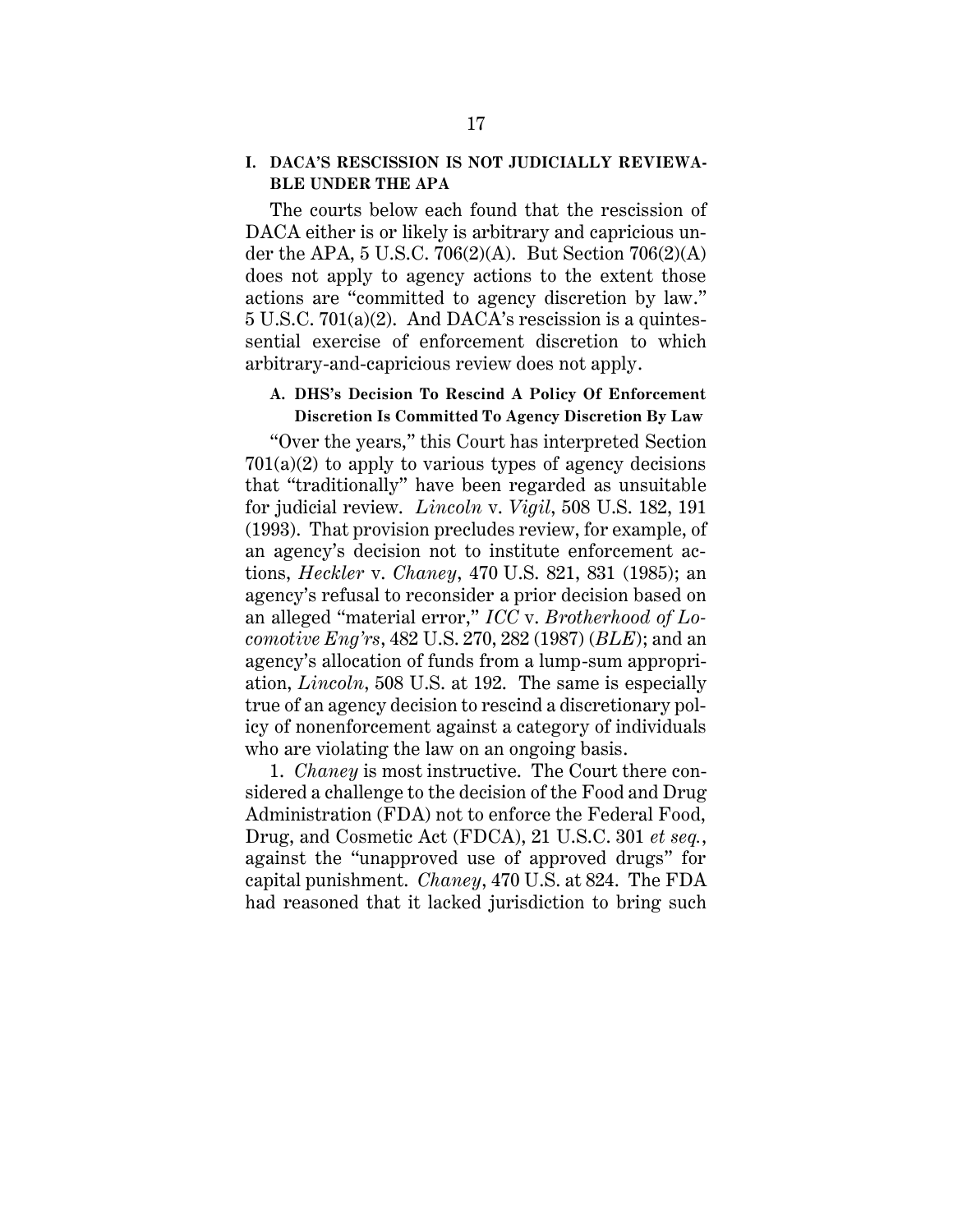enforcement actions and that, even if it had jurisdiction, the agency would exercise its "inherent" enforcement discretion to decline to do so. *Ibid.* The Court refused to subject the agency's decision to arbitrary-andcapricious review. *Id.* at 831.

The Court observed that "an agency's decision not to prosecute or enforce, whether through civil or criminal process," is "generally committed to an agency's absolute discretion" and "unsuitab[le] for judicial review." *Chaney*, 470 U.S. at 831. It explained that a decision not to enforce "often involves a complicated balancing of a number of factors which are peculiarly within [the agency's] expertise," including "whether agency resources are best spent on this violation or another" and whether enforcement in a particular scenario "best fits the agency's overall policies." *Ibid.* The Court noted, in addition, that when an agency declines to enforce, it "generally does not exercise its *coercive* power over an individual's liberty or property rights, and thus does not infringe upon areas that courts often are called upon to protect." *Id.* at 832. And it recognized that agency enforcement discretion "shares to some extent the characteristics of the decision of a prosecutor in the Executive Branch not to indict—a decision which has long been regarded as the special province of the Executive Branch." *Ibid.* Accordingly, the Court concluded that, absent a statute "circumscribing an agency's power to discriminate among issues or cases it will pursue," the agency's "exercise of enforcement power" is "committed to agency discretion by law." *Id.* at 833, 835.

DHS's decision to discontinue the DACA policy is exactly the type of agency decision that traditionally has been understood as unsuitable for judicial review and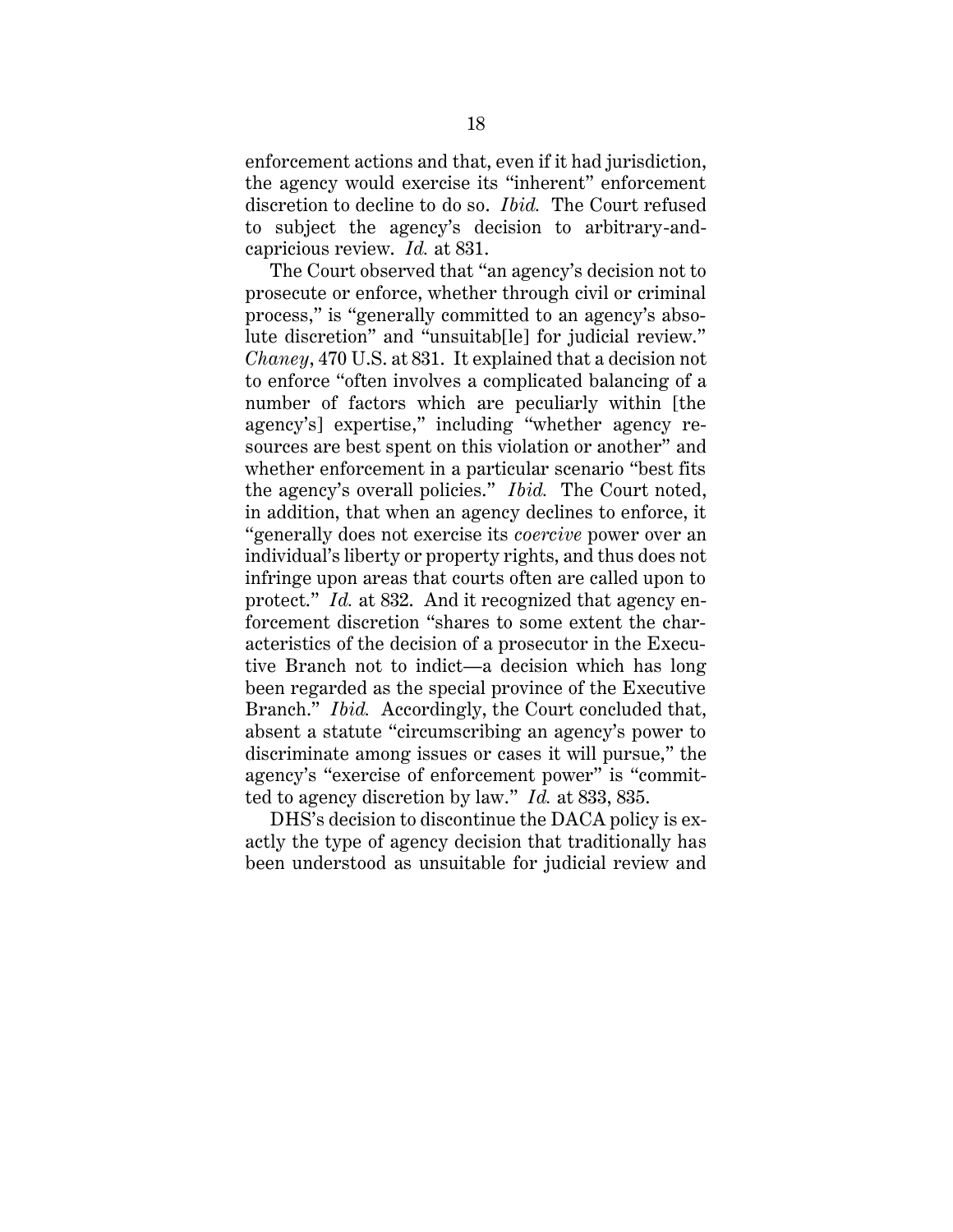therefore "committed to agency discretion" under Section 701(a)(2). Like the decision to *adopt* a policy of nonenforcement, the decision whether to *retain* such a policy "often involves a complicated balancing" of factors that are "peculiarly within [the] expertise" of the agency, including determining how the agency's resources are best spent in light of its overall priorities. *Chaney*, 470 U.S. at 831. Likewise, a decision to abandon an existing nonenforcement policy will not, by itself, bring to bear the agency's coercive power over any individual; that will occur only if any resulting enforcement proceeding leads to a final adverse order. And, like a decision to adopt a nonenforcement policy, an agency's decision to reverse a prior policy of nonenforcement is akin to changes in policy as to criminal prosecutorial discretion. *Casa de Maryland* v. *DHS*, 924 F.3d 684, 709 (4th Cir. 2019) (Richardson, J., dissenting in relevant part), petition for cert. pending, No. 18-1469 (filed May 24, 2019). Such discretion is regularly exercised within the Department of Justice, both within and between presidential administrations, and separation-of-powers considerations underscore why it has never been considered amenable to APA review. See *United States* v. *Armstrong*, 517 U.S. 456, 464 (1996).

Accordingly, absent a statutory directive "otherwise circumscribing" DHS's traditional discretion, there is no "law to apply" to judge the Secretary's exercise of her broad enforcement discretion. *Chaney*, 470 U.S*.* at 833-834. No one has suggested that the INA expressly or implicitly circumscribes the Secretary's decision to rescind DACA's broad policy of nonenforcement. See *Regents* Supp. Br. App. 57a ("To be clear: we do not hold that DACA *could not* be rescinded as an exercise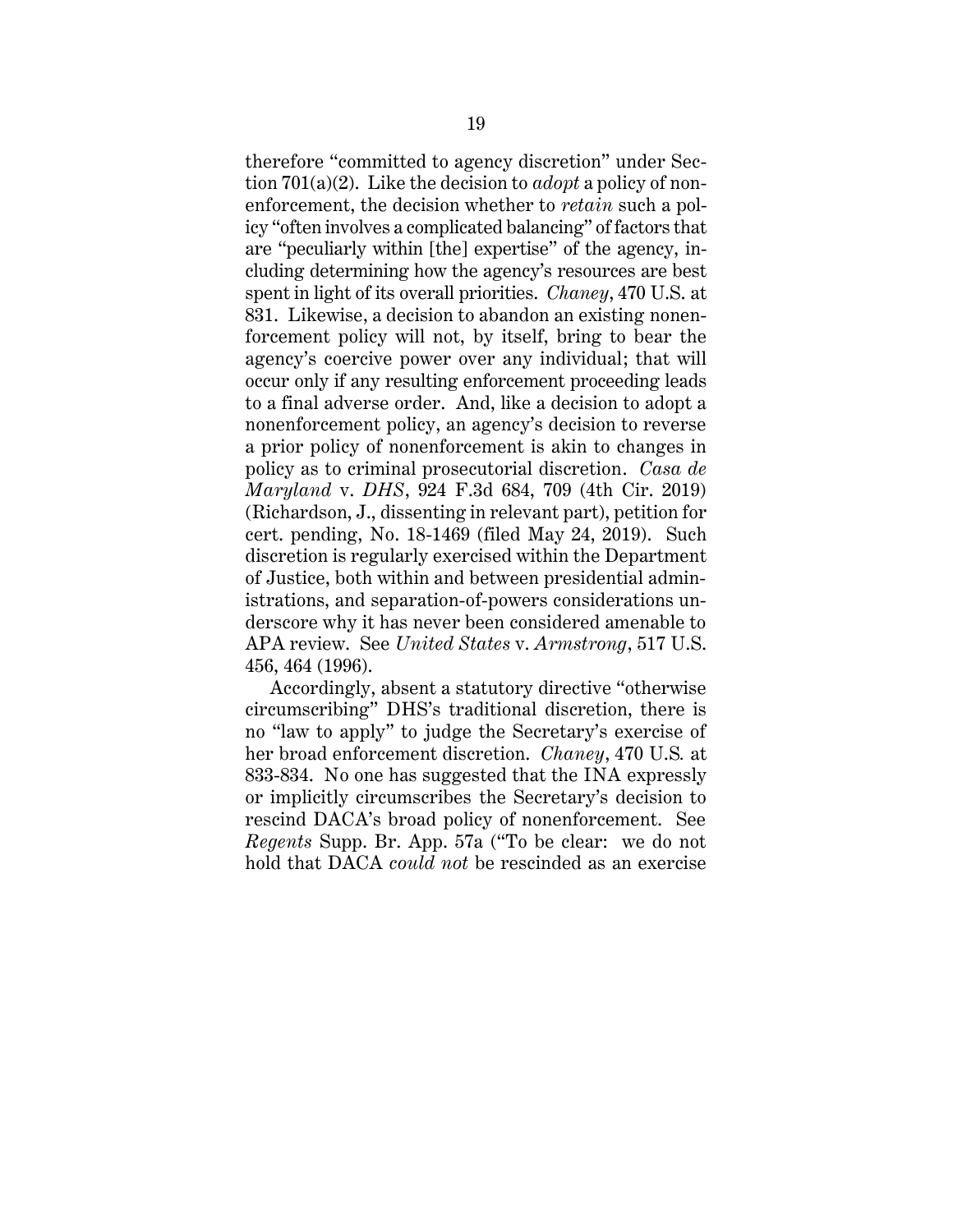of Executive Branch discretion."). Section  $701(a)(1)$ therefore squarely applies.

2. These principles of nonreviewability apply with particular force in the context of enforcement of the immigration laws. As the Court has observed, the "broad discretion exercised by immigration officials" has become a "principal feature of the removal system." *Arizona* v. *United States*, 567 U.S. 387, 396 (2012). And in that context, the concerns inherent in any challenge to prosecutorial discretion "are greatly magnified." *Reno* v. *American-Arab Anti-Discrimination Comm.*, 525 U.S. 471, 490 (1999). "Whereas in criminal proceedings the consequence of delay is merely to postpone the criminal's receipt of his just deserts," a delay in the enforcement of immigration laws "permit[s] and prolong[s] a continuing violation of United States law." *Ibid.*

Congress's particular concern for these principles is underscored by the INA. Section  $1252(g)$  of the INA channels "any cause or claim by or on behalf of any alien arising from the decision or action \* \* \* to commence proceedings, adjudicate cases, or execute removal orders against any alien" into petitions for review of final removal orders. 8 U.S.C. 1252(g). And Section 1252(b)(9) likewise provides that "*all* questions of law and fact arising from *any* action taken or proceeding brought to remove an alien from the United States under this subchapter" is subject only to "judicial review of a final order under this section." 8 U.S.C. 1252(b)(9) (emphasis added). The Court has previously recognized that these provisions were "designed to give some measure of protection to 'no deferred action' decisions and similar discretionary determinations, providing that if they are reviewable at all, they at least will not be made the bases for separate rounds of judicial intervention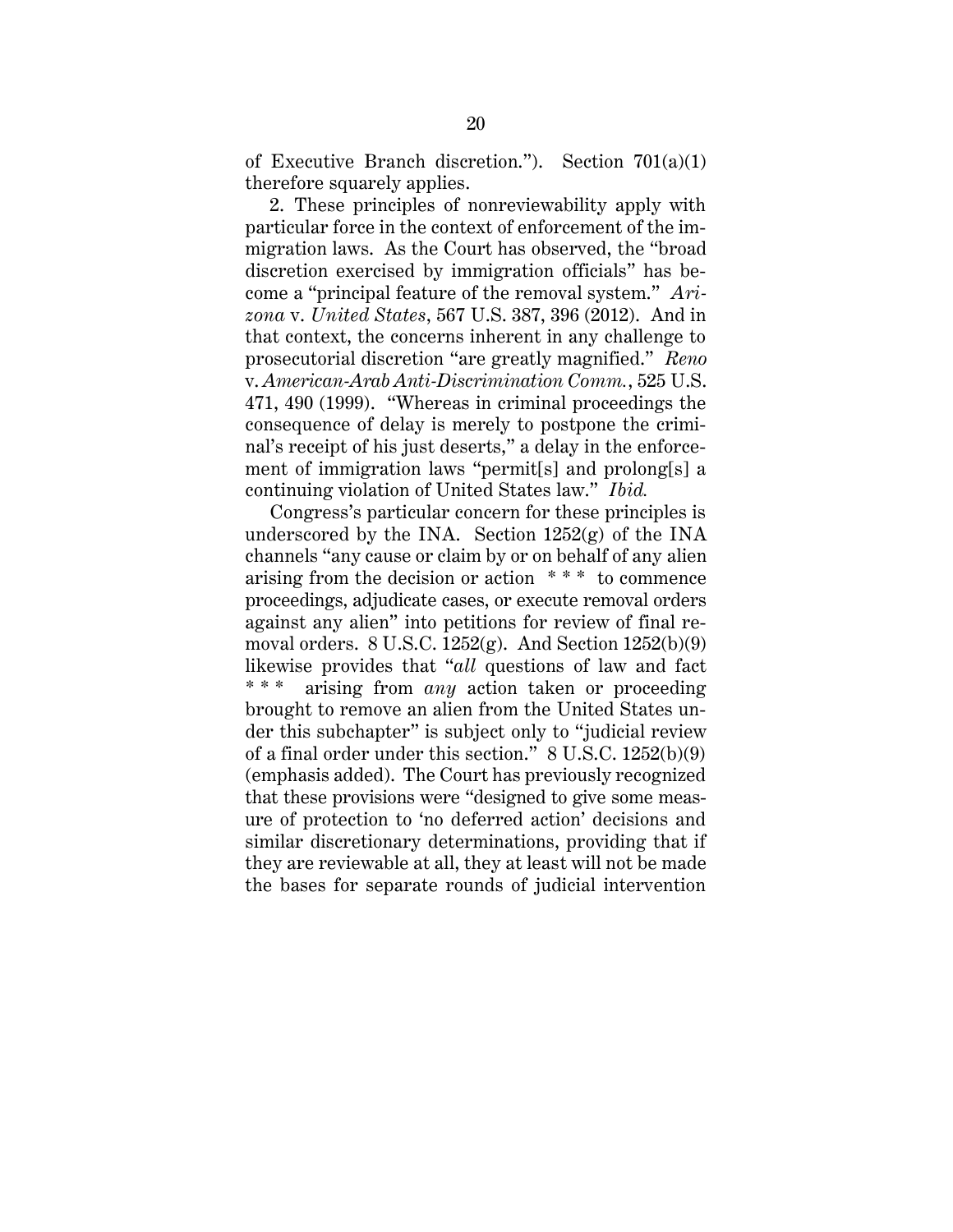outside the streamlined process that Congress has designed." *AADC*, 525 U.S. at 485; see *INS* v. *St. Cyr*, 533 U.S. 289, 313 & n.37 (2001).

The rescission of the DACA policy is the sort of "'no" deferred action' decision[]," *AADC*, 525 U.S. at 485, that Congress intended to channel through the INA's careful review scheme. It is properly considered an initial "action" in DHS's "commence[ment] [of] proceedings" within the meaning of Section  $1252(g)$ , and an "action" taken" to "remove an alien from the United States" within the broader meaning of Section 1252(b)(9), see *Jennings* v. *Rodriguez*, 138 S. Ct. 830, 854 (2018) (Thomas, J., concurring in part and concurring in the judgment). But even if those provisions do not directly preclude review here, see *Regents* Supp. Br. App. 43a-45a & n.19, the INA's cabined review scheme confirms the importance Congress placed on shielding DHS's discretionary decisions from review, and reinforces why immigration enforcement policy decisions are unreviewable under the APA as "committed to agency discretion by law." 5 U.S.C. 701(a)(2).

# **B. The Lower Courts' Rationales For Reviewing DHS's Decision Lack Merit**

The courts below concluded that DHS's decision to rescind the DACA policy was reviewable on three different grounds. Each is wrong.

1. The courts below reasoned in part that the DACA rescission is reviewable because it is a particular *type* of enforcement decision—namely, a broad and categorical decision to rescind a nonenforcement policy, rather than a single-shot decision not to enforce against an individual. But *Chaney* itself concerned the programmatic determination whether to enforce the FDCA with respect to drugs used to administer the death penalty,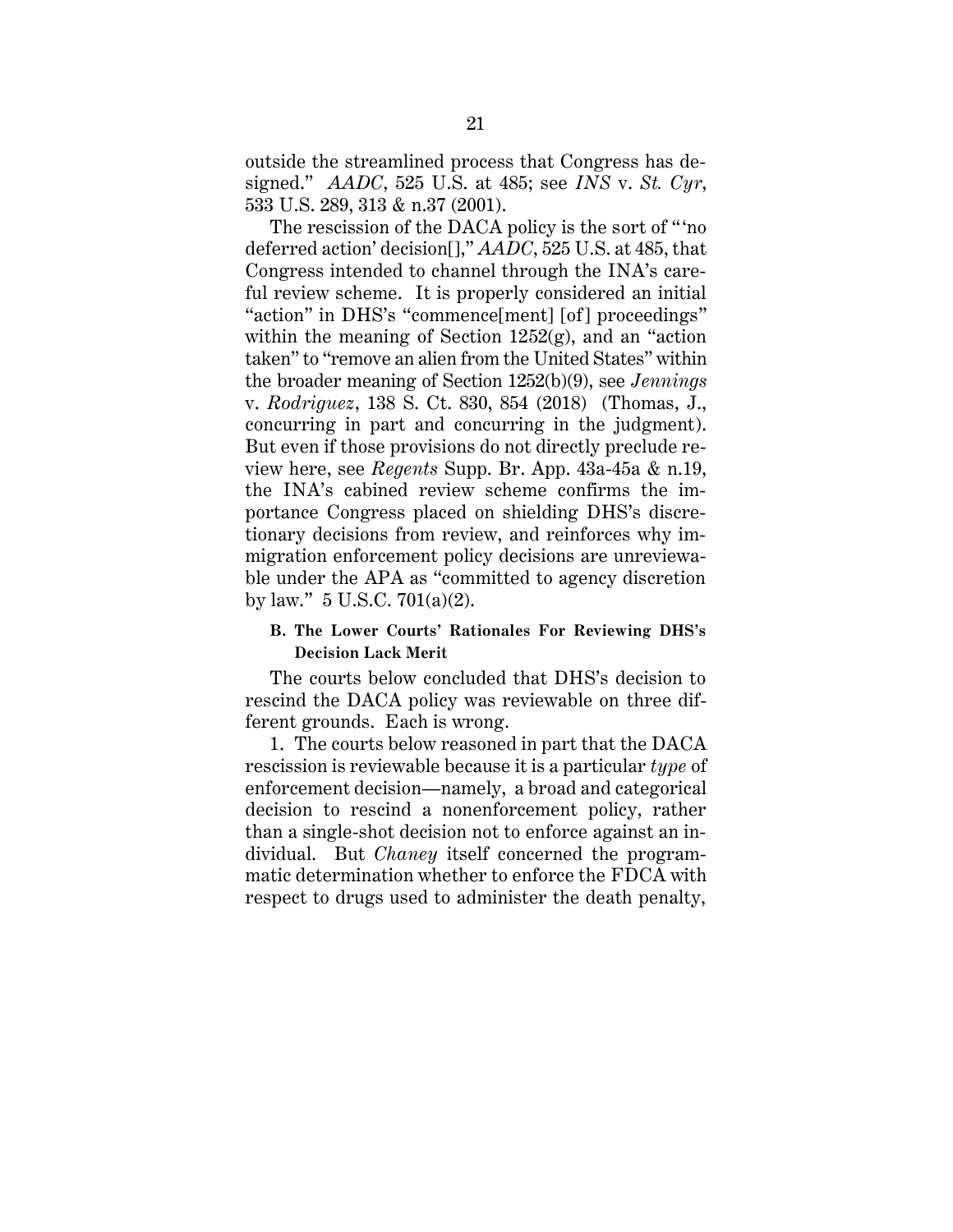not the particular circumstances of any individual case. See 470 U.S. at 824-825. The FDA explained that state lethal-injection laws, as a class, did not present the sort of "serious danger to the public health" that would warrant enforcement of the FDCA, and therefore, even if the agency had "jurisdiction in the area," it would decline to exercise that jurisdiction against such a state law. *Ibid.* As even the D.C. district court here recognized, "the FDA's refusal to act in [*Chaney*] was more than just a one-off nonenforcement decision." *NAACP* Pet. App. 35a.

*Chaney*'s reasoning also fully supports a finding of nonreviewability here. Agency decisions about how its "resources are best spent" or how certain enforcement activity "best fits the agency's overall policies," 470 U.S. at 831, are, if anything, more susceptible to implementation through broad guidance than through case-bycase enforcement decisions. See, *e.g.*, *Wayte* v. *United States*, 470 U.S. 598, 601-603 (1985). Indeed, "supervisory control over that discretion is necessary to avoid arbitrariness and ensure consistency." *Casa de Maryland*, 924 F.3d at 713 (Richardson, J., dissenting in relevant part). A rule that shielded enforcement decisions from review "only when inferior officers exercise singleshot enforcement decisions" would be counterproductive. *Ibid.* It would also "brush[] aside the separation of powers" concerns that underlie the Court's decisions in this area. *Ibid.*; see *AADC*, 525 U.S. at 489 (explaining that review of enforcement discretion "invade[s] a special province of the Executive").

It is likewise immaterial that DHS has *eliminated* a policy of nonenforcement, rather than *adopted* one. See, *e.g.*, *Regents* Supp. Br. App. 34a n.13. A decision whether to retain a nonenforcement policy implicates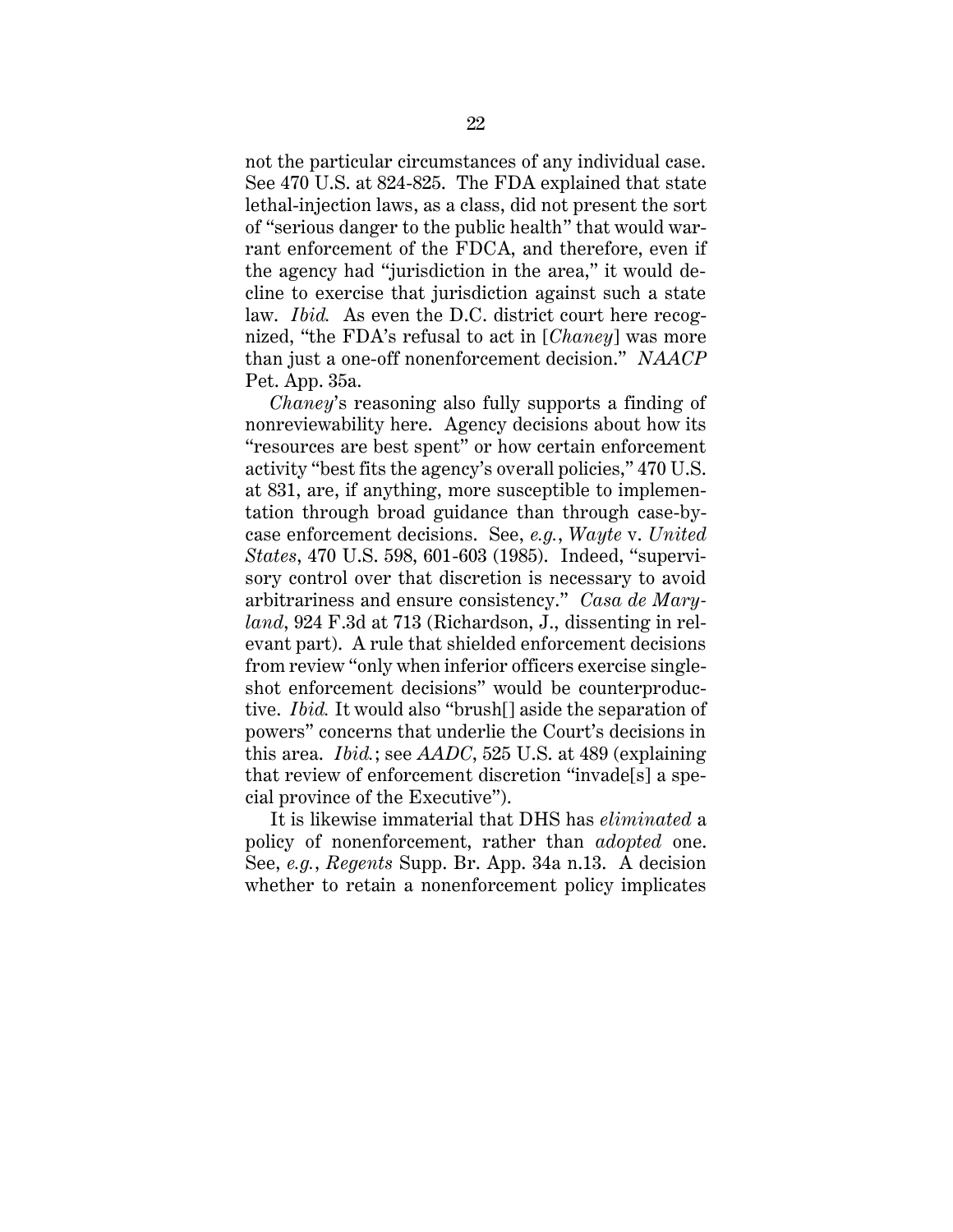all of the same considerations about agency priorities and resources that inform the decision to adopt such a policy in the first instance. And as the D.C. district court also acknowledged, because the rescission does not, by itself, initiate removal proceedings, "like the FDA's nonenforcement decision in *Chaney*, there are no agency proceedings here to provide a 'focus for judicial review,' and DACA's rescission does not itself involve the exercise of coercive power over any person." *NAACP* Pet. App. 33a (citation omitted). Like a criminal defendant, an alien subjected to removal proceedings may challenge the substantive validity of an adverse final order, but he may not raise a procedural claim that the government was arbitrary and capricious for commencing enforcement.

2. The courts below also reasoned that DHS's *rationale* rendered its enforcement decision reviewable because DHS purportedly rested solely on a legal judgment about DACA's lawfulness. That reasoning is both legally and factually wrong. Because the rescission of DACA is the type of decision that *Chaney* held is unreviewable, it makes no difference what reasons DHS gave. And in any event, DHS's decision did not rest solely on a legal judgment.

a. As an initial matter, even if the rescission were based solely on DHS's conclusion that DACA is unlawful, the decision would not be reviewable under the APA. In *BLE*, this Court squarely held that agency actions falling within a "tradition of nonreviewability" do not "become[] reviewable" just because the agency "gives a 'reviewable' reason" concerning its legal authority. 482 U.S. at 282-283. As the Court further explained, "a common reason for failure to prosecute an alleged crim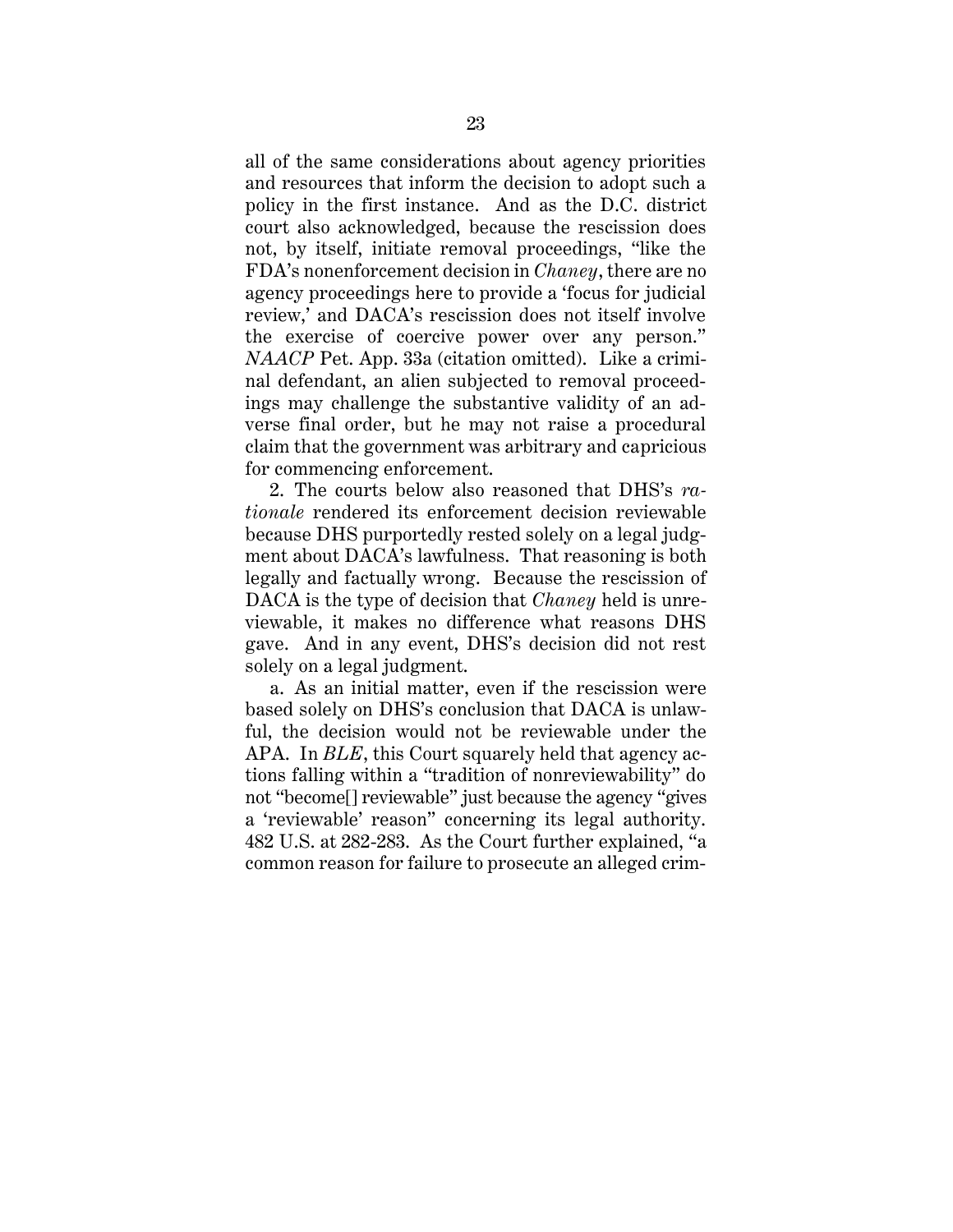inal violation is the prosecutor's belief (sometimes publicly stated) that the law will not sustain a conviction," yet it is "entirely clear" that such decisions are unreviewable. *Id.* at 283. The reconsideration decision at issue in *BLE* was therefore unreviewable, even though the agency based that decision on its legal interpretation of a federal statute. *Id.* at 276, 283. As Judge Owens recognized, the same would "plainly" be true of DHS's decision to rescind DACA, even if it were based solely on the agency's interpretation of the INA. *Regents* Supp. Br. App. 82a; see *Casa de Maryland*, 924 F.3d at 714-715 (Richardson, J., dissenting in relevant part) ("[T]he scope of permissible judicial review must be determined by the type of agency action \* \* \* not the agency's reasons for acting.").

In concluding otherwise, the Ninth Circuit relied on footnote four in *Chaney*, in which this Court "express[ed] no opinion" on whether a nonenforcement decision might be reviewable if it were "based solely on the belief that [the agency] lacks jurisdiction" or were "so extreme as to amount to an abdication of [the agency's] statutory responsibilities." 470 U.S. at 833 n.4; see *Regents* Supp. Br. App. 25a-26a. But whatever doubt *Chaney* left, the Court's subsequent decision in *BLE* resolved it. In any event, as the rest of the footnote and accompanying text make clear, *Chaney* was referring only to circumstances in which "the statute conferring authority on the agency might indicate that such decisions were not 'committed to agency discretion.'" 470 U.S. at 833 n.4; see *id.* at 832-833. That was why, in the *Texas* litigation, courts could review the claim that the INA barred DHS from adopting DAPA and expanded DACA. But that theory cannot apply here, where no one argues that the INA somehow bars DHS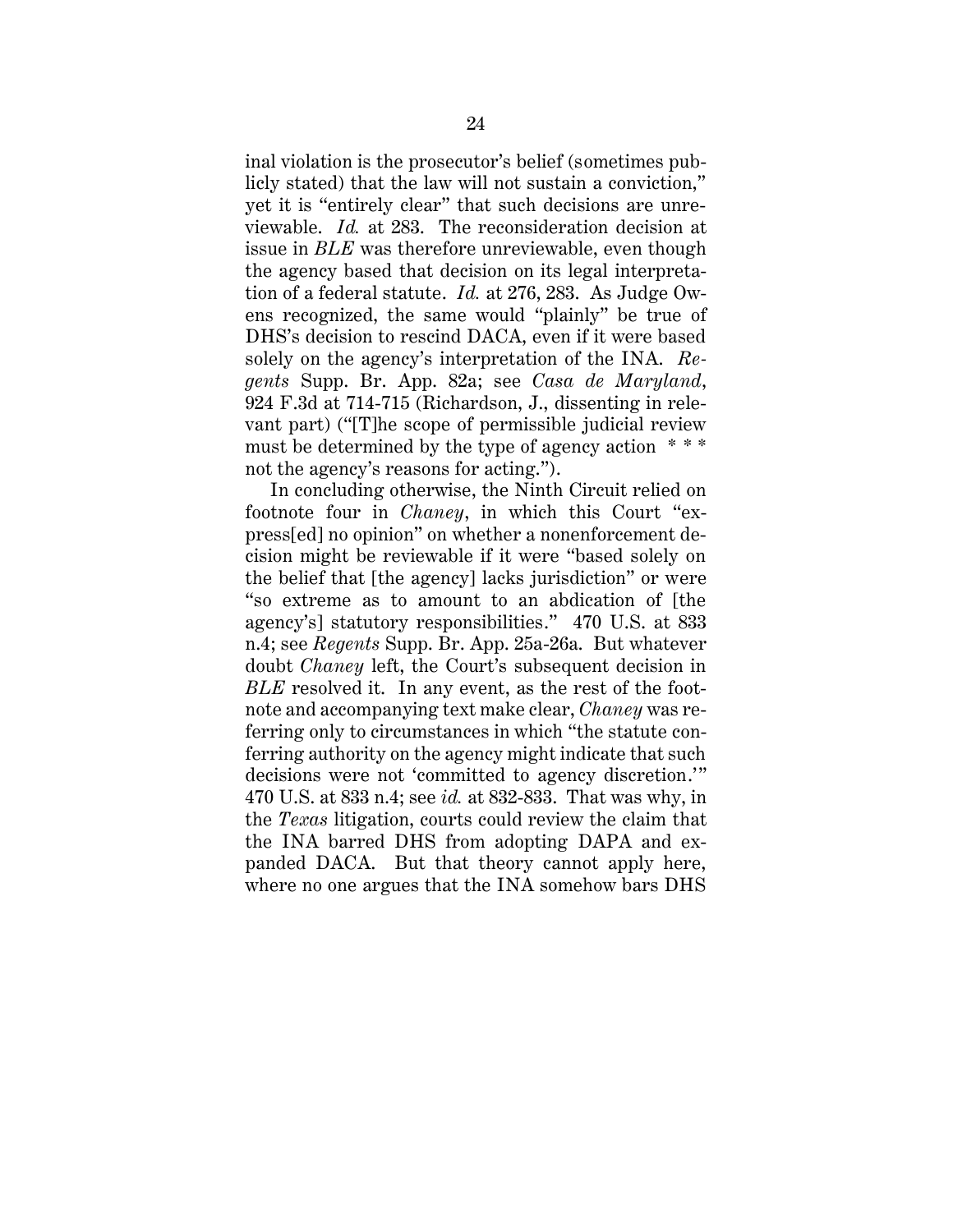from rescinding DACA and resuming enforcement of the law.

The Ninth Circuit recognized that *BLE* "stands for the proposition that if a particular type of agency action is presumptively unreviewable, the fact that the agency explains itself in terms that are judicially cognizable does not change the categorical rule." *Regents* Supp. Br. App. 30a. And it correctly assumed that a decision to rescind a policy of enforcement discretion, like DACA, is the type of decision that is presumptively unreviewable under *Chaney*. See *id.* at 34a n.13. It nevertheless reasoned that a "nonenforcement decision[] based solely on the agency's belief that it lacked power to take a particular course" is reviewable. *Id.* at 31a. But the only difference between an unreviewable "nonenforcement decision[]," *ibid.*, and a "nonenforcement decision[] *based solely on the agency's belief that it lacked power to take a particular course*," *ibid.* (emphasis added), is the agency's *reason* for its decision. That is precisely what *BLE* teaches cannot convert an unreviewable decision into a reviewable one.

Some of the courts below were concerned that, if an enforcement decision that rests on a legal interpretation is unreviewable, an agency could shield any interpretation from review by embedding it in such a policy. See, *e.g.*, *NAACP* Pet. App. 31a. As a threshold matter, that concern is not presented here. DHS did not rest the rescission on any interpretation of particular substantive provisions of the INA that plaintiffs could otherwise challenge under the APA. But in any event, the concern is fundamentally misguided. Assuming that an agency's interpretation is otherwise reviewable (*i.e.*, if the plaintiff can satisfy the APA's various requirements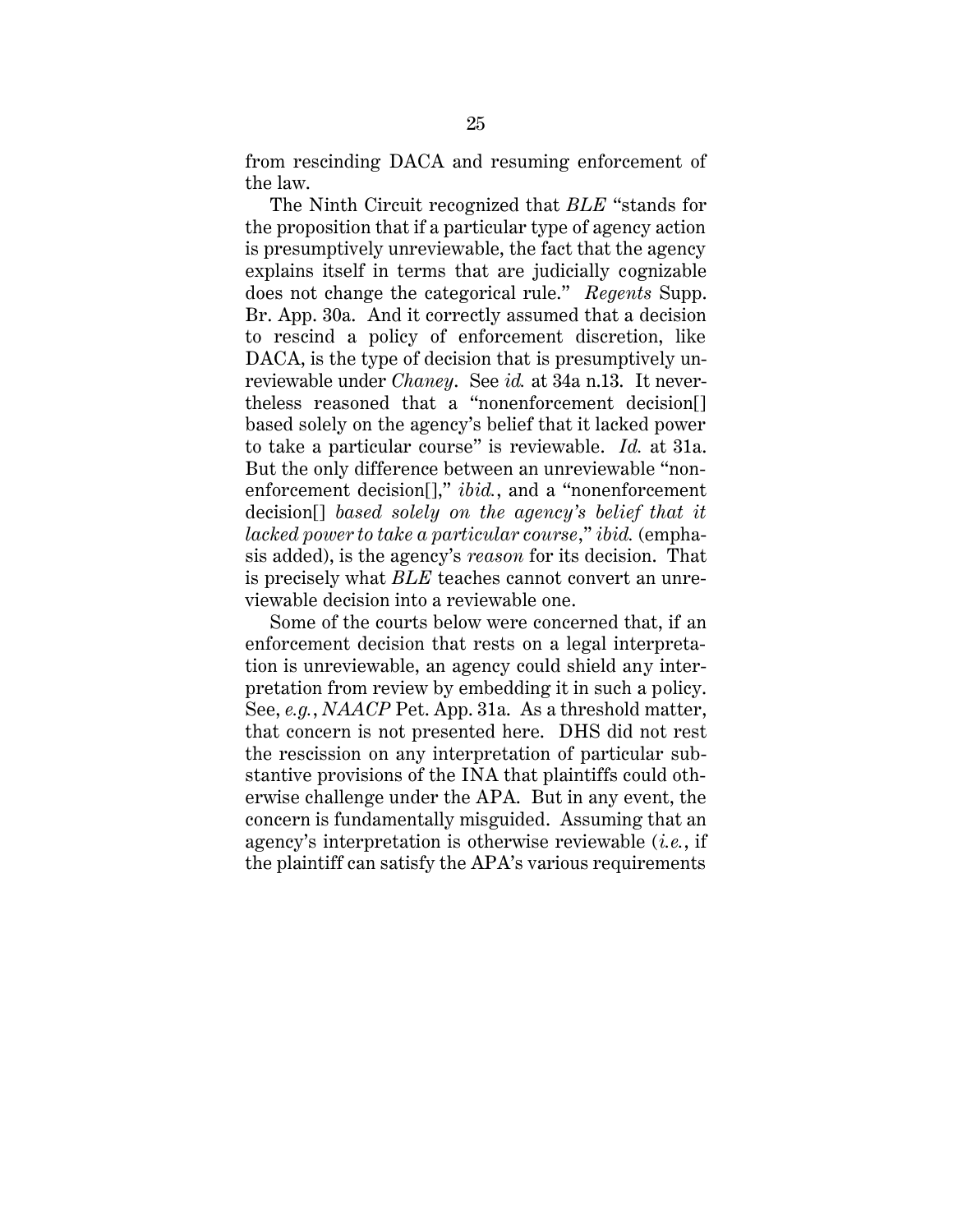for review), it does not matter that the agency has announced the interpretation together with a nonenforcement policy. "Nothing in the [APA] or in the holding or policy of [*Chaney*]*,* precludes review" of an interpretation as a categorical matter because it is announced with an enforcement decision. *International Union* v. *Brock*, 783 F.2d 237, 245 (D.C. Cir. 1986). A court may or may not be able to review the interpretation and declare it invalid on a prospective basis, *id.* at 247-248; but what it may never do is review the nonenforcement decision itself, *id*. at 246-247. The former would be subject to whatever review is otherwise available under the APA; and the latter remains committed to agency discretion. Combining the two in the same document does not change the reviewability of either.

b. In any event, DACA's rescission was *not* based solely on DHS's legal conclusion that the policy is unlawful. Acting Secretary Duke decided that she did not want to retain and litigate a policy whose legality was, at a minimum, highly questionable in light of the *Texas* litigation. And Secretary Nielsen was clear that those considerations, as well as additional policy concerns with DACA, were the bases for DHS's decision. Accordingly, even under the lower courts' erroneous understanding of *Chaney* and *BLE*, DHS's rescission of DACA is not reviewable under the APA.

i. A fair reading of the Duke Memorandum demonstrates that DHS's decision never rested exclusively on a legal conclusion that DACA was unlawful. The Acting Secretary recounted in significant detail the litigation surrounding the DAPA and expanded DACA policies. *Regents* Pet. App. 111a-114a. She noted that the agency's previous decision to discontinue DAPA and expanded DACA was made after "considering the [government's]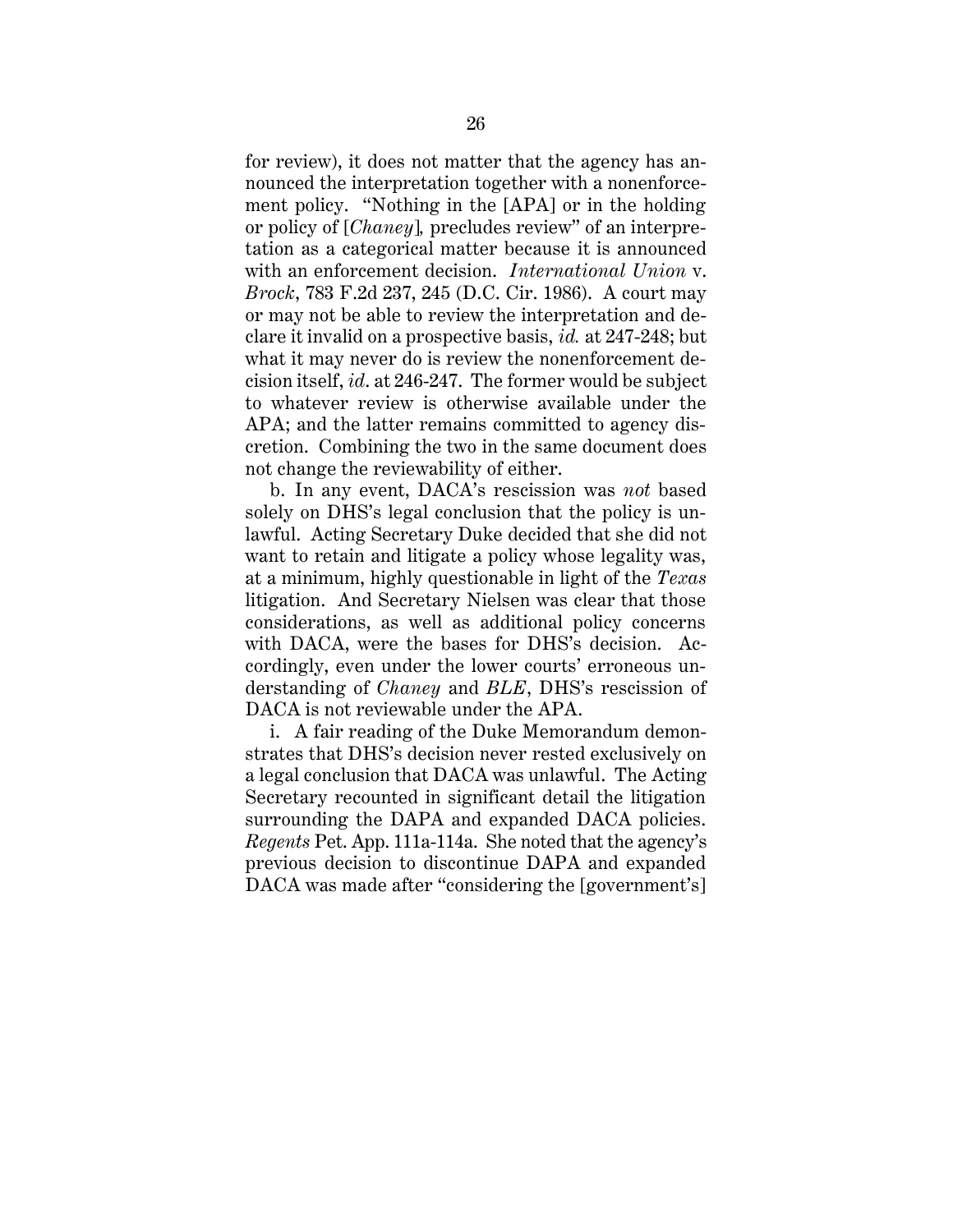likelihood of success on the merits of th[at] ongoing litigation." *Id.* at 115a-116a. She described the subsequent letter from Texas and other States to the Attorney General notifying him of those States' intention to amend the existing lawsuit to challenge the original DACA policy. *Id.* at 116a. And she focused on litigation risk when she highlighted the Attorney General's statement that "it is likely that potentially imminent litigation would yield similar results with respect to DACA." *Ibid.* The Acting Secretary concluded that, in light of the foregoing, and "[i]n the exercise of [her] authority in establishing national immigration policies and priorities," the DACA policy "should" be terminated and wound down in "an efficient and orderly fashion." *Id.* at 116a-117a. As even the D.C. district court recognized, "[t]ogether, these statements were sufficient to express the Department's concern that a nationwide injunction in the Texas litigation would abruptly shut down the DACA program." *NAACP* Pet. App. 56a.

The Ninth Circuit nevertheless reasoned that the Acting Secretary's statement is "most naturally read as supporting a rationale based on DACA's illegality." *Regents* Supp. Br. App. 36a. It asserted that "litigation risks" were never expressly mentioned as something that Acting Secretary Duke took into "consideration." *Ibid.* And after scrutinizing her word choice and sentence structure as compared to that of her predecessor in rescinding the DAPA policy, the court concluded that the "difference in language" cut against any "suggestion that the rescission was discretionary." *Id.* at 40a. But the memorandum is not a statutory provision properly parsed with legislative precision. The relevant question is whether the Acting Secretary's rationale "may reasonably be discerned." *Bowman Transp., Inc.*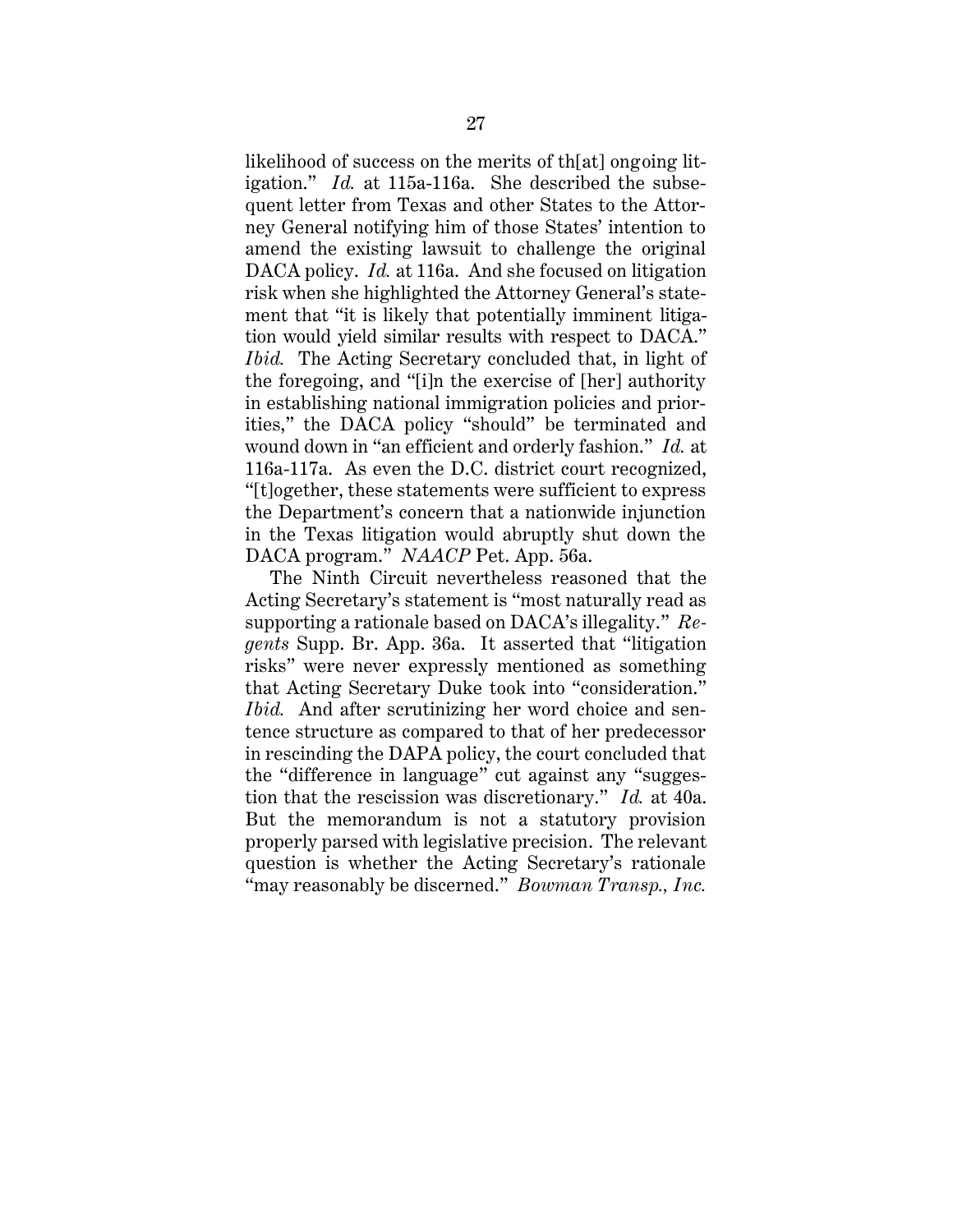v. *Arkansas-Best Freight Sys., Inc.*, 419 U.S. 281, 286 (1974). The Acting Secretary's extensive discussion of the prior litigation and her statement that she "should" not must—rescind DACA confirm that the risk she perceived was that the government was not "likel[y]" to "succe[ed]" on the merits of the "imminent litigation." *Regents* Pet. App. 115a-117a.

ii. Regardless, Secretary Nielsen's memorandum removes any doubt that DHS's decision rests on more than DACA's unlawfulness per se. That memorandum makes crystal clear that, "regardless of whether the DACA policy is ultimately illegal," DHS's decision to rescind is also based on the agency's "serious doubts about its legality" and other "reasons of enforcement policy." *Regents* Pet. App. 123a; see *id.* at 122a ("[T]he DACA policy properly was—and should be—rescinded, for several separate and independently sufficient reasons."). Although the Ninth Circuit and the D.C. district court both refused to credit Secretary Nielsen's non-legal rationales, neither court's reasoning withstands scrutiny.

As a threshold matter, the Ninth Circuit refused to consider the Nielsen Memorandum at all on the ground that it postdated the district-court proceedings. *Regents* Supp. Br. App. 58a n.24. By virtue of this Court's grant of certiorari before judgment in *NAACP*, in which the district court invited the additional memorandum and addressed it at length, the Nielsen Memorandum is undoubtedly before this Court. See *NAACP* Pet. App. 66a. The Court cannot and should not decide these cases without assessing the whole of the agency's actions, and its assessment of the Nielsen Memorandum in *NAACP* will necessarily control whether the *Regents*  injunction must be vacated.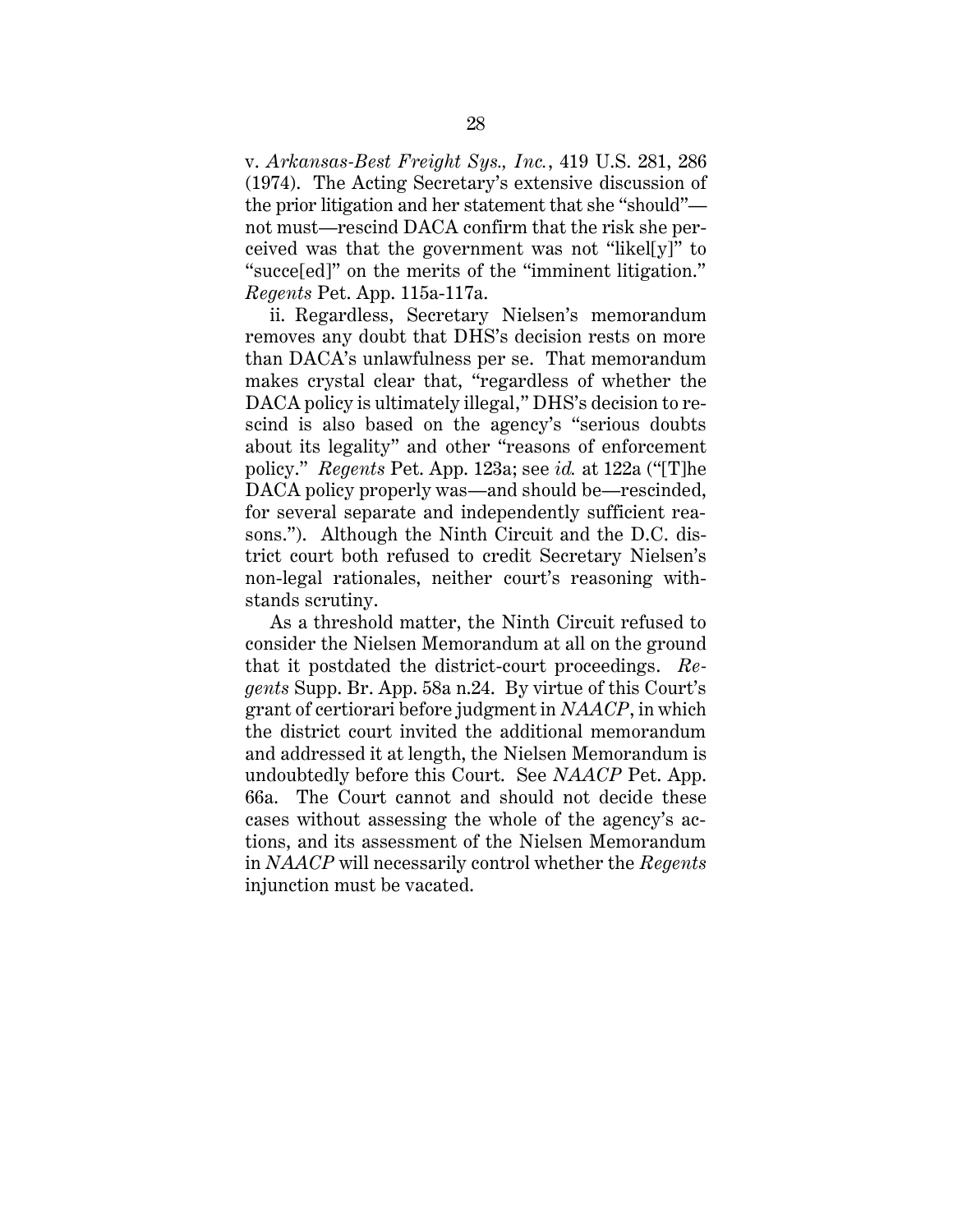The Ninth Circuit also wrongly suggested that the Nielsen Memorandum is an impermissible "post-hoc rationalization[]." *Regents* Supp. Br. App. 58a n.24 (citation omitted). To be sure, in reviewing an agency decision under the APA, "courts may not accept *appellate counsel*'*s* post hoc rationalizations for agency action." *Motor Vehicle Mfrs. Ass'n* v. *State Farm Mut. Auto. Ins. Co.*, 463 U.S. 29, 50 (1983) (emphasis altered). An agency's actions "must be upheld, if at all, on the basis articulated by the agency itself." *Ibid*. But that rule has no application here. The Nielsen Memorandum was issued directly by the Secretary of Homeland Security the official vested by Congress with the authority to "[e]stablish[] national immigration enforcement policies and priorities," 6 U.S.C. 202(5)—to explain *her* reasons for concluding that DHS's decision to rescind DACA "was, and remains, sound." *Regents* Pet. App. 121a. Just as much as the memoranda establishing DACA and then rescinding it, the Nielsen Memorandum "*is* agency action, not a *post hoc* rationalization of it." *Martin* v. *OSHRC*, 499 U.S. 144, 157 (1991).

Indeed, the D.C. district court itself recognized that almost all of Secretary Nielsen's policy grounds were not "post hoc rationalization[s]." *NAACP* Pet. App. 95a. Remarkably, however, that court disregarded Secretary Nielsen's policy reasons for rescinding DACA as an "attempt to disguise an objection to DACA's legality as a policy justification for its rescission." *Ibid.*; see *id.* at 98a-99a. But Secretary Nielsen could not have been clearer that the policy reasons she offered for rescinding DACA were independent from her legal concerns. See *Regents* Pet. App. 123a ("[R]egardless of whether these concerns about the DACA policy render it illegal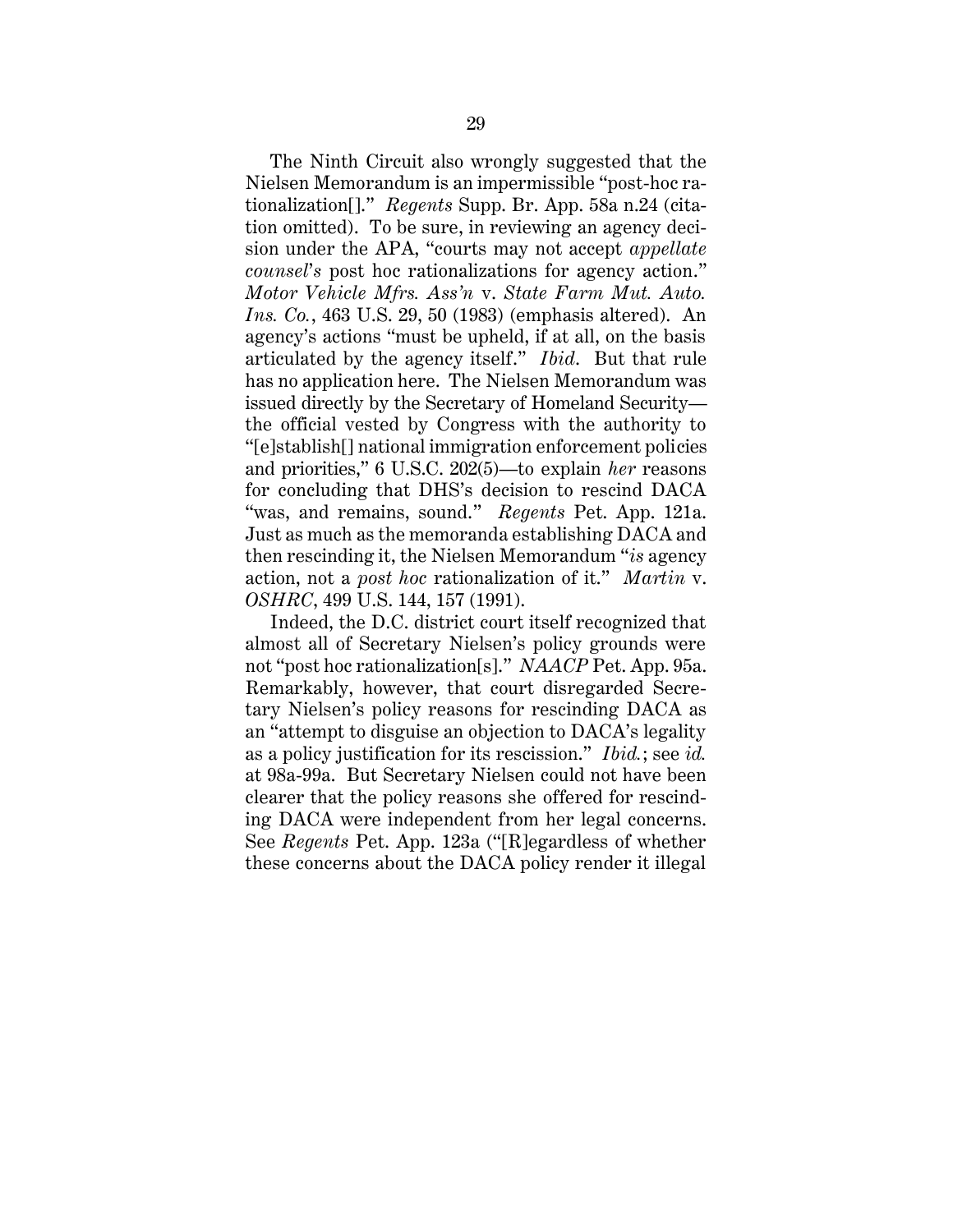or legally questionable, there are sound reasons of enforcement policy to rescind the DACA policy."); *id.* at 122a (providing "several separate and independently sufficient reasons"). There is no basis to question those statements, particularly in light of the presumption of regularity that courts owe to the coordinate Branches. See *Armstrong*, 517 U.S. at 464.

The D.C. district court observed that two of Secretary Nielsen's policy concerns—that DHS (1) "should not adopt public policies of non-enforcement of those laws for broad classes and categories of aliens," *Regents* Pet. App. 123a; and (2) "should only exercise its prosecutorial discretion not to enforce the immigration laws on a truly individualized, case-by-case basis," *id.* at 124a—also had informed the legal analysis of the DACA policy by Attorney General Sessions, Acting Secretary Duke, and the Fifth Circuit. *NAACP* Pet. App. 98a-100a. But far from evidence of pretext, such overlap is entirely expected: those same factors are relevant to whether only Congress can adopt such an enforcement policy as a legal matter *and* to whether, at a minimum, only Congress should adopt the policy as a discretionary matter. In *Chaney* itself, the FDA similarly relied on federalism concerns to conclude both that it lacked jurisdiction to enforce the FDCA against state lethalinjection laws *and* that, even if it possessed such authority, it would not enforce the FDCA against those laws. See Pet. App. at 81a-86a, *Chaney*, *supra* (No. 83-1878). The overlapping considerations did not undermine the nonreviewability of the FDA's decision. The same is true here.

In any event, the D.C. district court's reasoning does not apply by its own terms to Secretary Nielsen's addi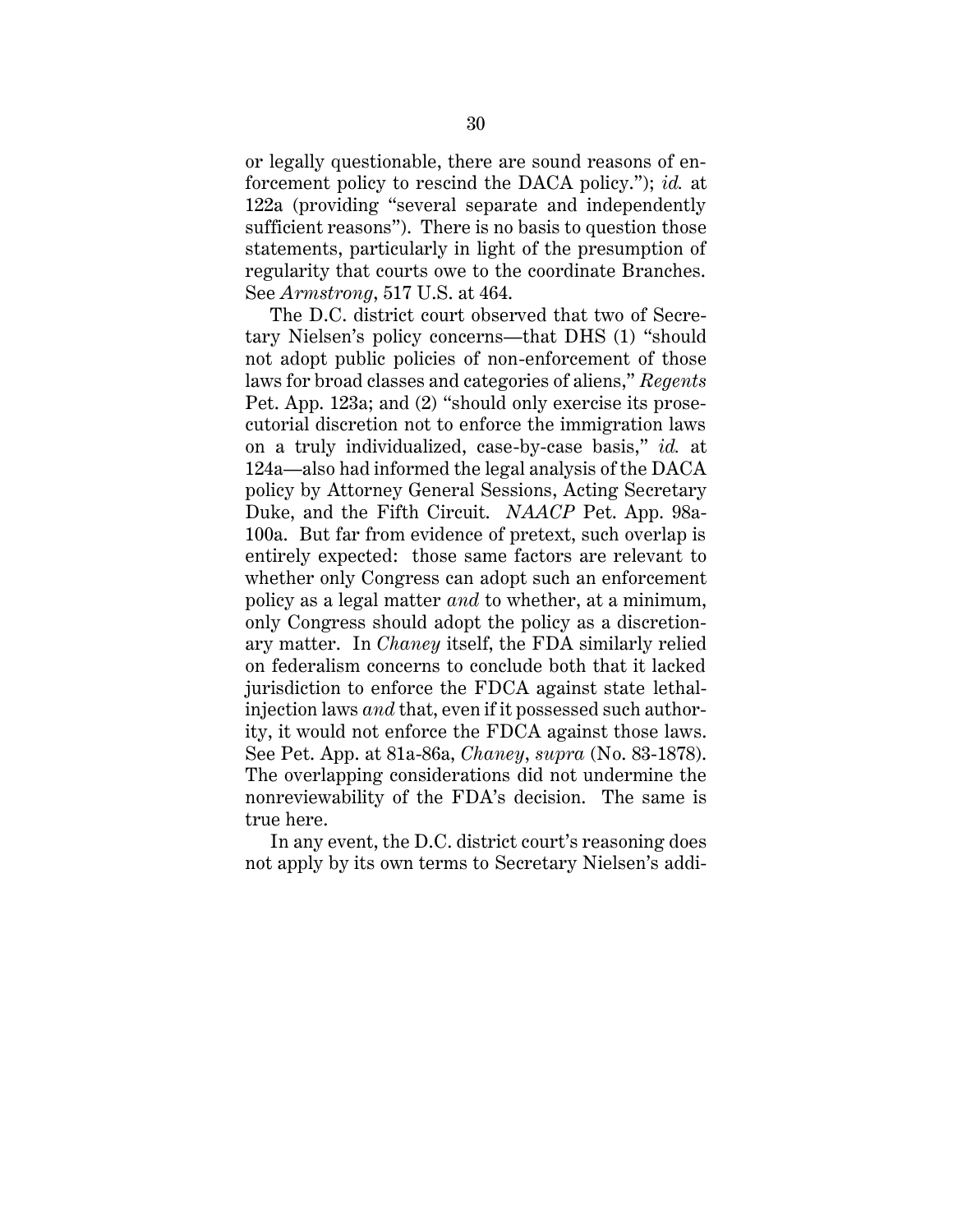tional concern that, in light of "tens of thousands of minor aliens [who] have illegally crossed or been smuggled across our border in recent years," it was important for DHS to "project a message that leaves no doubt regarding the clear, consistent, and transparent enforcement of the immigration laws against all classes and categories of aliens" that will discourage such dangerous and illegal journeys. *Regents* Pet. App. 124a. The court itself recognized that rationale was not reflected in the Duke Memorandum or the Attorney General's letter. *NAACP* Pet. App. 94a. For that reason, the court deemed that one rationale an impermissible post hoc explanation. *Id.* at 94a-95a. But that conclusion was wrong for the same reasons the Ninth Circuit's post hoc rationalization holding was incorrect: it is the agency's own explanation for its decision. See p. 29, *supra*. And thus Secretary Nielsen's messaging rationale alone is sufficient to show that the agency did not rely solely on a legal rationale, and that the agency's decision is unreviewable on any theory.

3. Finally, contrary to the lower courts' suggestion, *Regents* Supp. Br. App. 31a-32a; *NAACP* Pet. App. 73a, principles of political accountability do not justify reviewing DHS's decision to rescind DACA. As a threshold matter, the Nielsen Memorandum clearly states that DHS's concerns justify rescinding DACA "whether the courts would ultimately uphold [the policy] or not." *Regents* Pet. App. 123a. Given that plain statement, the lower courts' concerns about political accountability ring hollow. In any event, free-floating concerns about accountability have no grounding in either the text of Section  $701(a)(2)$  or the precedent construing it. The teaching of *Chaney* and *BLE* is that some discretionary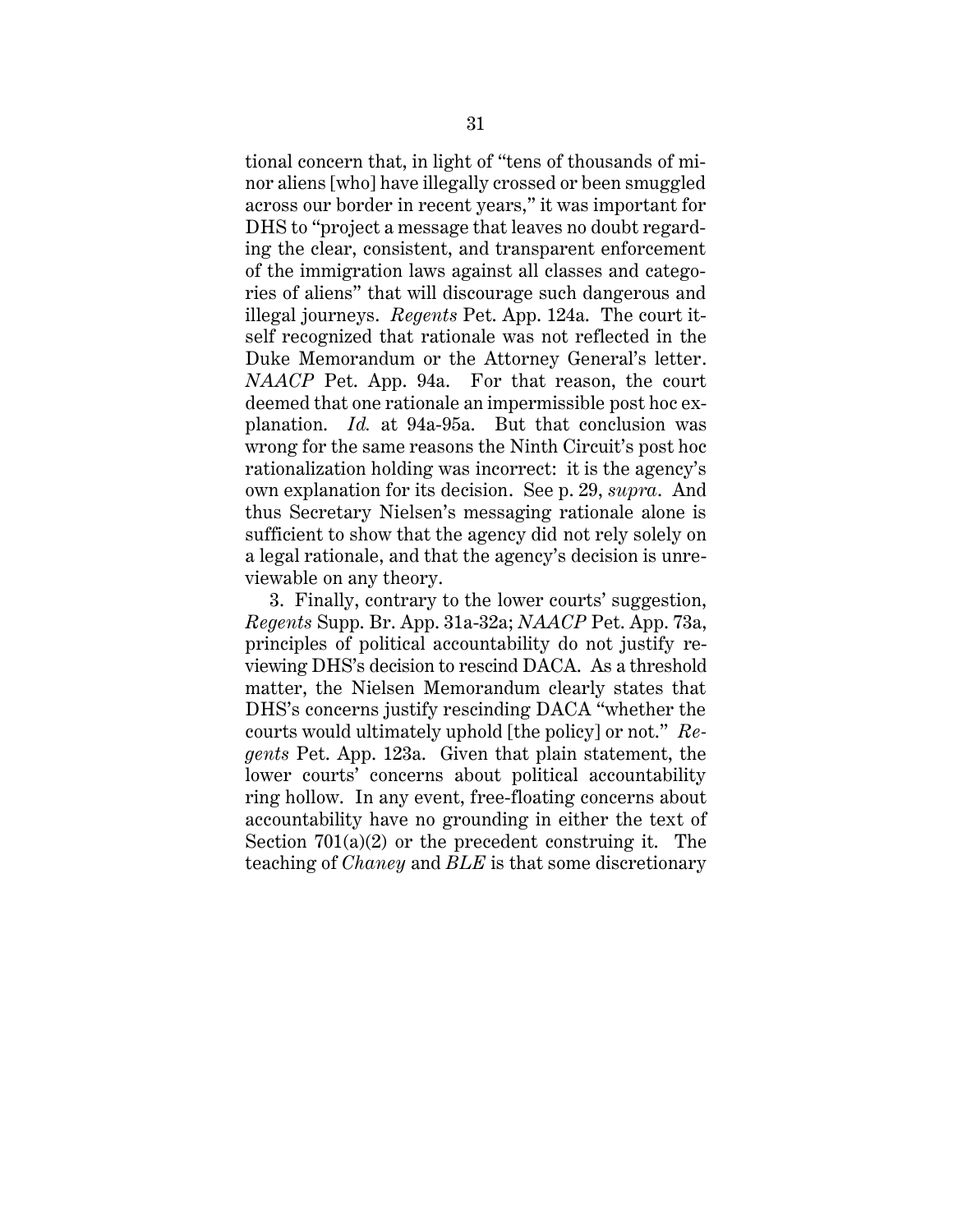decisions by the Executive Branch are beyond the authority of courts to review—even when justified by reasons that courts might review in other contexts. The Executive Branch is to be held accountable for those discretionary decisions through democratic channels. For instance, Congress may respond to, and accept or override, the Executive's reasons for adopting or rescinding a nonenforcement policy. Here, in fact, Congress and the President were in the midst of attempting to negotiate a legislative solution, when DHS's rescission was enjoined, and the negotiations collapsed. See Dean DeChairo, *Immigration Framework Coming Next Week, Senators Say*, RollCall.com (Jan. 4, 2018), http://www. rollcall.com/news/immigration-framework-coming-nextweek-senators-say-2. If anything, judicial review of DHS's decision undermined that political process.

#### **II. DACA'S RESCISSION IS LAWFUL**

Even assuming the rescission is reviewable, it is plainly valid. Cf. *Trump* v. *Hawaii*, 138 S. Ct. 2392, 2409 (2018). Under the APA, the decision must be upheld unless it is "arbitrary, capricious, an abuse of discretion, or otherwise not in accordance with law." 5 U.S.C. 706(2)(A). The scope of review under that standard is "narrow." *Department of Commerce* v. *New York*, 139 S. Ct. 2551, 2569 (2019) (citation omitted). It requires only that the agency "'examined the relevant data' and articulated 'a satisfactory explanation'" for its decision, "'including a rational connection between the facts found and the choice made.'" *Ibid.* (citation omitted). A court "may not substitute [its] judgment for that of the [agency]." *Ibid.* DHS's decision here easily passes that test on multiple legal and policy grounds. Ultimately, whether or not DHS was required to rescind DACA, it certainly was not required to maintain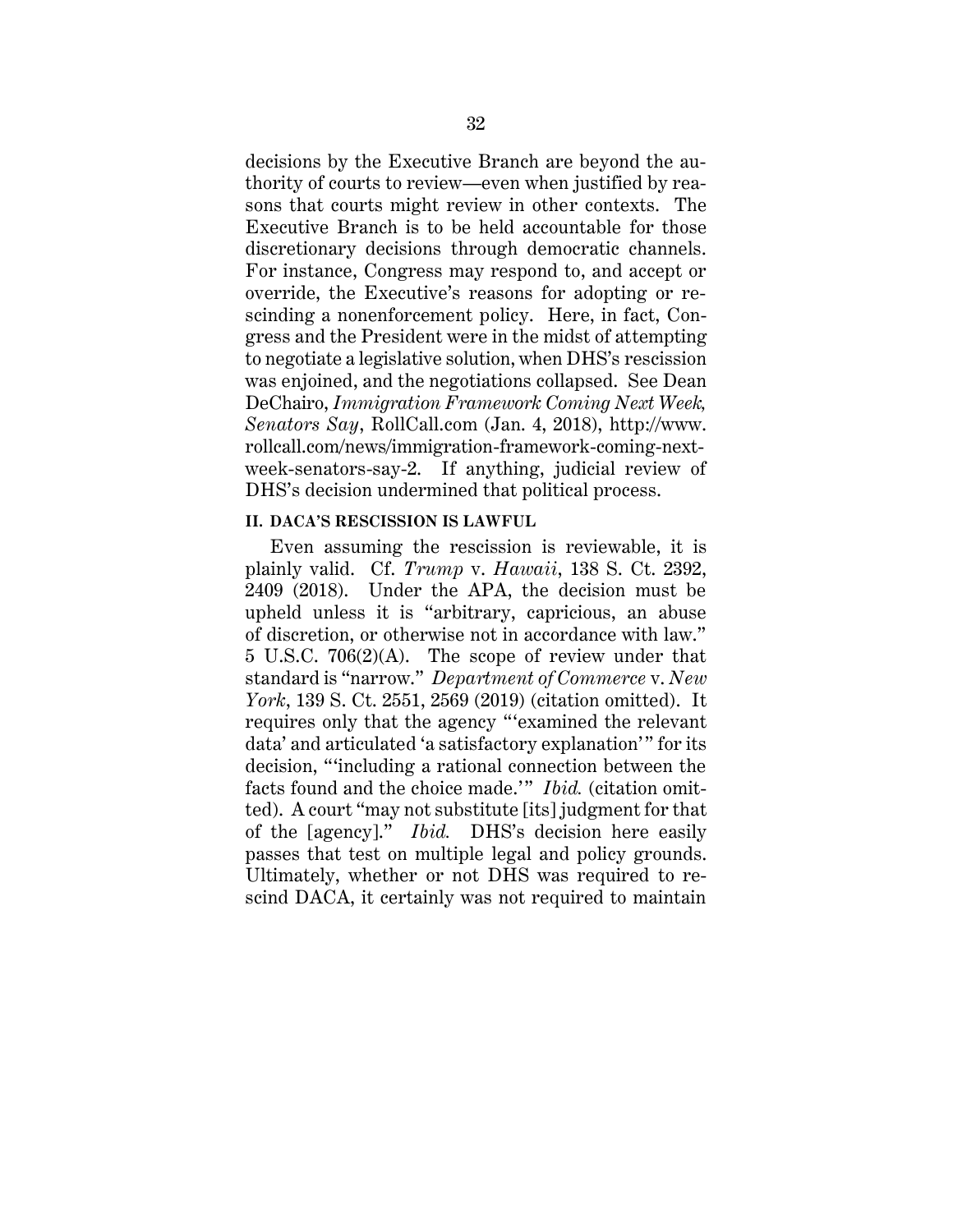it. The courts below erred in second-guessing DHS's entirely rational judgment to stop facilitating ongoing violations of federal law on a massive scale.

## **A. The Rescission Is Reasonable In Light Of DHS's Serious Doubts About DACA's Lawfulness**

DHS's decision to wind down the DACA policy was more than justified by DHS's serious doubts about the lawfulness of the policy and the litigation risks in maintaining it. Regardless of whether one agrees or disagrees with the Fifth Circuit's decision enjoining both DAPA and expanded DACA—and this Court's affirmance of that decision by an equally divided vote those decisions provided ample reason to doubt whether the similar, if not materially indistinguishable, DACA policy could survive a legal challenge. DHS reasonably concluded that maintaining a legally questionable policy of nonenforcement could "undermine public confidence in and reliance on the agency and the rule of law," and risk "burdensome litigation" that could distract from the agency's work. *Regents* Pet. App. 123a. Particularly once Texas and other States announced their intention to challenge DACA, it was more than reasonable for DHS to determine that it was better to wind down DACA in an orderly fashion rather than incur the time, expense, and legal and practical risks of continuing to defend it. *Id.* at 117a-118a.

1. In *Texas* v. *United States*, the Fifth Circuit affirmed a nationwide preliminary injunction against DAPA and expanded DACA. 809 F.3d 134, 186 (2015), aff'd, 136 S. Ct. 2271 (2016) (per curiam). The court concluded that both DAPA and expanded DACA were "manifestly contrary," *id.* at 186, to the INA for four reasons: (1) "[i]n specific and detailed provisions," the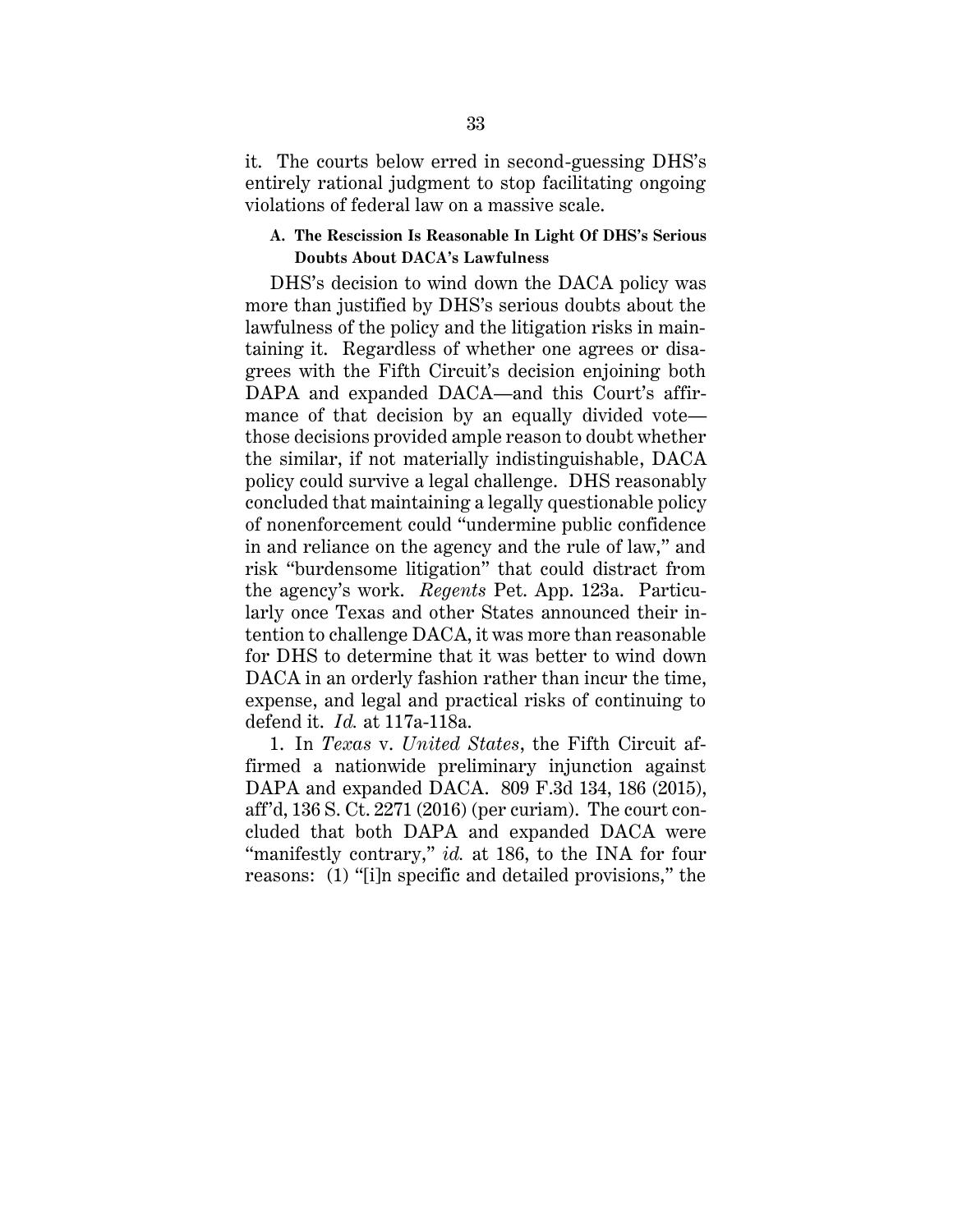INA already "confers eligibility for 'discretionary relief," including "narrow classes of aliens eligible for deferred action," *id.* at 179 (citation omitted); (2) the INA's otherwise "broad grants of authority" could not reasonably be construed to assign to the Secretary the authority to create additional categories of aliens of "vast 'economic and political significance," *id.* at 183 (citation omitted); (3) DAPA and expanded DACA were inconsistent with historical "discretionary deferral[]" policies because they were not undertaken on a "'country-specific basis \* \* \* in response to war, civil unrest, or natural disasters,'" nor served as a "bridge[] from one legal status to another," *id.* at 184 (citation omitted); and (4) "Congress ha[d] repeatedly declined to enact the Development, Relief, and Education for Alien Minors Act ('DREAM Act'), features of which closely resemble DACA and DAPA," *id.* at 185 (footnote omitted).

The entirety of that reasoning applies equally to DACA. The original DACA policy, like its subsequent expansion and the related DAPA policy, grants deferred action to a vast category of aliens, not in response to any country-specific emergency and despite repeated inaction by Congress. Indeed, the Southern District of Texas recently determined, "guided by [that] Fifth Circuit precedent," that the INA could not " 'reasonably be construed'" to authorize the maintenance of DACA. *Texas* v. *United States*, 328 F. Supp. 3d 662, 715 (2018) (citation omitted). $6$  At a minimum, given these similarities and "potentially imminent litigation," Acting Secretary Duke acted reasonably in instituting an orderly

<sup>6</sup> The district court nevertheless declined to issue a preliminary injunction enjoining the DACA policy in light of, among other things, Texas's delay in seeking injunctive relief. See *Texas*, 328 F. Supp. 3d at 736-742.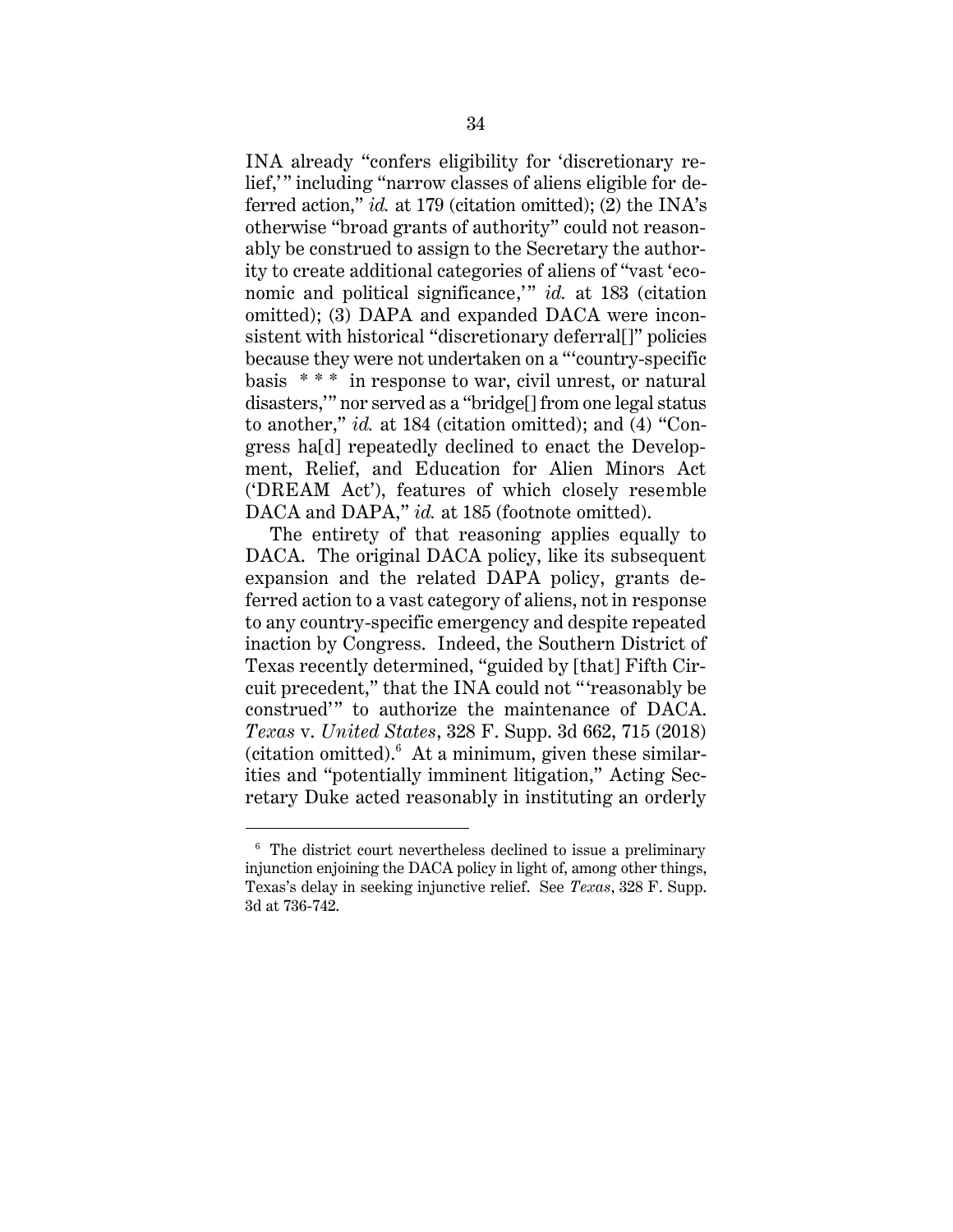wind-down of the policy, rather than risking a courtordered shutdown, the terms and timing of which would be beyond the agency's control. *Regents* Pet. App. 116a-117a. And Secretary Nielsen reasonably concluded that she too "lack[ed] sufficient confidence in the DACA policy's legality" to maintain it, "whether the courts would ultimately uphold it or not." *Id.* at 123a. The arbitraryand-capricious standard does not allow a court "to substitute its judgment" for DHS's on that question. *State Farm*, 463 U.S. at 42-43.

2. The courts below distinguished DAPA from DACA on two grounds, both of which lack merit. Certainly, neither is so compelling that it was unreasonable for DHS to conclude that the costs of retaining DACA outweighed the benefits.

a. First, the courts below focused on the Fifth Circuit's observation in *Texas* that "Congress has enacted an intricate process for illegal aliens to derive a lawful immigration classification from their children's immigration status," and DAPA would have applied to some similarly situated aliens "without complying with any of the requirements," 809 F.3d at 179-180. *E.g.*, *Regents*  Supp. Br. App. 52a. They reasoned that because "there is no analogous provision in the INA defining how immigration status may be derived by undocumented persons who arrived in the United States as children," "[o]ne of the major problems the Fifth Circuit identified with DAPA is \*\*\* not present" in DACA. *Ibid.* 

That pathway to legal status, however, was not critical to the Fifth Circuit's analysis. That process was only one of a host of "specific and detailed provisions" that the Fifth Circuit relied on to decide that DAPA and expanded DACA were inconsistent with the INA's overall scheme. *Texas*, 809 F.3d at 179; see *id.* at 179-181.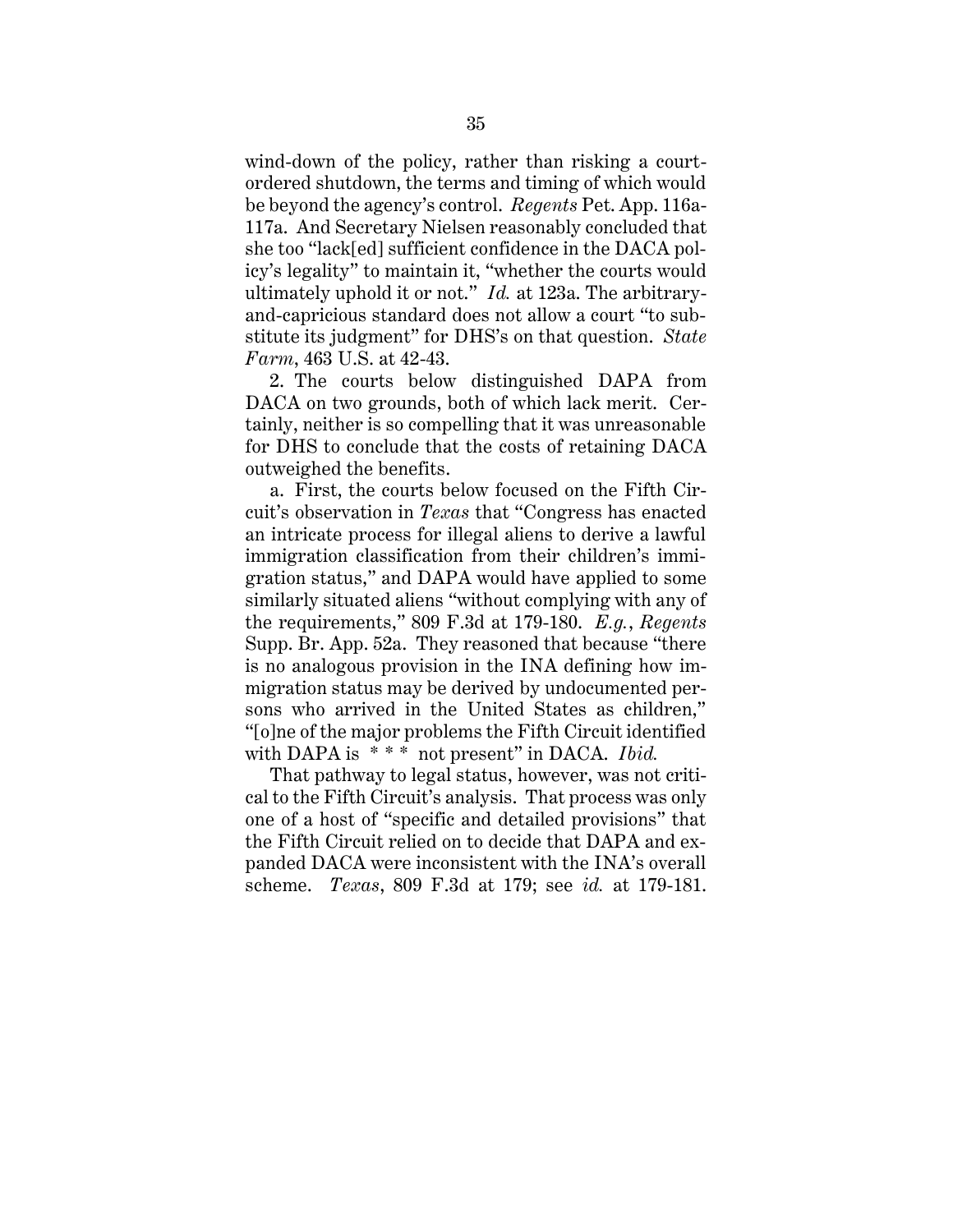Moreover, as the Fifth Circuit pointed out, the INA's process applied only to parents of U.S. citizens. See *id.* at 180. DAPA, on the other hand, would have provided relief to parents of U.S. citizens *and* lawful permanent residents—and the Fifth Circuit concluded the policy was invalid in whole, not just in part. *Regents* Pet. App. 108a.

b. Second, the courts noted that DAPA would have made up to "4.3 million otherwise removable aliens" eligible for deferred action and associated benefits, while DACA had been granted to 689,800 enrollees as of September 2017. *Regents* Supp. Br. App. 54a; see *Batalla Vidal* App. 103a. As an initial matter, although the number of aliens who were ultimately granted DACA is approximately 700,000, approximately 1.7 million originally met the eligibility criteria. See Jeffrey S. Passel & Mark Hugo Lopez, Pew Research Center, *Up to 1.7 Million Unauthorized Immigrant Youth May Benefit from New Deportation Rules* 3 (Aug. 14, 2012). But whether 1.7 million or nearly 700,000 aliens, there can be no debate that DACA, like DAPA and expanded DACA, is a policy of "vast 'economic and political significance'" to which the Fifth Circuit's reasoning applies. *Texas*, 809 F.3d at 183 (citations omitted). The type of deferred-action policies that the Fifth Circuit suggested might be permissible typically "affect[ed] only *a few thousand* aliens for months or, at most, a few years." *Id.* at 185 n.197 (emphasis added).

c. In any event, even if DACA were distinguishable from DAPA, there still would be no question that maintaining the DACA policy presented serious legal concerns. After all, the Fifth Circuit and this Court affirmed an injunction not only against DAPA, but also against the expansion of DACA—which merely would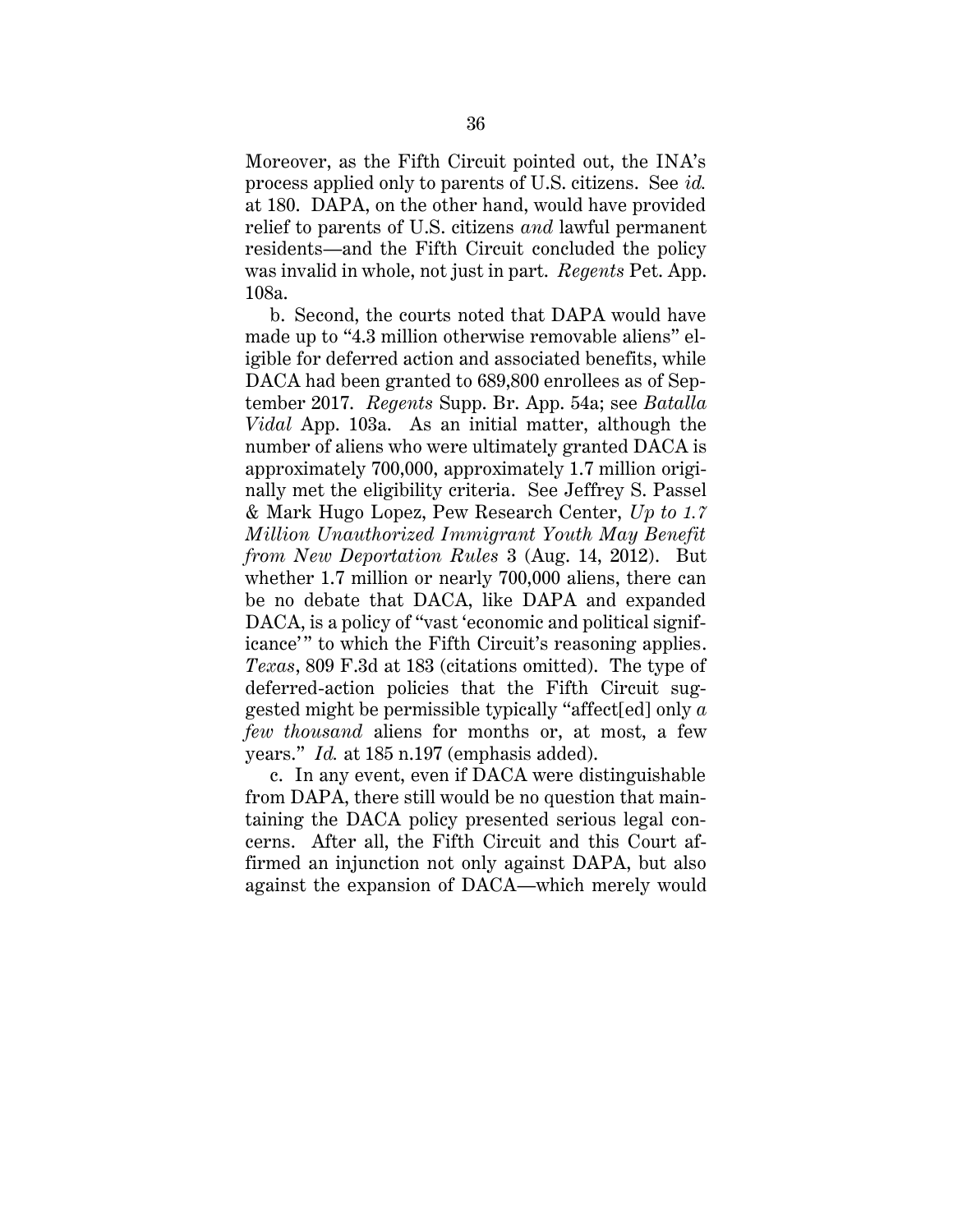have extended the length of DACA grants from two to three years and tweaked the age and residency criteria. Although the courts below did not find the Fifth Circuit's decision "persuasive authority" on the validity of expanded DACA, *Regents* Supp. Br. App. 55a, it is obvious that there was, at the very least, serious doubt concerning DACA's lawfulness and a real risk that the policy would meet the same fate. The Secretary therefore faced a choice: expend time and resources defending DACA, with the risk that a court would order it shut down either immediately or pursuant to a court-drafted plan beyond DHS's control, or rescind DACA in an orderly fashion. Regardless of whether one agrees with the policy choice, the Secretary's decision to opt for the latter was an eminently reasonable one.

## **B. The Rescission Is Reasonable In Light Of DHS's Additional Policy Concerns**

DHS's decision to rescind DACA is independently supported by several additional enforcement-policy concerns. Secretary Nielsen explained that "regardless of whether \* \* \* the DACA policy [is] illegal or legally questionable, there are sound reasons of enforcement policy to rescind the DACA policy." *Regents* Pet. App. 123a. The INA vests the Secretary with the authority to set the Nation's immigration-enforcement priorities. See 6 U.S.C. 202(5). There is no appropriate basis for courts to second-guess the Secretary's policy judgments, which fall well "within the range of reasonable options." *Department of Commerce*, 139 S. Ct. at 2571.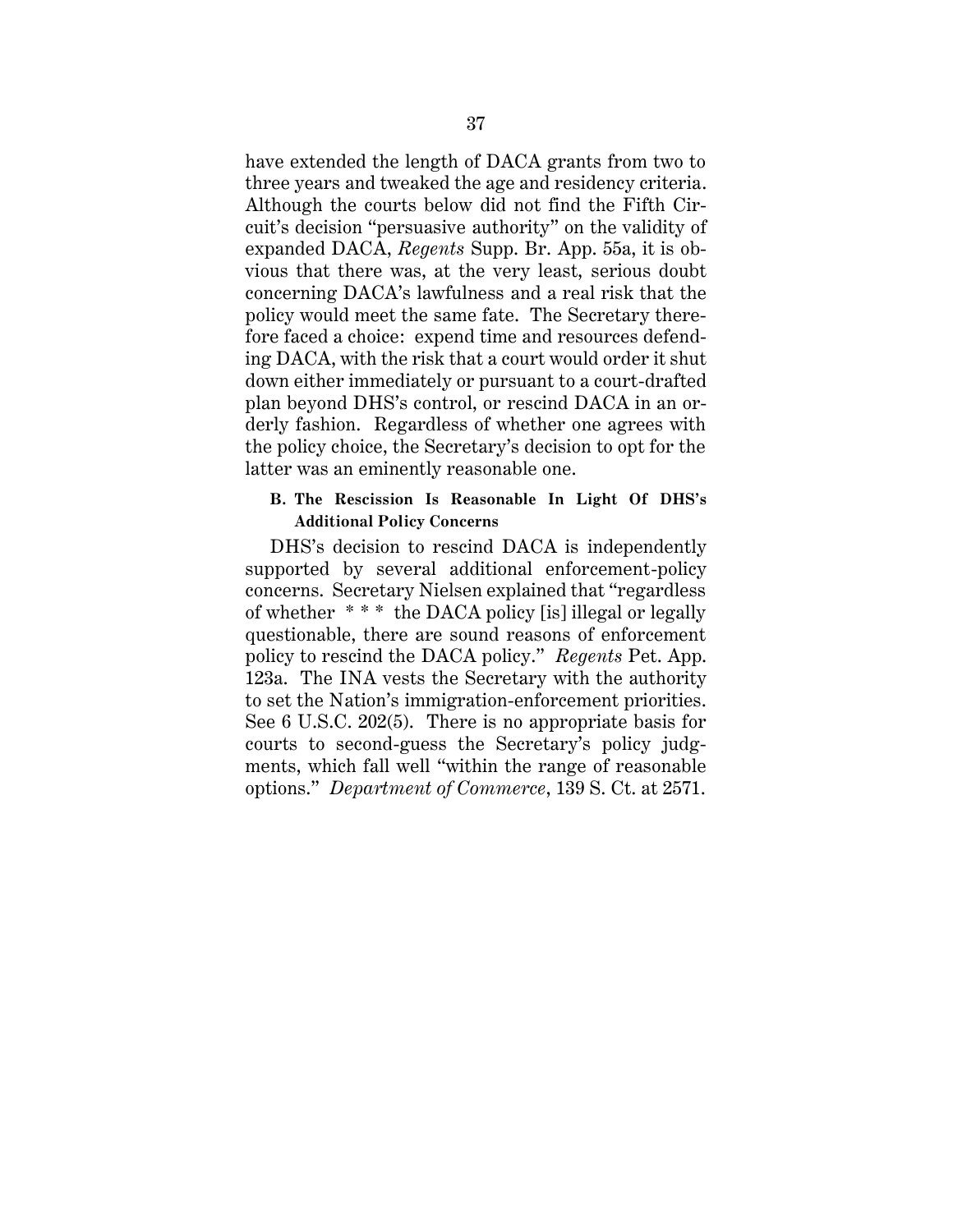## *1. The Secretary reasonably concluded that DHS should not decline on this scale to enforce the law adopted by Congress*

The Secretary concluded that, as a matter of policy, broad-based and controversial deferred-action policies like DACA and DAPA should proceed only with congressional approval and the political legitimacy and stability that such approval entails. She thus determined that, even if she could have continued DACA unilaterally, she did not want to. *Regents* Pet. App. 123a-124a. That determination was entirely sensible.

In fact, many of her policy concerns echo those expressed by President Obama upon the announcement of the DACA policy itself. The President agreed with the Secretary's assessment that unilateral executive action could not provide a permanent solution for DACA recipients: "This is not a path to citizenship. It's not a permanent fix. This is a temporary stopgap measure." The White House, *Remarks by the President on Immigration* (June 15, 2012), https://go.usa.gov/xnZFY (*Obama Remarks*). The policy itself acknowledges that it does not confer any lawful "immigration status," because "[o]nly the Congress, acting through its legislative authority, can confer those rights." *Regents* Pet. App. 101a. And precisely because the DACA solution was only "temporary," President Obama agreed that "Congress need[ed] to act." *Obama Remarks*. The Secretary reasonably determined that, in the absence of such congressional action, DHS should not maintain this temporary stopgap measure six years later.

The D.C. district court gave only one reason for rejecting the Secretary's desire to await action by Congress: "an agency's view as to which branch of government ought to address a particular policy issue" is not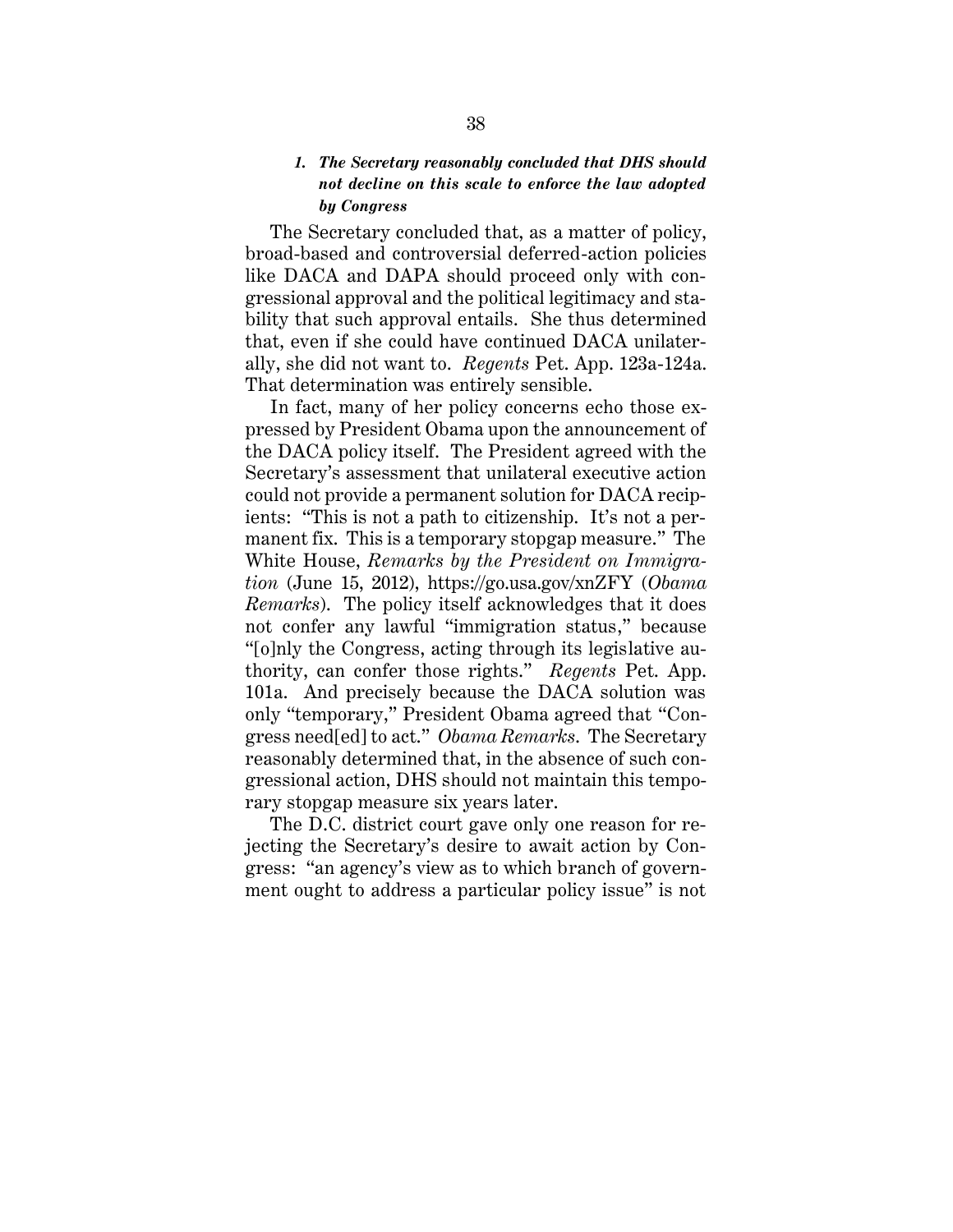"an assessment appropriately" made by an agency. *NAACP* Pet. App. 99a (citation omitted). That is a startling and unsupported assertion. Far from illegitimate, such executive restraint is laudable. It is both a common and salutary feature of our constitutional structure that the political branches may seek to achieve largescale policy solutions through consensus rather than unilateral action. That is particularly so for controversial policies, where the give and take of the legislative process can help forge stable political compromises that unilateral action cannot. Nothing in our system of separated powers prohibits executive officials from seeking legislative approval for particularly significant executive actions. And the Secretary's decision to do so here was plainly reasonable.

# *2. The Secretary reasonably concluded that DHS should exercise its prosecutorial discretion not to enforce on a case-by-case basis*

The Secretary's determination that "DHS should only exercise its prosecutorial discretion not to enforce the immigration laws on a truly individualized, case-bycase basis" was also reasonable. *Regents* Pet. App. 124a. Whatever its merits, DACA plainly creates an implicit presumption that requestors who meet its eligibility criteria will be granted deferred action. 7 Otherwise, it would serve no purpose. A truly individualized approach to deferred action, in contrast, begins with the

<sup>7</sup> The numbers bear that out. The approval rate for initial requests for DACA is 91% since its adoption in 2012—and that takes into account even requests that were denied merely because the alien did not satisfy the eligibility criteria. See USCIS, *Number of Form I-821D, Consideration of Deferred Action for Childhood Arrivals, by Fiscal Year, Quarter, Intake and Case Status, Fiscal Year 2012–2019* (Apr. 30, 2019), https://go.usa.gov/xVCpC.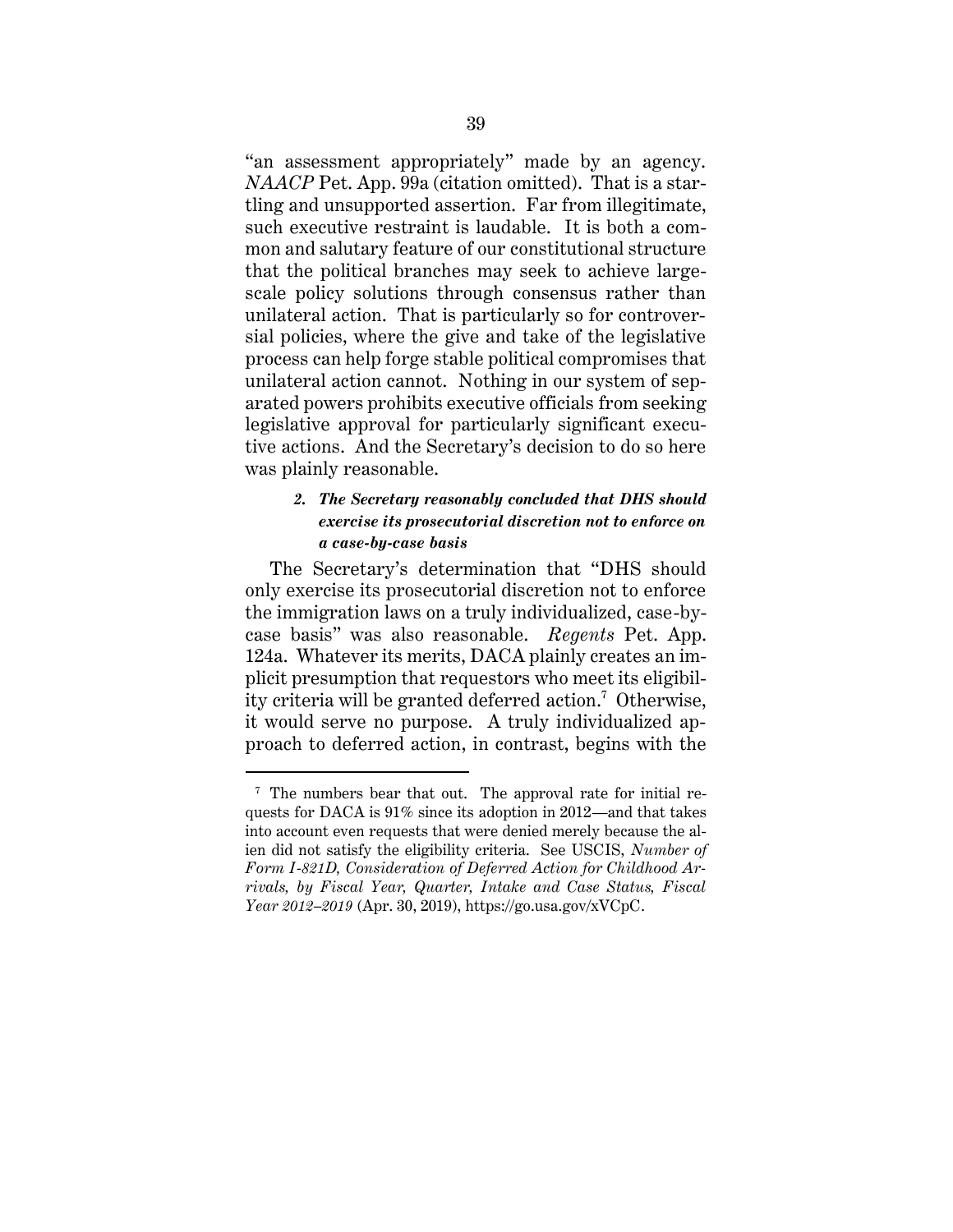presumption that those here illegally should be removed, and seeks to identify, on a case-by-case basis, individuals who should be excused from that presumption. The Secretary's preference for the latter merely continued the policy adopted by her predecessor, Secretary Kelly. See J.A. 857-867 (prohibiting DHS officials from exercising prosecutorial discretion "in a manner that exempts or excludes a specified class or category of aliens from enforcement of the immigration laws" except pursuant to DAPA, expanded DACA, and DACA); J.A. 868-871 (rescinding DAPA and expanded DACA).

The D.C. district court called this rationale "[s]pecious," reasoning that, "if Secretary Nielsen believes that DACA is not being implemented as written, she can simply direct her employees to implement it properly." *NAACP* Pet. App. 100a. But the Secretary's point was not about "her own employees' misapplication of [the DACA policy]," *ibid.*; it was about the thumb on the scales that is created by any categorical deferred-action policy with stated eligibility criteria. The Secretary wanted to remove that presumption, and return to the truly individualized review of deferred-action requests that was available pre-DACA. One can agree or disagree with that judgment, but it is not remotely specious.

# *3. The Secretary reasonably concluded that DHS should discourage illegal immigration by projecting a message of consistent enforcement*

As Secretary Nielsen recognized, "tens of thousands of minor aliens" in recent years have made the dangerous trek—with or without their families—to and across our southern border without legitimate claims to lawfully enter the country. *Regents* Pet. App. 124a; see generally 84 Fed. Reg. 33,829, 33,838 (July 16, 2019)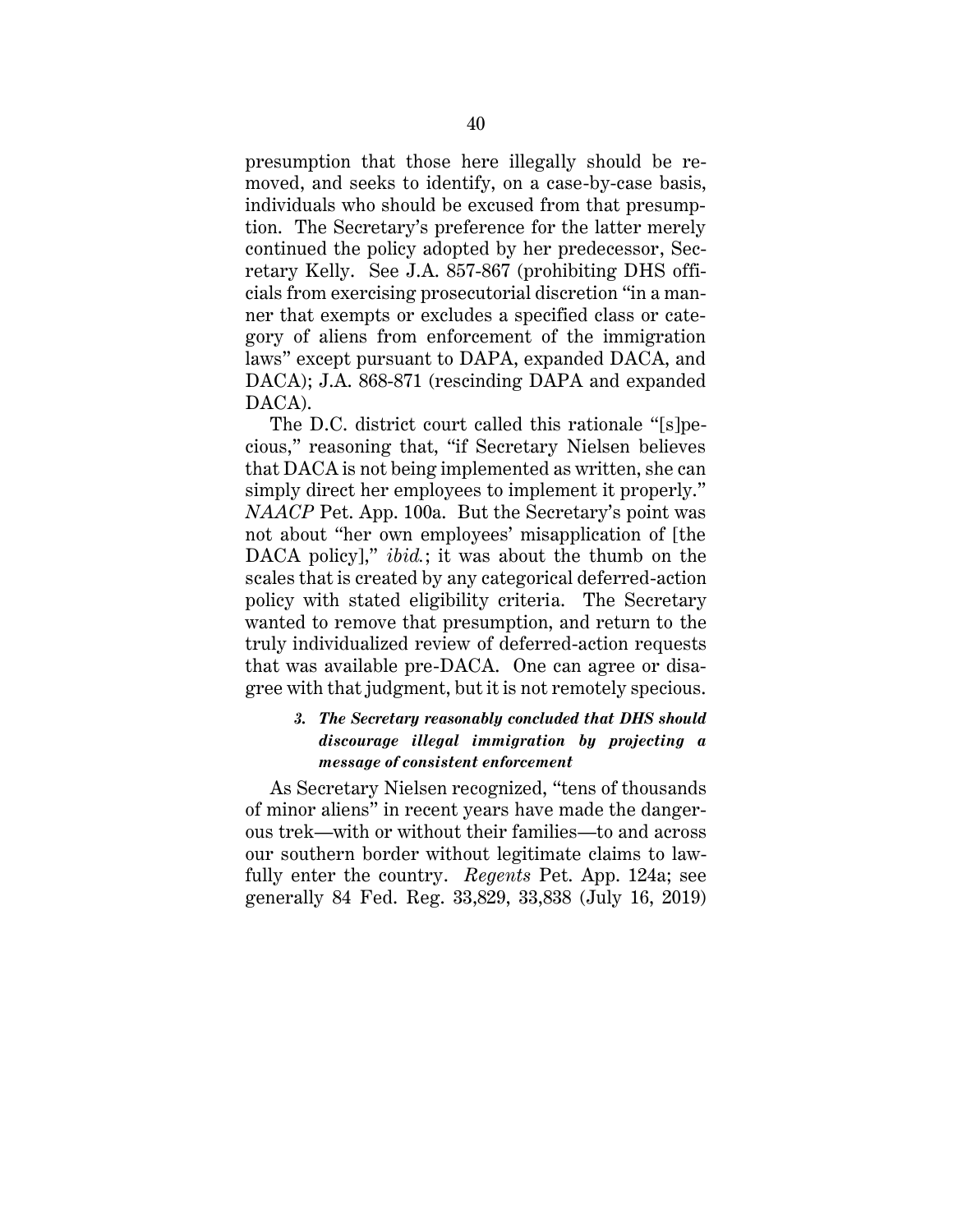(discussing "demographic shift in the alien population crossing the southern border from Mexican single adult males to predominantly Central American famil[ies]"). To address that problem, the Secretary determined that DHS should send a strong message that children who are sent or taken on this perilous and illegal journey will not be accorded preferential treatment. She thus additionally concluded that "it is critically important for DHS to project a message that leaves no doubt regarding the clear, consistent, and transparent enforcement of the immigration laws against all classes and categories of aliens," and that rescission of the DACA policy will help project that message. *Regents* Pet. App. 124a. That too is an eminently reasonable judgment.

The D.C. district court questioned whether the DACA policy could be blamed for the patterns of illegal immigration about which the Secretary expressed concern, noting that DACA was available only to individuals who have lived in the United States since 2007 and thus aliens who illegally entered the country more recently would not be eligible. *NAACP* Pet. App. 102a. But that misses the point entirely. Amnesty-like policies typically do not encourage further illegal conduct by expressly blessing it prospectively, but rather by "creat[ing] an expectation of future amnesties" and "[h]opes of gaining legal status conditional on living or working in the U.S. for a certain period of time." Pia Orrenius & Madeline Zavodny, *What Are the Consequences of an Amnesty for Undocumented Immigrants?*, 9 Geo. Pub. Pol'y Rev. 21, 31 (2004). The Secretary reasonably concluded that creating that expectation was undermining the Nation's immigration system and that conveying a powerful message of consistent enforcement would address that concern.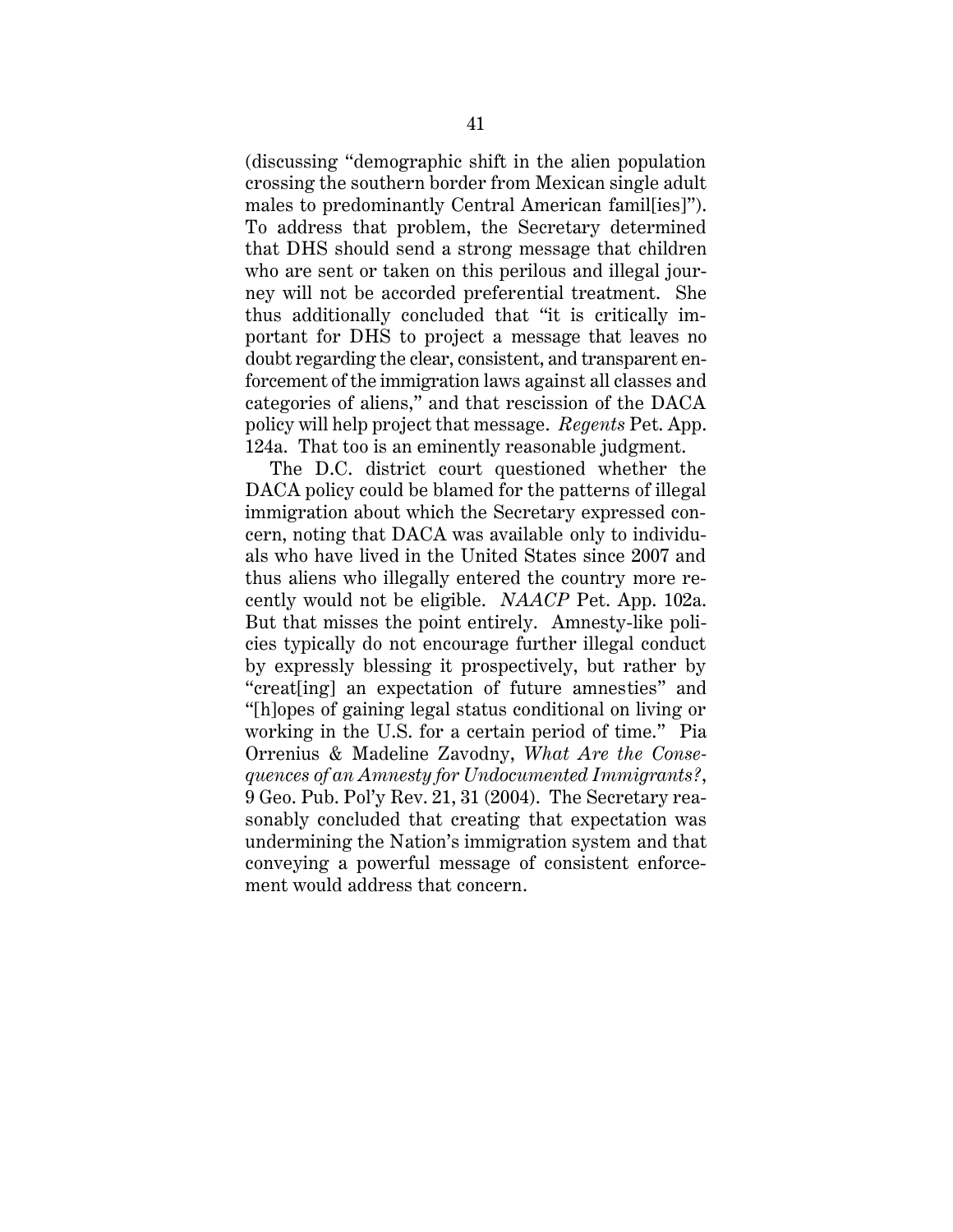## *4. The Secretary adequately considered any reliance interests*

Finally, the Secretary sufficiently considered the reliance interests of DACA recipients as weighed against these reasonable policy concerns. As President Obama forthrightly explained, DACA was a "temporary stopgap measure," not a "permanent fix." *Obama Remarks*. By its own terms, the policy "confer[ed] no substantive right" or lawful "immigration status." *Regents* Pet. App. 101a. It instead expressed the government's intention not to enforce the federal immigration law against the recipient for a two-year period, which itself could be terminated at any time at the agency's discretion. *Ibid.*

Nevertheless, Secretary Nielsen explained that the agency was "keenly aware that DACA recipients have availed themselves of the policy in continuing their presence in this country and pursuing their lives." *Regents* Pet. App. 125a. The Duke Memorandum balanced those interests by permitting existing DACA grants to expire according to their stated two-year terms and by allowing a limited window for additional renewals. *Id.*  at 117a-118a. And contrary to the D.C. district court's dismissive suggestion that Secretary Nielsen "ignore[d]" the "serious reliance interests," *NAACP* Pet. App. 107a (citations omitted), she explained that her decision to stand by the rescission was not one she came to "lightly," *Regents* Pet. App. 125a. In the end, however, she concluded that neither the asserted reliance interests of any individual DACA recipient nor "the sympathetic circumstances" of all such recipients could "overcome[] the legal and institutional concerns with sanctioning the continued presence of hundreds of thousands of aliens who are illegally present in violation of the laws passed by Congress." *Ibid.* The APA provides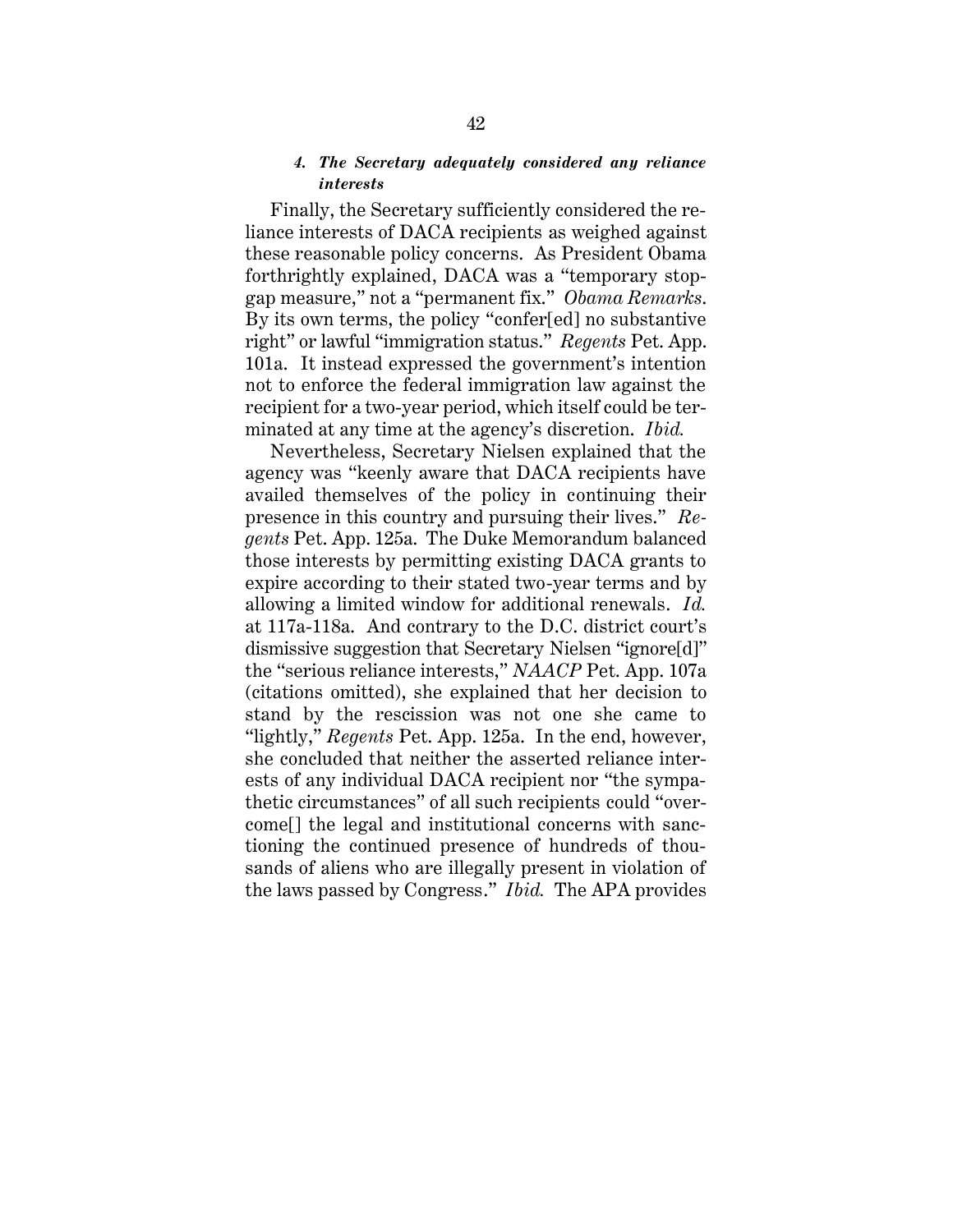no basis to second-guess that "value-laden" judgment. *Department of Commerce*, 139 S. Ct. at 2571.

## **C. The Rescission Is Reasonable In Light Of DHS's Conclusion That DACA Is Unlawful**

Finally, DHS's conclusion that the DACA policy was not just legally questionable but indeed unlawful itself requires that the rescission be upheld. That conclusion was correct. But even if the Court disagrees, DHS's reasonable determination of the scope of its own authority provides ample justification for its decision.

#### *1. DHS correctly concluded that DACA is unlawful*

a. Deferred action under the INA originally "developed without express statutory authorization." *AADC*, 525 U.S. at 484 (citation omitted). The government has since grounded its authority in the Secretary's general powers to "[e]stablish[] national immigration enforcement policies and priorities," 6 U.S.C. 202(5), and to "establish such regulations; \* \* \* issue such instructions; and perform such other acts as he deems necessary for carrying out his authority under the provisions of this chapter," 8 U.S.C 1103(a)(3). And Congress and this Court have recognized the practice's use in certain contexts. See, *e.g.*, *AADC*, 525 U.S. at 484 (noting that "[a] case may be selected for deferred action" for "humanitarian reasons") (citation omitted); 49 U.S.C. 30301 note (authorizing States to issue driver's licenses to aliens with "approved deferred action status"). But neither the INA's general grants of authority in 6 U.S.C. 202(5) and 8 U.S.C. 1103(a)(3), nor the other scattered references to deferred action throughout the U.S. Code, can be fairly interpreted as authorizing DHS to maintain a categorical deferred-action policy affirmatively sanctioning the ongoing violation of federal law by up to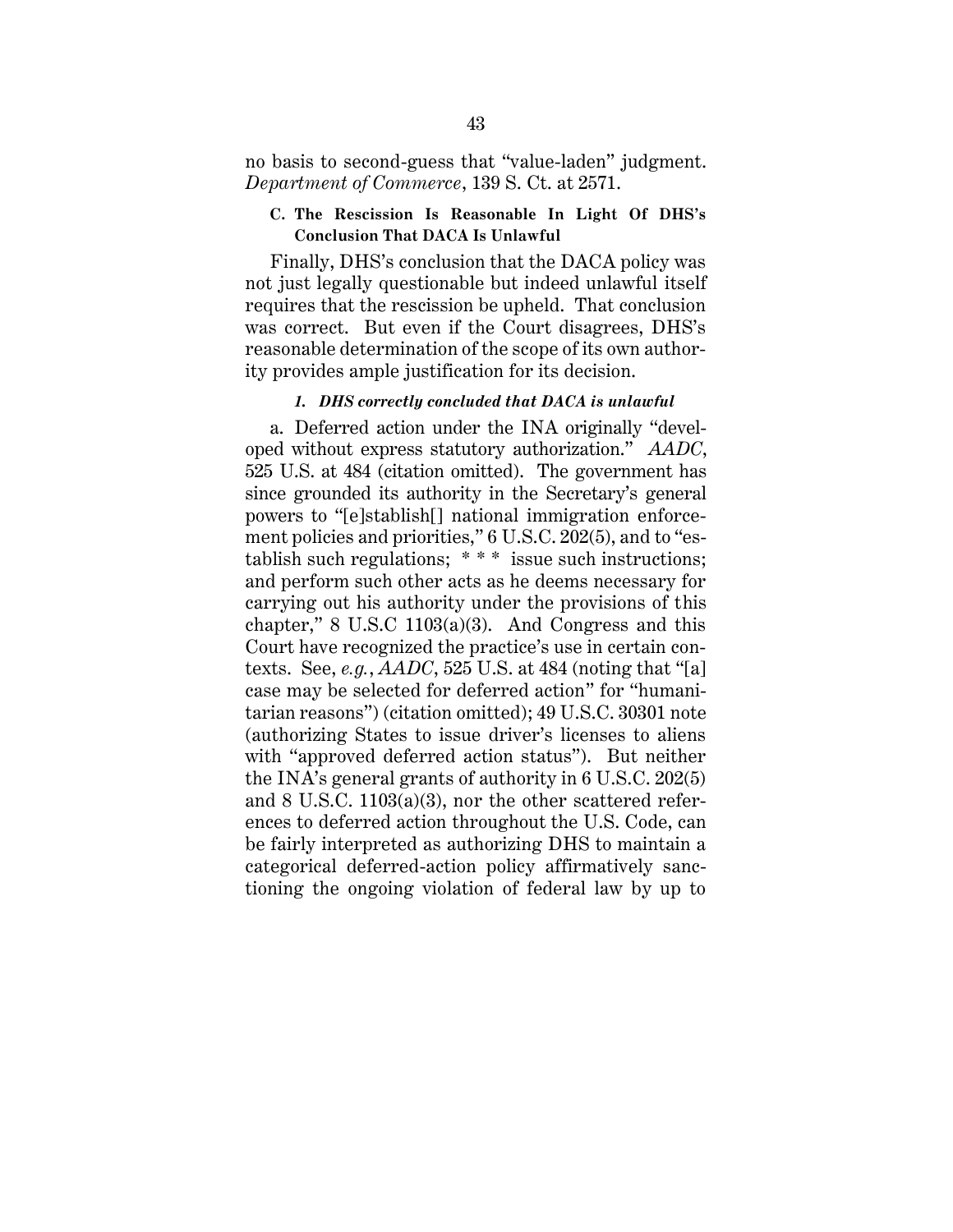1.7 million aliens to whom Congress has repeatedly declined to extend immigration relief.

In the INA, Congress has provided a comprehensive, detailed scheme for affording certain aliens relief or reprieve from removal. See, *e.g.*, 8 U.S.C. 1158(b) (asylum), 1182(d)(5) (parole), 1229b (cancellation of removal), 1229c (voluntary departure), 1254a (temporary protected status). Those provisions set forth, often in significant detail, when and to whom such relief is available. Section 1229b(a), for example, provides the Attorney General discretion to cancel removal for non-lawful-permanent resident aliens only if the alien (i) has been physically present in the United States for ten years; (ii) has been a person of good moral character; (iii) has not been convicted of an aggravated felony; and (iv) removal would result in exceptional and extremely unusual hardship to the alien's U.S. citizen relative. 8 U.S.C. 1229b(b)(1)(D). Other provisions are similarly detailed. See, *e.g.*, 8 U.S.C. 1254a(b)(1) (defining criteria for temporary protected status).

Of course, DHS retains authority to address "interstitial matters" of immigration enforcement, *FDA* v. *Brown & Williamson Tobacco Corp.*, 529 U.S. 120, 159 (2000) (citation omitted), but the DACA policy is hardly interstitial. It presumptively makes a class of more than a million illegal aliens, to whom the INA provides no recognition or special solicitude, eligible for reprieve from removal that the INA does not afford. And that forbearance, pursuant to longstanding regulations, in turn makes DACA recipients eligible to obtain affirmative assistance—*e.g.*, work authorization—to aid them in their continuing unlawful presence. See 8 C.F.R.  $274a.12(c)(14)$ . That is not a gap-filling measure in any meaningful sense. It is instead "an agency decision[] of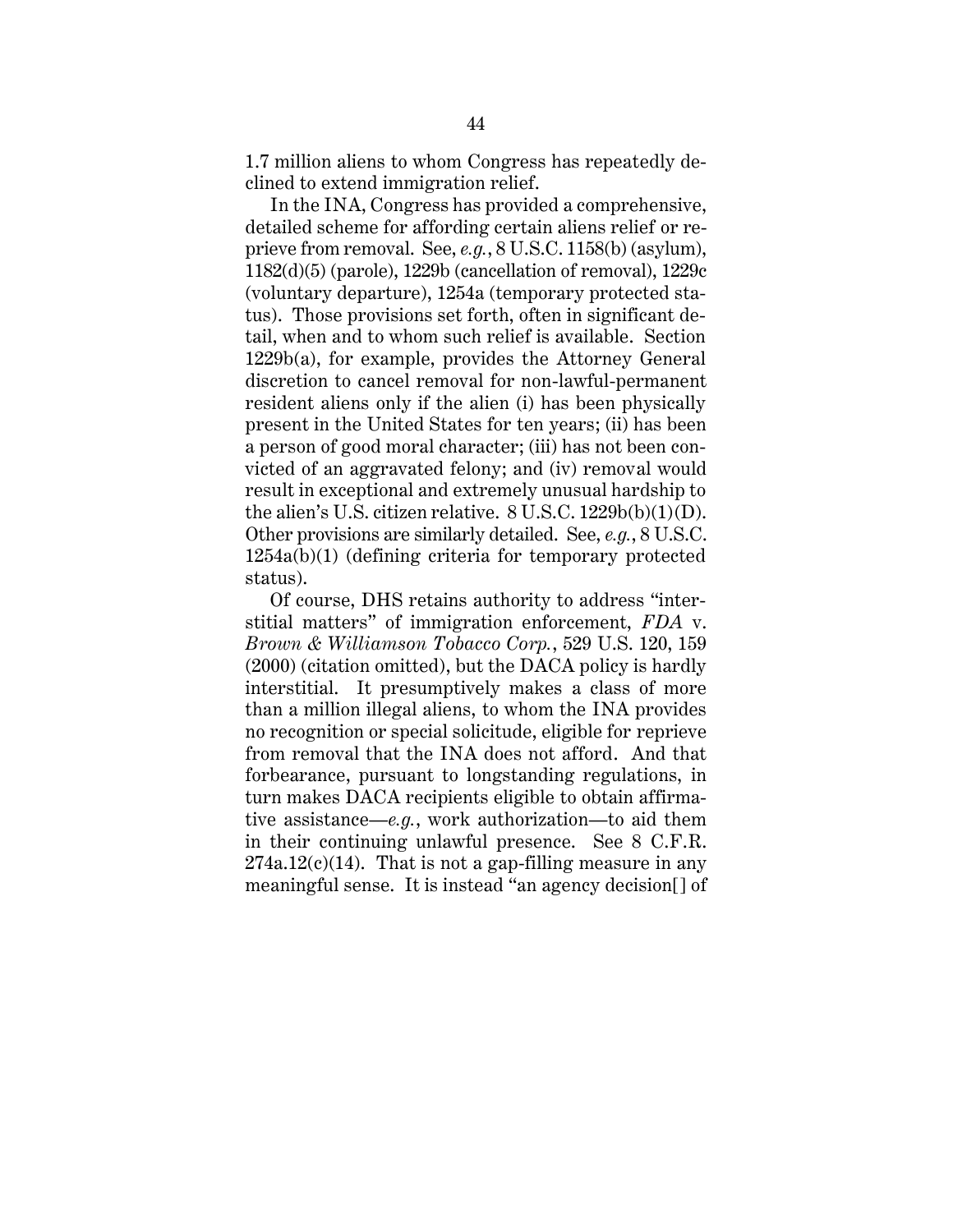vast 'economic and political significance'" without any warrant from Congress. *Utility Air Regulatory Grp.* v. *EPA*, 573 U.S. 302, 324 (2014) (citation omitted). And "[w]hen an agency claims to discover in a long-extant statute an unheralded power" over important national affairs, this Court "typically greet[s] its announcement with a measure of skepticism." *Ibid*.

To be sure, the Court has recognized DHS's "broad discretion" in the enforcement of the federal immigration laws, *Arizona*, 567 U.S. at 396, including its ability to grant deferred action, *AADC*, 525 U.S. at 484. And, as a practical matter, DHS does not have the ability to vigorously enforce the immigration laws against every alien unlawfully present in the United States. Cf. *Regents* Supp. Br. App. 55a-56a. DHS therefore must establish enforcement priorities, and strategically deploy its resources to enforce the law. See 6 U.S.C. 202(5). But informing roughly 1.7 million aliens that they may continue violating federal law without fear of enforcement—while establishing a procedure to make them eligible for additional benefits—goes well beyond strategically directing the agency's resources to the highest priority violators. It instead deploys those resources on a massive scale in a manner that will undermine the deterrent effect of federal law by facilitating its continuing violation.

Regardless of the sympathetic circumstances of the aliens involved or the merits of deferred action as a general matter, "we must be guided to a degree by common sense as to the manner in which Congress is likely to delegate a policy decision of such economic and political magnitude to an administrative agency." *Brown & Williamson*, 529 U.S. at 133. And the Secretary's general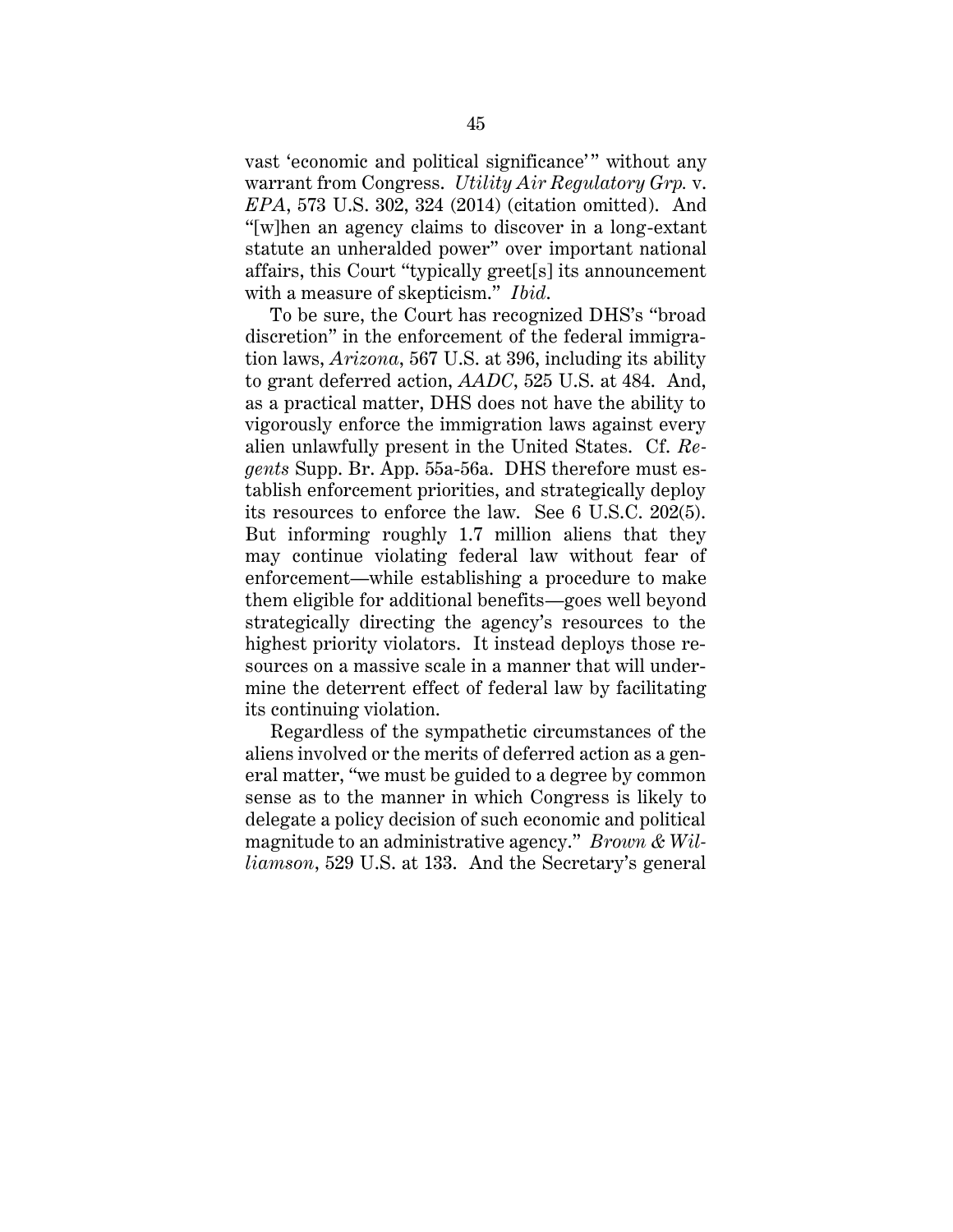powers to "[e]stablish[] national immigration enforcement policies and priorities," 6 U.S.C. 202(5), and to "perform such other acts as he deems necessary for carrying out his authority under the [INA]," 8 U.S.C  $1103(a)(3)$ , simply do not provide the clarity that is required to authorize a nonenforcement policy of the nature and scope of DACA.

b. In reaching a contrary conclusion, the lower courts did not dispute the magnitude of the policy or identify any specific delegation on which DHS could rely. Rather, the lower courts principally rested on the vast disparity between the estimated number of aliens unlawfully within the United States and the resources available to DHS to enforce the immigration laws. *E.g.*, *Batalla Vidal* Pet. App. 95a. But at most, that justifies a decision not to deploy limited resources to remove low-priority targets. As explained above, however, it does not justify deploying those limited resources in a manner that *facilitates* ongoing violation of federal law by a massive number of aliens. There is an obvious difference between not pursuing lower-priority offenses (especially completed ones) and affirmatively assisting lower-priority offenders to persist in ongoing illegal activity.

The lower courts also identified several prior classbased deferred-action policies that they deemed analogous to DACA. *E.g.*, *Regents* Supp. Br. App. 13a, 56a. Although the courts did not spell out the theory, a previous memorandum from the Office of Legal Counsel (OLC), when addressing DAPA, observed that "Congress has long been aware of the practice of granting deferred action, including in its categorical variety, and of its salient features; and it has never acted to disap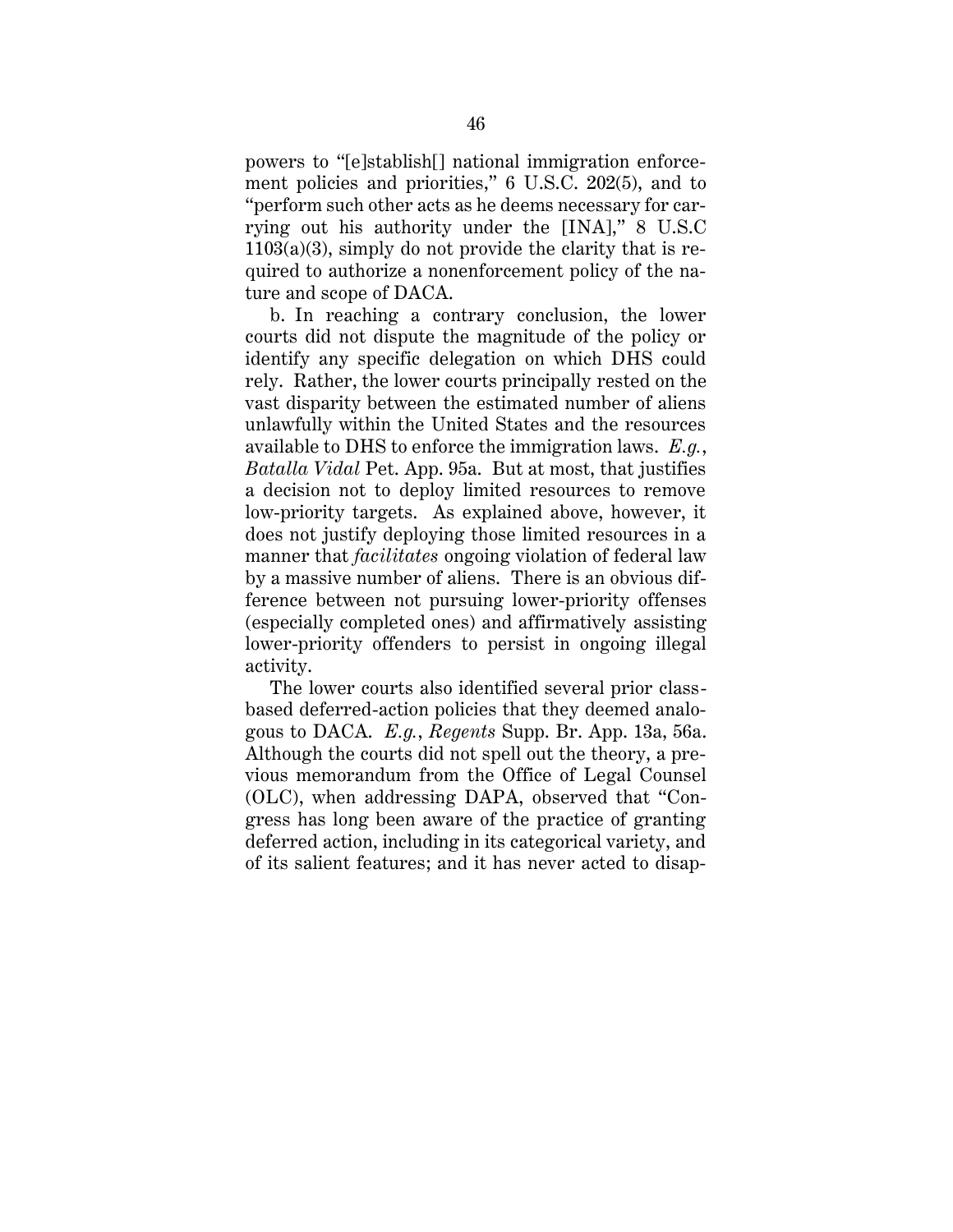prove or limit the practice." J.A. 828. That memorandum further observed that, on several occasions, Congress has "either assumed that deferred action would be available in certain circumstances, or expressly directed that [it] be extended to certain categories of aliens." J.A. 828-829.

The OLC memorandum, however, does not undermine the Secretary's conclusion that DACA is unlawful. Even if legislation that "assume[s]" the existence of a DHS policy should be understood as ratifying that policy, J.A. 828, the prior deferred-action policies on which OLC relied are all easily distinguished.<sup>8</sup> To begin, they all used deferred action to provide certain aliens temporary relief while the aliens sought or awaited permanent status afforded by Congress—*e.g.*, while the alien's bona fide visa application awaited approval or until a visa actually issued following approval. They were also afforded to categories of aliens for whom Congress had

<sup>8</sup> See Memorandum from Paul W. Virtue, Acting Exec. Assoc. Comm'r, INS., to Reg'l Dirs. et al., INS, *Supplemental Guidance on Battered Alien Self-Petitioning Process and Related Issues* (May 6, 1997) (domestic violence victims whose visa applications had been approved, but were not immediately available); Memorandum from Stuart Anderson, Exec. Assoc. Comm'r, INS, to Johnny N. Williams, Exec. Assoc. Comm'r, INS, *Deferred Action for Aliens with Bona Fide Applications for T Nonimmigrant Status* (May 8, 2002) (possible victims of human trafficking with *bona fide* pending visa applications); Press Release, USCIS, *USCIS Announces Interim Relief for Foreign Students Adversely Impacted by Hurricane Katrina* (Nov. 25, 2005) (aliens on nonimmigrant student visas temporarily displaced from their full course of study by Hurricane Katrina); Memorandum from Donald Neufeld, Acting Assoc. Dir., Office of Domestic Operations, USCIS, to Field Leadership, USCIS, *Guidance Regarding Surviving Spouses of Deceased U.S. Citizens and their Children* (Sept. 4, 2009) (widows and widowers of U.S. citizens previously eligible for visas, pending a statutory fix).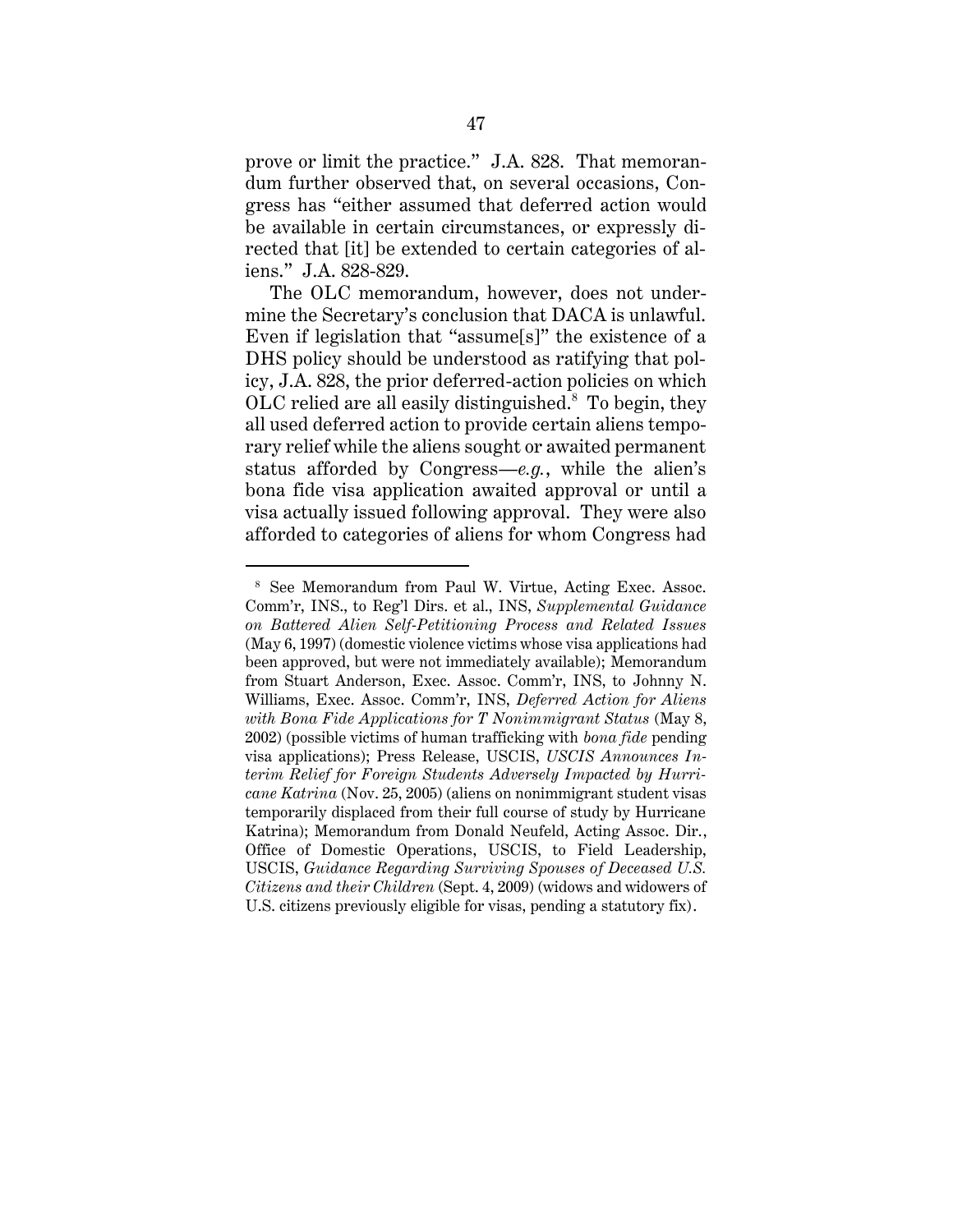expressed a special solicitude in the INA—*e.g.*, victims of domestic violence or human trafficking. And, importantly, they were far more limited in scope, "affecting only a few thousand aliens for months or, at most, a few years." *Texas*, 809 F.3d at 185 n.197. For these reasons, all of those policies might fairly be described as "interstitial" in nature. *Brown & Williamson*, 529 U.S. at 159 (citation omitted). They are categorically different from DACA.

As for the various other DHS discretionary-relief policies cited by the lower courts—on which OLC did not focus—they are also inapposite. See *Regents* Supp. Br. App. 11a-13a. Consider, for example, the "Family Fairness" policy, which the Ninth Circuit deemed a "salient" precedent. *Id.* at 12a. Under that policy, the Immigration and Nationality Service (INS) exercised its discretion, in certain circumstances, to grant so-called "extended voluntary departure" to the spouses and children of aliens who had been granted a pathway to legal status by the Immigration Reform and Control Act of 1986 (IRCA), Pub. L. No. 99-603, 100 Stat. 3359. 9 OLC has explained that extended voluntary departure was "derived from the voluntary departure statute," which, at the time, "permitted the Attorney General to make a finding of removability if an alien agreed to voluntarily depart the United States, without imposing a time limit for the alien's departure." J.A. 817 n.5 (citing 8 U.S.C.

<sup>9</sup> See *Recent Developments*, 64 No. 41 Interpreter Releases 1190, App. I at 1203-1204 (Oct. 26, 1987); Memorandum from Gene McNary, Comm'r, INS, to Reg'l Comm'rs, et. al., INS, *Family Fairness: Guidelines for Voluntary Departure under 8 CFR 242.5 for the Ineligible Spouses and Children of Legalized Aliens* (Feb. 2, 1990)*.*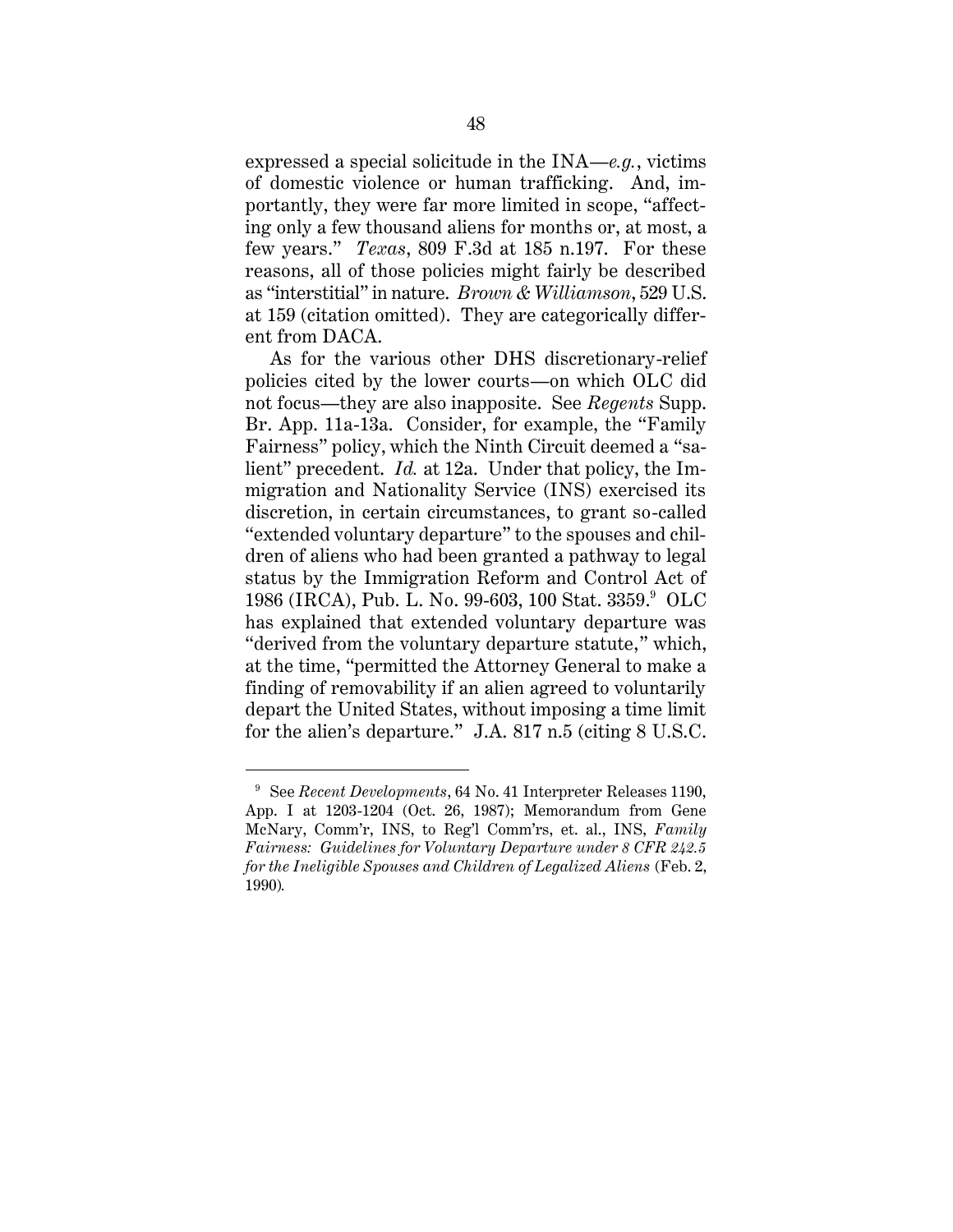1252(b) (1988 & Supp. II 1990)). When created, Family Fairness and similar policies thus had a plausible basis in the  $INA^{10}$  Congress has since set a time limit of 120 days for voluntary departure, and DHS has not granted an alien extended voluntary departure in more than 30 years. *Ibid.*

Moreover, like the prior deferred-action policies, Family Fairness provided limited relief to aliens while they awaited permanent relief expressly provided by the INA. See *Recent Developments*, 64 No. 41 Interpreter Releases 1190, App. I at 1202 (Oct. 26, 1987) (explaining that once an alien was approved for permanent resident status under IRCA, "the legalized alien will be eligible to bring in immediate relatives" under the INA). Its scale also ultimately did not match that of DACA. While some contemporaneous estimates stated that as many as 1.5 million aliens were eligible for relief under Family Fairness, *Regents* Supp. Br. App. 13a & n.3, other estimates by the INS suggested as few as 100,000 aliens would be affected. *Recent Developments*, 67 No. 6 Interpreter Releases 153, 153 (Feb. 5, 1990); see *Recent Developments*, 67 No. 8 Interpreter Releases 201, 206 (Feb. 26, 1990). In the end, fewer than 50,000 applications were reportedly received. David Hancock, *Few Immigrants Use Family Aid Program*,

<sup>&</sup>lt;sup>10</sup> In *Texas*, the United States argued that extended voluntary departure was distinct from statutory voluntary departure. See U.S. Br. 48-49, *Texas*, *supra* (No. 15-674); U.S. Reply Br. 23 & n.3, *Texas*, *supra* (No. 15-674). Whether or not that was correct, the INS at least purported to be implementing the voluntary-departure statute in granting extended voluntary departure. See 43 Fed. Reg. 29,526, 29,528 (July 10, 1978) (describing extended voluntary departure as an exercise of the "authority contained in [8 U.S.C. 1252(b) (1976)] to allow aliens to depart voluntarily"). The same cannot be said here.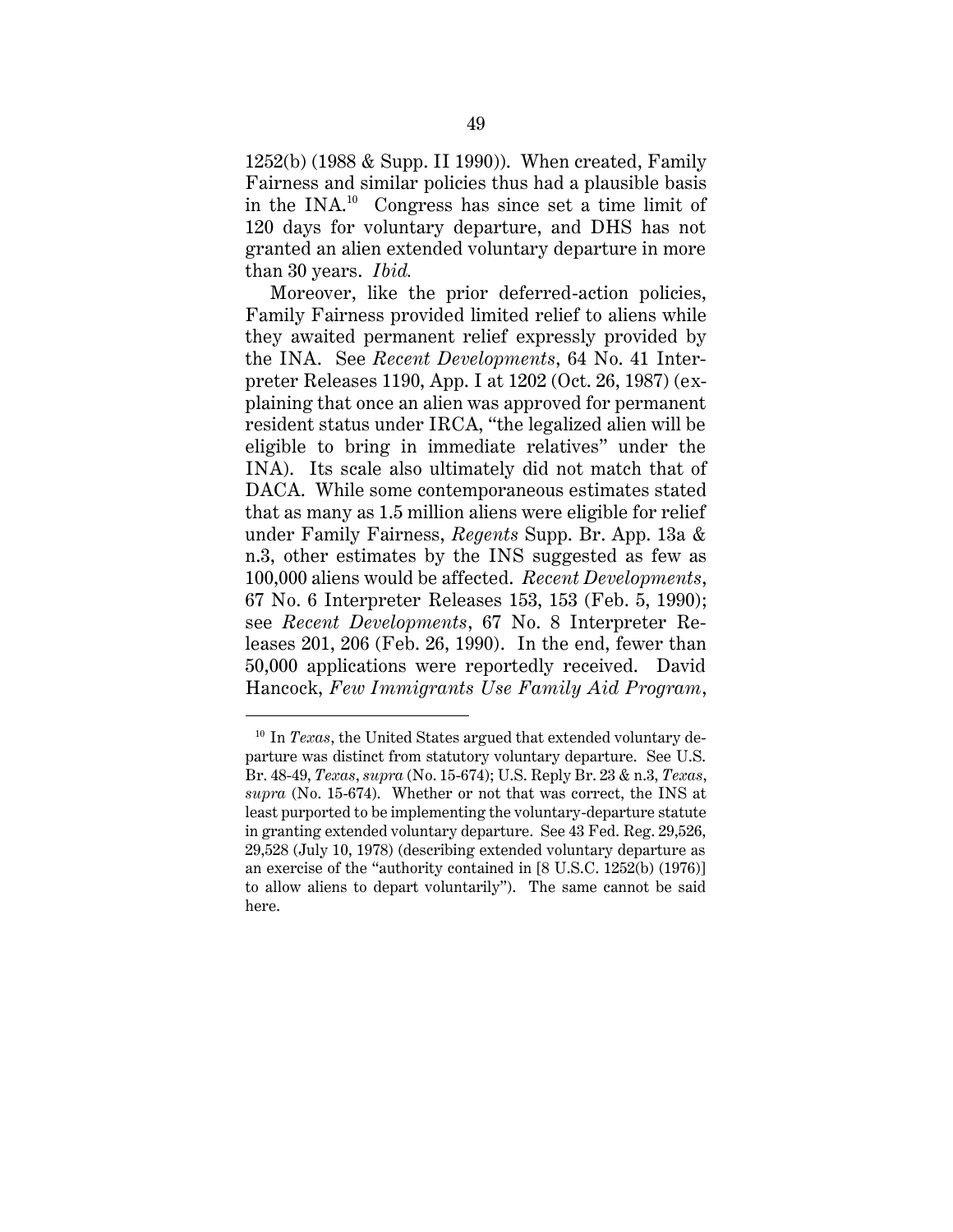Miami Herald, 1990 WLNR 2016525 (Oct. 1, 1990). In sum, neither Family Fairness nor other historical policies provide a basis for sustaining the very different DACA policy.

## *2. DHS's legal conclusion provides ample basis for upholding the decision*

In any event, even if the Court disagrees with DHS's legal conclusion, DHS's decision to rescind DACA based on its own view of its legal authority—informed by the Fifth Circuit's decision, this Court's equally divided affirmance, and the Attorney General's opinion was not the type of "clear error of judgment" that would make it arbitrary and capricious under the APA. *State Farm*, 463 U.S. at 43 (citation omitted).

a. The Ninth Circuit and New York district court held that DHS could not rely on an assessment of DACA's legality unless the courts agreed that it was correct as a matter of law. *Regents* Supp. Br. App. 46a; *Batalla Vidal* Pet. App. 91a. Both courts relied on this Court's statement that "if [agency] action is based upon a determination of law as to which the reviewing authority of the courts does come into play, an order may not stand if the agency has misconceived the law." *SEC* v. *Chenery Corp.*, 318 U.S. 80, 94 (1943). In *Chenery*, however, the agency was adjudicating the rights of various third parties in a company's reorganization plan. *Id.* at 82-85. Here, DHS was interpreting the scope of its own authority to maintain a discretionary policy of nonenforcement that no one claims was required by law.

That difference matters because, as a coordinate Branch, the Executive has an independent duty to determine whether it lacks authority to act. And in the unique context of its decision whether or not to enforce the law, the Executive is entitled to act on its view of the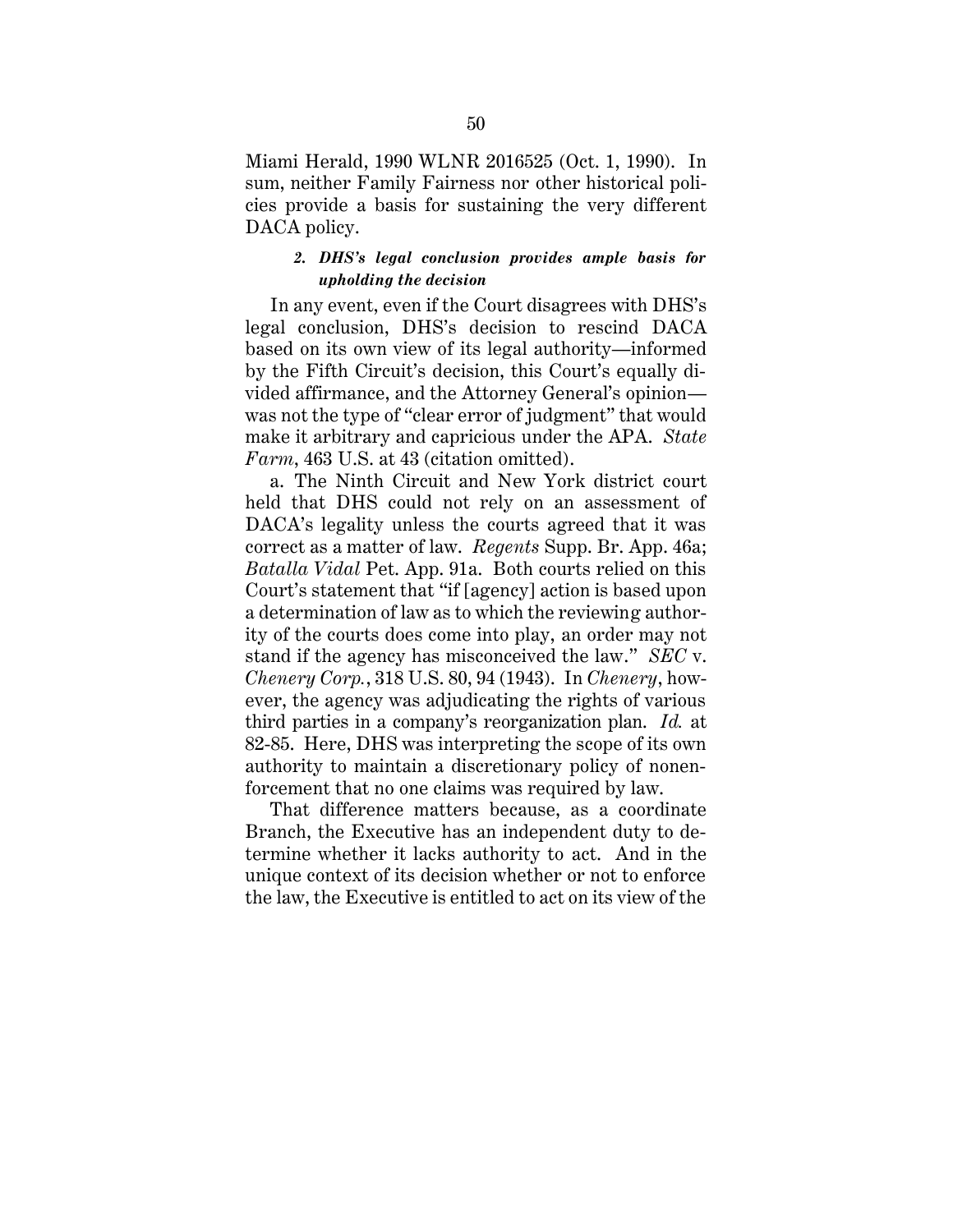bounds of its enforcement discretion even if the courts might disagree. For example, the Attorney General may direct United States Attorneys not to bring prosecutions that, in his view, would be unconstitutional even if the courts might hold those prosecutions valid. There is nothing arbitrary and capricious about making such an enforcement decision based on the Executive's own view of what the law permits. So too here, DHS was entitled to stand on its view that DACA is an invalid exercise of prosecutorial discretion even if the courts would uphold it.

b. The D.C. district court declined to uphold the rescission on the basis of DHS's legal conclusion because, in its view, DHS did not adequately explain its change in position. *NAACP* Pet. App. 49a-55a; see *Encino Motorcars, LLC* v. *Navarro*, 136 S. Ct. 2117, 2125 (2016) ("Agencies are free to change their existing policies as long as they provide a reasoned explanation for the change."). Of course, if DACA is unlawful, even an inadequate explanation could not provide a basis to overturn the agency's decision to rescind the unlawful policy. See *Morgan Stanley Capital Grp., Inc.* v. *Public Util. Dist. No. 1*, 554 U.S. 527, 544-545 (2008). But assuming a reasoned explanation were needed, the agency met that requirement here. DHS "display[ed] awareness that it [was] changing position," "show[ed] that there are good reasons for the new policy," and took into account any "serious reliance interests." *Encino Motorcars*, 136 S. Ct. at 2126 (citation omitted).

In both the Duke and Nielsen Memoranda, DHS plainly displayed an awareness that it was changing its policy and its legal view by issuing a memorandum rescinding DACA based, in part, on the legal concerns. *Regents* Pet. App. 117a, 122a. Both memoranda also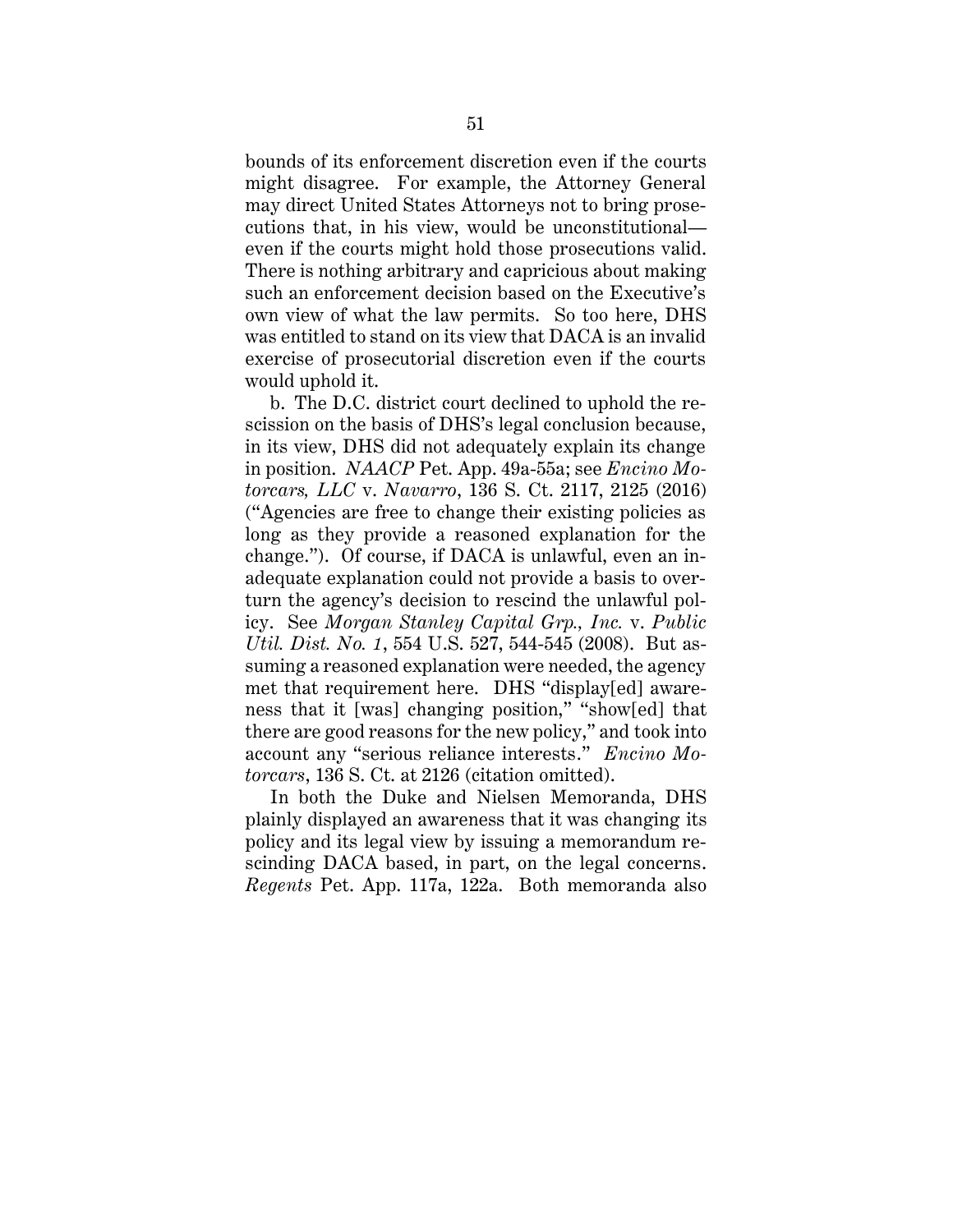provided good reasons for that new position by discussing at length the intervening history of the DAPA litigation, including the Fifth Circuit's and this Court's decisions, and the Attorney General's view that DACA suffered from the same legal defects. *Id.* at 112a-117a, 122a-123a. And to the extent the asserted reliance interests are cognizable, the Nielsen Memorandum elaborated on the reasons why they were insufficient to maintain the prior policy. See pp. 42-43, *supra*.

The D.C. district court nevertheless reasoned that DHS did not "satisfy [its] obligation to explain its departure from its prior stated view that DACA was lawful." *NAACP* Pet. App. 51a. The court appeared to be referring to the prior OLC opinion. See *Id.* at 53a-54a nn.22-23. As noted, that opinion principally addressed the lawfulness of DAPA and another related deferredaction policy that DHS was considering. In a footnote, the opinion reported that, before the announcement of the DACA policy, OLC had "orally advised" DHS of its "preliminary view" that the policy "would be permissible." J.A. 827 n.8. But of course, OLC's opinion had since been flatly rejected by the Fifth Circuit in an opinion that was affirmed by an equally divided vote in this Court. And DHS made clear that it agrees with the robust analysis in the Fifth Circuit's intervening decision and that it sees no meaningful distinctions between the lawfulness of those policies and the lawfulness of the original DACA policy. *Regents* Pet. App. 117a, 122a. The APA demands nothing more.

## **D. The Rescission Does Not Violate Equal Protection**

Lastly, DACA's rescission does not violate the equal protection principles of the Fifth Amendment. Respondents contend that DHS's exercise of enforcement discretion was motivated by discriminatory animus.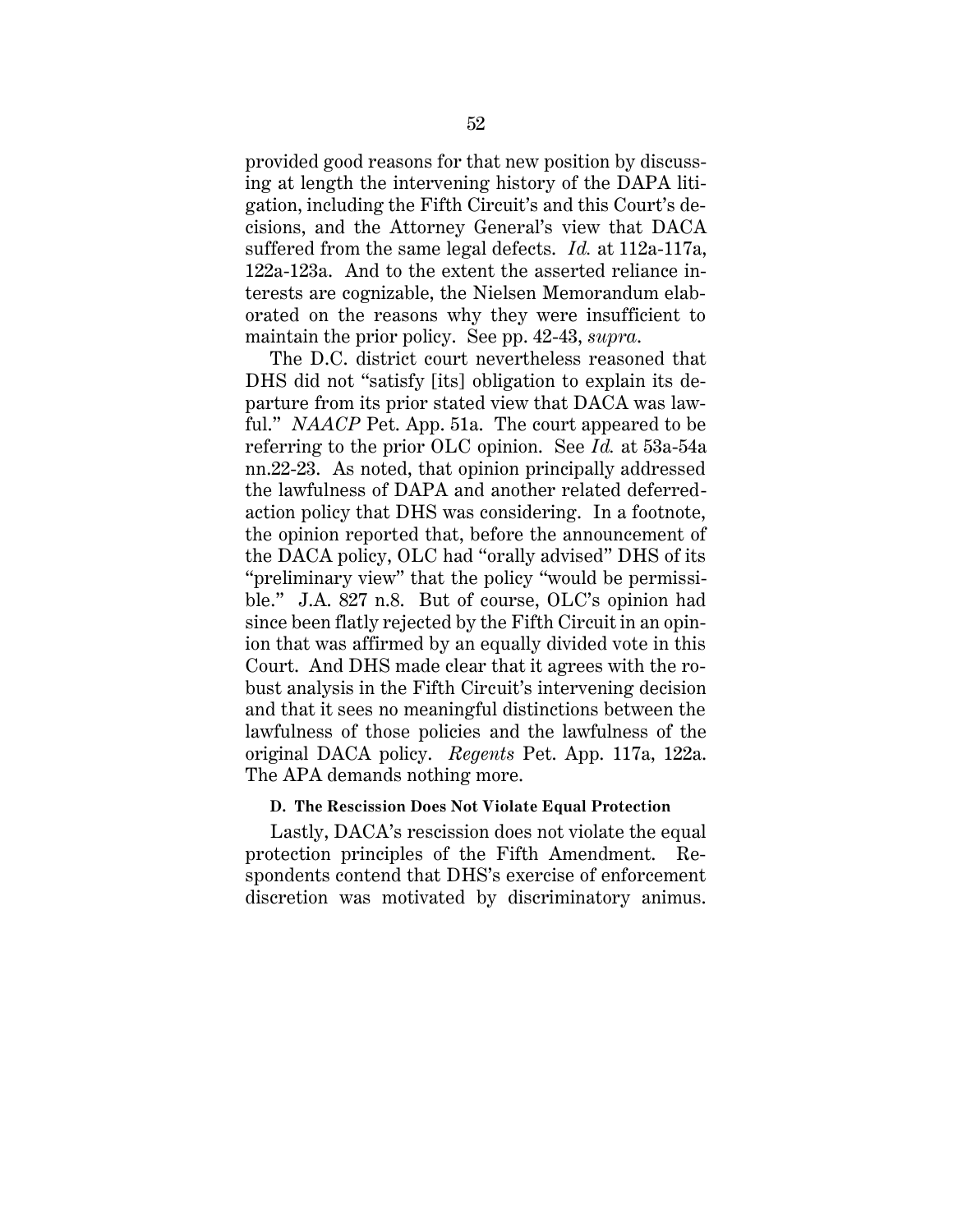Although review of that constitutional claim is not foreclosed by Section 701(a)(2), see *Webster* v. *Doe*, 486 U.S. 592, 603-604 (1988); *Chaney*, 470 U.S. at 838, the claim fails on the merits for multiple reasons.

1. At the outset, a discriminatory-enforcement claim is not cognizable in the immigration context. As the Court explained in *AADC*, "a selective prosecution claim is a *rara avis."* 525 U.S. at 489. Even in the ordinary criminal context, discriminatory-motive challenges to enforcement discretion "invade a special province of the Executive" and "'threaten[] to chill law enforcement by subjecting the prosecutor's motives and decisionmaking to outside inquiry.'" *Id.* at 489-490 (citation omitted). In the immigration context, these concerns are "greatly magnified," because a selective-prosecution claim not only delays "just deserts," but "permit[s] and prolong[s] a continuing violation" of law. *Id.*at 490. Courts are also "ill equipped" to consider the authenticity or the adequacy of the foreign-policy considerations that motivate such decisions. *Id.* at 491. For those reasons, although the Court has "not rule[d] out the possibility of a rare case in which the alleged basis of discrimination is so outrageous that the foregoing considerations can be overcome," as a general matter, "an alien unlawfully in this country has no constitutional right to assert selective enforcement as a defense against his deportation." *Id.* at 488, 491.

The Ninth Circuit and New York district court refused to dismiss the equal protection claim under *AADC*, reasoning that respondents had plausibly stated a claim under the general equal protection standard articulated in *Village of Arlington Heights* v. *Metropolitan Housing Development Corp.*, 429 U.S. 252 (1977). *Regents*  Supp. Br. App. 73a-77a; *Batalla Vidal* Pet. App. 147a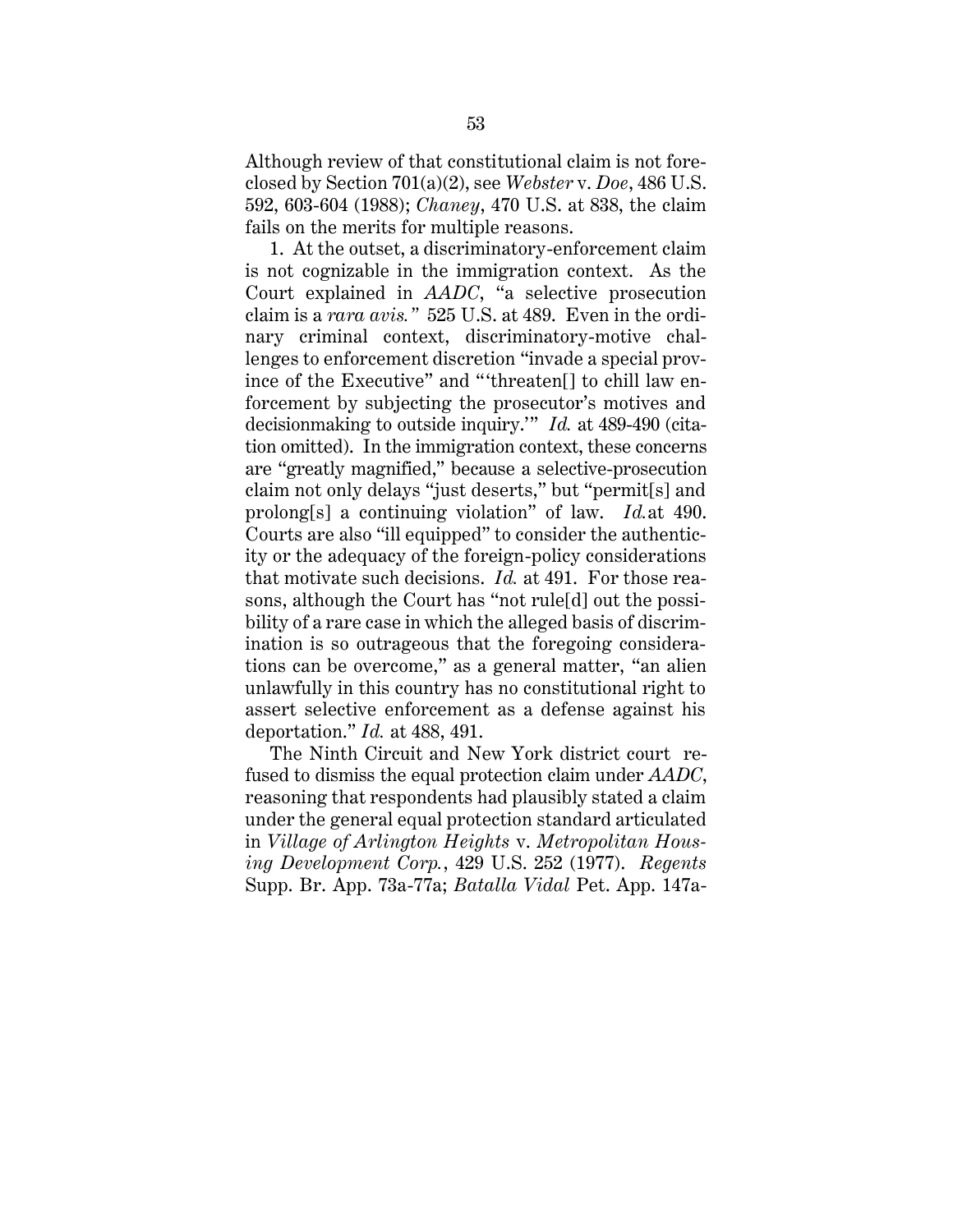157a. The courts reasoned that, rather than asserting a selective enforcement claim "as a defense against  $***$ deportation," *AADC*, 525 U.S. at 488, respondents raise a "freestanding claim that the Executive Branch, motivated by animus, ended a program that overwhelmingly benefits a certain ethnic group." *Regents* Supp. Br. App. 75a. But the "program" the government ended was a policy of immigration enforcement that "benefit[ed]" the group by formally forbearing from removing them. Contrary to the Ninth Circuit's puzzling assertion, a challenge to DHS's decision to rescind that policy as motivated by a discriminatory purpose directly implicates the *AADC* Court's concerns about "inhibiting prosecutorial discretion, allowing continuing violations of immigration law, and impacting foreign relations." *Id.* at 76a. Because DHS's facially neutral rescission of a nonenforcement policy is not the rare case where an exception to *AADC* may be warranted, respondents' claim fails.

2. In any event, even under the *Arlington Heights*  factors, respondents do not state a claim. The courts below relied on three categories of allegations: (1) the disparate impact of the rescission, noting that "93% of DACA recipients" are "Latinos and individuals of Mexican heritage"; (2) various "pre-presidential and postpresidential statements" made by President Trump almost entirely unrelated to the DACA policy or the decision to rescind; and (3) the "unusual history" behind the rescission. *Regents* Supp. Br. App. 74a-75a (footnote omitted); see *Batalla Vidal* Pet. App. 152a-153a. None of those factors, either alone or together, supports respondents' equal protection claim.

First, given the United States' natural immigration patterns, the disparate impact of the rescission of DACA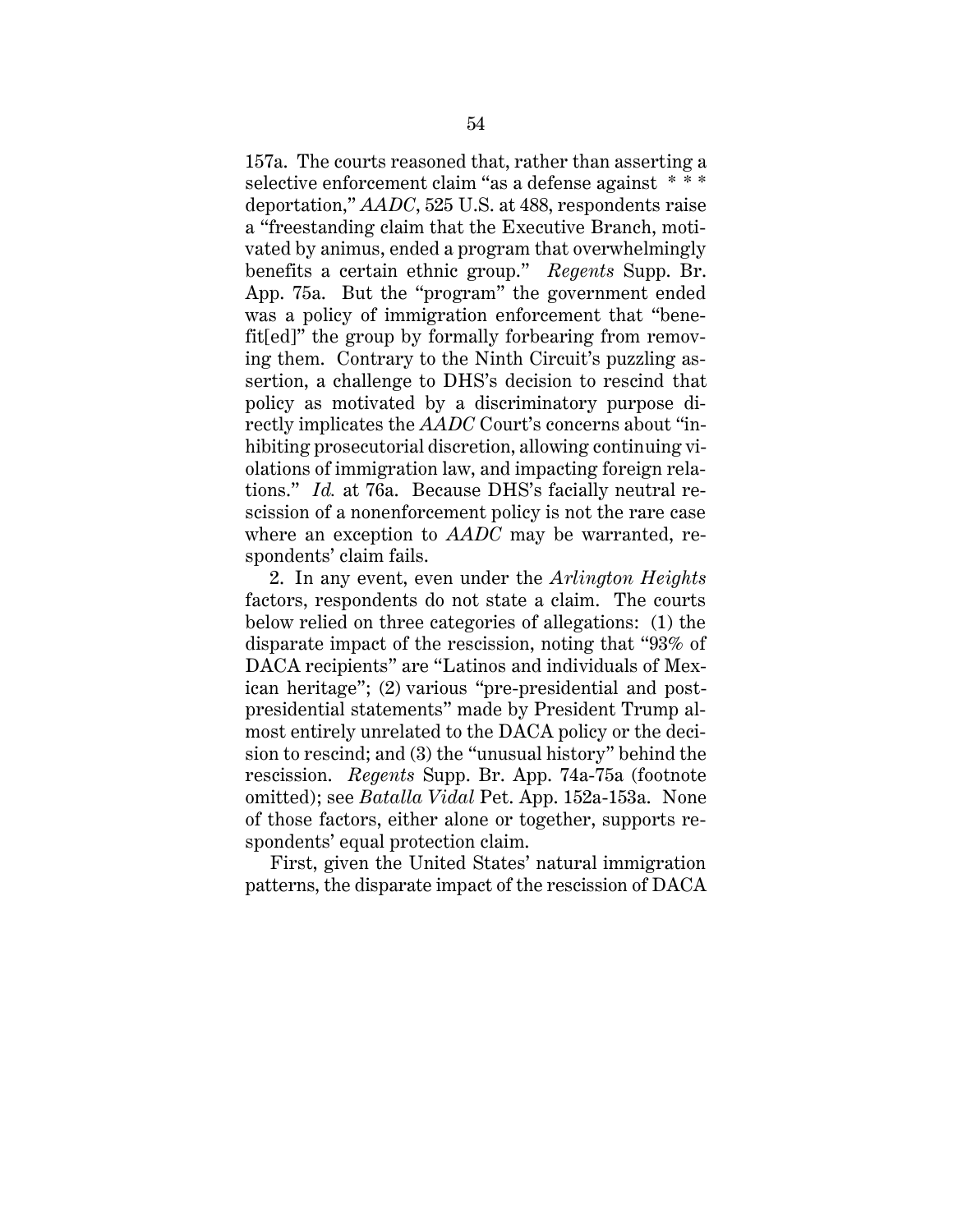is neither surprising nor illuminating of the agency's motives. Indeed, if it were enough to state a claim that a broad-scale immigration decision disparately impacted individuals of any particular ethnicity, virtually any such decision could be challenged on that ground.

Second, the cited statements are equally irrelevant. Here, the relevant decisionmakers were Secretaries Duke and Nielsen, and there is no evidence that either harbored any discriminatory animus towards anyone. As the New York district court recognized, respondents "have not identified statements by Acting Secretary Duke or the Attorney General that would give rise to an inference of discriminatory motive," *Batalla Vidal* Pet. App. 156a, and the same goes for Secretary Nielsen. In any event, only one of the President's statements relied on by the lower courts even addresses DACA recipients and it reveals nothing more than the obvious fact that DACA has been an important part of legislative negotiations on immigration reform. See *Regents* Supp. Br. App. 74a-75a n.30 ("The Democrats have been told, and fully understand, that there can be no DACA without the desperately needed WALL at the Southern Border.") (citation omitted). And in fact, the President has repeatedly praised DACA recipients and urged Congress to "legalize" their protection. *Batalla Vidal* Pet. App. 156a; see J.A. 679 ("Does anybody really want to throw out good, educated and accomplished young people who have jobs, some serving in the military?") (citation omitted); The White House, *Remarks by President Trump in Press Conference* (Feb. 16, 2017), https://go. usa.gov/ $XVY$ jF ("But the DACA situation is a very, very—it's a very difficult thing for me. Because, you know, I love these kids.").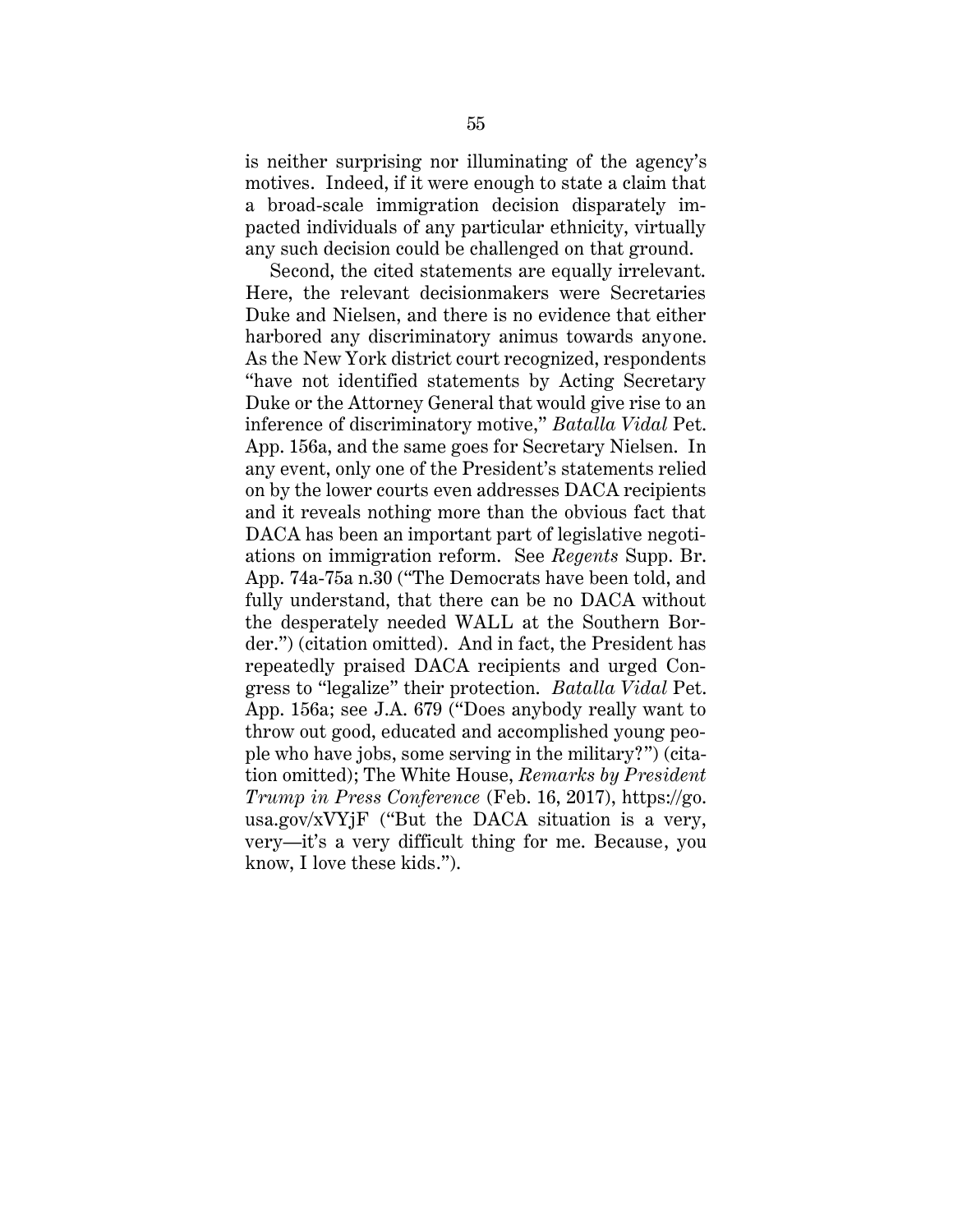Finally, there is nothing remotely "unusual" about the history of the rescission. On February 20, 2017, then-Secretary of Homeland John Kelly announced a general policy against exercising immigration enforcement discretion "in a manner that exempts or excludes a specified class or category of aliens." J.A. 863. At the time, Secretary Kelly carved out DACA, expanded DACA, and DAPA from that policy. J.A. 858. In June 2017, Secretary Kelly announced that, "[a]fter consulting with the Attorney General" and in light of the ongoing *Texas* litigation, he was rescinding the DAPA and expanded DACA policies, while DACA "remain[ed] in effect." J.A. 870-871. And in September 2017, Acting Secretary Duke rescinded DACA as well. *Regents* Pet. App. 111a. Far from a "strange about-face," *Regents* Supp. Br. App. 75a, the rescission of DACA was the logical consequence of a general policy approach adopted at the beginning of this Administration and, after careful deliberation, gradually extended to the most controversial of such policies.

The Ninth Circuit approvingly quoted the district court's description of the Duke Memorandum as "hurriedly cast[ing] aside" a policy that had recently been "reaffirm[ed]" on the basis of "what seems to have been a contrived excuse (its purported illegality)." *Regents* Pet. App. 86a; see *Regents* Supp. Br. App. 75a. But the court's description omits key facts: two weeks after Secretary Kelly rescinded the DAPA and expanded DACA policies, the *Texas* plaintiffs indicated their intent to challenge the original DACA policy, and the Attorney General informed the Acting Secretary that he had concluded that the policy was unlawful based in significant part on the *Texas* litigation invalidating the DAPA and expanded DACA policies. Both of those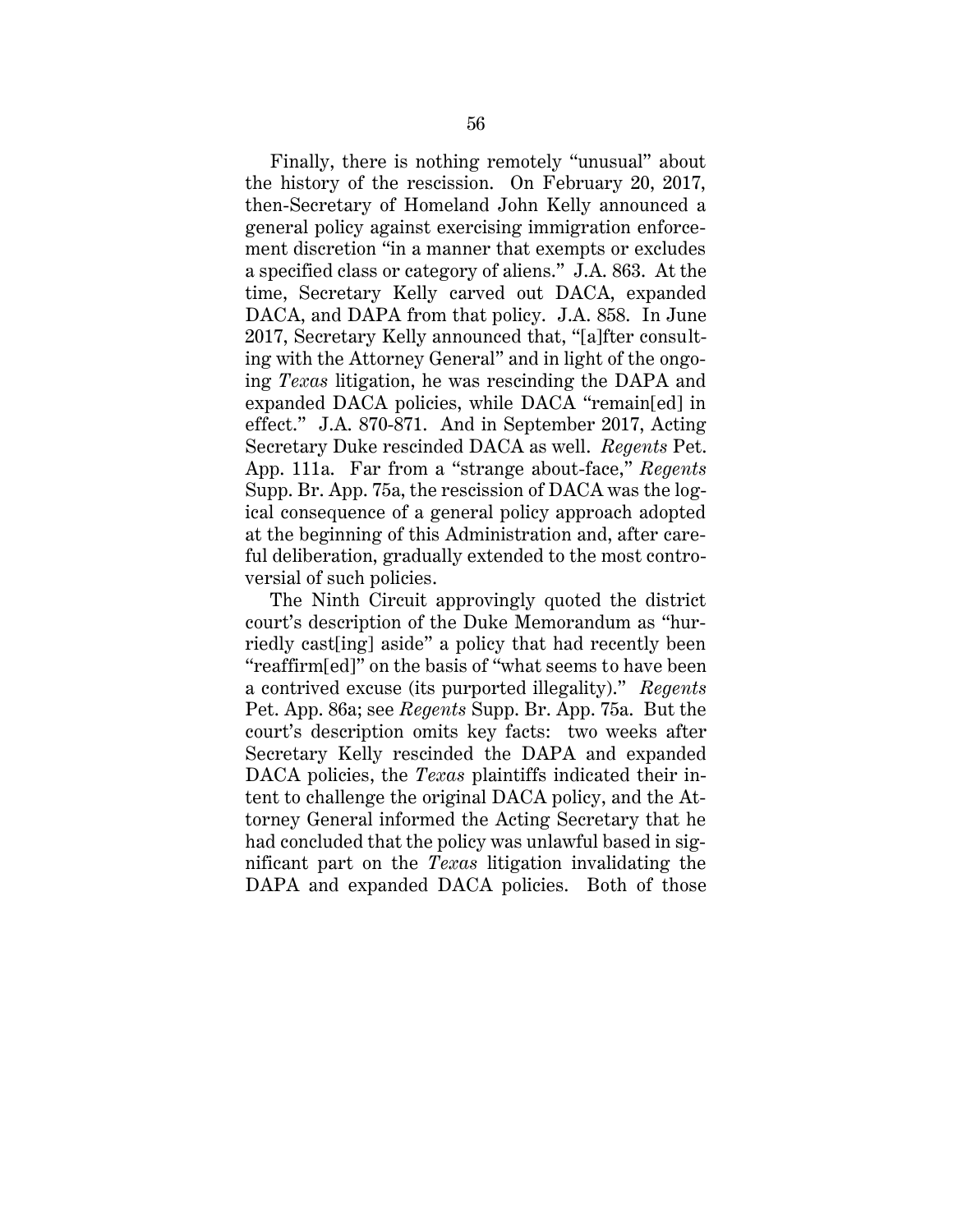facts provide ample explanation for the policy change and its timing.

In short, whether considered separately or collectively under either *AADC* or *Arlington Heights*, respondents' allegations are wholly insufficient to show that Secretaries Duke and Nielsen were motivated by racial animus in deciding to rescind a policy sanctioning the ongoing violation of federal immigration law by 700,000 aliens, especially given the serious questions about its legality. Respondents' equal protection claim fails as a matter of law, and cannot provide a basis for affirming the orders and judgments below.

## **CONCLUSION**

The judgments of the Ninth Circuit and the District Court for the District of Columbia, as well as the orders of the Eastern District of New York, should be reversed.

Respectfully submitted.

NOEL J. FRANCISCO *Solicitor General* JOSEPH H. HUNT *Assistant Attorney General* JEFFREY B. WALL *Deputy Solicitor General* HASHIM M. MOOPPAN *Deputy Assistant Attorney General* JONATHAN Y. ELLIS *Assistant to the Solicitor General* MARK B. STERN ABBY C. WRIGHT THOMAS PULHAM *Attorneys*

AUGUST 2019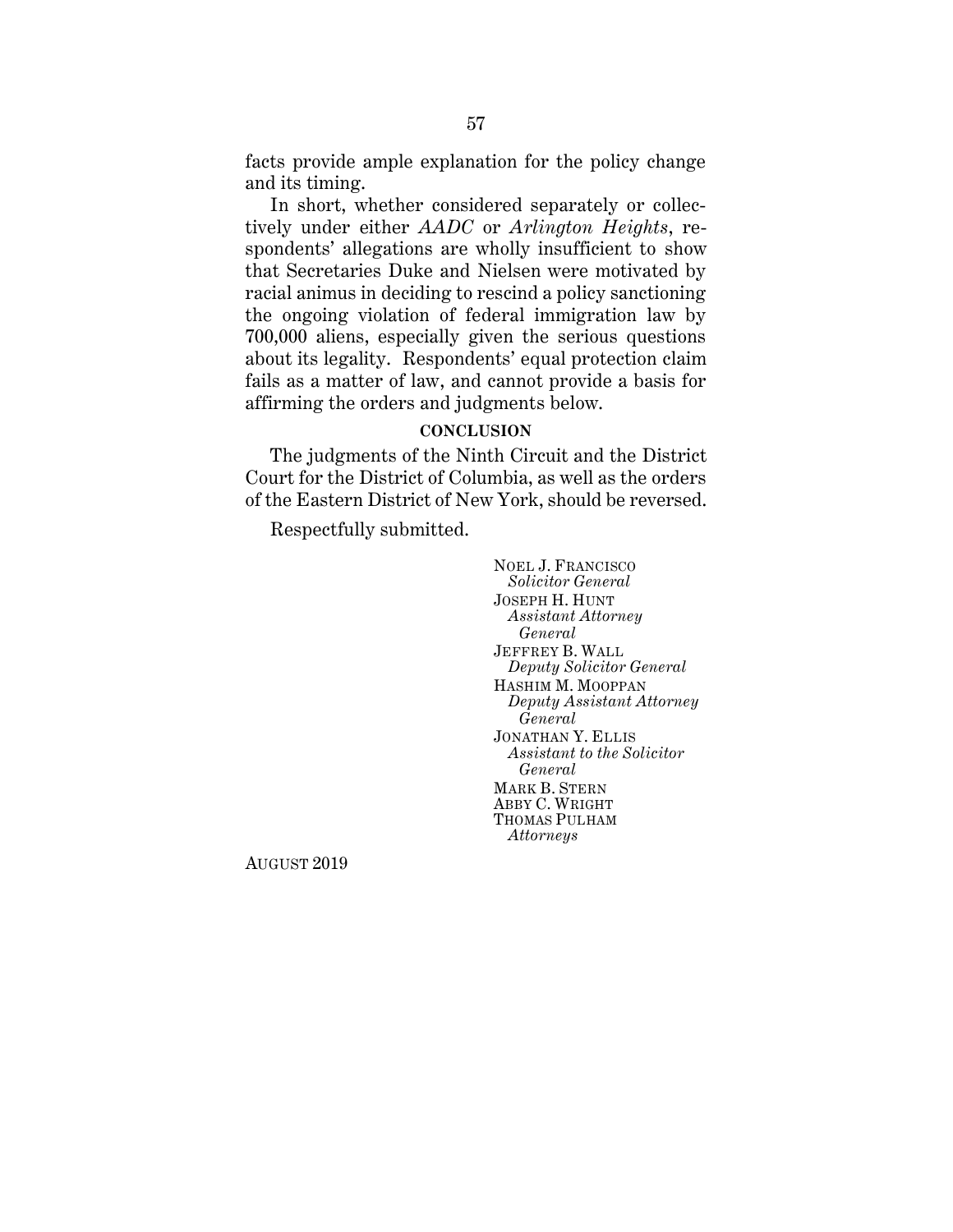#### **APPENDIX**

1. U.S. Const. Amend. V provides:

No person shall be held to answer for a capital, or otherwise infamous crime, unless on a presentment or indictment of a Grand Jury, except in cases arising in the land or naval forces, or in the Militia, when in actual service in time of War or public danger; nor shall any person be subject for the same offence to be twice put in jeopardy of life or limb; nor shall be compelled in any criminal case to be a witness against himself, nor be deprived of life, liberty, or property, without due process of law; nor shall private property be taken for public use, without just compensation.

2. 5 U.S.C. 701 provides:

## **Application; definitions**

(a) This chapter applies, according to the provisions thereof, except to the extent that—

(1) statutes preclude judicial review; or

(2) agency action is committed to agency discretion by law.

(b) For the purpose of this chapter—

(1) "agency" means each authority of the Government of the United States, whether or not it is within or subject to review by another agency, but does not include—

(A) the Congress;

(B) the courts of the United States;

#### (1a)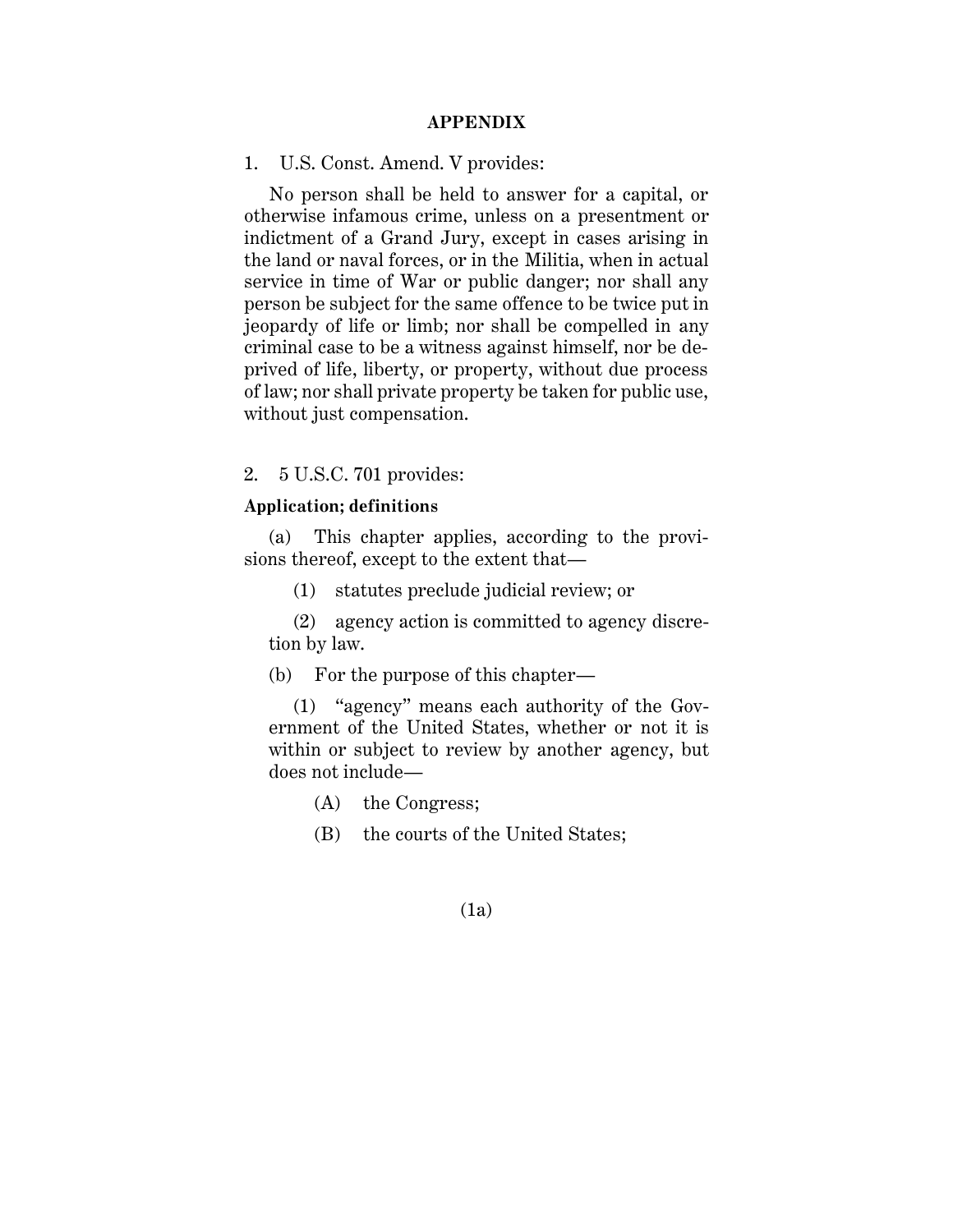(C) the governments of the territories or possessions of the United States;

(D) the government of the District of Columbia;

(E) agencies composed of representatives of the parties or of representatives of organizations of the parties to the disputes determined by them;

(F) courts martial and military commissions;

(G) military authority exercised in the field in time of war or in occupied territory; or

(H) functions conferred by sections 1738, 1739, 1743, and 1744 of title 12; subchapter II of chapter 471 of title 49; or sections 1884, 1891-1902, and former section 1641(b)(2), of title 50, appendix; and

(2) "person", "rule", "order", "license", "sanction", "relief", and "agency action" have the meanings given them by section 551 of this title.

#### 3. 5 U.S.C. 706 provides:

#### **Scope of review**

To the extent necessary to decision and when presented, the reviewing court shall decide all relevant questions of law, interpret constitutional and statutory provisions, and determine the meaning or applicability of the terms of an agency action. The reviewing court shall—

(1) compel agency action unlawfully withheld or unreasonably delayed; and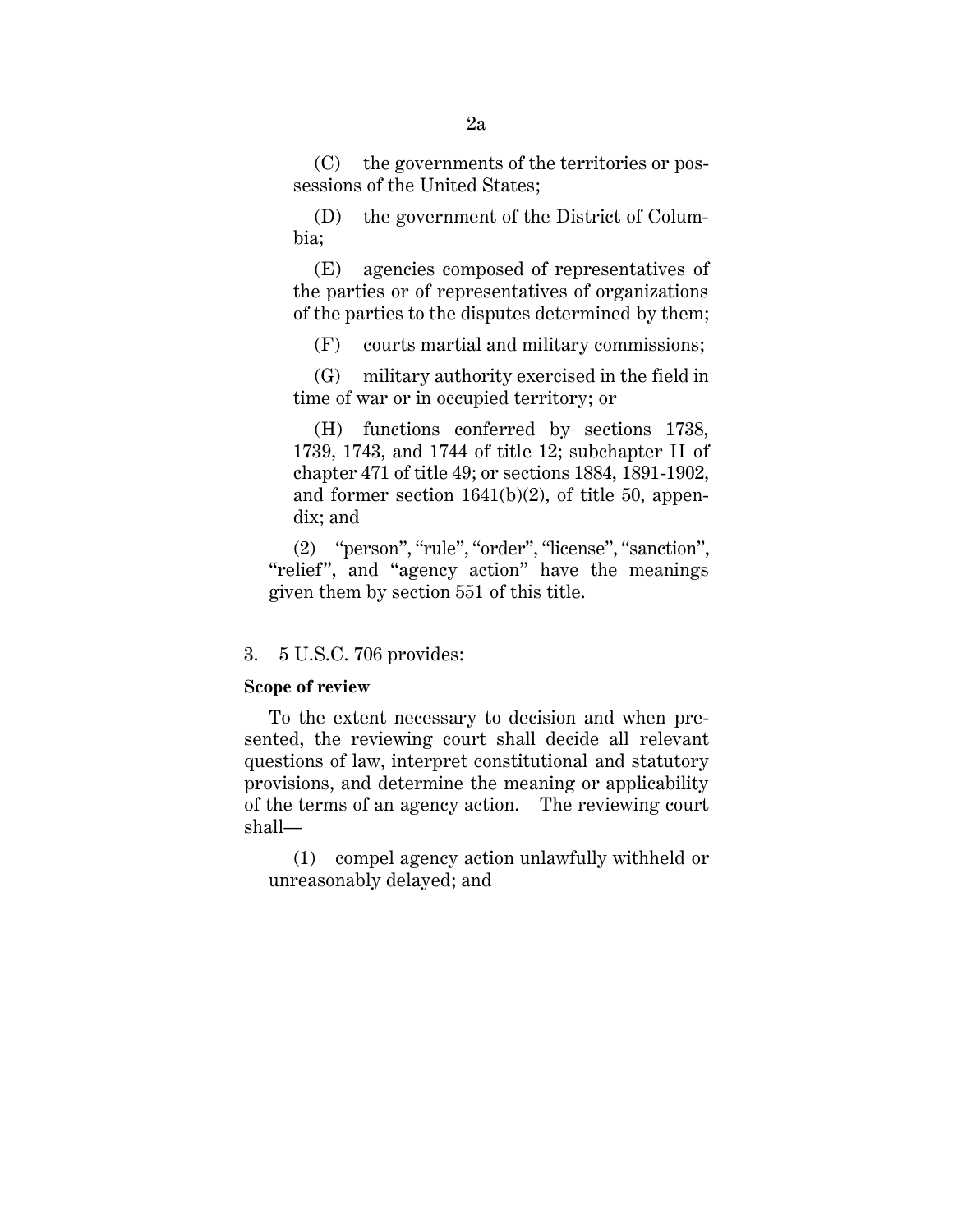(2) hold unlawful and set aside agency action, findings, and conclusions found to be—

(A) arbitrary, capricious, an abuse of discretion, or otherwise not in accordance with law;

(B) contrary to constitutional right, power, privilege, or immunity;

(C) in excess of statutory jurisdiction, authority, or limitations, or short of statutory right;

(D) without observance of procedure required by law;

(E) unsupported by substantial evidence in a case subject to sections 556 and 557 of this title or otherwise reviewed on the record of an agency hearing provided by statute; or

(F) unwarranted by the facts to the extent that the facts are subject to trial de novo by the reviewing court.

In making the foregoing determinations, the court shall review the whole record or those parts of it cited by a party, and due account shall be taken of the rule of prejudicial error.

4. 6 U.S.C. 202 (2012 & Supp. V 2017) provides:

### **Border, maritime, and transportation responsibilities**

The Secretary shall be responsible for the following:

(1) Preventing the entry of terrorists and the instruments of terrorism into the United States.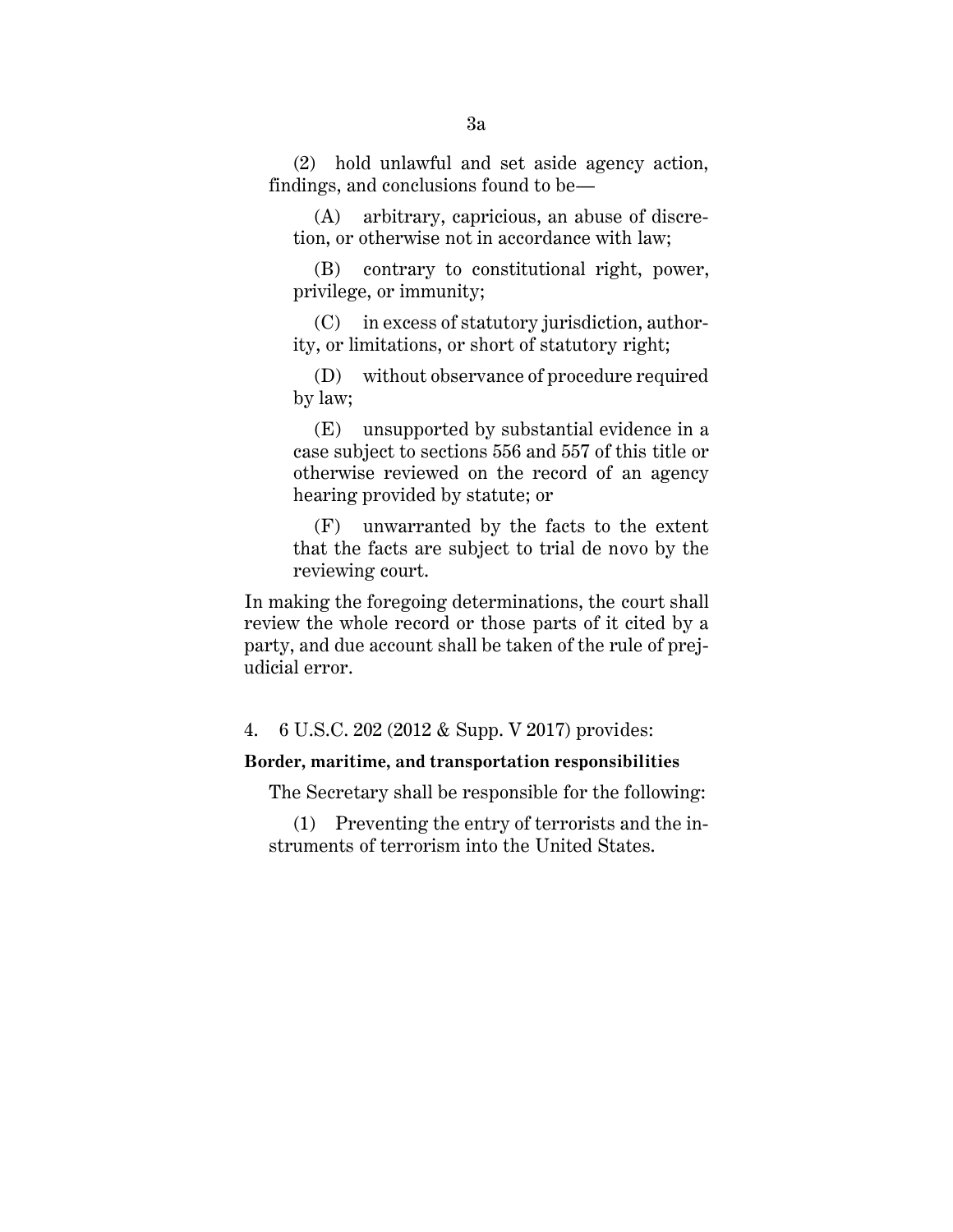(2) Securing the borders, territorial waters, ports, terminals, waterways, and air, land, and sea transportation systems of the United States, including managing and coordinating those functions transferred to the Department at ports of entry.

(3) Carrying out the immigration enforcement functions vested by statute in, or performed by, the Commissioner of Immigration and Naturalization (or any officer, employee, or component of the Immigration and Naturalization Service) immediately before the date on which the transfer of functions specified under section 251 of this title takes effect.

(4) Establishing and administering rules, in accordance with section 236 of this title, governing the granting of visas or other forms of permission, including parole, to enter the United States to individuals who are not a citizen or an alien lawfully admitted for permanent residence in the United States.

(5) Establishing national immigration enforcement policies and priorities.

(6) Except as provided in part C of this subchapter, administering the customs laws of the United States.

(7) Conducting the inspection and related administrative functions of the Department of Agriculture transferred to the Secretary of Homeland Security under section 231 of this title.

(8) In carrying out the foregoing responsibilities, ensuring the speedy, orderly, and efficient flow of lawful traffic and commerce.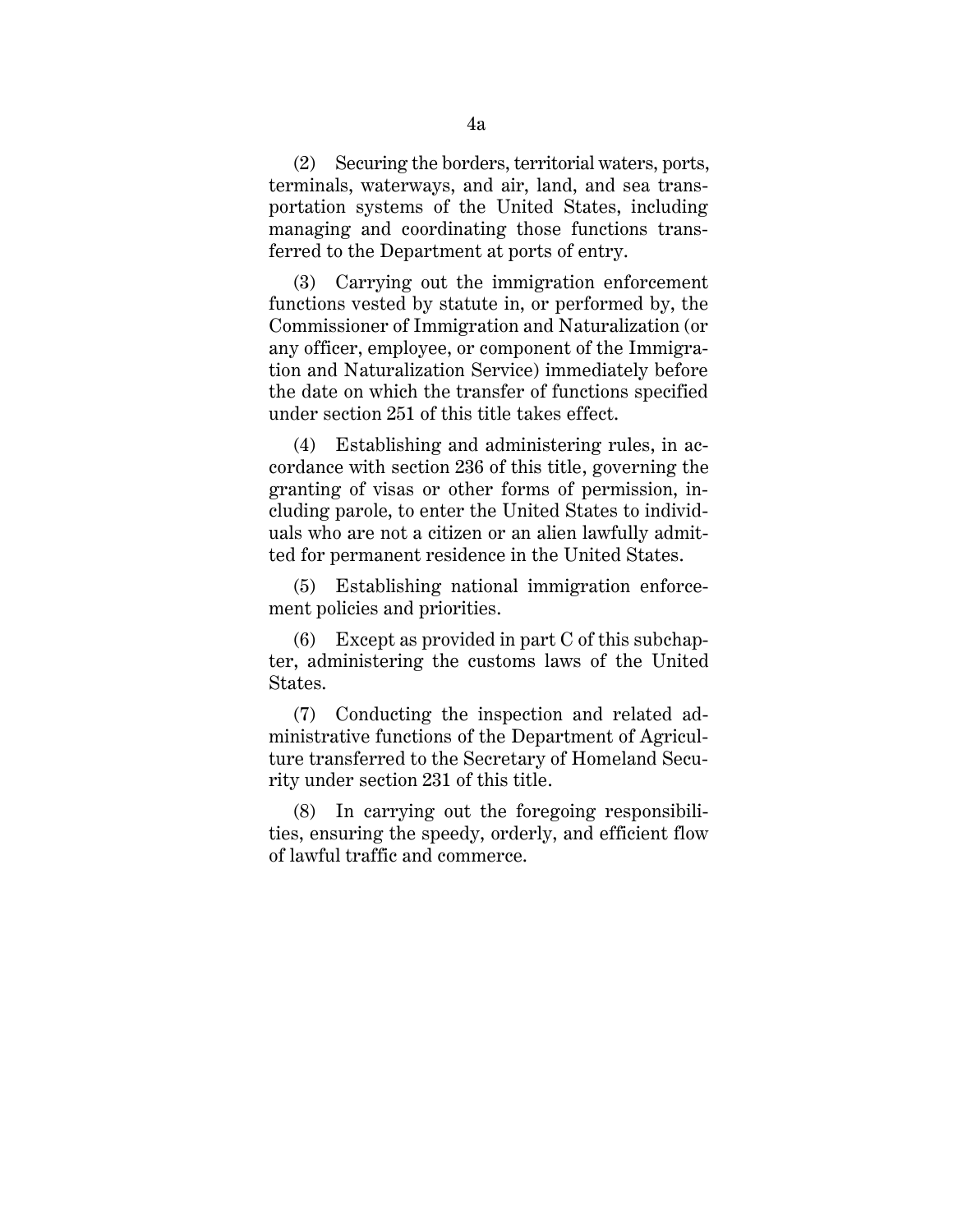#### 5. 8 U.S.C. 1103 provides in pertinent part:

### **Powers and duties of the Secretary, the Under Secretary, and the Attorney General**

## **(a) Secretary of Homeland Security**

(1) The Secretary of Homeland Security shall be charged with the administration and enforcement of this chapter and all other laws relating to the immigration and naturalization of aliens, except insofar as this chapter or such laws relate to the powers, functions, and duties conferred upon the President, Attorney General, the Secretary of State, the officers of the Department of State, or diplomatic or consular officers: *Provided, however,* That determination and ruling by the Attorney General with respect to all questions of law shall be controlling.

(2) He shall have control, direction, and supervision of all employees and of all the files and records of the Service.

(3) He shall establish such regulations; prescribe such forms of bond, reports, entries, and other papers; issue such instructions; and perform such other acts as he deems necessary for carrying out his authority under the provisions of this chapter.

(4) He may require or authorize any employee of the Service or the Department of Justice to perform or exercise any of the powers, privileges, or duties conferred or imposed by this chapter or regulations issued thereunder upon any other employee of the Service.

(5) He shall have the power and duty to control and guard the boundaries and borders of the United States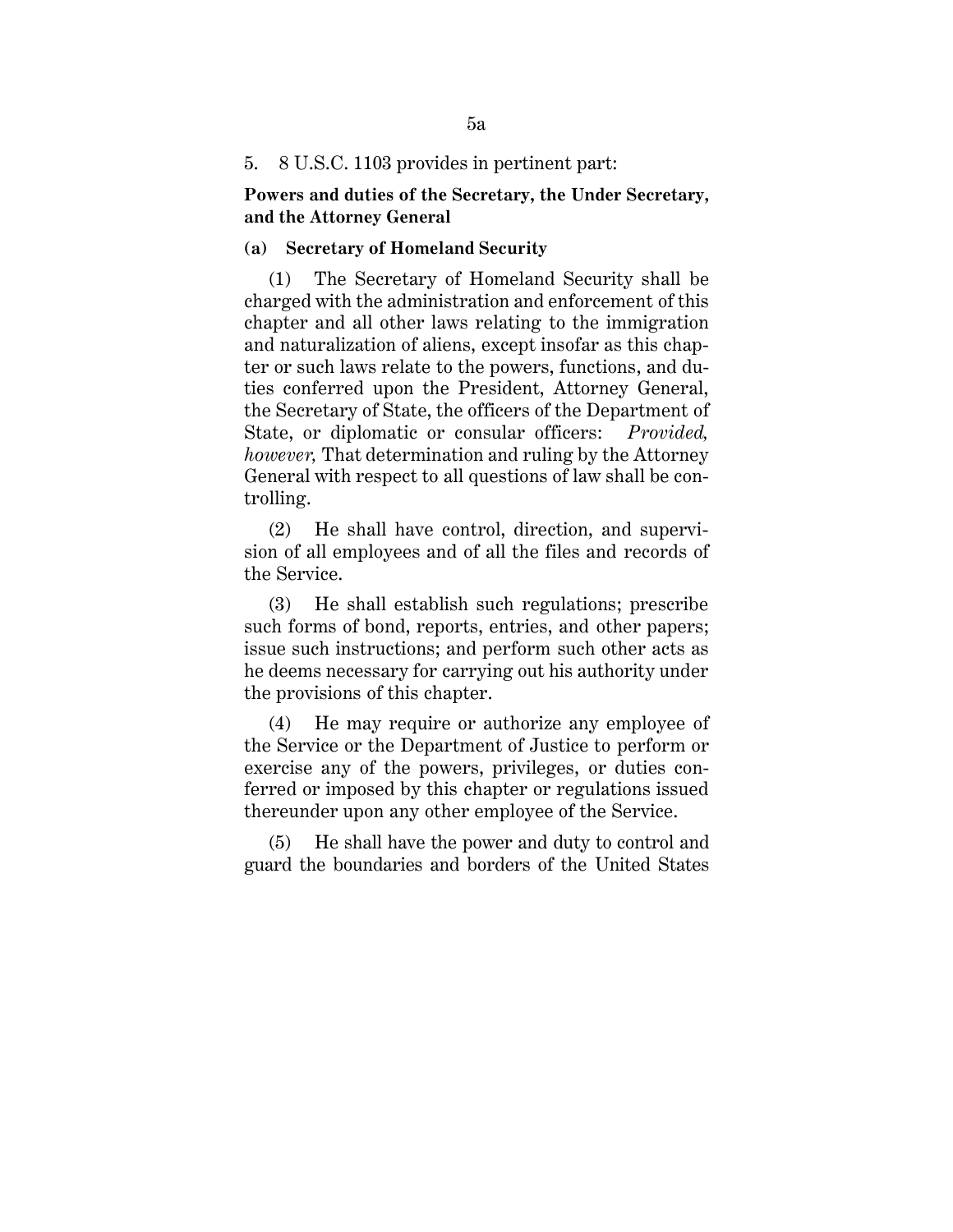against the illegal entry of aliens and shall, in his discretion, appoint for that purpose such number of employees of the Service as to him shall appear necessary and proper.

(6) He is authorized to confer or impose upon any employee of the United States, with the consent of the head of the Department or other independent establishment under whose jurisdiction the employee is serving, any of the powers, privileges, or duties conferred or imposed by this chapter or regulations issued thereunder upon officers or employees of the Service.

(7) He may, with the concurrence of the Secretary of State, establish offices of the Service in foreign countries; and, after consultation with the Secretary of State, he may, whenever in his judgment such action may be necessary to accomplish the purposes of this chapter, detail employees of the Service for duty in foreign countries.

(8) After consultation with the Secretary of State, the Attorney General may authorize officers of a foreign country to be stationed at preclearance facilities in the United States for the purpose of ensuring that persons traveling from or through the United States to that foreign country comply with that country's immigration and related laws.

(9) Those officers may exercise such authority and perform such duties as United States immigration officers are authorized to exercise and perform in that foreign country under reciprocal agreement, and they shall enjoy such reasonable privileges and immunities necessary for the performance of their duties as the government of their country extends to United States immigration officers.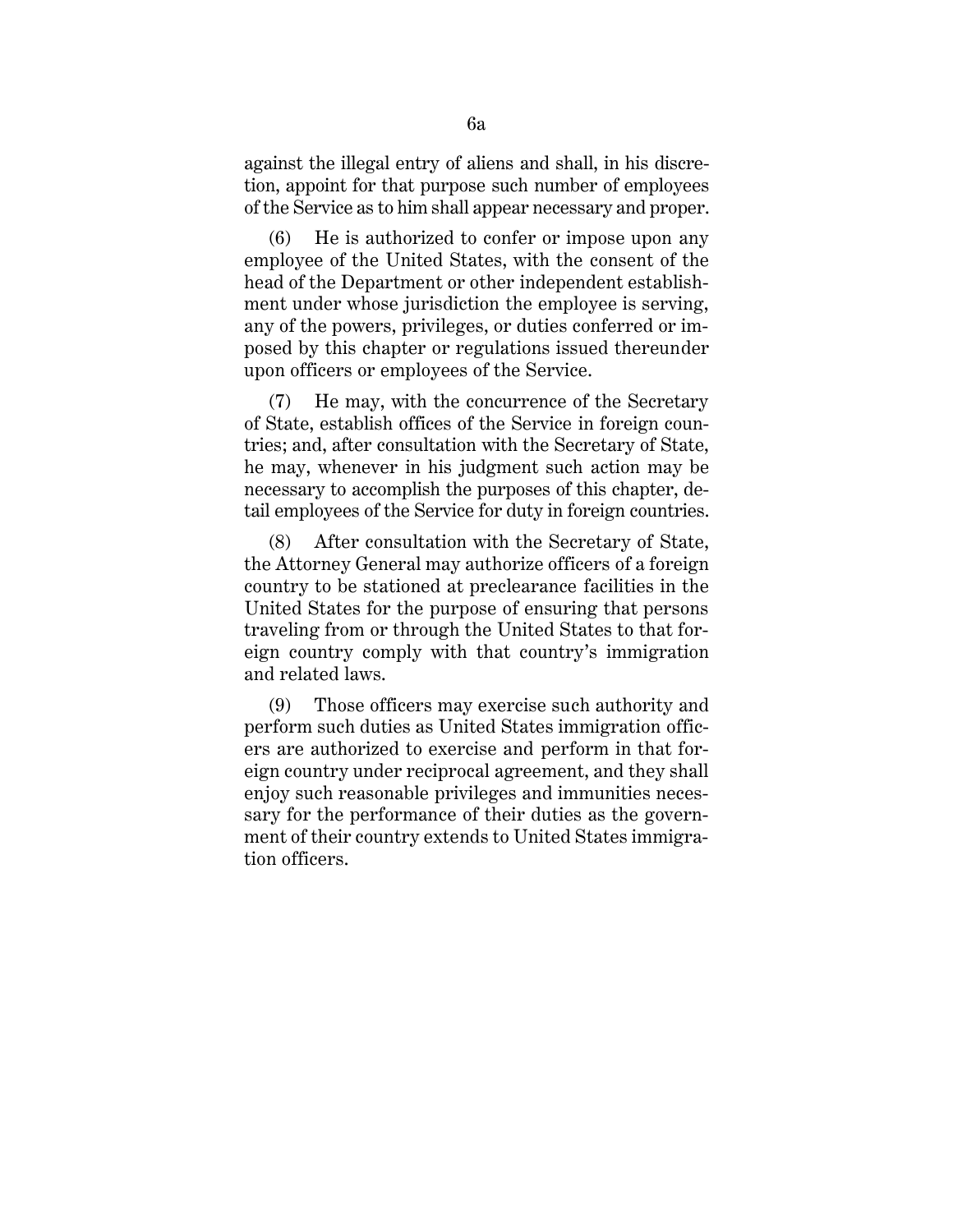(10) In the event the Attorney General determines that an actual or imminent mass influx of aliens arriving off the coast of the United States, or near a land border, presents urgent circumstances requiring an immediate Federal response, the Attorney General may authorize any State or local law enforcement officer, with the consent of the head of the department, agency, or establishment under whose jurisdiction the individual is serving, to perform or exercise any of the powers, privileges, or duties conferred or imposed by this chapter or regulations issued thereunder upon officers or employees of the Service.

(11) The Attorney General, in support of persons in administrative detention in non-Federal institutions, is authorized—

(A) to make payments from funds appropriated for the administration and enforcement of the laws relating to immigration, naturalization, and alien registration for necessary clothing, medical care, necessary guard hire, and the housing, care, and security of persons detained by the Service pursuant to Federal law under an agreement with a State or political subdivision of a State; and

(B) to enter into a cooperative agreement with any State, territory, or political subdivision thereof, for the necessary construction, physical renovation, acquisition of equipment, supplies or materials required to establish acceptable conditions of confinement and detention services in any State or unit of local government which agrees to provide guaranteed bed space for persons detained by the Service.

\* \* \* \* \*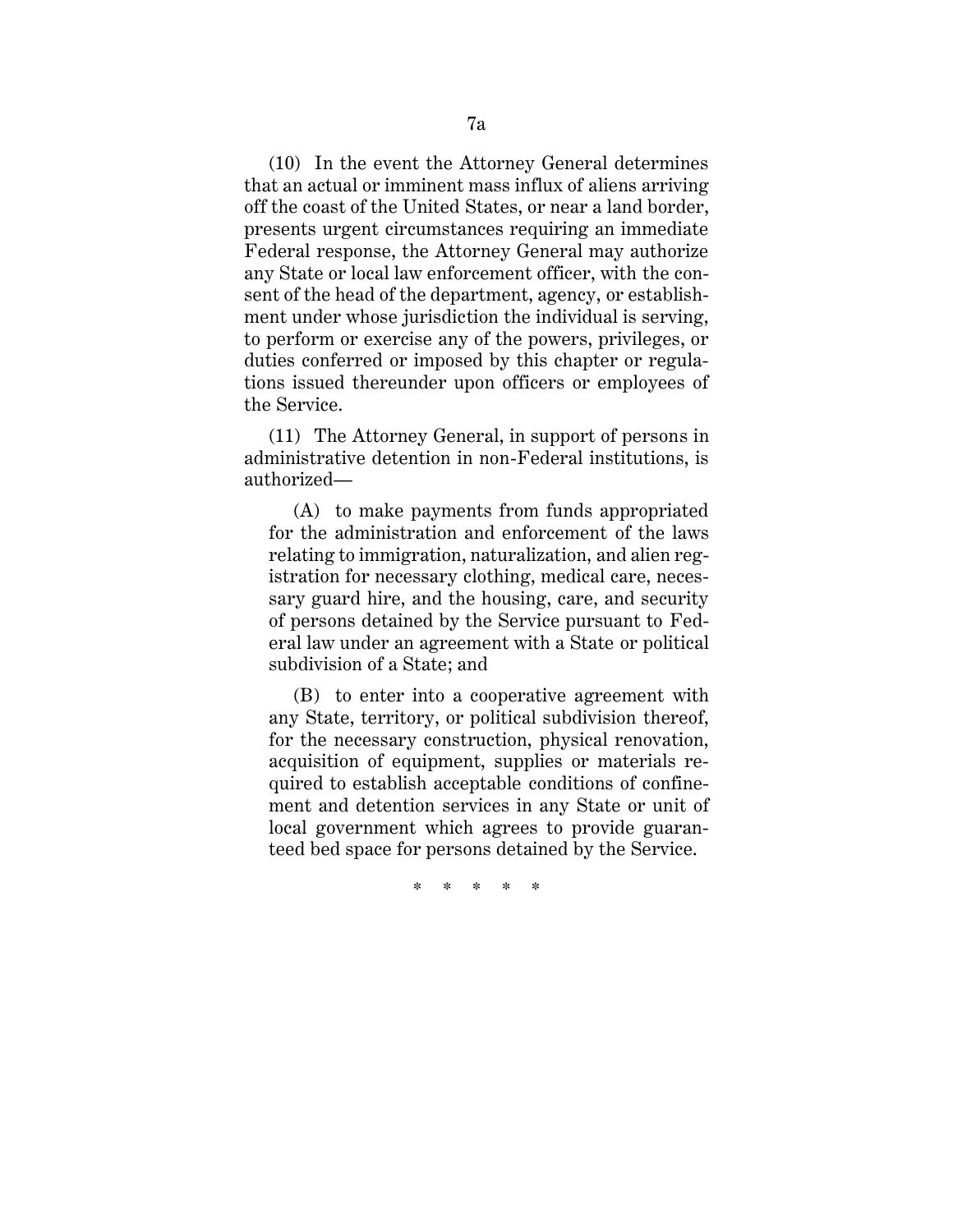## **(g) Attorney General**

### **(1) In general**

The Attorney General shall have such authorities and functions under this chapter and all other laws relating to the immigration and naturalization of aliens as were exercised by the Executive Office for Immigration Review, or by the Attorney General with respect to the Executive Office for Immigration Review, on the day before the effective date of the Immigration Reform, Accountability and Security Enhancement Act of 2002.

### **(2) Powers**

The Attorney General shall establish such regulations, prescribe such forms of bond, reports, entries, and other papers, issue such instructions, review such administrative determinations in immigration proceedings, delegate such authority, and perform such other acts as the Attorney General determines to be necessary for carrying out this section.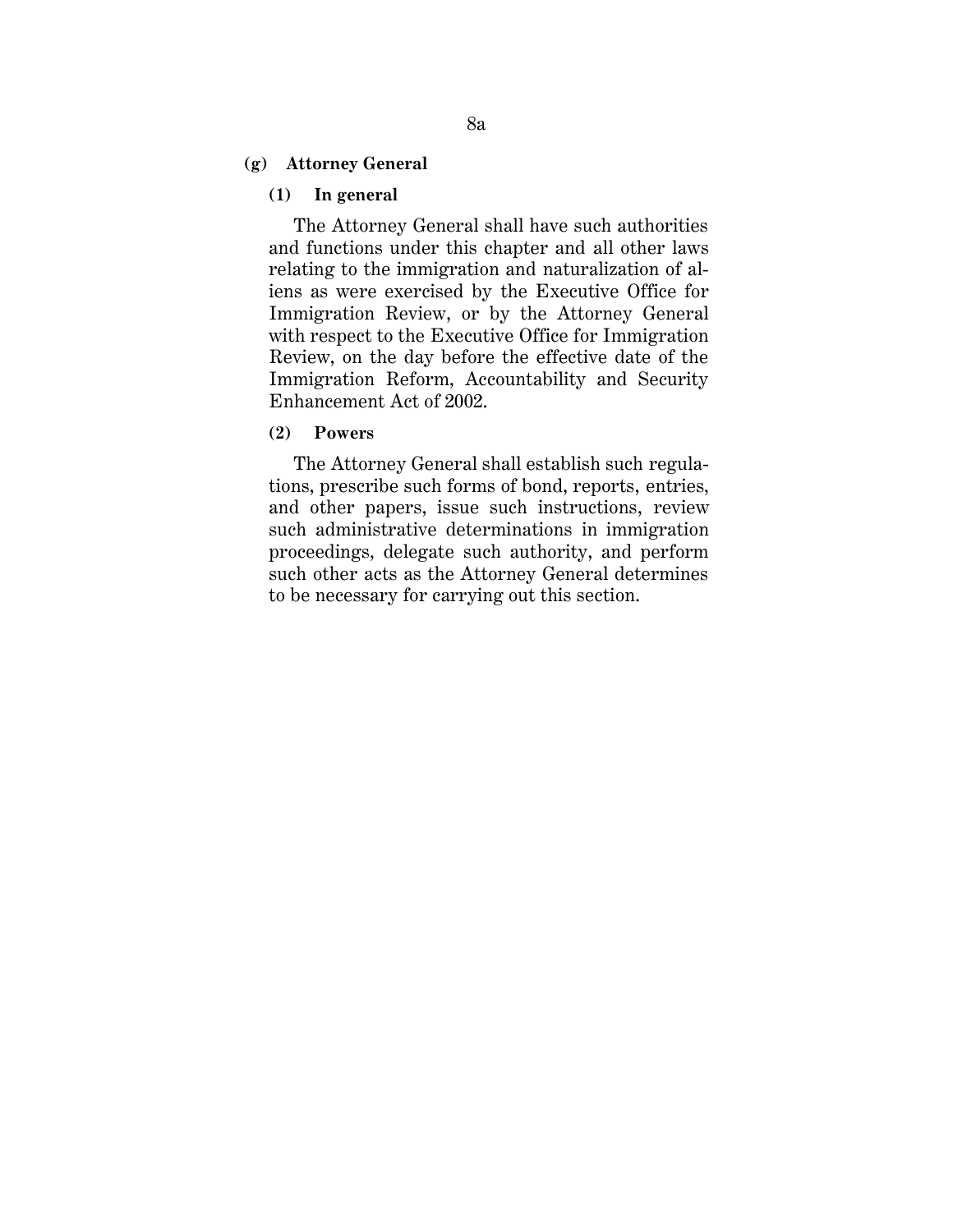### 6. 8 U.S.C. 1252 provides:

### **Judicial review of orders of removal**

#### **(a) Applicable provisions**

## **(1) General orders of removal**

Judicial review of a final order of removal (other than an order of removal without a hearing pursuant to section  $1225(b)(1)$  of this title) is governed only by chapter 158 of title 28, except as provided in subsection (b) of this section and except that the court may not order the taking of additional evidence under section 2347(c) of such title.

### **(2) Matters not subject to judicial review**

# **(A) Review relating to section 1225(b)(1)**

Notwithstanding any other provision of law (statutory or nonstatutory), including section 2241 of title 28, or any other habeas corpus provision, and sections 1361 and 1651 of such title, no court shall have jurisdiction to review—

(i) except as provided in subsection (e), any individual determination or to entertain any other cause or claim arising from or relating to the implementation or operation of an order of removal pursuant to section 1225(b)(1) of this title,

(ii) except as provided in subsection (e) of this section, a decision by the Attorney General to invoke the provisions of such section,

(iii) the application of such section to individual aliens, including the determination made under section  $1225(b)(1)(B)$  of this title, or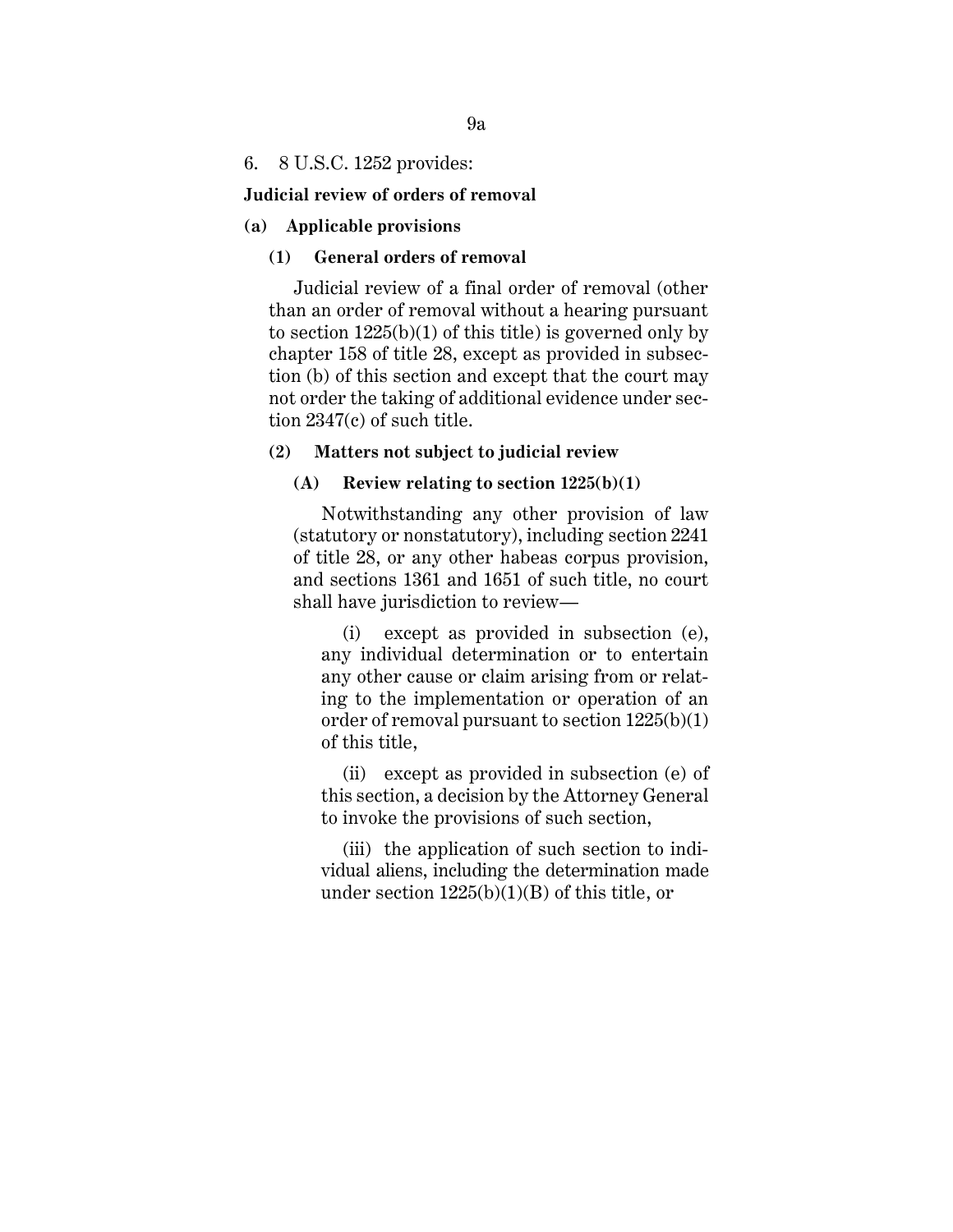(iv) except as provided in subsection (e) of this section, procedures and policies adopted by the Attorney General to implement the provisions of section 1225(b)(1) of this title.

### **(B) Denials of discretionary relief**

Notwithstanding any other provision of law (statutory or nonstatutory), including section 2241 of title 28, or any other habeas corpus provision, and sections 1361 and 1651 of such title, and except as provided in subparagraph (D), and regardless of whether the judgment, decision, or action is made in removal proceedings, no court shall have jurisdiction to review—

(i) any judgment regarding the granting of relief under section 1182(h), 1182(i), 1229b, 1229c, or 1255 of this title, or

(ii) any other decision or action of the Attorney General or the Secretary of Homeland Security the authority for which is specified under this subchapter to be in the discretion of the Attorney General or the Secretary of Homeland Security, other than the granting of relief under section 1158(a) of this title.

# **(C) Orders against criminal aliens**

Notwithstanding any other provision of law (statutory or nonstatutory), including section 2241 of title 28, or any other habeas corpus provision, and sections 1361 and 1651 of such title, and except as provided in subparagraph (D), no court shall have jurisdiction to review any final order of removal against an alien who is removable by rea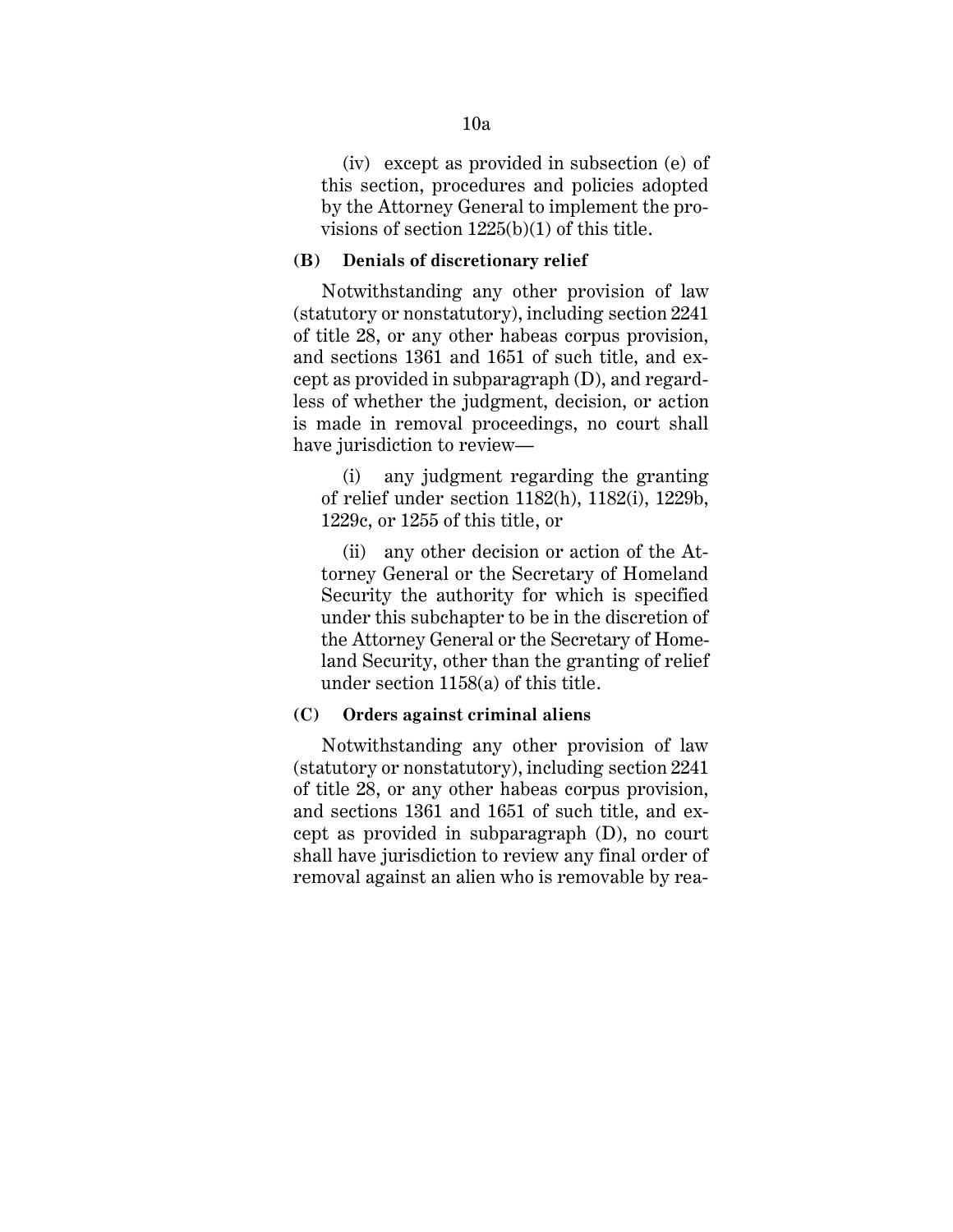son of having committed a criminal offense covered in section  $1182(a)(2)$  or  $1227(a)(2)(A)(iii)$ , (B), (C), or (D) of this title, or any offense covered by section  $1227(a)(2)(A)(ii)$  of this title for which both predicate offenses are, without regard to their date of commission, otherwise covered by section  $1227(a)(2)(A)(i)$  of this title.

## **(D) Judicial review of certain legal claims**

Nothing in subparagraph (B) or (C), or in any other provision of this chapter (other than this section) which limits or eliminates judicial review, shall be construed as precluding review of constitutional claims or questions of law raised upon a petition for review filed with an appropriate court of appeals in accordance with this section.

## **(3) Treatment of certain decisions**

No alien shall have a right to appeal from a decision of an immigration judge which is based solely on a certification described in section  $1229a(c)(1)(B)$  of this title.

## **(4) Claims under the United Nations Convention**

Notwithstanding any other provision of law (statutory or nonstatutory), including section 2241 of title 28, or any other habeas corpus provision, and sections 1361 and 1651 of such title, a petition for review filed with an appropriate court of appeals in accordance with this section shall be the sole and exclusive means for judicial review of any cause or claim under the United Nations Convention Against Torture and Other Forms of Cruel, Inhuman, or Degrading Treatment or Punishment, except as provided in subsection (e).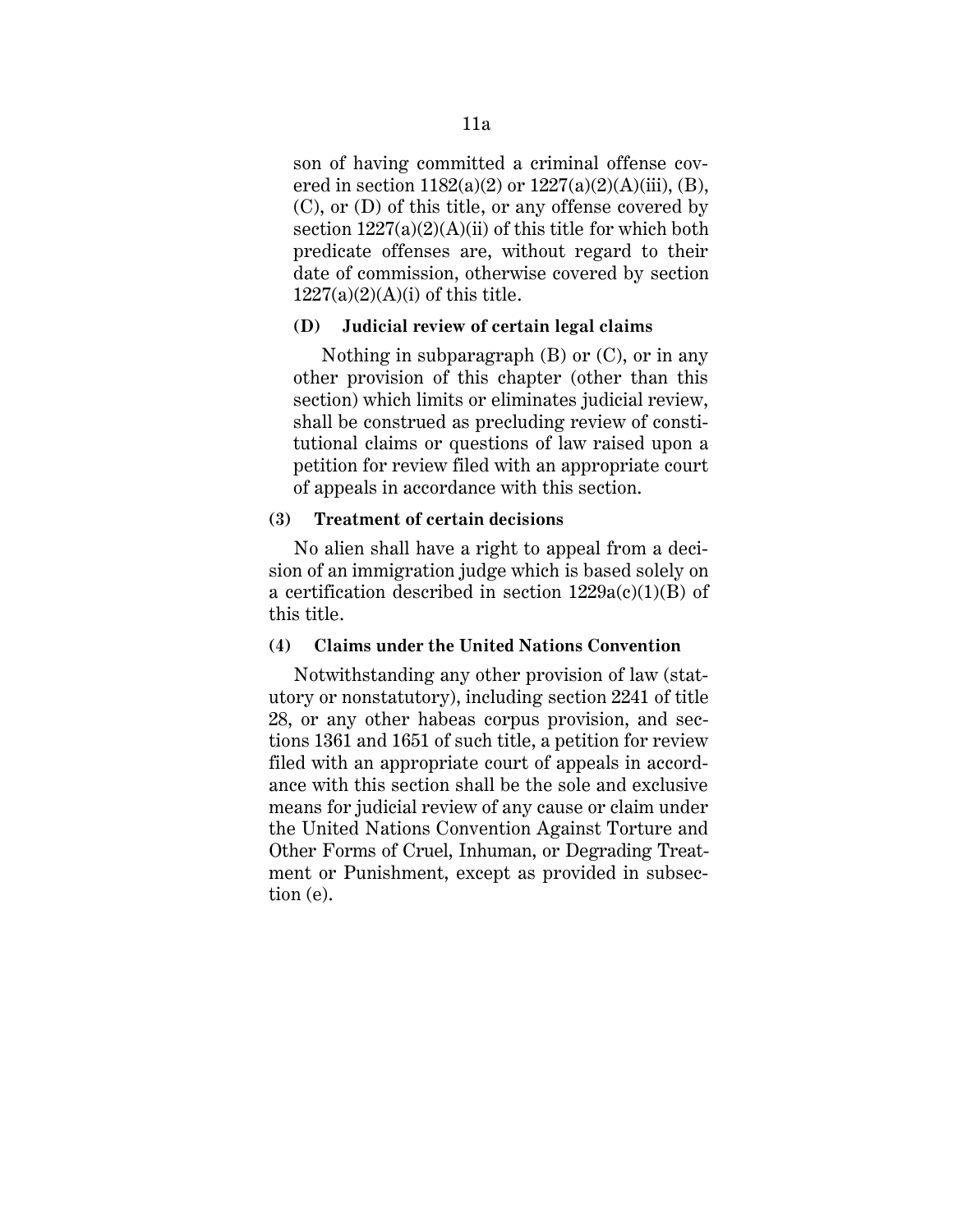### **(5) Exclusive means of review**

Notwithstanding any other provision of law (statutory or nonstatutory), including section 2241 of title 28, or any other habeas corpus provision, and sections 1361 and 1651 of such title, a petition for review filed with an appropriate court of appeals in accordance with this section shall be the sole and exclusive means for judicial review of an order of removal entered or issued under any provision of this chapter, except as provided in subsection (e). For purposes of this chapter, in every provision that limits or eliminates judicial review or jurisdiction to review, the terms "judicial review" and "jurisdiction to review" include habeas corpus review pursuant to section 2241 of title 28, or any other habeas corpus provision, sections 1361 and 1651 of such title, and review pursuant to any other provision of law (statutory or nonstatutory).

### **(b) Requirements for review of orders of removal**

With respect to review of an order of removal under subsection  $(a)(1)$ , the following requirements apply:

### **(1) Deadline**

The petition for review must be filed not later than 30 days after the date of the final order of removal.

### **(2) Venue and forms**

The petition for review shall be filed with the court of appeals for the judicial circuit in which the immigration judge completed the proceedings. The record and briefs do not have to be printed. The court of appeals shall review the proceeding on a typewritten record and on typewritten briefs.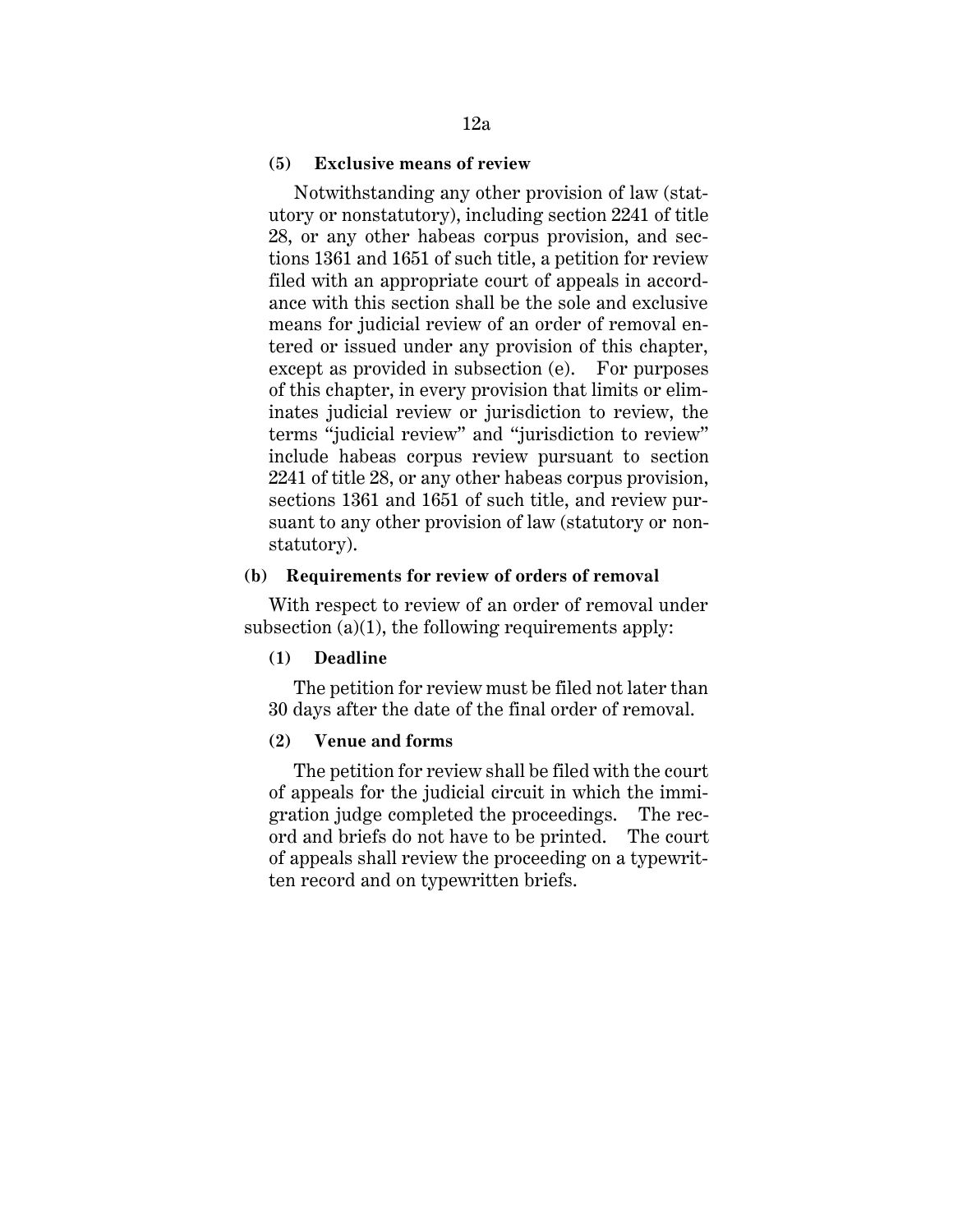**(3) Service**

## **(A) In general**

The respondent is the Attorney General. The petition shall be served on the Attorney General and on the officer or employee of the Service in charge of the Service district in which the final order of removal under section 1229a of this title was entered.

## **(B) Stay of order**

Service of the petition on the officer or employee does not stay the removal of an alien pending the court's decision on the petition, unless the court orders otherwise.

# **(C) Alien's brief**

The alien shall serve and file a brief in connection with a petition for judicial review not later than 40 days after the date on which the administrative record is available, and may serve and file a reply brief not later than 14 days after service of the brief of the Attorney General, and the court may not extend these deadlines except upon motion for good cause shown. If an alien fails to file a brief within the time provided in this paragraph, the court shall dismiss the appeal unless a manifest injustice would result.

### **(4) Scope and standard for review**

Except as provided in paragraph  $(5)(B)$ —

(A) the court of appeals shall decide the petition only on the administrative record on which the order of removal is based,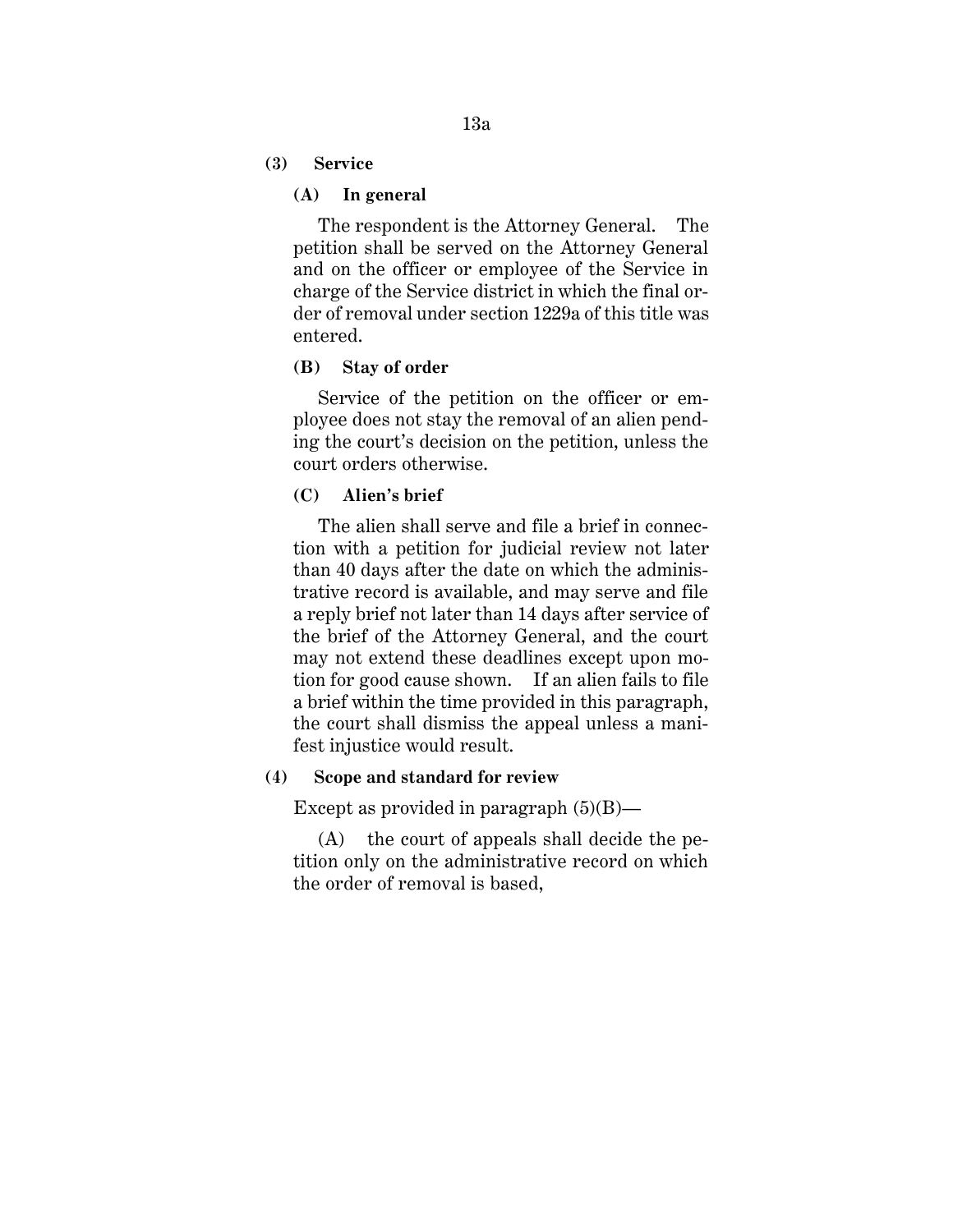(B) the administrative findings of fact are conclusive unless any reasonable adjudicator would be compelled to conclude to the contrary,

(C) a decision that an alien is not eligible for admission to the United States is conclusive unless manifestly contrary to law, and

(D) the Attorney General's discretionary judgment whether to grant relief under section 1158(a) of this title shall be conclusive unless manifestly contrary to the law and an abuse of discretion.

No court shall reverse a determination made by a trier of fact with respect to the availability of corroborating evidence, as described in section 1158(b)(1)(B),  $1229a(c)(4)(B)$ , or  $1231(b)(3)(C)$  of this title, unless the court finds, pursuant to subsection  $(b)(4)(B)$  of this section, that a reasonable trier of fact is compelled to conclude that such corroborating evidence is unavailable.

## **(5) Treatment of nationality claims**

## **(A) Court determination if no issue of fact**

If the petitioner claims to be a national of the United States and the court of appeals finds from the pleadings and affidavits that no genuine issue of material fact about the petitioner's nationality is presented, the court shall decide the nationality claim.

## **(B) Transfer if issue of fact**

If the petitioner claims to be a national of the United States and the court of appeals finds that a genuine issue of material fact about the petitioner's nationality is presented, the court shall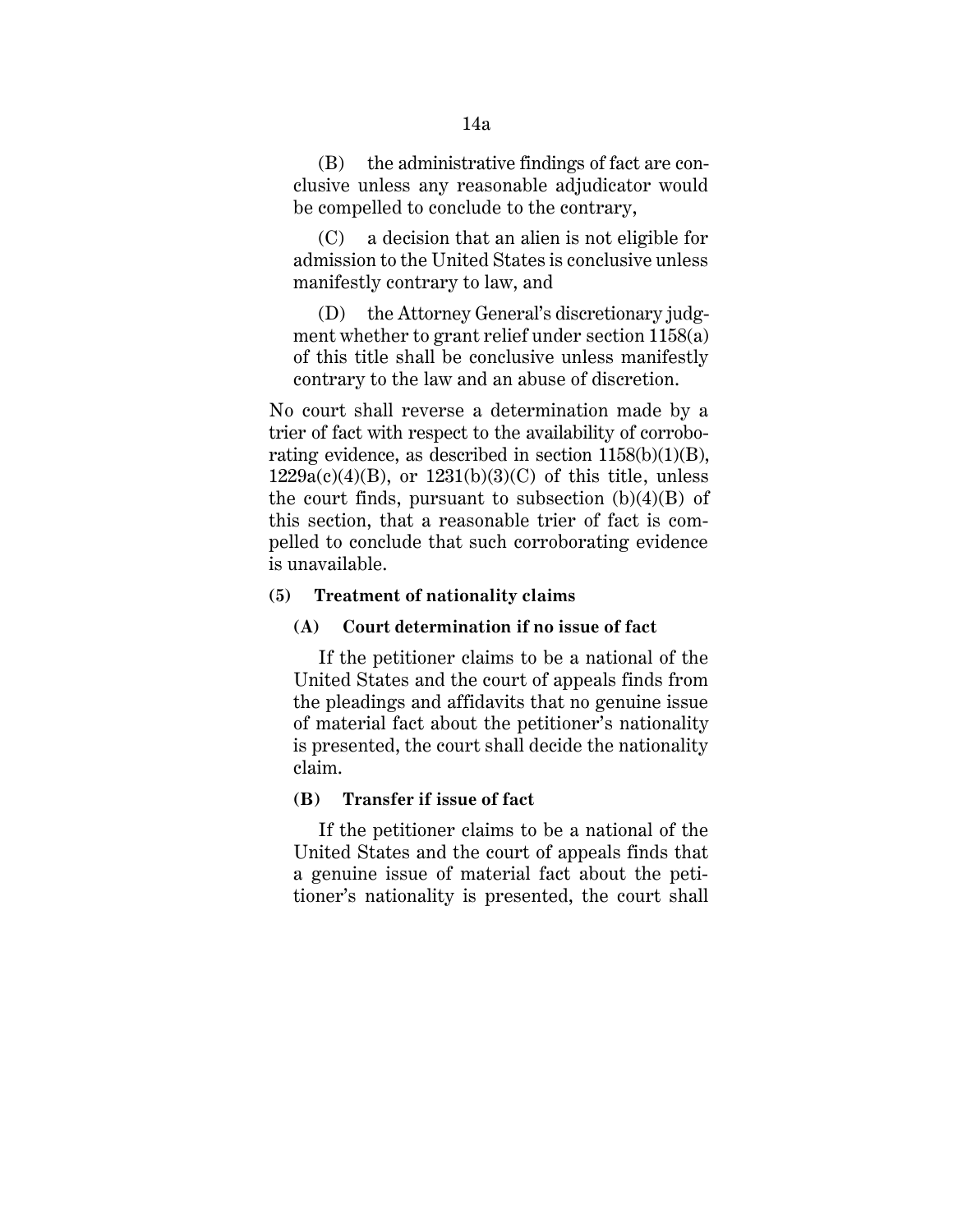transfer the proceeding to the district court of the United States for the judicial district in which the petitioner resides for a new hearing on the nationality claim and a decision on that claim as if an action had been brought in the district court under section 2201 of title 28.

## **(C) Limitation on determination**

The petitioner may have such nationality claim decided only as provided in this paragraph.

# **(6) Consolidation with review of motions to reopen or reconsider**

When a petitioner seeks review of an order under this section, any review sought of a motion to reopen or reconsider the order shall be consolidated with the review of the order.

# **(7) Challenge to validity of orders in certain criminal proceedings**

## **(A) In general**

If the validity of an order of removal has not been judicially decided, a defendant in a criminal proceeding charged with violating section 1253(a) of this title may challenge the validity of the order in the criminal proceeding only by filing a separate motion before trial. The district court, without a jury, shall decide the motion before trial.

# **(B) Claims of United States nationality**

If the defendant claims in the motion to be a national of the United States and the district court finds that—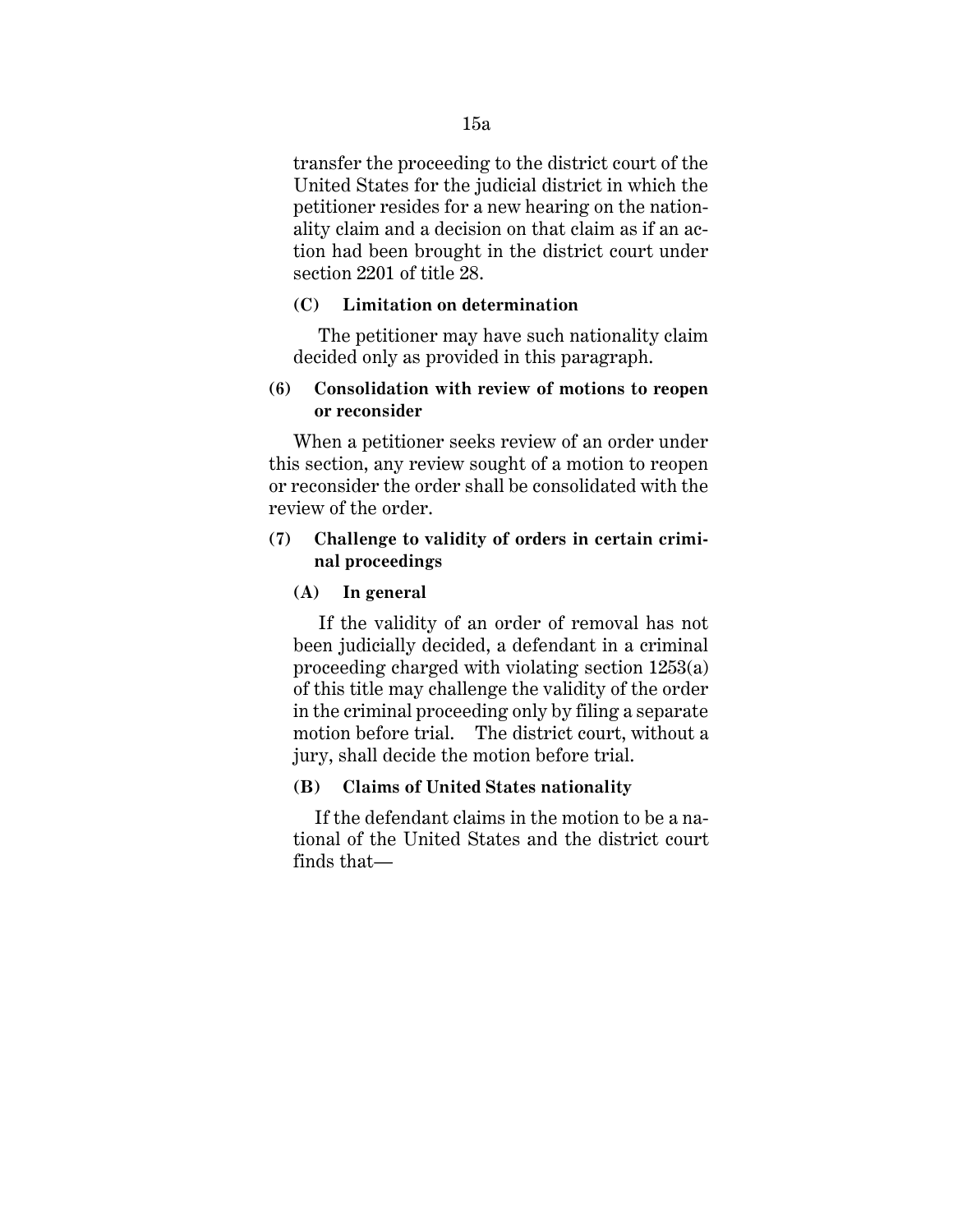(i) no genuine issue of material fact about the defendant's nationality is presented, the court shall decide the motion only on the administrative record on which the removal order is based and the administrative findings of fact are conclusive if supported by reasonable, substantial, and probative evidence on the record considered as a whole; or

(ii) a genuine issue of material fact about the defendant's nationality is presented, the court shall hold a new hearing on the nationality claim and decide that claim as if an action had been brought under section 2201 of title 28.

The defendant may have such nationality claim decided only as provided in this subparagraph.

# **(C) Consequence of invalidation**

If the district court rules that the removal order is invalid, the court shall dismiss the indictment for violation of section 1253(a) of this title. The United States Government may appeal the dismissal to the court of appeals for the appropriate circuit within 30 days after the date of the dismissal.

# **(D) Limitation on filing petitions for review**

The defendant in a criminal proceeding under section 1253(a) of this title may not file a petition for review under subsection (a) during the criminal proceeding.

# **(8) Construction**

This subsection—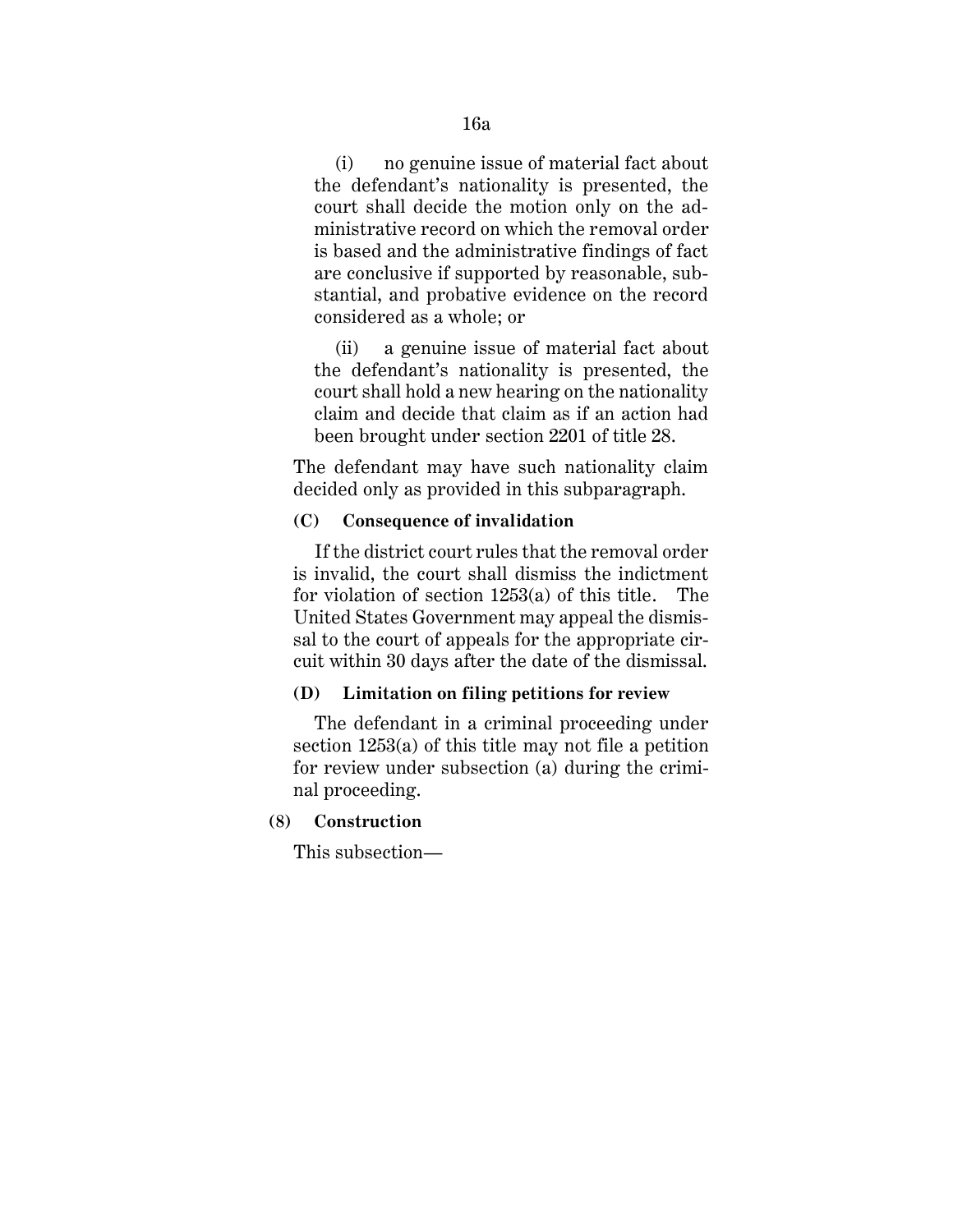(A) does not prevent the Attorney General, after a final order of removal has been issued, from detaining the alien under section 1231(a) of this title;

(B) does not relieve the alien from complying with section  $1231(a)(4)$  of this title and section  $1253(g)^1$  of this title; and

(C) does not require the Attorney General to defer removal of the alien.

## **(9) Consolidation of questions for judicial review**

Judicial review of all questions of law and fact, including interpretation and application of constitutional and statutory provisions, arising from any action taken or proceeding brought to remove an alien from the United States under this subchapter shall be available only in judicial review of a final order under this section. Except as otherwise provided in this section, no court shall have jurisdiction, by habeas corpus under section 2241 of title 28 or any other habeas corpus provision, by section 1361 or 1651 of such title, or by any other provision of law (statutory or nonstatutory), to review such an order or such questions of law or fact.

### **(c) Requirements for petition**

A petition for review or for habeas corpus of an order of removal—

(1) shall attach a copy of such order, and

(2) shall state whether a court has upheld the validity of the order, and, if so, shall state the name

 $\overline{a}$ 

<sup>&</sup>lt;sup>1</sup> See References in Text note below.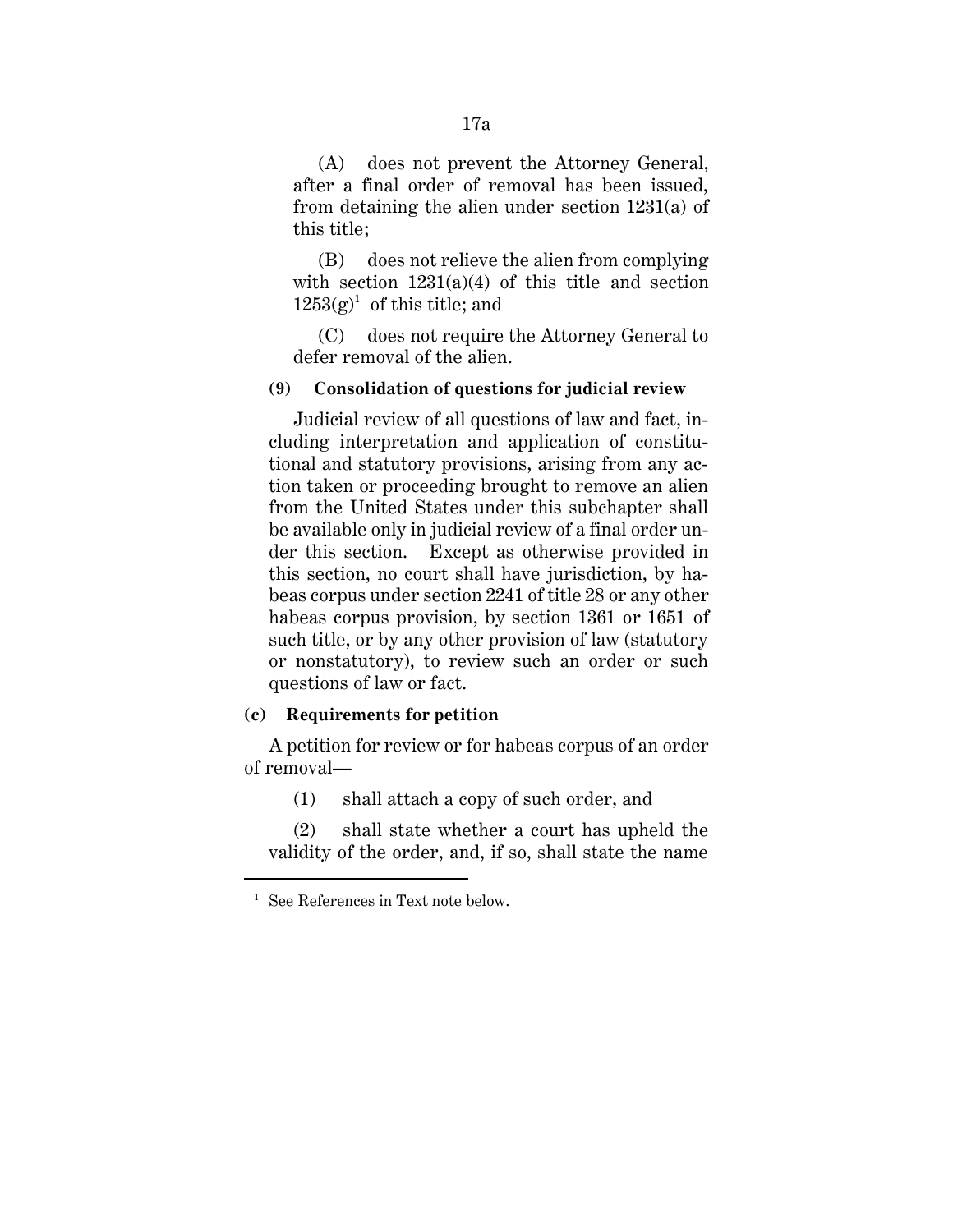of the court, the date of the court's ruling, and the kind of proceeding.

# **(d) Review of final orders**

A court may review a final order of removal only if—

(1) the alien has exhausted all administrative remedies available to the alien as of right, and

(2) another court has not decided the validity of the order, unless the reviewing court finds that the petition presents grounds that could not have been presented in the prior judicial proceeding or that the remedy provided by the prior proceeding was inadequate or ineffective to test the validity of the order.

## **(e) Judicial review of orders under section 1225(b)(1)**

# **(1) Limitations on relief**

Without regard to the nature of the action or claim and without regard to the identity of the party or parties bringing the action, no court may—

(A) enter declaratory, injunctive, or other equitable relief in any action pertaining to an order to exclude an alien in accordance with section  $1225(b)(1)$  of this title except as specifically authorized in a subsequent paragraph of this subsection, or

(B) certify a class under Rule 23 of the Federal Rules of Civil Procedure in any action for which judicial review is authorized under a subsequent paragraph of this subsection.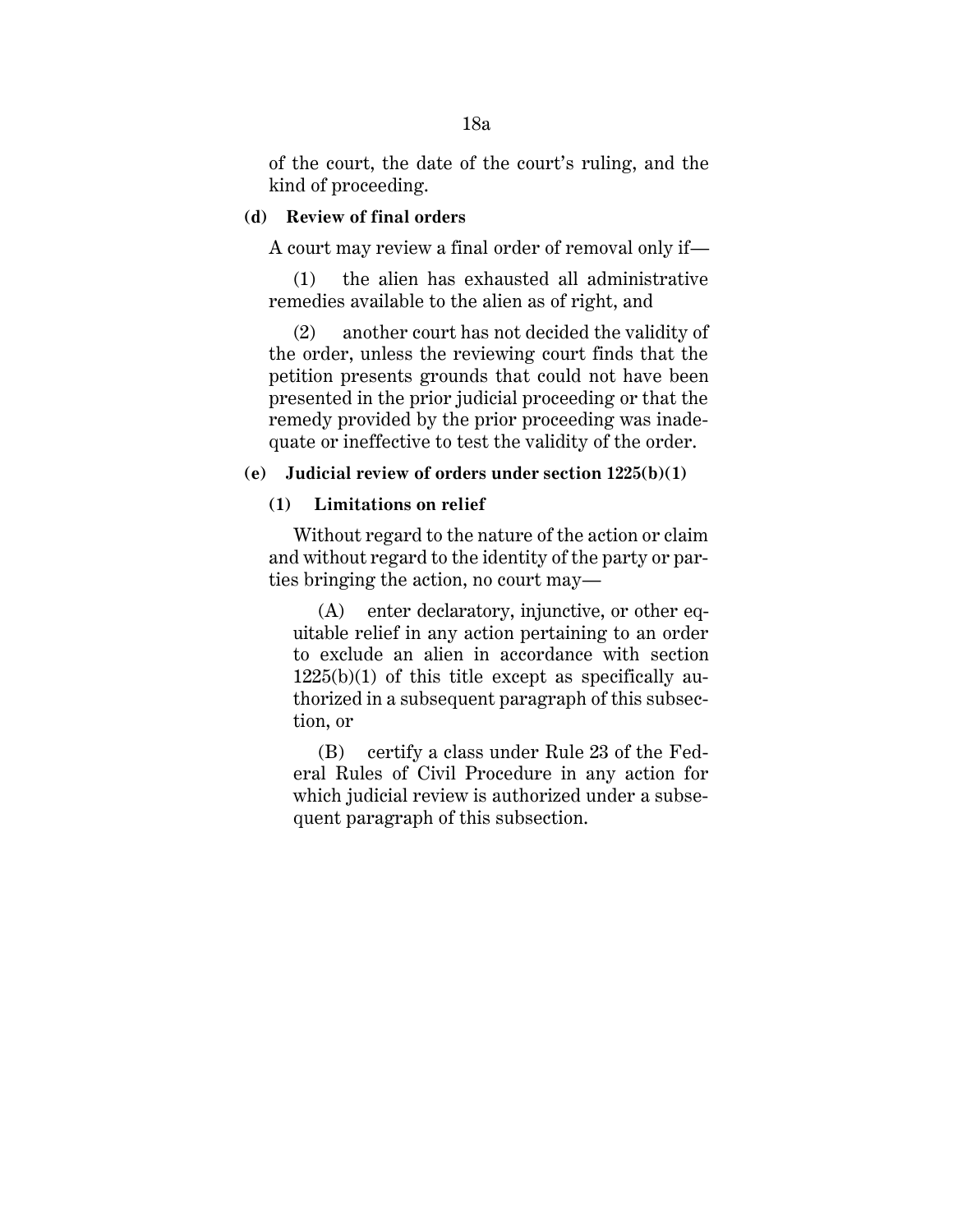### **(2) Habeas corpus proceedings**

Judicial review of any determination made under section  $1225(b)(1)$  of this title is available in habeas corpus proceedings, but shall be limited to determinations of—

(A) whether the petitioner is an alien,

(B) whether the petitioner was ordered removed under such section, and

(C) whether the petitioner can prove by a preponderance of the evidence that the petitioner is an alien lawfully admitted for permanent residence, has been admitted as a refugee under section 1157 of this title, or has been granted asylum under section 1158 of this title, such status not having been terminated, and is entitled to such further inquiry as prescribed by the Attorney General pursuant to section  $1225(b)(1)(C)$  of this title.

### **(3) Challenges on validity of the system**

## **(A) In general**

Judicial review of determinations under section 1225(b) of this title and its implementation is available in an action instituted in the United States District Court for the District of Columbia, but shall be limited to determinations of—

(i) whether such section, or any regulation issued to implement such section, is constitutional; or

(ii) whether such a regulation, or a written policy directive, written policy guideline, or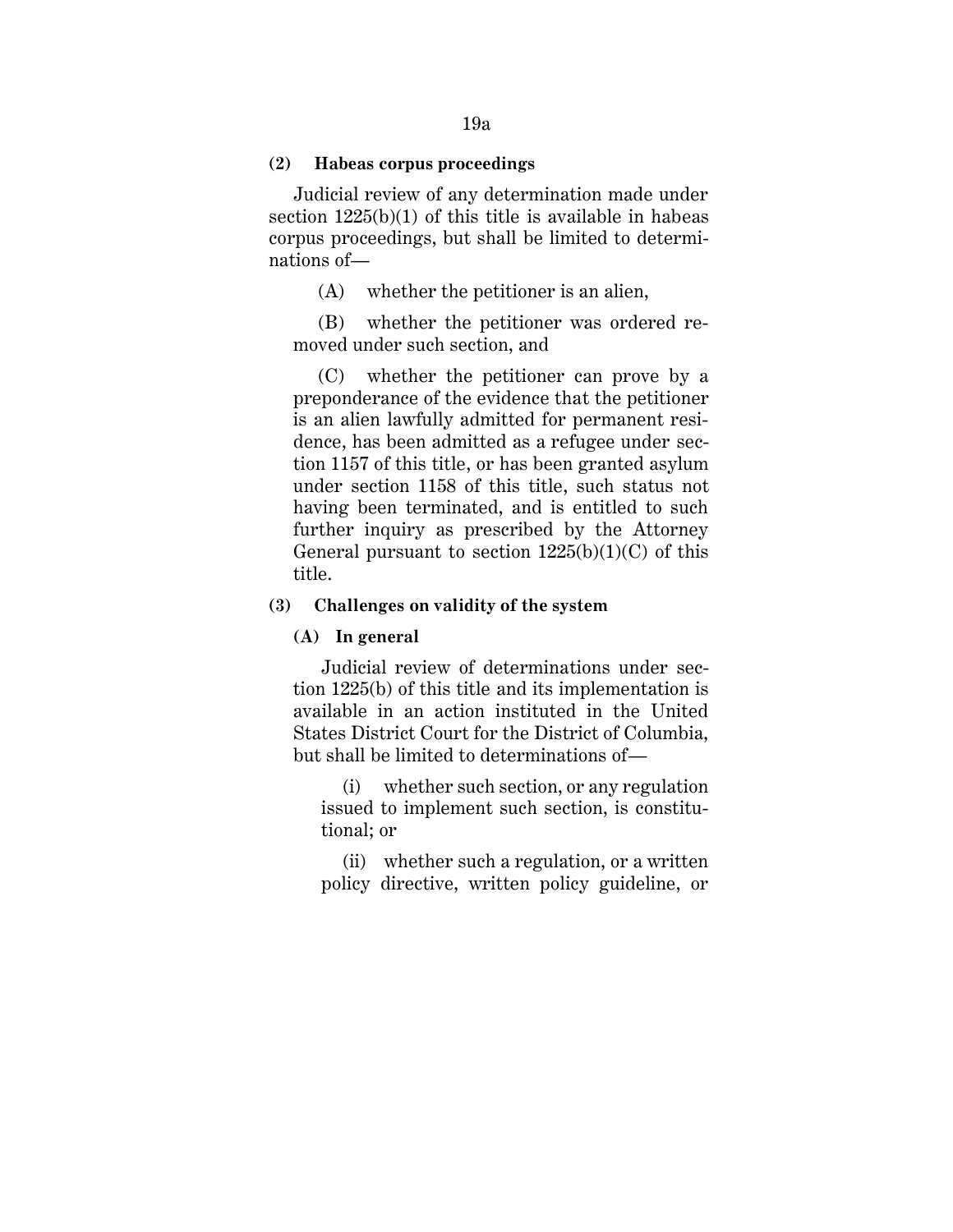written procedure issued by or under the authority of the Attorney General to implement such section, is not consistent with applicable provisions of this subchapter or is otherwise in violation of law.

## **(B) Deadlines for bringing actions**

Any action instituted under this paragraph must be filed no later than 60 days after the date the challenged section, regulation, directive, guideline, or procedure described in clause (i) or (ii) of subparagraph (A) is first implemented.

# **(C) Notice of appeal**

A notice of appeal of an order issued by the District Court under this paragraph may be filed not later than 30 days after the date of issuance of such order.

### **(D) Expeditious consideration of cases**

It shall be the duty of the District Court, the Court of Appeals, and the Supreme Court of the United States to advance on the docket and to expedite to the greatest possible extent the disposition of any case considered under this paragraph.

# **(4) Decision**

In any case where the court determines that the petitioner—

(A) is an alien who was not ordered removed under section 1225(b)(1) of this title, or

(B) has demonstrated by a preponderance of the evidence that the alien is an alien lawfully ad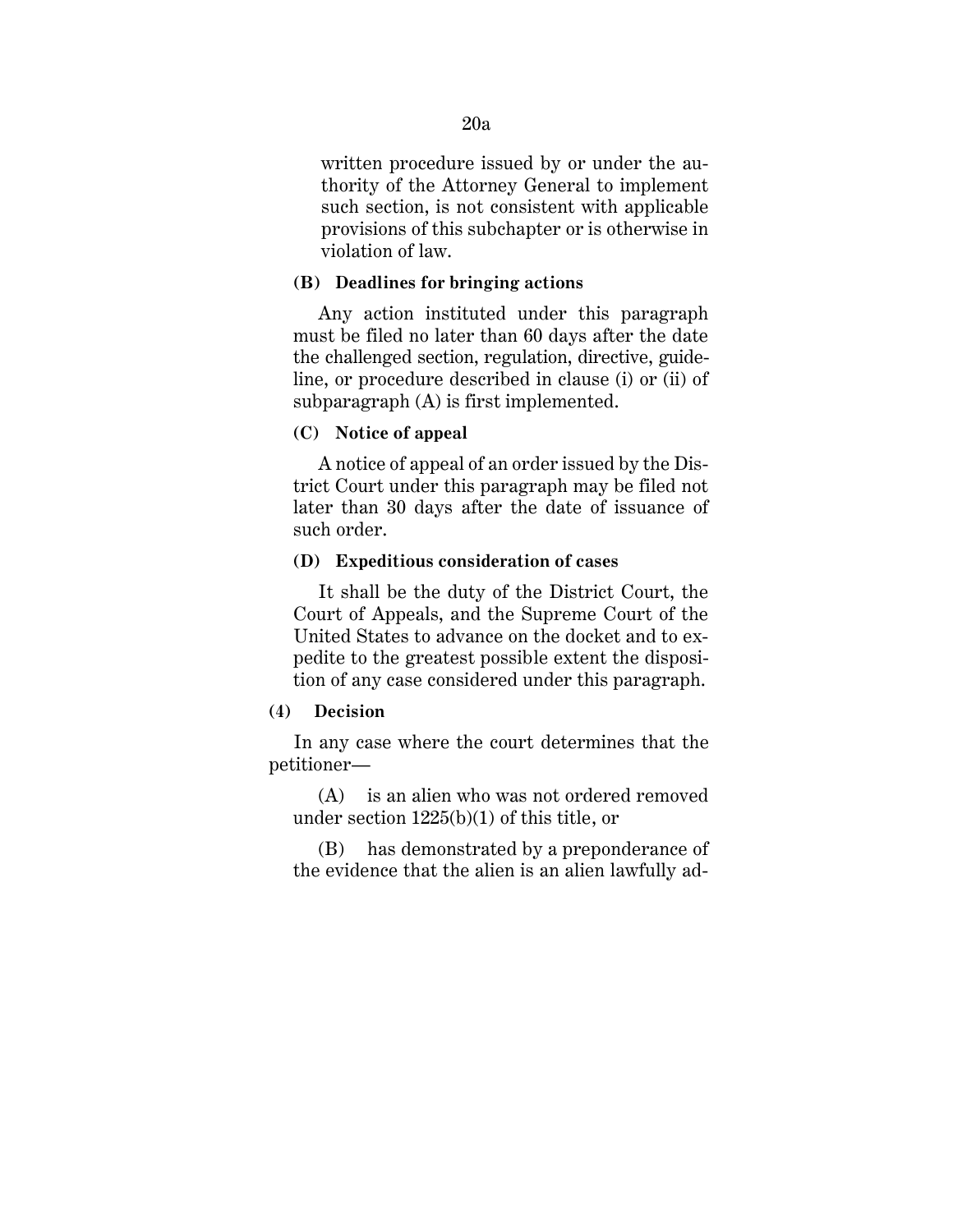mitted for permanent residence, has been admitted as a refugee under section 1157 of this title, or has been granted asylum under section 1158 of this title, the court may order no remedy or relief other than to require that the petitioner be provided a hearing in accordance with section 1229a of this title. Any alien who is provided a hearing under section 1229a of this title pursuant to this paragraph may thereafter obtain judicial review of any resulting final order of removal pursuant to subsection  $(a)(1)$ .

## **(5) Scope of inquiry**

In determining whether an alien has been ordered removed under section 1225(b)(1) of this title, the court's inquiry shall be limited to whether such an order in fact was issued and whether it relates to the petitioner. There shall be no review of whether the alien is actually inadmissible or entitled to any relief from removal.

## **(f) Limit on injunctive relief**

### **(1) In general**

Regardless of the nature of the action or claim or of the identity of the party or parties bringing the action, no court (other than the Supreme Court) shall have jurisdiction or authority to enjoin or restrain the operation of the provisions of part IV of this subchapter, as amended by the Illegal Immigration Reform and Immigrant Responsibility Act of 1996, other than with respect to the application of such provisions to an individual alien against whom proceedings under such part have been initiated.